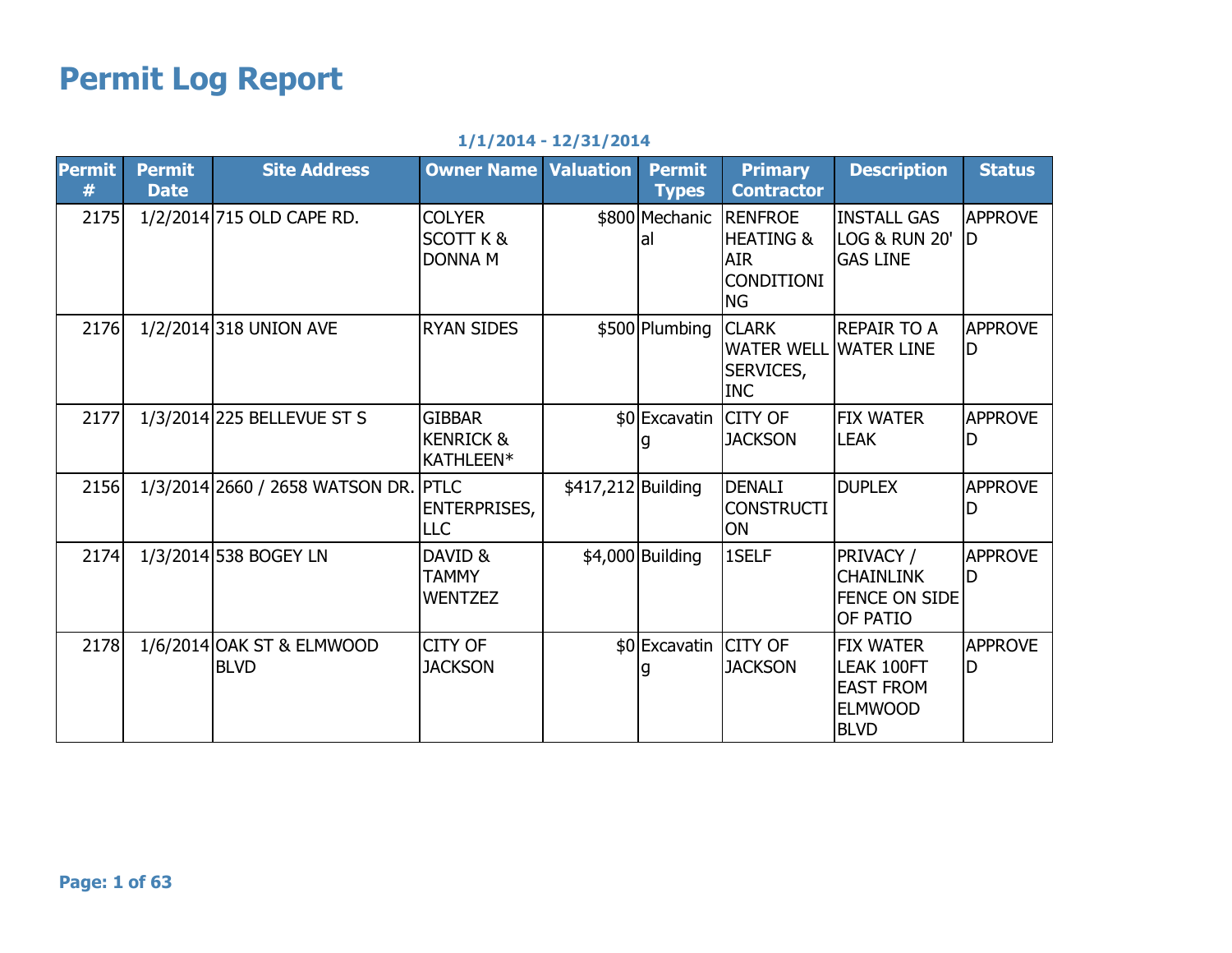| <b>Permit</b><br># | <b>Permit</b><br><b>Date</b> | <b>Site Address</b>                         | <b>Owner Name</b>                                     | <b>Valuation</b>   | <b>Permit</b><br><b>Types</b> | <b>Primary</b><br><b>Contractor</b>                               | <b>Description</b>                                                                                                                                                       | <b>Status</b>        |
|--------------------|------------------------------|---------------------------------------------|-------------------------------------------------------|--------------------|-------------------------------|-------------------------------------------------------------------|--------------------------------------------------------------------------------------------------------------------------------------------------------------------------|----------------------|
| 2181               |                              | 1/8/2014 1305 KIMBEL LN                     | <b>RAY</b><br><b>GLASTTER</b>                         |                    | \$1,500 Electrical            | <b>SOUTHEAST</b><br><b>ELECTRIC</b><br><b>LLC</b>                 | <b>INSTALL NEW</b><br><b>200 AMP</b><br>METER, PANEL,<br><b>AND</b><br>UNDERGROUN<br>D SERVICE                                                                           | <b>APPROVE</b><br>ID |
| 2183               |                              | 1/8/2014 1305 FARMINGTON RD                 | <b>KINDER DAVID</b><br>M                              |                    | \$350 Electrical              | <b>SHAWNEE</b><br><b>ELECTRICAL</b><br><b>CONTRACTO</b><br>RS INC | <b>REPAIR</b><br><b>ELECTRICAL</b><br><b>SERVICE</b><br><b>ENTRANCE</b><br><b>SOME NEW</b><br><b>WIRE</b>                                                                | <b>APPROVE</b><br>ID |
| 2184               |                              | 1/8/2014 1137 HIGHLAND DR                   | <b>CLIFTON</b><br><b>ROBERT &amp;</b><br><b>JOYCE</b> |                    | \$6,700 Demolitio PUTZ<br>n   | <b>BACKHOE</b><br><b>SERVICE, LLC</b><br>/ MICHAEL<br><b>PUTZ</b> | <b>DEMO HOUSE</b><br><b>THAT BURNED</b>                                                                                                                                  | <b>APPROVE</b><br>ID |
| 2191               |                              | 1/10/2014 2573 TERRACE PARK<br><b>PLACE</b> | <b>JUSTIN &amp;</b><br><b>JESSICA KEEN</b>            | \$507,228 Building |                               | <b>LILEY</b><br>ON                                                | <b>NEW SING</b><br>CONSTRUCTI FAMLIY RES 71' D<br>X 36'                                                                                                                  | <b>APPROVE</b>       |
|                    |                              | 2158 1/13/2014 3003 PRAIRIE VIEW TRL        | A & T<br><b>DEVELOPMENT</b><br><b>COMPANY LLC</b>     | \$309,269 Building |                               | J PARK LLC                                                        | <b>SINGLE FAMILY APPROVE</b>                                                                                                                                             | D                    |
|                    |                              | 2170 1/15/2014 2480 MAIN ST E               | <b>VAIL VALLEY</b><br>PARTNERS LLC                    | \$10,500 Building  |                               | <b>SCOTT</b><br><b>DAMERON</b><br><b>CONSTRUCTI</b><br>ON, LLC    | <b>REMODEL</b><br>COMM., ADD<br>SINKS,<br>LIGHTING,<br>MOVE A WALL<br><b>NEW</b><br><b>ATTACHED</b><br><b>SIGN TO</b><br><b>BUILDING 2'</b><br>1/2" HEIGHT<br>12' LENGTH | <b>APPROVE</b><br>D  |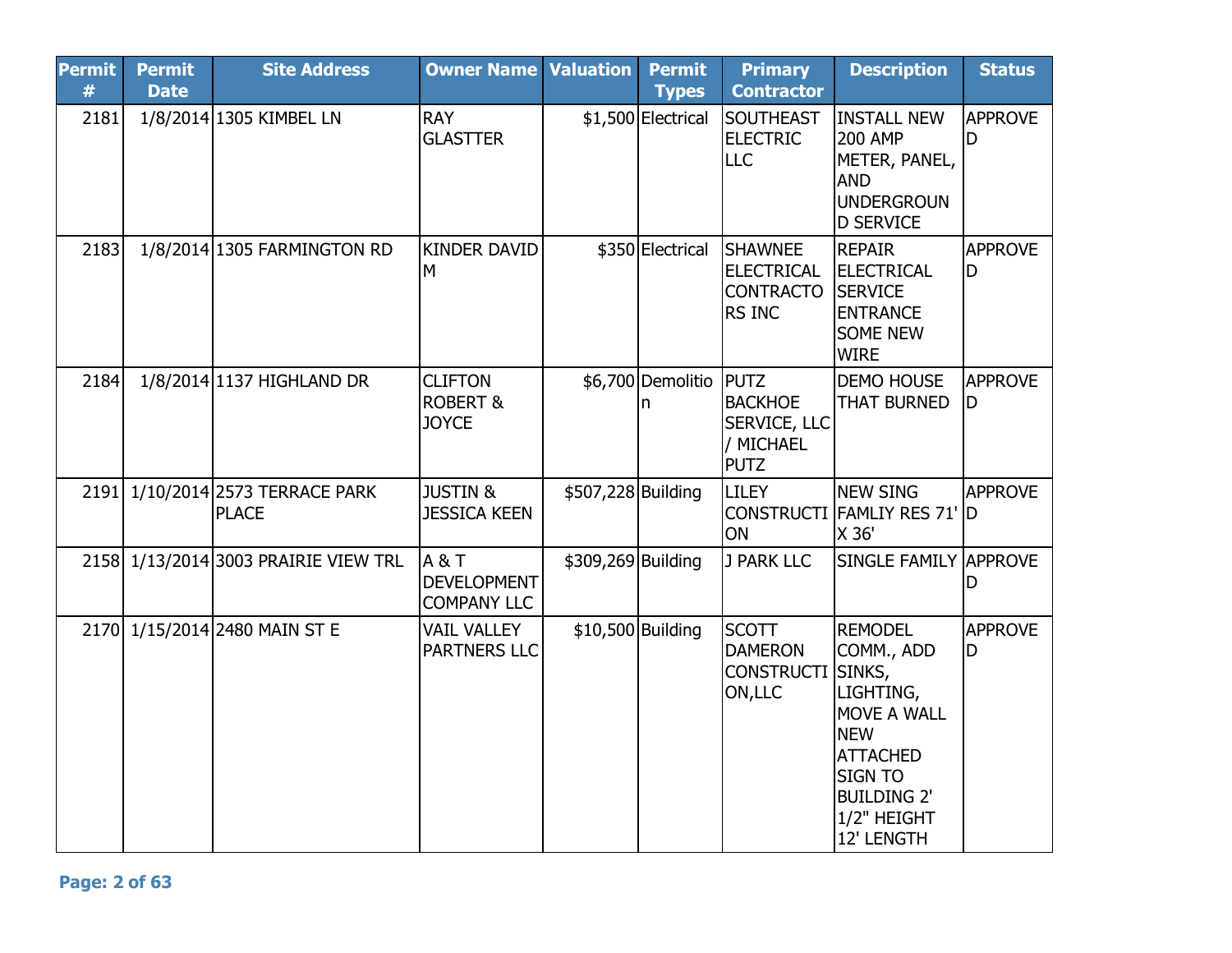| <b>Permit</b><br># | <b>Permit</b><br><b>Date</b> | <b>Site Address</b>                                 | <b>Owner Name Valuation</b>                                        |                    | <b>Permit</b><br><b>Types</b>  | <b>Primary</b><br><b>Contractor</b>                                      | <b>Description</b>                                            | <b>Status</b>        |
|--------------------|------------------------------|-----------------------------------------------------|--------------------------------------------------------------------|--------------------|--------------------------------|--------------------------------------------------------------------------|---------------------------------------------------------------|----------------------|
|                    |                              | 2182 1/15/2014 2442 BERKLEY DR                      | PIERCE LLOYD<br>S & SUE N UX                                       |                    | $$3,261$ Building              | <b>OUTDOOR</b><br><b>SOLUTIONS</b>                                       | <b>NEW 6' BLACK</b><br><b>CHAIN FENCE</b>                     | <b>APPROVE</b><br>ID |
|                    |                              | 2180 1/15/2014 1738 VOYAGER CT                      | <b>JACKSON</b><br><b>RIDGE</b><br><b>DEVELOPMENT</b><br><b>LLC</b> | \$277,066 Building |                                | <b>WILLIAMS</b><br><b>CONSTRUCTI SING RES</b><br>ON,<br><b>BRANDON O</b> | NEW 3 BED<br><b>HOUSE</b>                                     | <b>APPROVE</b><br>D  |
|                    |                              | 2154 1/16/2014 526 STOTLER WAY                      | <b>HESS KARL M</b><br>& BECKY<br>MOORE ET UX                       |                    | $$3,418$ Building              | <b>BOOTHEEL</b><br><b>FENCE CO</b>                                       | 5' ALUMINUM<br>DECORATIVE<br><b>FENCE</b>                     | APPROVE<br>ID.       |
|                    |                              | 2186 1/16/2014 727 HIGHLAND DR                      | <b>SCHNEIDER</b><br><b>WILLARD</b>                                 |                    | $$4,732$ Building              | 1SELF                                                                    | NEW 6FT<br><b>WHITE PVC</b><br><b>PRIVACY</b><br><b>FENCE</b> | <b>APPROVE</b><br>ID |
|                    |                              | 2187 1/16/2014 3618 SHALOM DR                       | <b>IRELAND</b><br><b>CHARLES &amp;</b><br><b>ALICE</b>             |                    | \$1,000 Mechanic LEGRAND<br>al | ON                                                                       | <b>GAS LINE</b><br>CONSTRUCTI INSTALLATION  D                 | <b>APPROVE</b>       |
|                    |                              | 2188 1/17/2014 645 HILLCREST DR                     | <b>JACKSON</b><br><b>RIDGE</b><br><b>DEVELOPMENT</b><br><b>LLC</b> | \$154,159 Building |                                | <b>PROPERTIES, RES ON SLAB</b><br>LLC                                    | <b>HAZELWOOD INEW SING FAM APPROVE</b>                        | ID.                  |
|                    |                              | 2189 1/17/2014 1305 KIMBEL LN                       | <b>RAY</b><br><b>GLASTTER</b>                                      |                    | $$2,000$ Plumbing              | <b>HACKER</b><br><b>PLUMBING</b><br><b>HEATING &amp;</b><br>A/C, BRUCE   | REPLACE 100FT APPROVE<br><b>SEWER LINE</b>                    | ID                   |
|                    |                              | 2190 1/21/2014 821 OTTO DR                          | <b>ROBBINS</b><br><b>GARY L &amp;</b><br>PATRICIA A                |                    | \$1,000 Electrical             | <b>LANGFORD</b><br>MECHANICAL ELECTRICAL<br>& SHEET<br><b>METAL</b>      | <b>INSTALL</b><br><b>PANEL</b>                                | <b>APPROVE</b><br>ID |
|                    |                              | 2173 1/21/2014 845 / 847 PLEASANT<br><b>VIEW DR</b> | <b>BRUCE</b><br><b>HACKER</b>                                      | \$545,156 Building |                                | <b>WILLIAMS</b><br><b>BROTHERS</b><br><b>CONTRACTIN</b><br><b>G LLC</b>  | NEW 2BR / 2BA APPROVE<br><b>DUPLEX</b>                        | lD                   |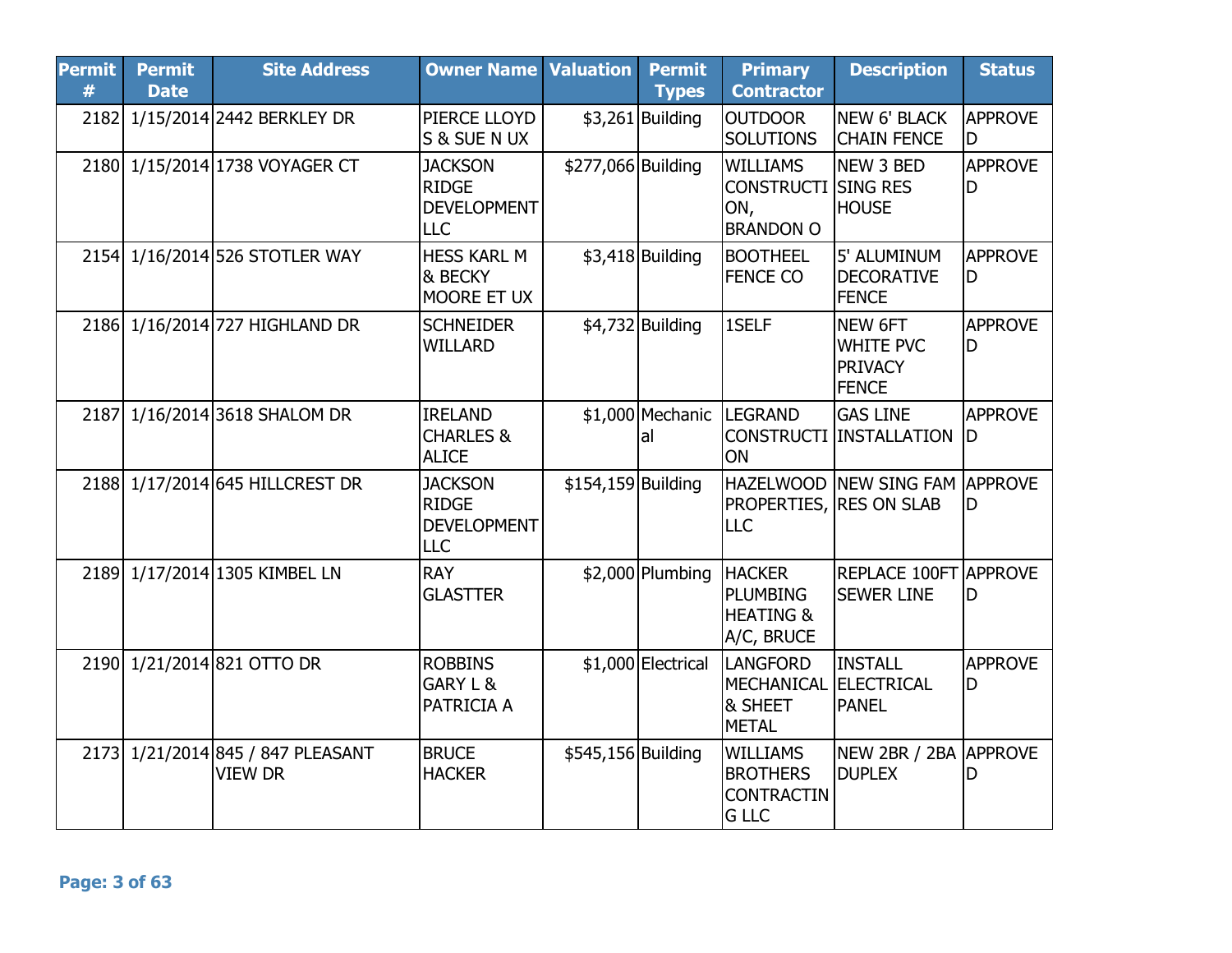| <b>Permit</b><br># | <b>Permit</b><br><b>Date</b> | <b>Site Address</b>                     | <b>Owner Name</b>                                                            | <b>Valuation</b>   | <b>Permit</b><br><b>Types</b> | <b>Primary</b><br><b>Contractor</b>                                                                                               | <b>Description</b>                                                                                                 | <b>Status</b>        |
|--------------------|------------------------------|-----------------------------------------|------------------------------------------------------------------------------|--------------------|-------------------------------|-----------------------------------------------------------------------------------------------------------------------------------|--------------------------------------------------------------------------------------------------------------------|----------------------|
| 2179               |                              | 1/22/2014 320 SHAWNEE CIRCLE<br>APT. 1  | <b>DON</b><br><b>SAPPINGTON</b>                                              | \$30,000 Building  |                               | <b>KMC</b><br><b>CONSTRUCTI</b><br>ON/<br><b>SERVICEMAS</b><br><b>TER CLEAN</b>                                                   | <b>REPAIR AFTER</b><br>-DEMO/<br><b>REMOVE</b><br><b>DRYWALL</b><br><b>FROM APT.</b><br><b>FIRE DAMAGE</b>         | <b>APPROVE</b><br>ID |
| 2193               |                              | 1/22/2014 2605 WEDGEWOOD                | <b>DEATON</b><br><b>JENNIFER L &amp;</b><br><b>GALEMORE</b><br><b>BLYE R</b> |                    | $$2,000$ Building             | <b>DENTON'S</b><br><b>CONSTRUCTI</b><br>ON                                                                                        | <b>BASEMENT</b><br><b>FRAMING &amp;</b><br><b>DRYWALL 1-</b><br>SIDE ONLY -<br>NO ELEC. OR<br>PLM. THIS<br>PERMIT. | <b>APPROVE</b><br>D  |
|                    |                              | 2194 1/24/2014 512 KIES AVE.            | <b>CRAFT</b><br>EDWARD* &<br>PEGGY                                           |                    | \$800 Plumbing                | <b>BONNEY</b><br>SEPTIC TANK LINE, 10'-12'<br><b>PUMPING &amp;</b><br><b>CHIMNEY</b><br><b>SWEEP</b><br>SERVICE,<br><b>BILL</b>   | <b>REPAIR SEWER APPROVE</b>                                                                                        | ID                   |
|                    |                              | 2195 1/24/2014 428 S. SHAWNEE           | <b>HUBBARD</b><br><b>ALAND&amp;</b><br>SHEILA D UX                           |                    | \$400 Plumbing                | <b>BONNEY</b><br><b>SEPTIC TANK LINE, 5'</b><br><b>PUMPING &amp;</b><br><b>CHIMNEY</b><br><b>SWEEP</b><br>SERVICE,<br><b>BILL</b> | REPAIR WATER APPROVE                                                                                               | D                    |
|                    |                              | 2172 1/24/2014 1202 GREENWAY DR         | <b>PFEFFERKORN</b><br><b>JOHN R TRUST</b><br><b>ETAL</b>                     | \$50,000 Building  |                               |                                                                                                                                   | <b>INTERIOR</b><br><b>REMODEL INTO D</b><br><b>OFFICE SPACE</b>                                                    | <b>APPROVE</b>       |
|                    |                              | 2196 1/28/2014 1100 UNION STATION RD PB | <b>PROPERTIES</b><br><b>LLC</b>                                              | \$218,367 Building |                               | <b>WILLIAMS</b><br><b>CONSTRUCTI FAMILY</b><br>ON,<br><b>BRANDON O</b>                                                            | NEW SINGLE<br><b>RESIDENCE</b>                                                                                     | <b>APPROVE</b><br>lD |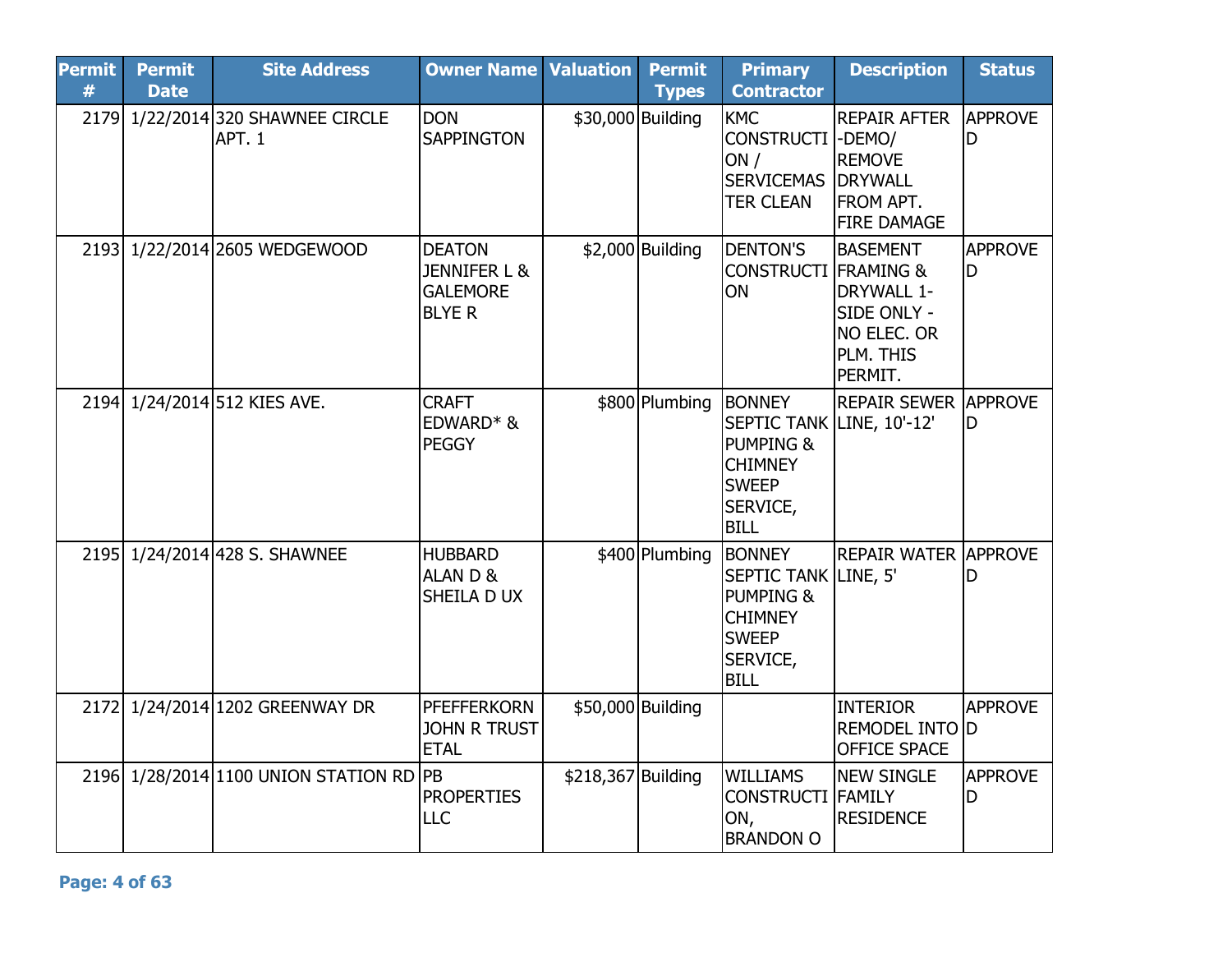| <b>Permit</b><br># | <b>Permit</b><br><b>Date</b> | <b>Site Address</b>                                                   | <b>Owner Name Valuation</b>                                                 |                    | <b>Permit</b><br><b>Types</b> | <b>Primary</b><br><b>Contractor</b>                                    | <b>Description</b>                                                    | <b>Status</b>        |
|--------------------|------------------------------|-----------------------------------------------------------------------|-----------------------------------------------------------------------------|--------------------|-------------------------------|------------------------------------------------------------------------|-----------------------------------------------------------------------|----------------------|
|                    |                              | 2197 1/28/2014 1633 VOYAGER CT                                        | <b>JACKSON</b><br><b>RIDGE</b><br><b>DEVELOPMENT</b><br><b>LLC</b>          | \$170,306 Building |                               | <b>WILLIAMS</b><br><b>CONSTRUCTI RES</b><br>ON,<br><b>BRANDON O</b>    | <b>NEW SING FAM APPROVE</b>                                           | D                    |
|                    |                              | 2199 1/29/2014 640 HOPE ST N                                          | <b>HOUSTON</b><br><b>CHERYL ANN</b>                                         |                    | \$0 Excavatin CITY OF         | <b>JACKSON</b>                                                         | <b>FIX WATER</b><br><b>LEAK</b>                                       | <b>APPROVE</b><br>D  |
|                    |                              | 2200 1/29/2014 306 PLAINVIEW                                          | <b>HOFFMAN</b><br><b>VERNA</b>                                              |                    | \$85 Mechanic<br>lal          | <b>STITZ</b><br><b>PLUMBING</b><br>INC / DANNY<br><b>STITZ</b>         | <b>TEST GAS LINE APPROVE</b><br>SO METER CAN D<br><b>BE INSTALLED</b> |                      |
|                    |                              | 2192 1/29/2014 344 PIONEER ORCHARD<br>IRD                             | <b>DUBOIS ADAM</b><br>C & GAIL A                                            |                    | $$2,000$ Building             | <b>SCHEFFER</b><br><b>CONSTRUCTI</b><br>ON                             | <b>ADD STEPS</b>                                                      | <b>APPROVE</b><br>D  |
|                    |                              | 2201 1/31/2014 320 E. ADAMS APT. A                                    | <b>GERMAN</b><br><b>EVANGELICAL</b><br><b>CHURCH OF</b><br><b>JACKSON</b>   |                    | \$5,000 Mechanic<br>lal       | <b>LANGFORD</b><br>& SHEET<br><b>METAL</b>                             | <b>RUN GAS LINE</b><br>MECHANICAL FOR FURNACE                         | <b>APPROVE</b><br>ID |
| 2204               |                              | 2/3/2014 311 PLAIN VIEW AVE.                                          | <b>SHRUM</b><br><b>STEPHANIE V</b><br><b>&amp; JAYCEN G</b>                 |                    | $$1,100$ Plumbing             | <b>CLARK</b><br><b>WATER WELL NEW WATER</b><br>SERVICES,<br><b>INC</b> | INSTALLING<br><b>LINES</b>                                            | APPROVE<br>ID        |
|                    |                              | 2202 2/10/2014 1336 CLOVER DR                                         | <b>HOUCHINS</b><br><b>ROBERT I &amp;</b><br><b>BRENDA L ET</b><br><b>UX</b> |                    | \$700 Building                | 1SELF                                                                  | <b>GRADE &amp;</b><br><b>GRAVEL</b><br>PARKING LOT                    | <b>APPROVE</b><br>ID |
| 2207               |                              | 2/11/2014 1520 OLD CAPE RD                                            | <b>MARVIN</b><br>ADAMS E<br><b>TRUST</b>                                    |                    | \$0 Excavatin CITY OF         | <b>JACKSON</b>                                                         | <b>FIX WATER</b><br><b>LEAK</b>                                       | <b>APPROVE</b><br>ID |
|                    |                              | 2208 2/11/2014 W. ADAMS ST. & S.<br><b>RUSSELL ST</b><br>INTERSECTION | CITY OF<br><b>JACKSON</b>                                                   |                    | \$0 Excavatin CITY OF         | <b>JACKSON</b>                                                         | <b>FIX WATER</b><br><b>MAIN BREAK</b>                                 | <b>APPROVE</b><br>D  |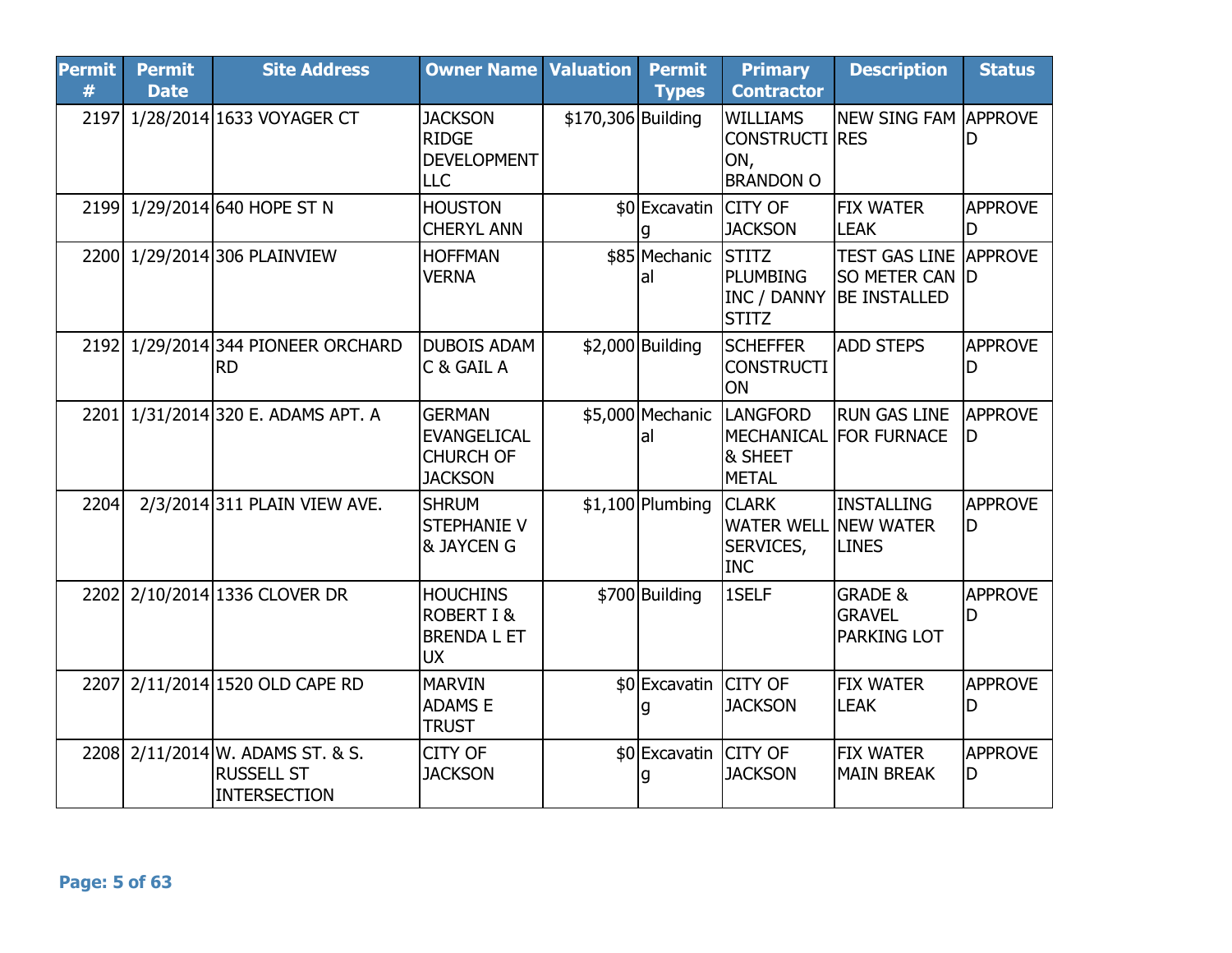| <b>Permit</b><br># | <b>Permit</b><br><b>Date</b> | <b>Site Address</b>                 | <b>Owner Name Valuation</b>                               |                    | <b>Permit</b><br><b>Types</b> | <b>Primary</b><br><b>Contractor</b>                                               | <b>Description</b>                                                          | <b>Status</b>        |
|--------------------|------------------------------|-------------------------------------|-----------------------------------------------------------|--------------------|-------------------------------|-----------------------------------------------------------------------------------|-----------------------------------------------------------------------------|----------------------|
|                    |                              | 2209 2/12/2014 821 CONNIE ST        | <b>LANKHEIT</b><br><b>CLIFFORD M &amp;</b><br>MELANIE CUX |                    | $$2,500$ Plumbing             | 1SELF                                                                             | <b>REPAIR SEWER APPROVE</b><br><b>LINE</b>                                  | D                    |
|                    |                              | 2210 2/13/2014 816 DOROTHY DR       | <b>TWO MISSION</b><br><b>INVESTMENTS</b><br><b>LLC</b>    |                    | \$0 Excavatin CITY OF         | <b>JACKSON</b>                                                                    | <b>FIX LINE</b><br><b>SERVICE LEAK</b>                                      | <b>APPROVE</b><br>ID |
|                    |                              | 2216 2/19/2014 237 ELMWOOD BLVD     | <b>SEABAUGH</b><br><b>ELWANDA M</b><br><b>ETAL</b>        |                    | \$39,329 Building             | <b>CASE</b><br><b>RESTORATIO REMODEL OF</b><br>N CO                               | DEMO <sub>&amp;</sub><br><b>FIRE DAMAGE</b><br><b>HOUSE</b>                 | APPROVE<br>D         |
| 2217               |                              | 2/19/2014 931 JACKSON BLVD W        | KLAPROTH<br>MARY A &<br><b>SOUTHARD</b><br><b>PATSY J</b> |                    | \$500 Plumbing                | <b>KRAMER</b><br>PLUMBING,<br>SEPTIC, &<br><b>SEWER INC</b>                       | <b>REPAIR SEWER APPROVE</b><br><b>LINE</b>                                  | D                    |
|                    |                              | 2218 2/19/2014 455 LACEY ST N       | <b>JACKSON R-II</b><br><b>SCHOOL</b><br><b>DISTRICT</b>   |                    | \$45,000 Excavatin EASTERN    | <b>MISSOURI</b><br>INDUSTRIES,<br><b>INC</b>                                      | <b>AERIAL AND</b><br><b>BURIED</b><br><b>FIBEROPTIC</b><br><b>LINE</b>      | <b>APPROVE</b><br>D  |
|                    |                              | 2219 2/19/2014 1303 WOODLAND DR     | <b>RIDINGS</b><br><b>BETTY L</b>                          |                    | $$1,500$ Plumbing             | JUST FIX IT,<br>LLC                                                               | <b>REPAIR</b><br><b>LATERAL</b><br><b>SEWER LINE</b>                        | <b>APPROVE</b><br>D  |
| 2221               |                              | 2/20/2014 608 OAK ST                | <b>BARKS</b><br><b>GLADYS</b>                             |                    | \$300 Electrical              | 1SELF                                                                             | <b>REPLACING</b><br>PANEL AND<br><b>METER BASE</b>                          | <b>APPROVE</b><br>D  |
|                    |                              | 2203 2/20/2014 2941D JACKSON BLVD E | <b>GATE VISION</b><br>LLC                                 |                    | $$3,317$ Building             | <b>WILLIAMS</b><br><b>BROTHERS</b><br><b>CONTRACTIN WALLS AND</b><br><b>G LLC</b> | <b>ADDITION OF</b><br><b>INTERIOR</b><br><b>ELECTRICAL</b><br><b>WIRING</b> | <b>APPROVE</b><br>ID |
|                    |                              | 2185 2/20/2014 2669 WATSON DR       | VANGENNIP<br><b>HOMES LLC</b>                             | \$241,146 Building |                               | <b>VANGENNIP</b><br>HOMES, LLC                                                    | <b>NEW SING FAM APPROVE</b><br><b>RES</b>                                   | D                    |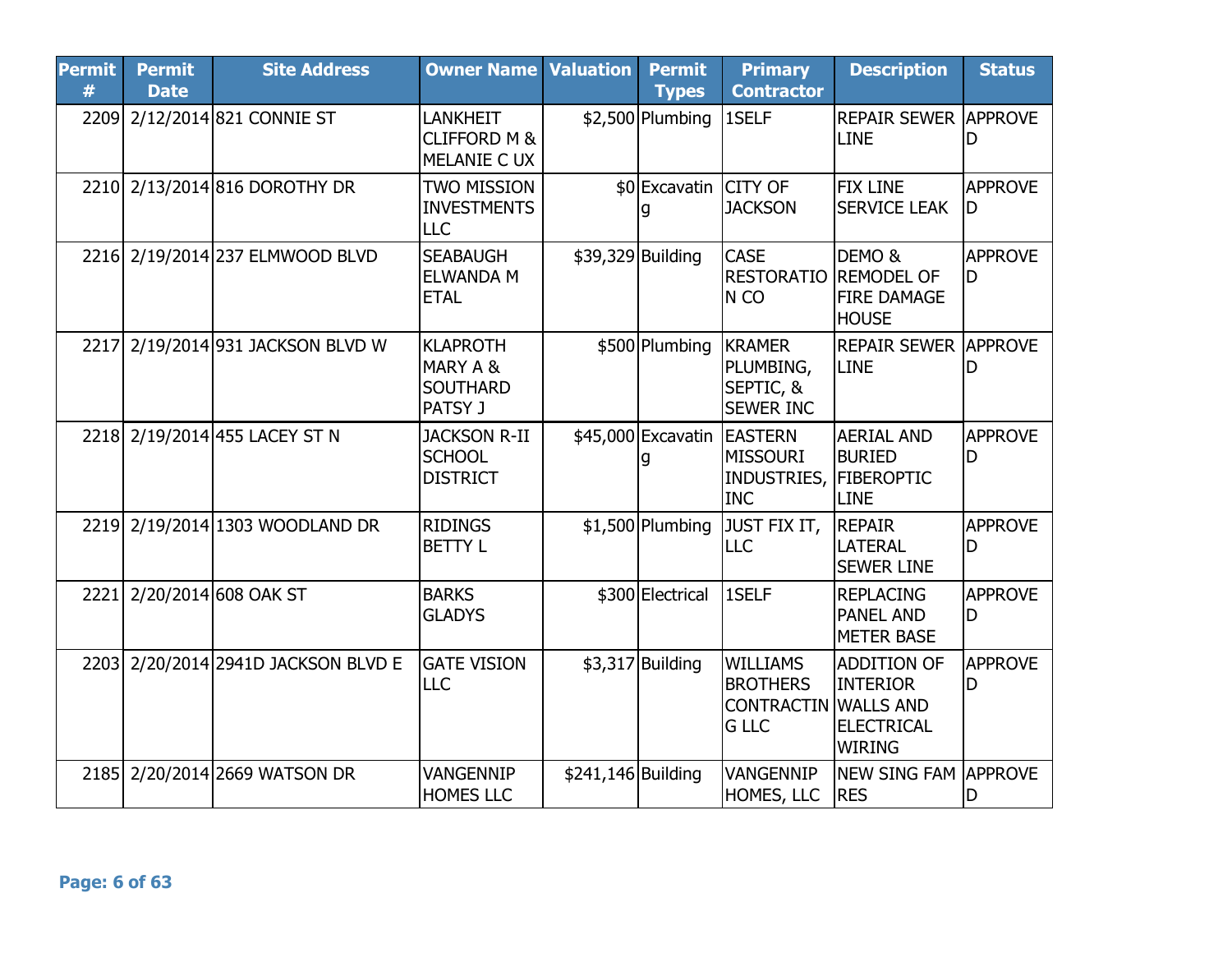| <b>Permit</b><br># | <b>Permit</b><br><b>Date</b> | <b>Site Address</b>                | <b>Owner Name Valuation</b>                                  | <b>Permit</b><br><b>Types</b> | <b>Primary</b><br><b>Contractor</b>                                 | <b>Description</b>                                                          | <b>Status</b>        |
|--------------------|------------------------------|------------------------------------|--------------------------------------------------------------|-------------------------------|---------------------------------------------------------------------|-----------------------------------------------------------------------------|----------------------|
|                    |                              | 2211 2/21/2014 602 MICHAEL ANNA ST | <b>PEDRO</b><br><b>MINAKATA</b>                              | $$2,700$ Building             | <b>WELKER</b><br><b>FENCE</b><br><b>COMPANY</b>                     | <b>NEW FENCE 5'</b><br><b>CHAIN LINK</b><br><b>FENCE</b>                    | <b>APPROVE</b><br>D  |
|                    |                              | 2215 2/24/2014 1008 MORTON         | <b>GLENN</b><br><b>JEFFREY B &amp;</b><br>LADONNA M<br>ET UX | \$840 Building                | <b>MACE</b><br><b>CONSTRUCTI</b><br>ON, INC /<br><b>BILL DORRIS</b> | <b>CHANGE-OUT 3 APPROVE</b><br>-0 DOOR TO 6- D<br>IO                        |                      |
|                    |                              | 2222 2/24/2014 125 S. BAST         | <b>SHUFFIT</b><br><b>DAVID ALLEN</b>                         | \$300 Electrical              | 1SELF                                                               | <b>NEW 100A</b><br><b>PANEL TO</b><br><b>GARAGE</b>                         | <b>APPROVE</b><br>D  |
|                    |                              | 2223 2/25/2014 2403 SMITH TRAIL    | <b>JENNIFER</b><br><b>EWERT / DICK</b><br><b>MULLER</b>      | $$3,000$ Plumbing             | MUELLER<br><b>BROTHERS</b><br><b>IRRIGATION</b>                     | <b>NEW LAWN</b><br><b>SPRINKLER</b>                                         | <b>APPROVE</b><br>D  |
|                    |                              | 2225 2/26/2014 1057 CATHY DR       | <b>SEABAUGH</b><br><b>ASHLEY A</b>                           | \$800 Plumbing                | <b>KRAMER</b><br>PLUMBING,<br>SEPTIC, &<br><b>SEWER INC</b>         | <b>SEWER CLEAN</b><br><b>OUTS</b>                                           | <b>APPROVE</b><br>D  |
|                    |                              | 2228 2/26/2014 111 MADISON ST E    | PETTIT JOAN<br><b>NENNINGER</b>                              | \$3,200 Electrical            | <b>THE</b><br><b>HANDYMAN</b><br>CAN                                | <b>REPAIR</b><br><b>ELECTRIC AND</b><br><b>DEMO FROM</b><br><b>FIRE</b>     | <b>APPROVE</b><br>D  |
|                    |                              | 2230 2/27/2014 1219 CHEROKEE       | <b>GASTON</b><br>DONALD &<br>LAURA                           | \$400 Electrical              | 1SELF                                                               | <b>REMOVE FUSE</b><br><b>BOX, REPLACE</b><br><b>WITH</b><br><b>BREAKERS</b> | <b>APPROVE</b><br>ID |
| 2231               |                              | 2/28/2014 212 S UNION ST           | <b>SALZMANN</b><br><b>DIANA</b>                              | \$1,000 Electrical            | SANDERSON,<br><b>JACK</b>                                           | <b>SERVICE</b><br><b>CHANGE OVER</b>                                        | <b>APPROVE</b><br>ID |
|                    |                              | 2232 2/28/2014 314 TIMBER LANE DR  | <b>COOK</b><br>PATRICIA A                                    | \$600 Plumbing                | <b>DUTCH</b><br><b>ENTERPRISE</b><br>S, INC                         | <b>REPAIR SEWER APPROVE</b><br><b>LINE</b>                                  | D                    |
|                    |                              | 2236 2/28/2014 319 ADAMS ST W      | <b>CLARDY PAUL</b><br><b>DEAN</b>                            | \$5,000 Demolitio<br>n        | <b>BIRK</b><br><b>TRUCKING</b><br><b>INC</b>                        | DEMO OF A<br><b>HOUSE</b>                                                   | <b>APPROVE</b><br>D  |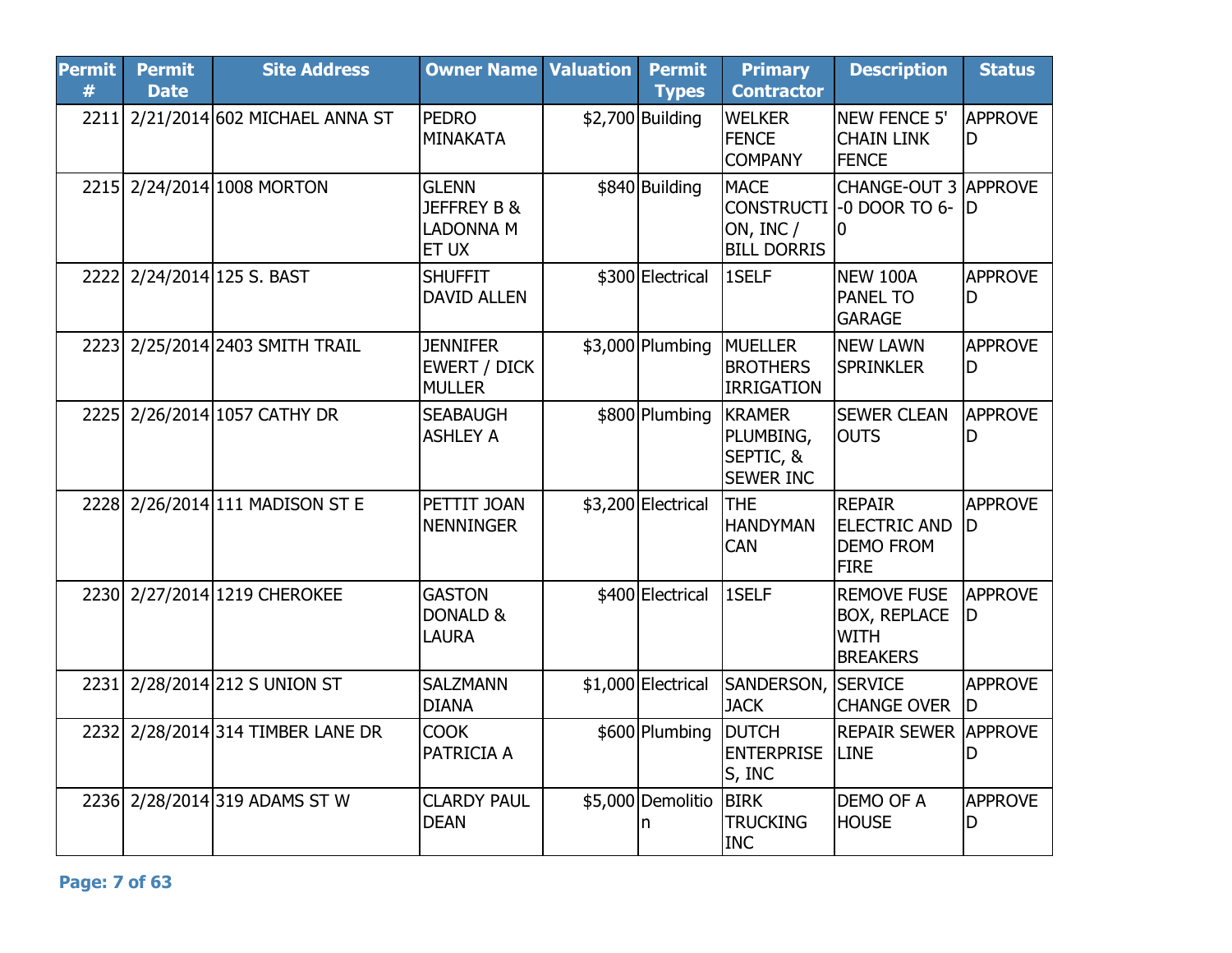| <b>Permit</b><br># | <b>Permit</b><br><b>Date</b> | <b>Site Address</b>                  | <b>Owner Name Valuation</b>                                        |                    | <b>Permit</b><br><b>Types</b> | <b>Primary</b><br><b>Contractor</b>                                  | <b>Description</b>                                                                                             | <b>Status</b>         |
|--------------------|------------------------------|--------------------------------------|--------------------------------------------------------------------|--------------------|-------------------------------|----------------------------------------------------------------------|----------------------------------------------------------------------------------------------------------------|-----------------------|
| 2212               |                              | 2/28/2014 705 CANYON TRAIL           | <b>RMS HOME</b><br><b>BUILDERS, LLC</b>                            | \$260,244 Building |                               | <b>RMS HOME</b><br><b>BUILDERS,</b><br><b>LLC RAY</b><br><b>SHAW</b> | <b>NEW SING FAM APPROVE</b><br><b>RES</b>                                                                      | D                     |
|                    |                              | 2224 2/28/2014 881 HILLCREST DR      | <b>JACKSON</b><br><b>RIDGE</b><br><b>DEVELOPMENT</b><br><b>LLC</b> | \$188,228 Building |                               | SOUTHEAST<br><b>ELECTRIC</b><br><b>LLC</b>                           | <b>NEW SING FAM APPROVE</b><br><b>RES HOUSE</b>                                                                | ID                    |
| 2214               |                              | 3/4/2014 413 DONALD ST N             | LEE JOHN A                                                         |                    | $$1,324$ Building             | 1SELF                                                                | NEW <sub>4'</sub><br><b>CHAINLINK</b><br><b>FENCE</b>                                                          | <b>APPROVE</b><br>D   |
| 2213               |                              | 3/5/2014 212 MAIN ST W               | <b>GLASS AMIE</b>                                                  |                    | \$3,000 Building              | <b>GREEN</b><br><b>PRODUCTS</b><br><b>LLC</b>                        | <b>REPLACE</b><br>INNOVATION BREAKER BOX,<br>DROP 3 50 AMP<br><b>CABLES AND</b><br><b>DEMO FRONT</b><br>AWNING | <b>APPROVE</b><br>ID  |
| 2235               |                              | 3/6/2014 2497 / 2499 WINESAP         | <b>RENFROE</b><br><b>RICKEY M &amp;</b><br><b>BRENDA A UX</b>      | \$292,207 Building |                               | <b>HAZELWOOD</b><br><b>PROPERTIES, ON SLAB</b><br><b>LLC</b>         | <b>INEW DUPLEX</b>                                                                                             | <b>APPROVE</b><br>D   |
| 2239               |                              | 3/7/2014 303 N. GEORGIA ST.          |                                                                    |                    | \$500 Electrical              | <b>FRANCIS</b><br><b>IVANOVICH</b><br><b>ELECTRIC</b>                | <b>REPAIR</b><br>VEHICLE/POLE<br><b>DAMAGE TO</b><br><b>SERVICE</b>                                            | <b>APPROVE</b><br>ID. |
| 2205               |                              | 3/7/2014 1840 FARMINGTON RD S        | <b>TED HOLZUM</b>                                                  | $$15,635$ Building |                               | <b>AMERICAN</b><br><b>STEEL</b><br>CARPORTS,<br><b>INC</b>           | INDUSTRIAL<br><b>REMODEL</b>                                                                                   | <b>APPROVE</b><br>D   |
|                    |                              | 2206 3/10/2014 2542 PRAIRIE VIEW TRL | <b>DONKERS INC</b>                                                 | \$335,774 Building |                               | <b>GERALD</b><br><b>STOVERINK</b><br><b>CONSTRUCTI</b><br>ON         | NEW SING RES<br><b>HOUSE</b>                                                                                   | <b>APPROVE</b><br>ID  |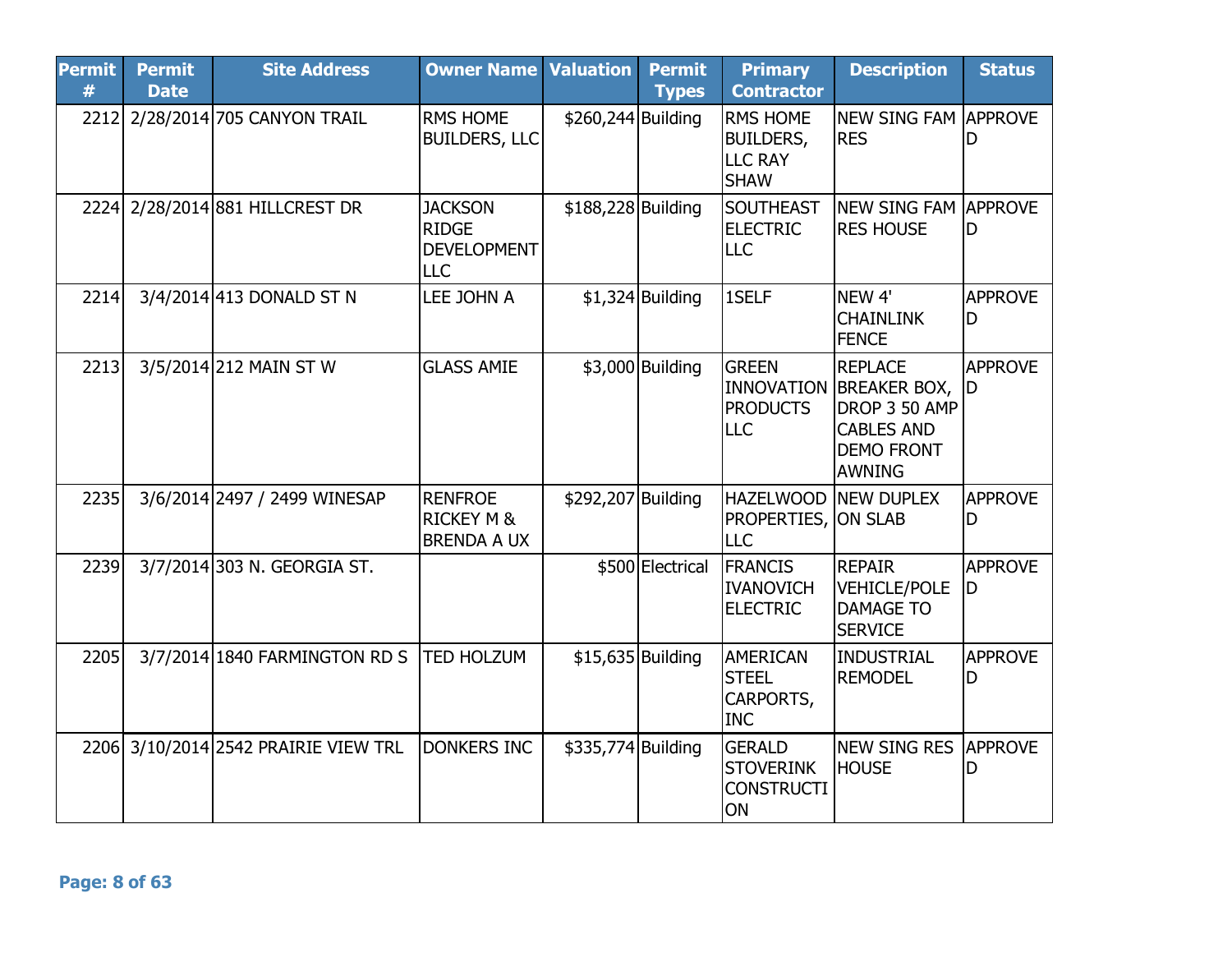| <b>Permit</b><br># | <b>Permit</b><br><b>Date</b> | <b>Site Address</b>                                                  | <b>Owner Name Valuation</b>                                               | <b>Permit</b><br><b>Types</b> | <b>Primary</b><br><b>Contractor</b>                                      | <b>Description</b>                                                                  | <b>Status</b>        |
|--------------------|------------------------------|----------------------------------------------------------------------|---------------------------------------------------------------------------|-------------------------------|--------------------------------------------------------------------------|-------------------------------------------------------------------------------------|----------------------|
| 2241               |                              | 3/11/2014 SAVANNAH RIDGE WEST<br>PHASE 5                             | <b>BRANDON O</b><br><b>WILLIAMS</b><br><b>DEVELOPMENT</b><br>, LLC        | \$0 Grading                   | <b>WILLIAMS</b><br><b>CONSTRUCTI SAVANNAH</b><br>ON,<br><b>BRANDON O</b> | <b>GRADING -</b><br><b>RIDGE WEST</b><br><b>PHASE 5</b>                             | <b>APPROVE</b><br>ID |
|                    |                              | 2243 3/11/2014 SAVANNAH RIDGE WEST<br><b>SUBDIVISION PHASE 6</b>     | <b>BRANDON O</b><br><b>WILLIAMS</b><br><b>DEVELOPMENT</b><br>LLC          | \$0 Grading                   | <b>WILLIAMS</b><br><b>CONSTRUCTI SAVANNAH</b><br>ON,<br><b>BRANDON O</b> | <b>GRADING -</b><br><b>RIDGE WEST</b><br><b>SUBD PHASE 6</b>                        | <b>APPROVE</b><br>ID |
|                    |                              | 2244 3/11/2014 300 ELMWOOD                                           | CAMP ERICA L                                                              | $$1,500$ Plumbing             |                                                                          | <b>REPAIR SEWER APPROVE</b><br><b>FROM</b><br><b>EXISTING JOB</b>                   | ID                   |
|                    |                              | 2248 3/13/2014 1330 ROLLING FIELDS DR RUNNELS                        | <b>ALBERT D &amp;</b><br><b>JOAN L</b><br><b>BORGFIELD</b><br><b>TRUS</b> | \$0 Excavatin CITY OF         | <b>JACKSON</b>                                                           | <b>FIX WATER</b><br><b>LINE SERVICE</b><br><b>LEAK</b>                              | <b>APPROVE</b><br>ID |
| 2251               |                              | 3/14/2014 1124 SOUIX                                                 | <b>LYNN RUSSELL</b>                                                       | $$3,300$ Plumbing             | <b>MUELLER</b><br><b>BROTHERS</b><br><b>IRRIGATION</b>                   | <b>IRRIGATION</b><br><b>SYSTEM &amp; NEW D</b><br><b>IRRIGATION</b><br><b>METER</b> | <b>APPROVE</b>       |
|                    |                              | 2256 3/14/2014 197 GRANDVIEW DR                                      | <b>GILL HELEN C</b>                                                       | \$200 Building                | 1SELF                                                                    | 3 X 8 CHICKEN<br><b>COOP</b>                                                        | <b>APPROVE</b><br>ID |
| 2257               |                              | $3/14/2014$ 113 W. MAIN, STE. 3 -<br>Old Corp of Engineers<br>Office | <b>STRICKLAND</b><br>THOMAS H &<br><b>JUDY CUX</b>                        | $$2,000$ Building             | <b>STRICKLAND</b><br><b>CONSTRUCTI</b><br>ON                             | <b>NEW NON</b><br>LOAD-BEARING D<br>OFFICE WALLS,<br>HVAC &<br>ELECTRICAL.          | <b>APPROVE</b>       |
| 2258               |                              | 3/17/2014 815 ADAMS ST EAST                                          | <b>RANDY</b><br><b>STATLER</b>                                            | \$6,000 Electrical            | <b>LANCE</b><br><b>COTNER</b><br>ELECTRIC,<br><b>LLC</b>                 | <b>NEW</b><br><b>ELECTRICAL</b><br><b>SERVICE AND</b><br><b>REWIRE HOUSE</b>        | <b>APPROVE</b><br>ID |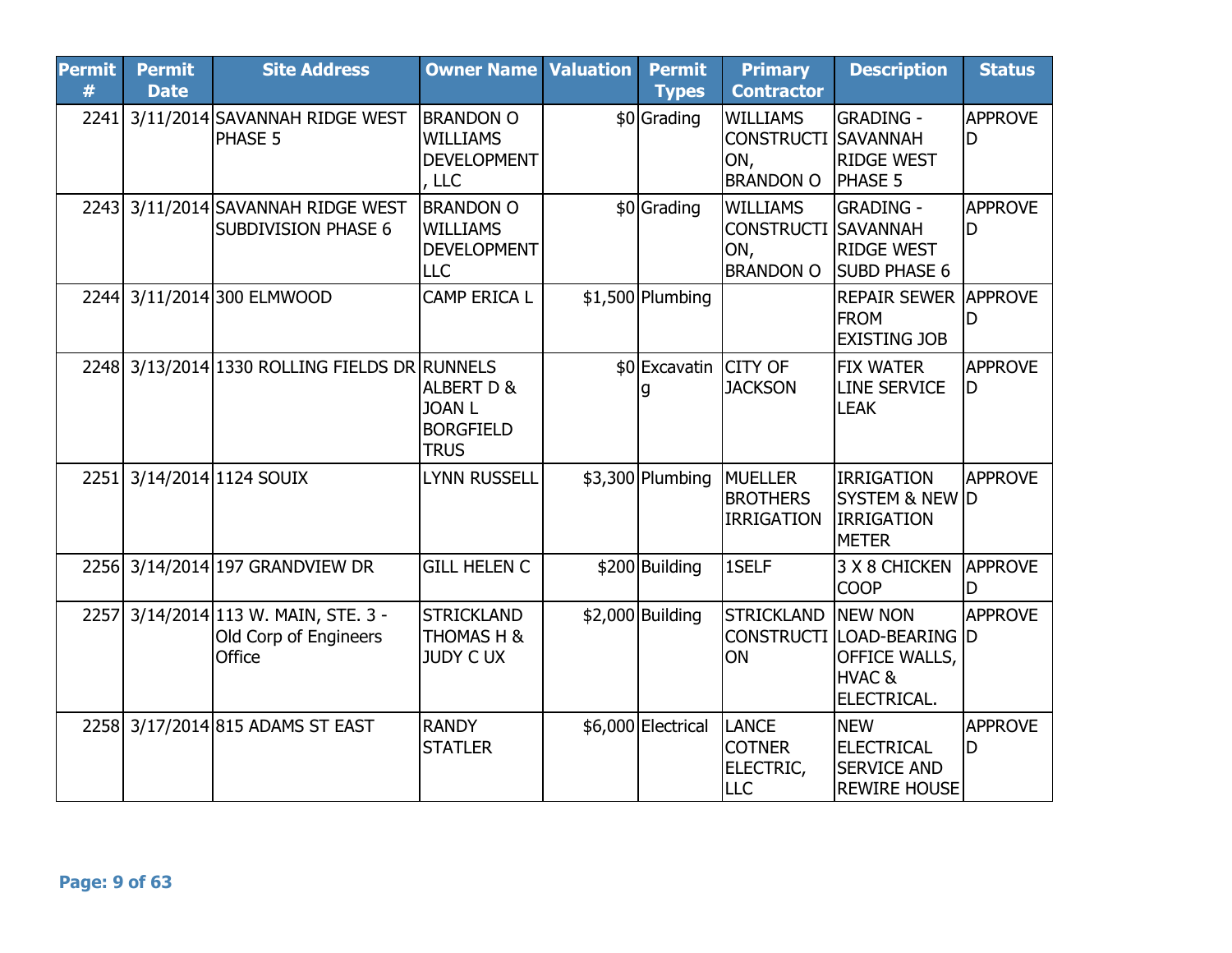| <b>Permit</b><br># | <b>Permit</b><br><b>Date</b> | <b>Site Address</b>                        | <b>Owner Name Valuation</b>                       | <b>Permit</b><br><b>Types</b> | <b>Primary</b><br><b>Contractor</b>                                                                                | <b>Description</b>                                                                                       | <b>Status</b>        |
|--------------------|------------------------------|--------------------------------------------|---------------------------------------------------|-------------------------------|--------------------------------------------------------------------------------------------------------------------|----------------------------------------------------------------------------------------------------------|----------------------|
|                    |                              | 2259 3/17/2014 1213 BEL-AIR DR             | <b>BEAIRD JAMES</b>                               | \$400 Plumbing                | 1SELF                                                                                                              | <b>FIX WATER</b><br><b>LINE FROM</b><br><b>METER TO</b><br><b>HOUSE</b>                                  | <b>APPROVE</b><br>D  |
| 2261               |                              | 3/17/2014 511 HOPE ST N                    | <b>JENNINGS</b><br>ALLEN &<br><b>DEBORAH</b>      | \$2,000 Plumbing              | <b>BONNEY</b><br><b>SEPTIC TANK LINE</b><br>PUMPING &<br><b>CHIMNEY</b><br><b>SWEEP</b><br>SERVICE,<br><b>BILL</b> | <b>REPAIR SEWER</b>                                                                                      | <b>APPROVE</b><br>D  |
|                    |                              | 2264 3/19/2014 1245 CHEROKEE ST            | <b>LYNWOOD</b><br><b>BAPTIST</b><br><b>CHURCH</b> | \$1,500 Electrical            | <b>MISSIONAIR</b><br>POWER &<br>LIGHT / JEFF<br><b>SMITH</b>                                                       | <b>CHANGE OUT</b><br>FUSE PANEL W/ D<br><b>200 AMP</b><br><b>BREAKER</b><br><b>PANEL</b>                 | <b>APPROVE</b>       |
|                    |                              | 2250 3/19/2014 814 OLD CAPE RD.            | <b>STURM</b><br><b>WILLIAM M</b>                  | \$500 Building                | 1SELF                                                                                                              | <b>CONCRETE</b><br><b>SLAB BETWEEN D</b><br><b>HOUSE &amp;</b><br><b>GARAGE</b>                          | <b>APPROVE</b>       |
|                    |                              | 2252 3/19/2014 727 HIGHLAND                | <b>SCHNEIDER</b><br><b>WILLARD</b>                | \$200 Building                | 1SELF                                                                                                              | <b>PORTABLE</b><br>CHICKEN COOP D                                                                        | <b>APPROVE</b>       |
|                    |                              | 2253 3/19/2014 719 BOIS D ARC              | <b>LORENZ</b><br><b>JUSTIN A</b>                  | \$200 Building                | 1SELF                                                                                                              | OUTBUILDING,<br>METAL, 8'x10',<br><b>CONCRETE</b><br><b>SLAB IN PLACE</b><br>OF EXISTING<br>6'x 8' SHED. | <b>APPROVE</b><br>ID |
|                    |                              | 2254 3/19/2014 1237 BRAMBLEWOOD DR. FULTON | <b>SHELTON E &amp;</b><br><b>VIRGINIA D UX</b>    | \$2,406 Building              | <b>BOOTHEEL</b><br><b>FENCE CO</b>                                                                                 | FENCE, 6'<br><b>PRIVACY</b>                                                                              | <b>APPROVE</b><br>D  |
|                    |                              | 2245 3/19/2014 2941 JACKSON BLVD E         | <b>GATE VISION</b><br>LLC                         | \$250 Building                | <b>SIGN</b><br>MASTER, LLC SIGN ON                                                                                 | <b>NEW PERM</b><br><b>BUILDING</b>                                                                       | <b>APPROVE</b><br>D  |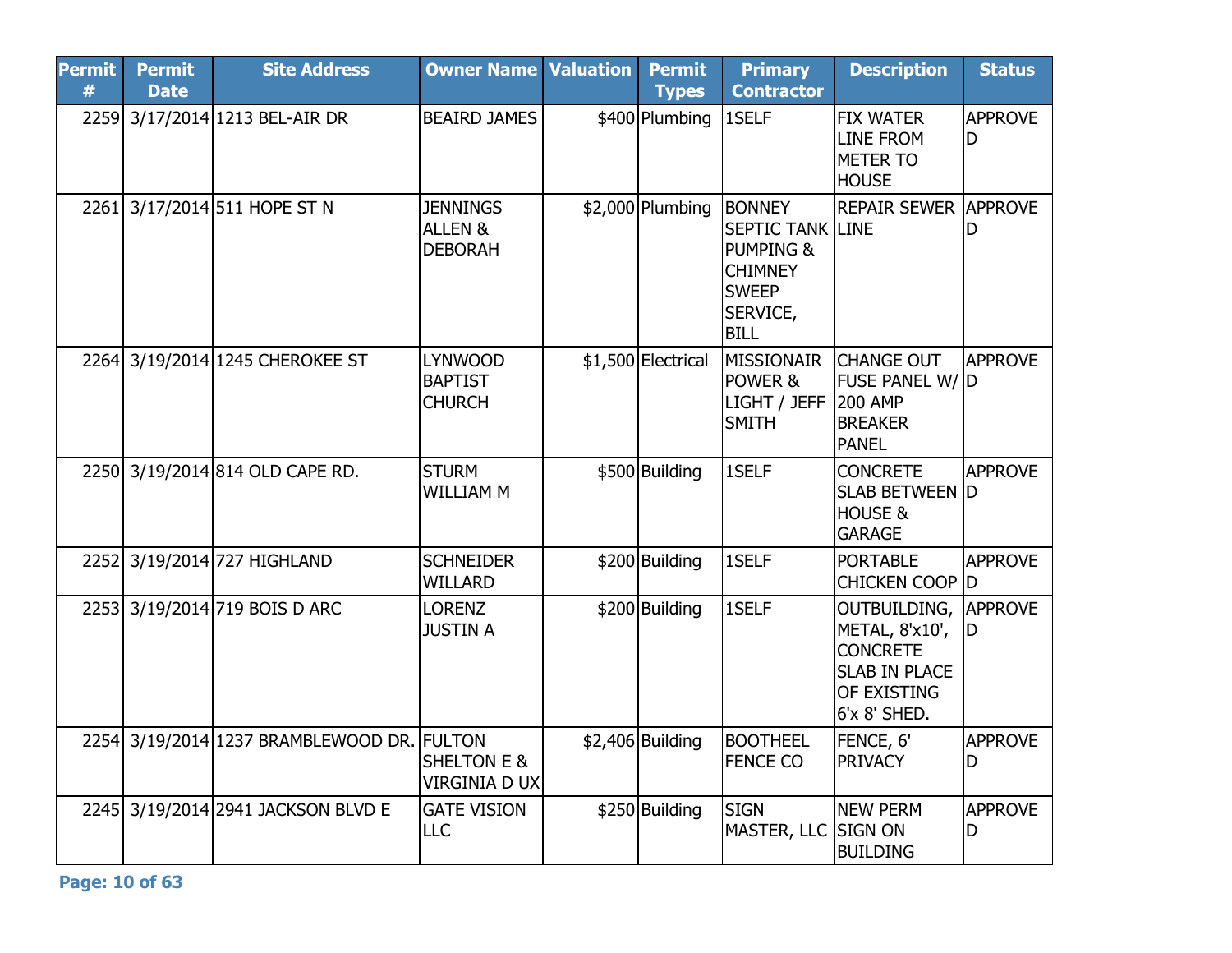| <b>Permit</b><br># | <b>Permit</b><br><b>Date</b> | <b>Site Address</b>              | <b>Owner Name Valuation</b>                                                       | <b>Permit</b><br><b>Types</b> | <b>Primary</b><br><b>Contractor</b>                                | <b>Description</b>                                                                                             | <b>Status</b>        |
|--------------------|------------------------------|----------------------------------|-----------------------------------------------------------------------------------|-------------------------------|--------------------------------------------------------------------|----------------------------------------------------------------------------------------------------------------|----------------------|
| 2247               |                              | 3/20/2014 938 SHADY LN.          | <b>SMITH</b><br><b>CHRISTOPHER</b><br><b>J &amp; TANKSLEY</b><br><b>NICOLETTE</b> | $$1,000$ Building             | 1SELF                                                              | DECORATIVE,<br><b>WOOD RAIL</b><br>FENCE - 5'<br><b>TALL</b>                                                   | <b>APPROVE</b><br>ID |
|                    |                              | 2266 3/20/2014 2320 LAKESHORE DR | <b>RAPP JAMES B</b><br><b>&amp; LINDA C UX</b>                                    | $$2,650$ Building             | <b>BROWN</b><br><b>LANDSCAPIN</b><br>G LLC, JIM                    | <b>RETAINING</b><br><b>WALL</b>                                                                                | <b>APPROVE</b><br>D  |
| 2267               |                              | 3/20/2014 504 BROADRIDGE DR      | C S DESIGNS                                                                       | \$1,000 Excavatin             |                                                                    | <b>INSTALL AT&amp;T</b><br><b>TELEPHONE</b><br><b>CABLE</b>                                                    | <b>APPROVE</b><br>D  |
|                    |                              | 2268 3/20/2014 811 MAIN ST W     | <b>STEFFENS</b><br><b>KENDRA D</b>                                                | \$200 Plumbing                | <b>KRAMER</b><br>PLUMBING,<br>SEPTIC, &<br><b>SEWER INC</b>        | <b>REPLACE</b><br><b>SEWER LINE IN D</b><br><b>HOME</b>                                                        | <b>APPROVE</b>       |
|                    |                              | 2269 3/20/2014 430 CONNIE DR     | <b>ECK ROBERT L</b><br>& PEARL L ET<br><b>UX</b>                                  | \$7,000 Building              | <b>THIELE</b><br><b>CONCRETE</b><br><b>FINISHING</b><br><b>INC</b> | <b>WIDEN DRIVE</b><br>116' X 3',<br><b>INSTALL</b><br><b>CULVERT AND</b><br><b>CONCRETE</b><br><b>APRON</b>    | <b>APPROVE</b><br>D  |
| <b>2270</b>        |                              | 3/20/2014 1041 NANCY DR          | <b>GLASER</b><br><b>CASSANDRA M</b><br><b>ETAL</b>                                | $$2,600$ Building             | <b>THIELE</b><br><b>CONCRETE</b><br><b>FINISHING</b><br><b>INC</b> | <b>WIDEN</b><br><b>EXISTING</b><br><b>CONCRETE</b><br>DRIVE 3' ON<br><b>LEFT &amp; 6'6" ON</b><br><b>RIGHT</b> | <b>APPROVE</b><br>D  |
| 2271               |                              | 3/21/2014 810 DONNA DR           | <b>DOOLEY TROY</b><br>W & WILMA                                                   | \$0 Excavatin CITY OF         | <b>JACKSON</b>                                                     | <b>RELOCATE</b><br><b>WATER METER</b>                                                                          | <b>APPROVE</b><br>ID |
| 2272               |                              | 3/21/2014 2225 BAINBRIDGE        | <b>PROFFER</b><br>MARK A &<br><b>KRISTI LUX</b>                                   | \$0 Excavatin CITY OF<br>g    | <b>JACKSON</b>                                                     | <b>RELOCATE</b><br><b>WATER METER</b>                                                                          | <b>APPROVE</b><br>ID |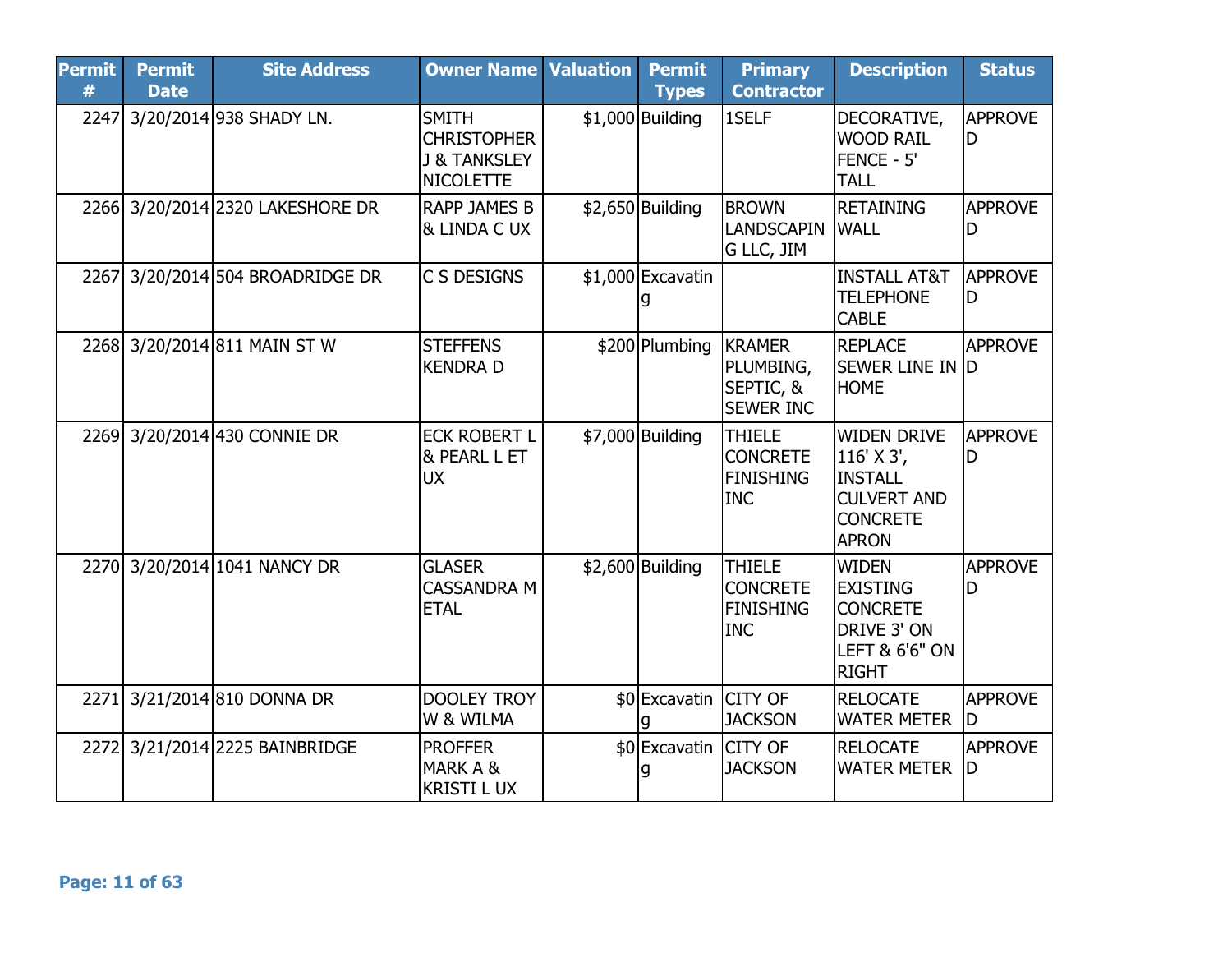| <b>Permit</b><br># | <b>Permit</b><br><b>Date</b> | <b>Site Address</b>                | <b>Owner Name Valuation</b>                                              | <b>Permit</b><br><b>Types</b> | <b>Primary</b><br><b>Contractor</b> | <b>Description</b>                    | <b>Status</b>         |
|--------------------|------------------------------|------------------------------------|--------------------------------------------------------------------------|-------------------------------|-------------------------------------|---------------------------------------|-----------------------|
|                    |                              | 2273 3/21/2014 2304 BAINBRIDGE     | <b>SPAIN</b><br>DARRELL W &<br><b>LAURI A UX</b>                         | \$0 Excavatin                 | <b>CITY OF</b><br><b>JACKSON</b>    | <b>RELOCATE</b><br><b>WATER METER</b> | <b>APPROVE</b><br>ID  |
|                    |                              | 2274 3/21/2014 2512 RIDGEWAY DR    | <b>KATI MIINCH</b>                                                       | \$0 Excavatin CITY OF         | <b>JACKSON</b>                      | <b>RELCATE</b><br><b>WATER METER</b>  | <b>APPROVE</b><br>ID  |
|                    |                              | 2275 3/21/2014 2547 RIDGEWAY DR    | <b>LIPKE SCOTT</b><br>A & ASHLEY<br><b>UX</b>                            | \$0 Excavatin CITY OF         | <b>JACKSON</b>                      | <b>RELOCATE</b><br><b>WATER METER</b> | <b>APPROVE</b><br>ID. |
|                    |                              | 2276 3/21/2014 1011 EAGLE DR       | <b>KEUSENKOTHE</b><br>N JAMES J &<br>KIMBERLY                            | \$0 Excavatin CITY OF         | <b>JACKSON</b>                      | <b>RELOCATE</b><br><b>WATER METER</b> | <b>APPROVE</b><br>ID  |
| 2277               |                              | 3/21/2014 1707 RIDGE RD            | <b>PULLEY LEROY</b><br>Ε                                                 | \$0 Excavatin CITY OF         | <b>JACKSON</b>                      | <b>RELOCATE</b><br><b>WATER METER</b> | APPROVE<br>ID         |
|                    |                              | 2278 3/21/2014 1083 TRAIL RIDGE DR | <b>MOSS TRUST</b>                                                        | \$0 Excavatin CITY OF         | <b>JACKSON</b>                      | <b>RELOCATE</b><br><b>WATER METER</b> | <b>APPROVE</b><br>ID. |
|                    |                              | 2279 3/21/2014 1329 BRANDOM ST     | <b>BAXTER</b><br><b>REGIONAL</b><br><b>HOSPITAL</b><br><b>FOUNDATION</b> | \$0 Excavatin CITY OF         | <b>JACKSON</b>                      | <b>RELOCATE</b><br><b>WATER METER</b> | <b>APPROVE</b><br>ID  |
|                    |                              | 2280 3/21/2014 498 LACEY ST N      | <b>HOFFMAN</b><br>NATHAN A                                               | \$0 Excavatin CITY OF         | <b>JACKSON</b>                      | <b>RELOCATE</b><br><b>WATER METER</b> | <b>APPROVE</b><br>ID  |
|                    |                              | 2281 3/21/2014 2536 MANSFIELD PL   | <b>MYERS</b><br><b>WILLIAM D</b>                                         | \$0 Excavatin CITY OF         | <b>JACKSON</b>                      | <b>RELOCATE</b><br><b>WATER METER</b> | <b>APPROVE</b><br>ID. |
|                    |                              | 2282 3/21/2014 970 GREENSFERRY RD  | <b>GODWIN</b><br><b>JEANE</b>                                            | \$0 Excavatin<br>a            | <b>CITY OF</b><br><b>JACKSON</b>    | <b>RELOCATE</b><br><b>WATER METER</b> | <b>APPROVE</b><br>ID  |
|                    |                              | 2283 3/21/2014 902 GREENSFERRY RD  | MILLER DAVID<br>A & PAULINE E<br><b>ET UX</b>                            | \$0 Excavatin CITY OF         | <b>JACKSON</b>                      | <b>RELOCATE</b><br><b>WATER METER</b> | <b>APPROVE</b><br>ID. |
|                    |                              | 2284 3/21/2014 533 DIANA DR        | MONTGOMERY<br><b>MICHAEL D &amp;</b><br><b>REBECCA S UX</b>              | \$0 Excavatin CITY OF         | <b>JACKSON</b>                      | <b>RELOCATE</b><br><b>WATER METER</b> | <b>APPROVE</b><br>ID  |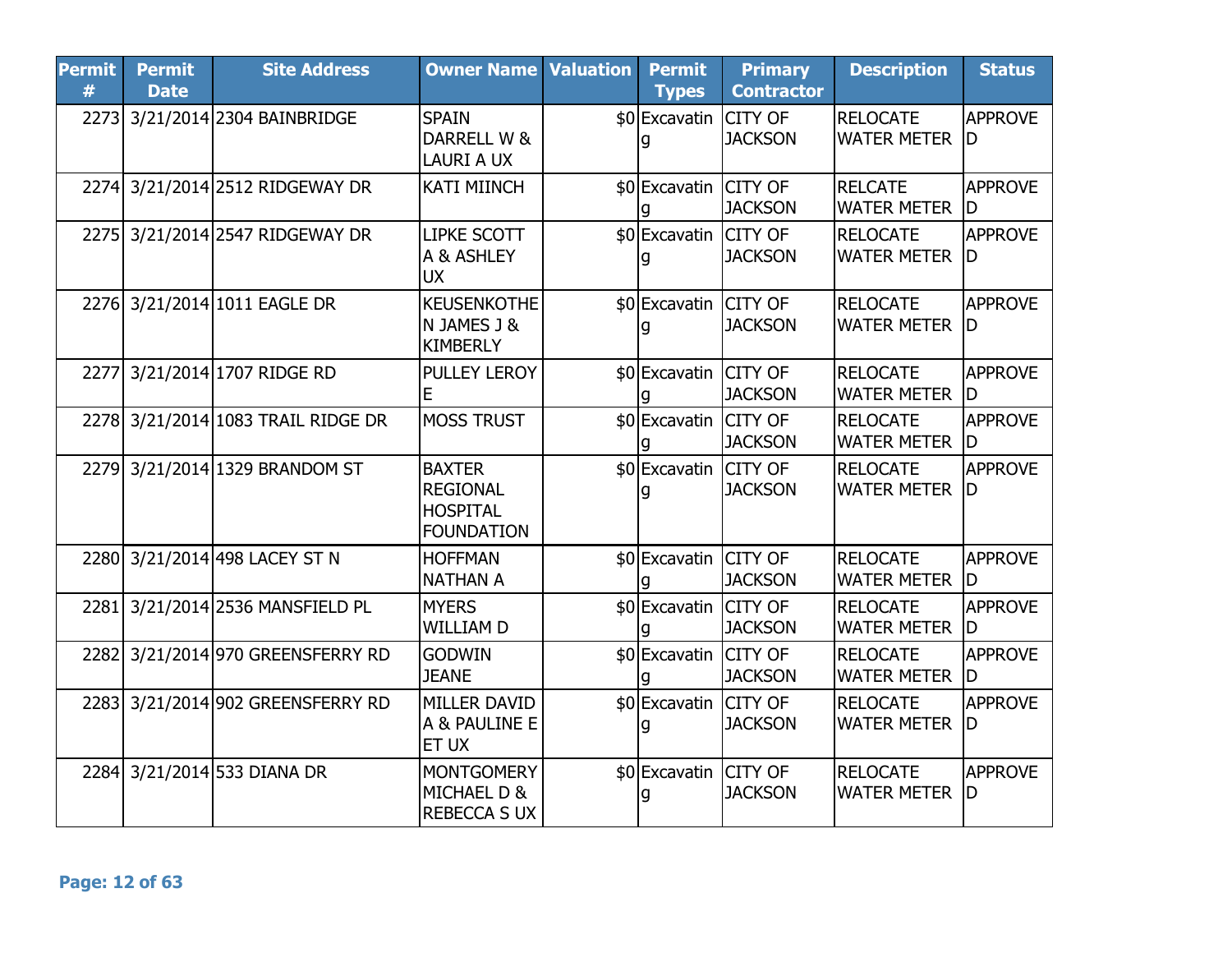| <b>Permit</b><br># | <b>Permit</b><br><b>Date</b> | <b>Site Address</b>                | <b>Owner Name Valuation</b>                                          |                    | <b>Permit</b><br><b>Types</b> | <b>Primary</b><br><b>Contractor</b>                                 | <b>Description</b>                                                                                                 | <b>Status</b>        |
|--------------------|------------------------------|------------------------------------|----------------------------------------------------------------------|--------------------|-------------------------------|---------------------------------------------------------------------|--------------------------------------------------------------------------------------------------------------------|----------------------|
|                    |                              | 2285 3/21/2014 2801 DIANA DR       | <b>LAUREN</b><br><b>SCHUETTE</b>                                     |                    | \$0 Excavatin                 | <b>CITY OF</b><br><b>JACKSON</b>                                    | <b>RELOCATE</b><br><b>WATER METER</b>                                                                              | <b>APPROVE</b><br>ID |
|                    |                              | 2286 3/21/2014 811 BUNKER DR       | <b>WENGLER</b><br>PAUL J III &<br><b>EDWARDS</b><br><b>JESSICA L</b> |                    | \$0 Excavatin CITY OF         | <b>JACKSON</b>                                                      | <b>RELOCATE</b><br><b>WATER METER</b>                                                                              | <b>APPROVE</b><br>ID |
| 2287               |                              | 3/21/2014 420 KNOX ST              | <b>ATHERTON</b><br><b>CLARENCE V*</b><br>8 RUBY P                    |                    | $$1,600$ Building             | <b>WELKER</b><br><b>FENCE</b><br><b>COMPANY</b>                     | <b>NEW FENCE</b>                                                                                                   | <b>APPROVE</b><br>D  |
|                    |                              | 2260 3/21/2014 402 MAIN ST WEST    | <b>JERRY</b><br><b>MAVERS</b>                                        |                    | \$400 Electrical              | <b>BEARDSLEY</b><br>& SONS<br><b>CONSTRUCTI</b><br>ON               | ADD 30 AMP<br><b>BREAKER BOY</b>                                                                                   | <b>APPROVE</b><br>D  |
| 2292               |                              | 3/24/2014 444 JEFFERSON ST W       | <b>JACKSON R 2</b><br><b>SCHOOL</b><br><b>DISTRICT</b>               |                    | Developm SCHOOL<br>ent        | \$1,461 Floodplain JACKSON R-2 AT GRADE<br><b>DISTRICT</b>          | <b>SIDEWALK</b><br><b>LEADING TO</b><br><b>EXISTING</b><br><b>FOOTBRIDGE</b><br><b>OVER HUBBLE</b><br><b>CREEK</b> | <b>APPROVE</b><br>ID |
|                    |                              | 2288 3/24/2014 116 MARY ST E       | <b>ROBERTS</b><br><b>WILLIAM L &amp;</b><br><b>LINDA S UX</b>        |                    | \$800 Electrical              | <b>JOHN</b><br><b>RICHARD</b><br><b>BECKETT</b>                     | <b>CHANGE OUT</b><br><b>100 AMP</b><br><b>SERVICE TO</b><br><b>200 AMP</b>                                         | <b>APPROVE</b><br>ID |
|                    |                              | 2229 3/25/2014 2271 JACKSON BLVD E | <b>WELLINGTON</b><br><b>LLC</b>                                      | \$140,000 Building |                               | <b>KNOEBEL</b><br><b>CONSTRUCTI</b><br>ON, INC                      | <b>REMODEL</b><br><b>TACO BELL</b>                                                                                 | <b>APPROVE</b><br>ID |
|                    |                              | 2255 3/27/2014 657 CANYON TRL      | <b>BRANDON O.</b><br><b>WILLIAMS</b><br><b>CONST</b>                 | \$282,116 Building |                               | <b>WILLIAMS</b><br><b>CONSTRUCTI RES</b><br>ON,<br><b>BRANDON O</b> | <b>NEW SING FAM APPROVE</b>                                                                                        | D                    |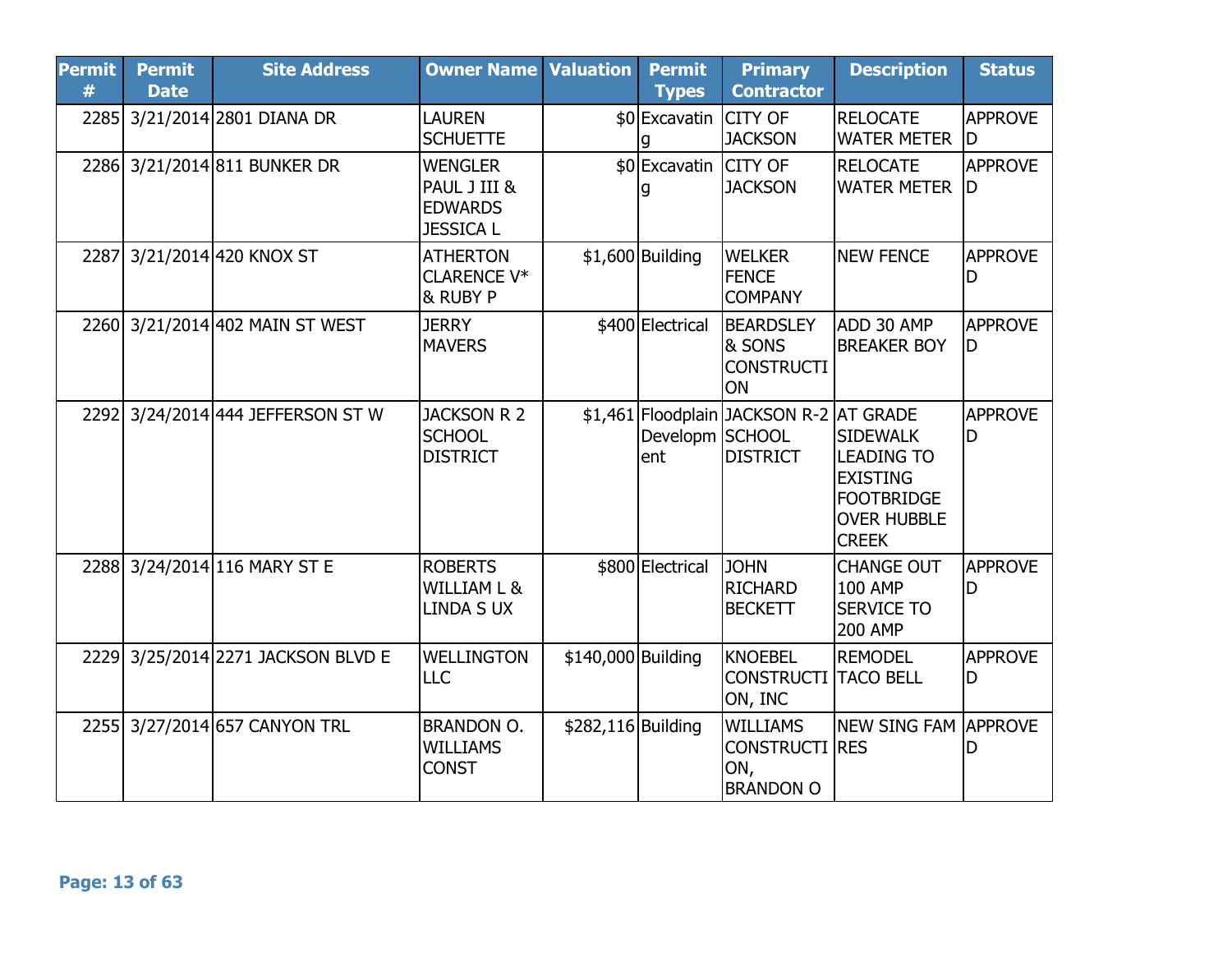| <b>Permit</b><br># | <b>Permit</b><br><b>Date</b> | <b>Site Address</b>               | <b>Owner Name Valuation</b>                                     |                    | <b>Permit</b><br><b>Types</b> | <b>Primary</b><br><b>Contractor</b>                                 | <b>Description</b>                                            | <b>Status</b>        |
|--------------------|------------------------------|-----------------------------------|-----------------------------------------------------------------|--------------------|-------------------------------|---------------------------------------------------------------------|---------------------------------------------------------------|----------------------|
|                    |                              | 2249 3/27/2014 2402 SMITH TRAIL   | PB<br><b>PROPERTIES</b><br><b>LLC</b>                           | \$331,707 Building |                               | <b>WILLIAMS</b><br><b>CONSTRUCTI RES</b><br>ON,<br><b>BRANDON O</b> | <b>NEW SING FAM APPROVE</b>                                   | D                    |
|                    |                              | 2265 3/28/2014 444 JEFFERSON ST W | <b>JACKSON R 2</b><br><b>SCHOOL</b><br><b>DISTRICT</b>          |                    | $$1,461$ Building             | JACKSON R-2 NEW<br><b>SCHOOL</b><br><b>DISTRICT</b>                 | <b>SIDEWALK</b>                                               | <b>APPROVE</b><br>D  |
|                    |                              | 2304 3/31/2014 2681 E MAIN ST     |                                                                 |                    | \$0 Grading                   | <b>FRONABARG</b><br><b>ER</b><br>, INC                              | <b>GRADING FOR</b><br><b>FUTURE</b><br>CONCRETERS DEVELOPMENT | <b>APPROVE</b><br>ID |
| 2305               |                              | 4/1/2014 620 HOPE ST N            | <b>PRINGLE</b><br><b>MARCELL K &amp;</b><br><b>FRANCES</b>      |                    | \$0 Excavatin CITY OF         | <b>JACKSON</b>                                                      | <b>FIX WATER</b><br><b>MAIN LEAK</b>                          | <b>APPROVE</b><br>D  |
| 2306               |                              | 4/1/2014 571 DONNA DR N           | <b>JESSICA</b><br><b>ESTES</b>                                  |                    | $$2,277$ Building             | <b>BOOTHEEL</b><br><b>FENCE CO</b>                                  | NEW 4' BLACK<br><b>CHAIN LINK</b><br><b>FENCE</b>             | <b>APPROVE</b><br>ID |
| 2309               |                              | 4/1/2014 950 KIMBELWOODS DR       | <b>KIPLINGER</b><br><b>ROGER L &amp;</b><br><b>JENNIFER LUX</b> |                    | \$0 Excavatin CITY OF         | <b>JACKSON</b>                                                      | <b>RELOCATE</b><br><b>WATER METER</b>                         | <b>APPROVE</b><br>ID |
| 2310               |                              | 4/1/2014 1335 OLD CAPE RD         | <b>KAMINSKEY</b><br><b>DOUG &amp; GINA</b><br><b>UX</b>         |                    | \$0 Excavatin CITY OF         | <b>JACKSON</b>                                                      | <b>RELOCATE</b><br><b>WATER METER</b>                         | <b>APPROVE</b><br>ID |
| 2311               |                              | 4/1/2014 3195 OLD CAPE RD         | C <sub>C</sub><br><b>LEXINGTON</b><br><b>LLC</b>                |                    | \$0 Excavatin CITY OF<br>q    | <b>JACKSON</b>                                                      | <b>RELOCATE</b><br><b>WATER METER</b>                         | <b>APPROVE</b><br>ID |
| 2312               |                              | 4/1/2014 3197 OLD CAPE RD         | <b>ASHLEY</b><br><b>FROGGTT</b>                                 |                    | \$0 Excavatin CITY OF         | <b>JACKSON</b>                                                      | <b>RELOCATE</b><br><b>WATER METER</b>                         | <b>APPROVE</b><br>ID |
| 2313               |                              | 4/1/2014 711 OLD CAPE ROAD        | <b>THOMPSON</b><br>DENZEL D &<br><b>CAROLYN J UX</b>            |                    | \$0 Excavatin CITY OF<br>g    | <b>JACKSON</b>                                                      | <b>RELOCATE</b><br><b>WATER METER</b>                         | <b>APPROVE</b><br>ID |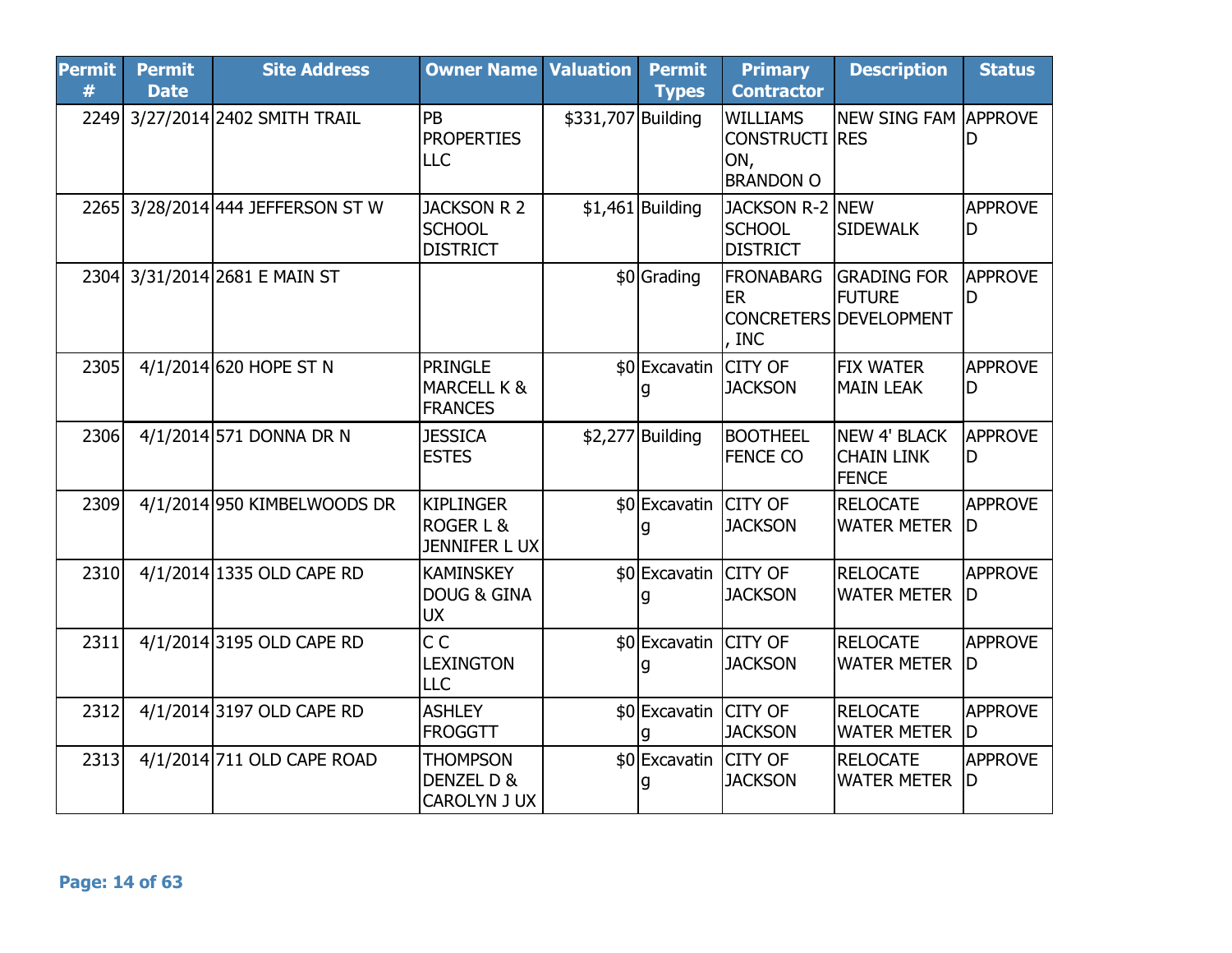| <b>Permit</b><br># | <b>Permit</b><br><b>Date</b> | <b>Site Address</b>       | <b>Owner Name Valuation</b>                                                  |                    | <b>Permit</b><br><b>Types</b> | <b>Primary</b><br><b>Contractor</b>                                                     | <b>Description</b>                                                       | <b>Status</b>        |
|--------------------|------------------------------|---------------------------|------------------------------------------------------------------------------|--------------------|-------------------------------|-----------------------------------------------------------------------------------------|--------------------------------------------------------------------------|----------------------|
| 2314               |                              | 4/1/2014 518 KIES AVE     | <b>TINLAR</b><br><b>HOLDINGS</b><br><b>LTD</b><br><b>PARTNERSHIP</b>         |                    | \$0 Excavatin                 | <b>CITY OF</b><br><b>JACKSON</b>                                                        | <b>RELOCATE</b><br><b>WATER METER</b>                                    | <b>APPROVE</b><br>ID |
| 2315               |                              | 4/1/2014 1315 BEL-AIR DR  | <b>BEINE LUCAS</b><br><b>&amp; JULIE UX</b>                                  |                    | \$0 Excavatin CITY OF         | <b>JACKSON</b>                                                                          | <b>RELOCATE</b><br><b>WATER METER</b>                                    | <b>APPROVE</b><br>ID |
| 2316               |                              | 4/1/2014 726 ODUS DR      | <b>MARKET JAMIE</b><br>N &<br><b>JONATHAN A</b><br>ET VIR                    |                    | \$0 Excavatin                 |                                                                                         | <b>RELOCATE</b><br><b>WATER METER</b>                                    | <b>APPROVE</b><br>ID |
| 2317               |                              | 4/1/2014 825 ODUS DR      | <b>SANDER</b><br>PHYLLIS J &<br><b>BARRY P</b>                               |                    | \$0 Excavatin CITY OF         | <b>JACKSON</b>                                                                          | <b>RELOCATE</b><br><b>WATER METER</b>                                    | <b>APPROVE</b><br>ID |
| 2290               |                              | 4/1/2014 1723 MULBERRY ST | <b>EADS ORVILLE</b><br>C & CARLA M<br><b>UX</b>                              |                    | $$1,000$ Building             | <b>OUTDOOR</b><br><b>SOLUTIONS</b>                                                      | <b>4FT CHAIN</b><br><b>LINK FENCE</b>                                    | <b>APPROVE</b><br>D  |
| 2299               |                              | 4/1/2014 1462 MOHAWK ST   | <b>SAUER JOHN L</b><br><b>&amp; SHEILA R ET</b><br><b>UX</b>                 |                    | $$1,300$ Building             | <b>ROARK</b><br><b>CONSTRUCTI</b><br>ON                                                 | <b>NEW DOG PEN</b>                                                       | APPROVE<br>D         |
| 2318               |                              | 4/2/2014 324 FRANCIS DR   | <b>GOHN TERRY</b><br>L &<br><b>JACQUELINE S</b>                              |                    | \$0 Excavatin                 | <b>CITY OF</b><br><b>JACKSON</b>                                                        | <b>RELOCATE</b><br><b>WATER METER</b>                                    | <b>APPROVE</b><br>ID |
| 2319               |                              | 4/2/2014 815 GLEN CT      | <b>KELLI &amp; TERRY</b><br><b>JAMES</b>                                     |                    | \$0 Excavatin CITY OF         | <b>JACKSON</b>                                                                          | <b>RELOCATE</b><br><b>WATER METER</b>                                    | <b>APPROVE</b><br>ID |
| 2296               |                              | 4/3/2014 1063 SIERRA CT   | PB<br><b>PROPERTIES</b><br><b>LLC</b>                                        | \$196,088 Building |                               | C S DESIGNS<br>INC / WAYNE RES<br><b>BOEHME &amp;</b><br><b>CHARLES</b><br><b>SMITH</b> | <b>NEW SING FAM</b>                                                      | <b>APPROVE</b><br>D  |
| 2322               |                              | 4/4/2014 914 MORTON ST    | <b>LEDBETTER</b><br><b>STEVEN M &amp;</b><br><b>AMELIA D ET</b><br><b>UX</b> |                    | \$500 Building                |                                                                                         | <b>REPLACE</b><br><b>METER BASE</b><br><b>AND WEATHER</b><br><b>HEAD</b> | <b>APPROVE</b><br>D  |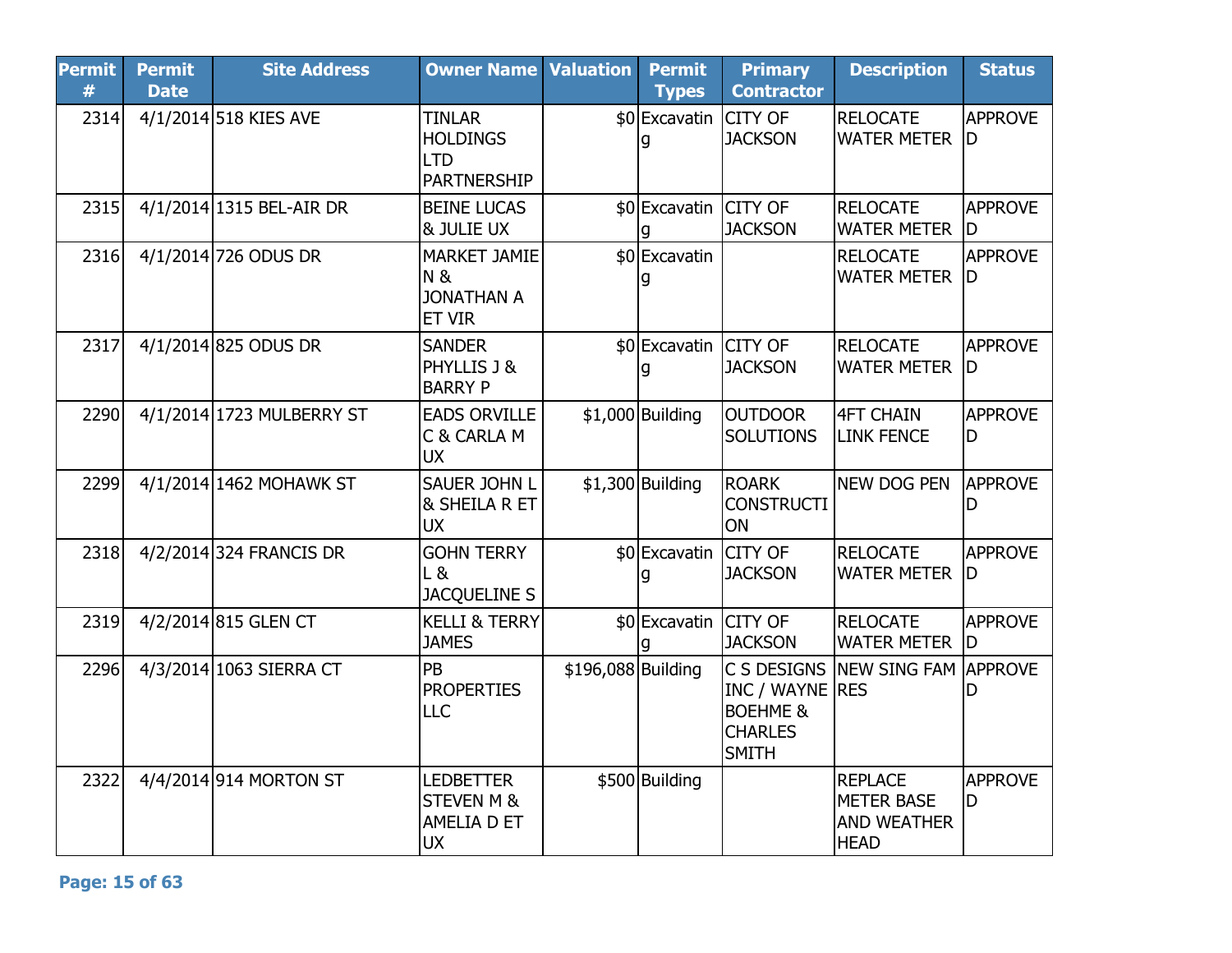| <b>Permit</b><br># | <b>Permit</b><br><b>Date</b> | <b>Site Address</b>                                                       | <b>Owner Name</b>                                                  | <b>Valuation</b>   | <b>Permit</b><br><b>Types</b>           | <b>Primary</b><br><b>Contractor</b>                                          | <b>Description</b>                                                          | <b>Status</b>        |
|--------------------|------------------------------|---------------------------------------------------------------------------|--------------------------------------------------------------------|--------------------|-----------------------------------------|------------------------------------------------------------------------------|-----------------------------------------------------------------------------|----------------------|
| 2246               |                              | 4/4/2014 1055 HILLCREST DR                                                | <b>JACKSON</b><br><b>RIDGE</b><br><b>DEVELOPMENT</b><br><b>LLC</b> | \$213,418 Building |                                         | <b>JACKSON</b><br><b>DRYWALL</b><br>CO, LLC                                  | <b>NEW SING FAM APPROVE</b><br><b>RANCH RES</b>                             | D                    |
| 2297               |                              | 4/7/2014 1678 MOHAWK ST                                                   | <b>VY PHAM</b>                                                     | \$456,595 Building |                                         | <b>HOME</b><br>SOLUTIONS /<br><b>RICK SAMPLE</b>                             | DISTINCTIVE NEW SING FAM APPROVE<br><b>RES W/ FIN</b><br>BASEMENT           | D                    |
| 2298               |                              | 4/7/2014 1909 BAINBRIDGE                                                  | <b>GILLIAM RETA</b><br>1                                           |                    | $$1,000$ Building                       | 1SELF                                                                        | <b>NEW PRIVACY</b><br><b>FENCE</b>                                          | <b>APPROVE</b><br>ID |
| 2300               |                              | 4/8/2014 305 SHAWNEE CIRCLE                                               | <b>RUEHLING</b><br><b>RALPH H &amp;</b><br><b>SHIRLEY A UX</b>     |                    | \$900 Building                          | <b>ULRICH</b><br><b>CONCRETE</b><br><b>FINISHING</b>                         | NEW 4' X 50'<br><b>SIDEWALK</b><br><b>FROM STREET</b><br><b>TO BASEMENT</b> | <b>APPROVE</b><br>D  |
| 2289               |                              | 4/8/2014 2118 JACKSON BLVD E                                              | <b>DURANGO</b><br><b>DEVELOPMENT</b><br>, LLC                      | \$150,000 Building |                                         | <b>DISTINCTIVE</b><br><b>HOME</b><br>SOLUTIONS / PIZZA<br><b>RICK SAMPLE</b> | <b>REMODEL INTO APPROVE</b><br><b>PAPA JOHNS</b>                            | ID                   |
| 2295               |                              | 4/8/2014 741 WEDGE LN                                                     | <b>MELANIE D</b><br><b>BROWN</b>                                   |                    | \$5,000 Building                        | <b>B&amp;B</b><br><b>CUSTOM</b><br><b>HOMES LLC</b>                          | <b>REMOVE AND</b><br><b>REPLACE</b><br><b>EXISTING DECK</b>                 | <b>APPROVE</b><br>D  |
| 2303               |                              | 4/8/2014 523 MORGAN ST                                                    | <b>HOLMES</b><br><b>SHIRLEY A</b><br><b>TRUST</b>                  |                    | \$3,080 Building                        | <b>BIG RIVER</b><br><b>RESOURCES</b><br><b>CORP</b>                          | <b>NEW 4' BLACK</b><br><b>CHAIN LINK</b><br><b>FENCE</b>                    | <b>APPROVE</b><br>D  |
| 2328               |                              | $4/8/2014$ W MAIN & ELMWOOD<br>BLVD TO W MAIN & S<br><b>FARMINGTON RD</b> | <b>CITY OF</b><br><b>JACKSON</b>                                   |                    | \$0 Excavatin                           | <b>CITY OF</b><br><b>JACKSON</b>                                             | <b>WATER DESIGN APPROVE</b><br><b>PLAN</b>                                  | D                    |
| 2329               |                              | 4/8/2014 1408 Brookview Dr                                                |                                                                    |                    | \$0 Floodplain 1SELF<br>Developm<br>ent |                                                                              | Reshape and<br>fill-in backyard                                             | <b>APPROVE</b><br>D  |
| 2307               |                              | 4/9/2014 2422 OAK ST                                                      | <b>VERTICCHIO</b><br>MARK A &<br>MICHELE M UX                      |                    | $$3,724$ Building                       | <b>BOOTHEEL</b><br><b>FENCE CO</b>                                           | NEW 4' FENCE                                                                | <b>APPROVE</b><br>D  |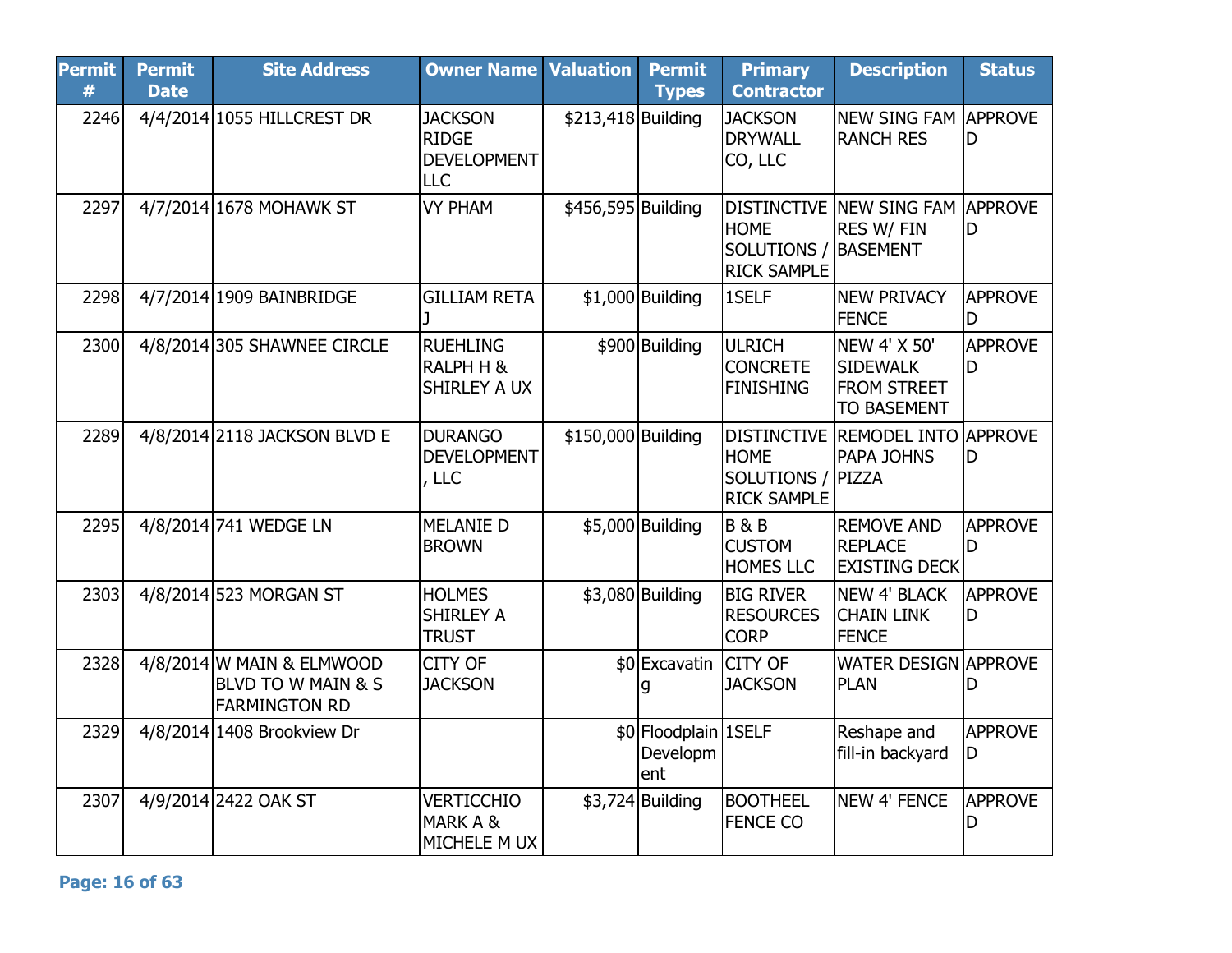| <b>Permit</b><br># | <b>Permit</b><br><b>Date</b> | <b>Site Address</b>                      | <b>Owner Name Valuation</b>                                             |                    | <b>Permit</b><br><b>Types</b> | <b>Primary</b><br><b>Contractor</b>                                                 | <b>Description</b>                                                                                  | <b>Status</b>        |
|--------------------|------------------------------|------------------------------------------|-------------------------------------------------------------------------|--------------------|-------------------------------|-------------------------------------------------------------------------------------|-----------------------------------------------------------------------------------------------------|----------------------|
| 2291               |                              | 4/10/2014 1776 CHIMNEY SPRING<br>CT      | <b>STEVEN</b><br><b>ELEFSON</b>                                         |                    | \$5,040 Building              | 1SELF                                                                               | NEW 18' X 20'<br><b>OUTBUILDING</b>                                                                 | APPROVE<br>D         |
|                    |                              | 2308 4/11/2014 1776 CHIMNEY SPRING<br>CT | <b>STEVEN</b><br><b>ELEFSON</b>                                         |                    | \$41,640 Building             | <b>ALOHA</b><br>POOLS &<br><b>SPAS</b>                                              | NEW 38' X 18'<br><b>IN GROUND</b><br>POOL AND 5'<br><b>ORNAMENTAL</b><br><b>FENCE</b>               | <b>APPROVE</b><br>ID |
| 2320               |                              | 4/11/2014 1717 WARREN LAKE DR            | <b>CUGINI GREG</b><br><b>&amp; HEATHER ET</b><br><b>UX</b>              | \$64,480 Building  |                               | <b>MACE</b><br><b>CONSTRUCTI SUNROOM &amp;</b><br>ON, INC $/$<br><b>BILL DORRIS</b> | <b>NEW</b><br><b>OUTSIDE</b><br><b>KITCHEN</b>                                                      | APPROVE<br>D         |
| 2321               |                              | 4/11/2014 2614 LAKESHORE DR              | <b>TROY</b><br><b>HOCKERSMITH</b>                                       | \$38,764 Building  |                               | 1SELF                                                                               | ADDING ON A<br>24' X 16'<br><b>BATHROOM</b>                                                         | <b>APPROVE</b><br>ID |
| 2326               |                              | 4/11/2014 847 STRAWBERRY LN              | <b>FISHER</b><br><b>STEVEN &amp;</b><br><b>HEATHER</b>                  |                    | $$2,000$ Building             | 1SELF                                                                               | <b>REPLACE</b><br><b>EXISTING</b><br><b>PRIVACY</b><br>FENCE, 6' TALL                               | <b>APPROVE</b><br>ID |
| 2331               |                              | 4/14/2014 722 CORINNE ST                 | <b>MCWILLIAMS</b><br>DANNY G &<br><b>ALICE C UX</b>                     |                    | $$2,200$ Building             | <b>ALLEN</b><br><b>PORTABLE</b><br><b>BUILDINGS</b>                                 | NEW 16' X 10'<br><b>PORTABLE</b><br><b>BUILDING</b><br><b>ANCHORED IN</b><br><b>CORNERS</b>         | APPROVE<br>ID        |
| 2332               |                              | 4/14/2014 1765 VOYAGER CT                | <b>JACKSON</b><br><b>RIDGE</b><br><b>DEVELOPMENT</b><br><b>LLC</b>      | \$187,475 Building |                               | <b>SOUTHEAST</b><br><b>ELECTRIC</b><br><b>LLC</b>                                   | NEW SING FAM APPROVE<br><b>RES</b>                                                                  |                      |
| 2333               |                              | 4/14/2014 226 WEST LANE S                | <b>VAUHN</b><br><b>MARTIN &amp;</b><br><b>CHRISTINE ET</b><br><b>UX</b> |                    | \$875 Electrical              | J WELCH<br><b>ELECTRICAL</b><br><b>SERVICES</b>                                     | <b>REPLACING</b><br><b>EXISTING 100</b><br><b>AMP PANEL</b><br><b>W/NEW 100</b><br><b>AMP PANEL</b> | <b>APPROVE</b><br>ID |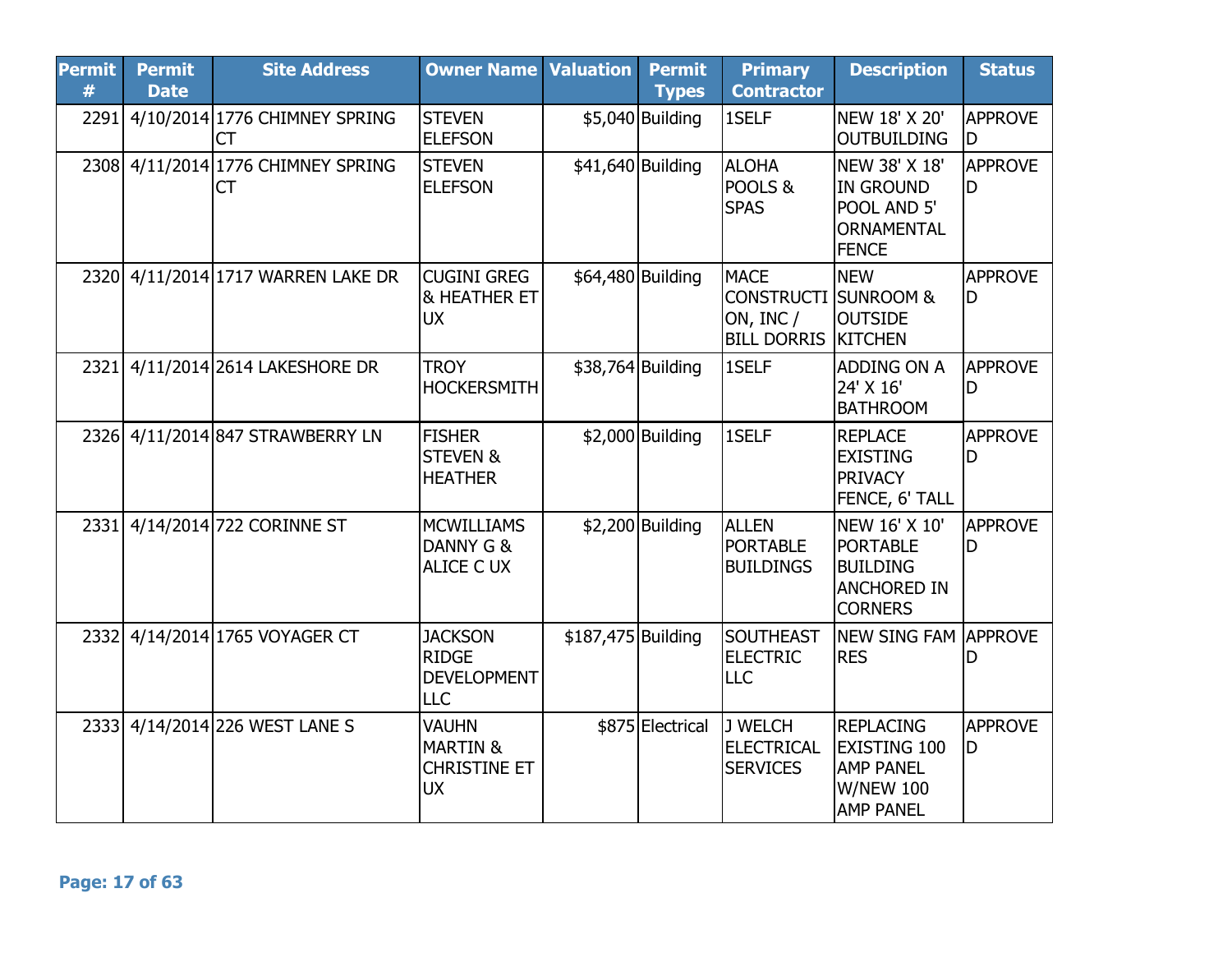| <b>Permit</b><br># | <b>Permit</b><br><b>Date</b> | <b>Site Address</b>                       | <b>Owner Name Valuation</b>                                   | <b>Permit</b><br><b>Types</b> | <b>Primary</b><br><b>Contractor</b>                              | <b>Description</b>                                          | <b>Status</b>         |
|--------------------|------------------------------|-------------------------------------------|---------------------------------------------------------------|-------------------------------|------------------------------------------------------------------|-------------------------------------------------------------|-----------------------|
| 2302               |                              | 4/14/2014 1715 WEST<br><b>INDPENDENCE</b> | <b>HEATH</b><br><b>JENNINGS</b>                               | \$5,000 Building              | <b>JENNINGS</b><br><b>MASONRY</b><br><b>CONTRACTO</b><br>RS, LLC | <b>NEW 6' FENCE</b><br><b>ON CORNER</b><br><b>LOT</b>       | <b>APPROVE</b><br>D   |
|                    |                              | 2323 4/14/2014 4852 WEXFORD CT            | <b>LOUISEA</b><br><b>DIETIKER</b>                             | $$4,967$ Building             | <b>BOOTHEEL</b><br><b>FENCE CO</b>                               | 196' OF NEW 4' APPROVE<br><b>BLACK RAIL</b><br><b>FENCE</b> | ID.                   |
|                    |                              | 2324 4/14/2014 4854 WEXFORD DT            | <b>TINA LAUTRUP</b>                                           | $$3,552$ Building             | <b>BOOTHEEL</b><br><b>FENCE CO</b>                               | 148' NEW 4' 3<br><b>RAIL FENCE</b>                          | <b>APPROVE</b><br>D   |
|                    |                              | 2336 4/15/2014 734 GERALD ST              | <b>LOHR ROBERT</b><br>& BARBARA                               | \$0 Excavatin                 | <b>CITY OF</b><br><b>JACKSON</b>                                 | <b>RELOCATE</b><br><b>WATER METER</b>                       | <b>APPROVE</b><br>ID. |
|                    |                              | 2337 4/15/2014 520 ELWANDA DR             | <b>HORST</b><br><b>STEVEN L</b><br><b>TRUST ETAL</b>          | \$0 Excavatin CITY OF         | <b>JACKSON</b>                                                   | <b>RELOCATE</b><br><b>WATER METER</b>                       | <b>APPROVE</b><br>ID  |
|                    |                              | 2338 4/15/2014 703 ADAMS WEST             | <b>RUOPP</b><br><b>KATHLEEN S</b><br><b>RIGGS</b>             | \$0 Excavatin CITY OF         | <b>JACKSON</b>                                                   | <b>RELOCATE</b><br><b>WATER METER</b>                       | <b>APPROVE</b><br>ID  |
|                    |                              | 2339 4/15/2014 303 ADAMS WEST             | <b>WILLIAMS</b><br><b>KEVIN J</b>                             | \$0 Excavatin CITY OF         | <b>JACKSON</b>                                                   | <b>RELOCATE</b><br><b>WATER METER</b>                       | <b>APPROVE</b><br>ID  |
|                    |                              | 2340 4/15/2014 725 PECAN LN               | <b>GRINDSTAFF</b><br><b>MARJORIE</b><br><b>TRUST</b>          | \$0 Excavatin CITY OF         | <b>JACKSON</b>                                                   | <b>RELOCATE</b><br><b>WATER METER</b>                       | <b>APPROVE</b><br>ID. |
|                    |                              | 2341 4/15/2014 824 PECAN LN               | <b>KAPP JAMES F</b><br><b>TRUST</b>                           | \$0 Excavatin CITY OF         | <b>JACKSON</b>                                                   | <b>RELOCATE</b><br><b>WATER METER</b>                       | <b>APPROVE</b><br>ID  |
|                    |                              | 2342 4/15/2014 850 DALLAS ST              | <b>COLLIER</b><br>ERNEST* &<br><b>DOROTHY UX</b>              | \$0 Excavatin CITY OF         | <b>JACKSON</b>                                                   | <b>RELOCATE</b><br><b>WATER METER</b>                       | <b>APPROVE</b><br>ID  |
|                    |                              | 2343 4/15/2014 805 CONNIE DR              | <b>POWERS</b><br><b>JOSHUA E &amp;</b><br>SAMANTHA J<br>ET UX | \$0 Excavatin CITY OF         | <b>JACKSON</b>                                                   | <b>RELOCATE</b><br><b>WATER METER</b>                       | <b>APPROVE</b><br>ID. |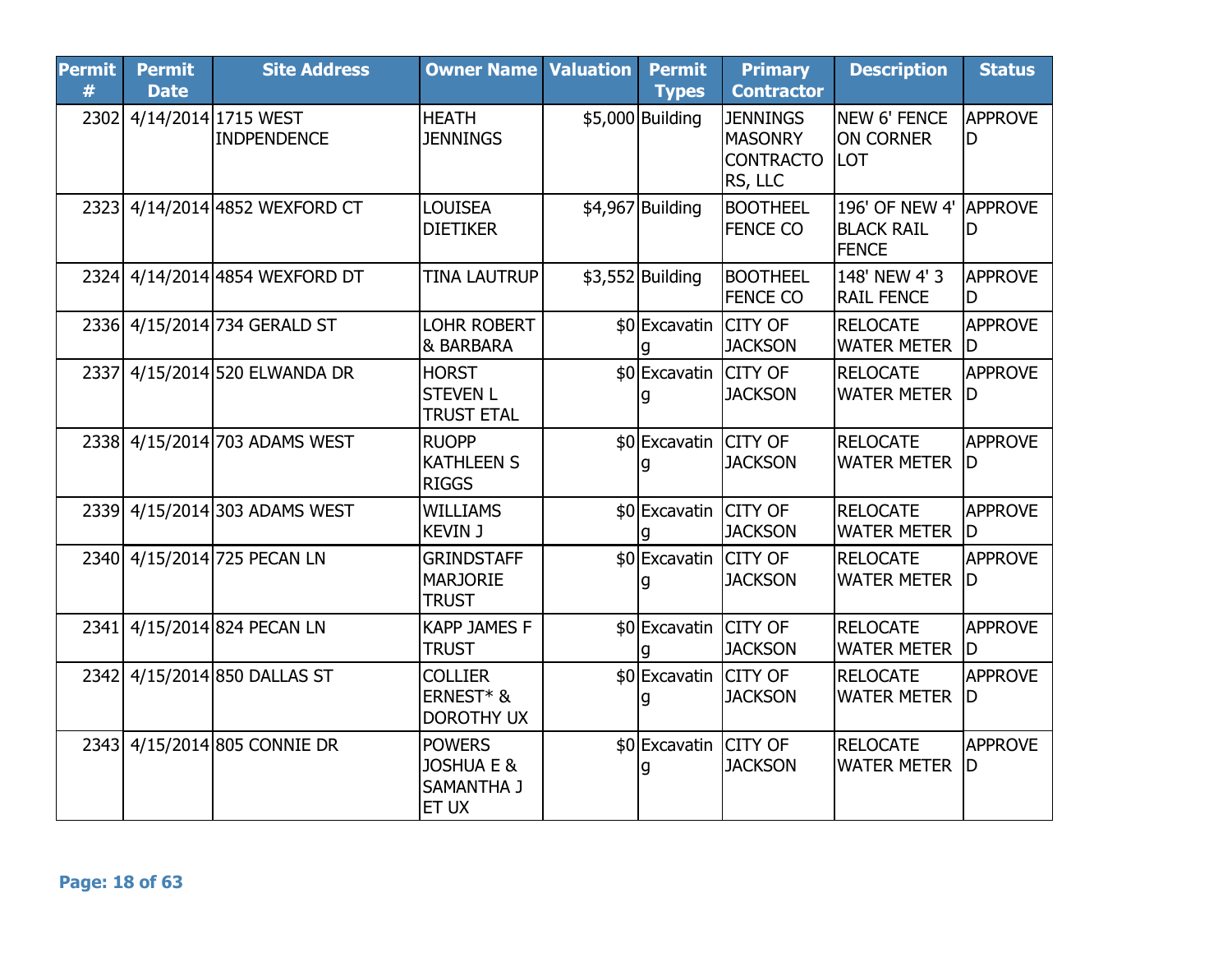| <b>Permit</b><br># | <b>Permit</b><br><b>Date</b> | <b>Site Address</b>                   | <b>Owner Name Valuation</b>                                                  | <b>Permit</b><br><b>Types</b> | <b>Primary</b><br><b>Contractor</b>                                        | <b>Description</b>                                     | <b>Status</b>        |
|--------------------|------------------------------|---------------------------------------|------------------------------------------------------------------------------|-------------------------------|----------------------------------------------------------------------------|--------------------------------------------------------|----------------------|
|                    |                              | 2344 4/15/2014 833 CONNIE DR          | <b>FLUEGGE</b><br><b>KENNETH R &amp;</b><br>MONICA                           | \$0 Excavatin                 | <b>CITY OF</b><br><b>JACKSON</b>                                           | <b>RELOCATE</b><br><b>WATER METER</b>                  | <b>APPROVE</b><br>ID |
|                    |                              | 2345 4/15/2014 811 DORTHY DR          | <b>DIEDRICH</b><br><b>LAURA A</b>                                            | \$0 Excavatin CITY OF         | <b>JACKSON</b>                                                             | <b>RELOCATE</b><br><b>WATER METER</b>                  | <b>APPROVE</b><br>ID |
|                    |                              | 2346 4/15/2014 812 CECILE DR          | <b>BENSON</b><br><b>CHRIS R &amp;</b><br><b>PAMELA D</b>                     | \$0 Excavatin CITY OF         | <b>JACKSON</b>                                                             | <b>RELOCATE</b><br><b>WATER METER</b>                  | <b>APPROVE</b><br>ID |
| 2347               |                              | 4/15/2014 226 HENDERSON ST            | <b>SHELTON JACK</b><br>E & TONI M ET<br><b>UX</b>                            | \$0 Excavatin CITY OF         | <b>JACKSON</b>                                                             | <b>RELOCATE</b><br><b>WATER METER</b>                  | <b>APPROVE</b><br>ID |
|                    |                              | 2348 4/16/2014 1386 LILAC LN          | <b>RODMAN</b><br><b>FRANK A &amp;</b><br>LISA A UX                           | \$0 Excavatin CITY OF         | <b>JACKSON</b>                                                             | <b>FIX WATER</b><br><b>LINE LEAK</b>                   | <b>APPROVE</b><br>ID |
| 2237               |                              | 4/16/2014 130 HIGH ST S               | <b>FOUST ALAN</b><br>W & JANEY T<br><b>AB TRUST</b>                          | $$12,315$ Building            | <b>PIKE</b><br><b>CONTRACTIN REMODEL OF</b><br>G SERVICES,<br><b>CHRIS</b> | <b>INTERIOR</b><br><b>LEASE SPACE</b><br>W/ ELECTRICAL | <b>APPROVE</b><br>D  |
|                    |                              | 2352 4/16/2014 432 MARILYN            | <b>TARPLEY PAUL</b><br>E III & KATHY<br>M UX                                 | \$600 Electrical              | MISSIONAIR<br>POWER &<br>LIGHT / JEFF<br><b>SMITH</b>                      | <b>UPGRADE</b><br><b>ELECTRIC</b><br><b>SERVICE</b>    | <b>APPROVE</b><br>D  |
|                    |                              | 2353 4/17/2014 965 W JACKSON BLVD     | <b>HOLMAN RUTH</b><br>E & WILLIAM P                                          | \$0 Plumbing                  |                                                                            | <b>PLUMBING</b>                                        | <b>APPROVE</b><br>ID |
|                    |                              | 2354 4/17/2014 3082 SPRING LAKE TRAIL | <b>KLUND</b><br><b>GREGORY LEE</b><br><b>&amp; ANGEL</b><br>MICHELLE ET<br>U | \$3,500 Plumbing              | <b>MUELLER</b><br><b>BROTHERS</b><br><b>IRRIGATION</b>                     | <b>IRRIGATION</b><br>METER/BFPD                        | <b>APPROVE</b><br>D  |
| 2357               |                              | 4/21/2014 129 WEST LN N               | <b>SEARLS</b><br><b>BEVERLY</b>                                              | $$1,300$ Plumbing             | JUST FIX IT,<br><b>LLC</b>                                                 | <b>REPLACE</b><br><b>WATER LINE</b>                    | <b>APPROVE</b><br>D  |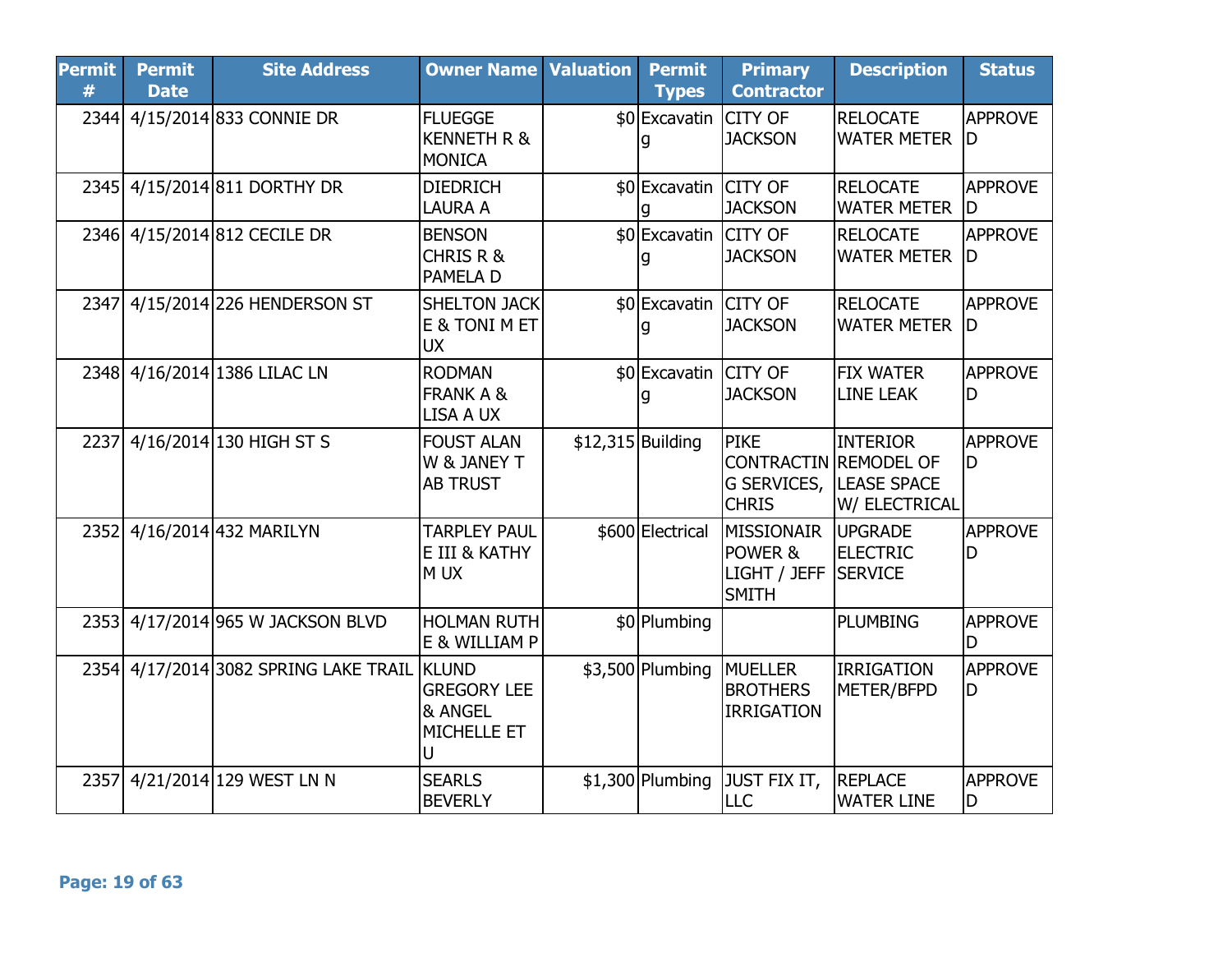| <b>Permit</b><br># | <b>Permit</b><br><b>Date</b> | <b>Site Address</b>                           | <b>Owner Name Valuation</b>                                        |                    | <b>Permit</b><br><b>Types</b> | <b>Primary</b><br><b>Contractor</b>                             | <b>Description</b>                                                                                                               | <b>Status</b>        |
|--------------------|------------------------------|-----------------------------------------------|--------------------------------------------------------------------|--------------------|-------------------------------|-----------------------------------------------------------------|----------------------------------------------------------------------------------------------------------------------------------|----------------------|
|                    |                              | 2330 4/21/2014 197 GRANDVIEW DR               | <b>GILL HELEN C</b>                                                |                    | $$3,714$ Building             |                                                                 | NEW 10' X 16'<br><b>METAL</b><br><b>BUILDING</b>                                                                                 | <b>APPROVE</b><br>ID |
| 2359               |                              | 4/22/2014 704 HIGH ST N                       | <b>KURRE E</b><br>PERSHING &<br><b>LEONA</b>                       |                    | \$1,800 Electrical            | CB<br>ELECTRIC /<br><b>CHRIS</b><br><b>BICKINGS</b>             | <b>UPGRADE</b><br><b>ELECTRICAL</b><br><b>SERVICE</b><br><b>ENTRACE TO</b><br><b>200 AMP</b>                                     | <b>APPROVE</b><br>ID |
|                    |                              | 2335 4/23/2014 278 GREEN MEADOWS<br><b>DR</b> | <b>PRICE SHAWN</b><br>L & PAMELA D<br>ET UX                        | \$40,000 Building  |                               | <b>COOK</b><br><b>ENTERPRISE</b><br>S, EDDIE                    | <b>INGROUND</b><br><b>POOL AND</b><br><b>FENCE</b>                                                                               | <b>APPROVE</b><br>ID |
| 2355               |                              | 4/24/2014 405 SYCAMORE ST                     | <b>SWIFT SHAWN</b><br><b>G &amp; JUANITA F</b>                     |                    | \$800 Building                | <b>SWIFT</b><br>ELECTRIC /<br><b>SHAWN</b><br><b>SWIFT</b>      | <b>REMOVE AND</b><br><b>REPLACE</b><br><b>FRONT STEP</b><br><b>AND EXTEND</b><br><b>WIDTH OF</b><br><b>DRIVEWAY 8' X</b><br>6.5' | <b>APPROVE</b><br>lD |
| 2364               |                              | 4/24/2014 1766 VOYAGER CT                     | <b>JACKSON</b><br><b>RIDGE</b><br><b>DEVELOPMENT</b><br><b>LLC</b> | \$268,938 Building |                               | <b>WILLIAMS</b><br><b>CONSTRUCTI</b><br>ON,<br><b>BRANDON O</b> | NEW SING FAM APPROVE<br><b>RES ON SLAB</b>                                                                                       | ID                   |
| 2365               |                              | 4/24/2014 605 GOODSON DR                      | <b>MOYERS</b><br><b>JESSICA</b>                                    |                    | \$2,500 Mechanic<br>al        | 1SELF                                                           | <b>RUN 1" GAS</b><br><b>LINE AND</b><br><b>CHANGING</b><br><b>ELECTRIC</b><br><b>FURNACE TO</b><br><b>GAS</b>                    | <b>APPROVE</b><br>ID |
| 2367               |                              | 4/28/2014 409 WILLOWBEND DR                   | <b>DAUGHERTY</b><br><b>ADAM</b><br><b>VINCENT</b>                  |                    | \$0 Excavatin CITY OF         | <b>JACKSON</b>                                                  | <b>RELOCATE</b><br><b>WATER METER</b>                                                                                            | <b>APPROVE</b><br>ID |
| 2368               |                              | 4/28/2014 312 SPRINGVIEW DR                   | <b>MUELLER</b><br><b>LUCAS</b>                                     |                    | \$0 Excavatin CITY OF<br>g    | <b>JACKSON</b>                                                  | <b>RELOCATE</b><br><b>WATER METER</b>                                                                                            | APPROVE<br>ID        |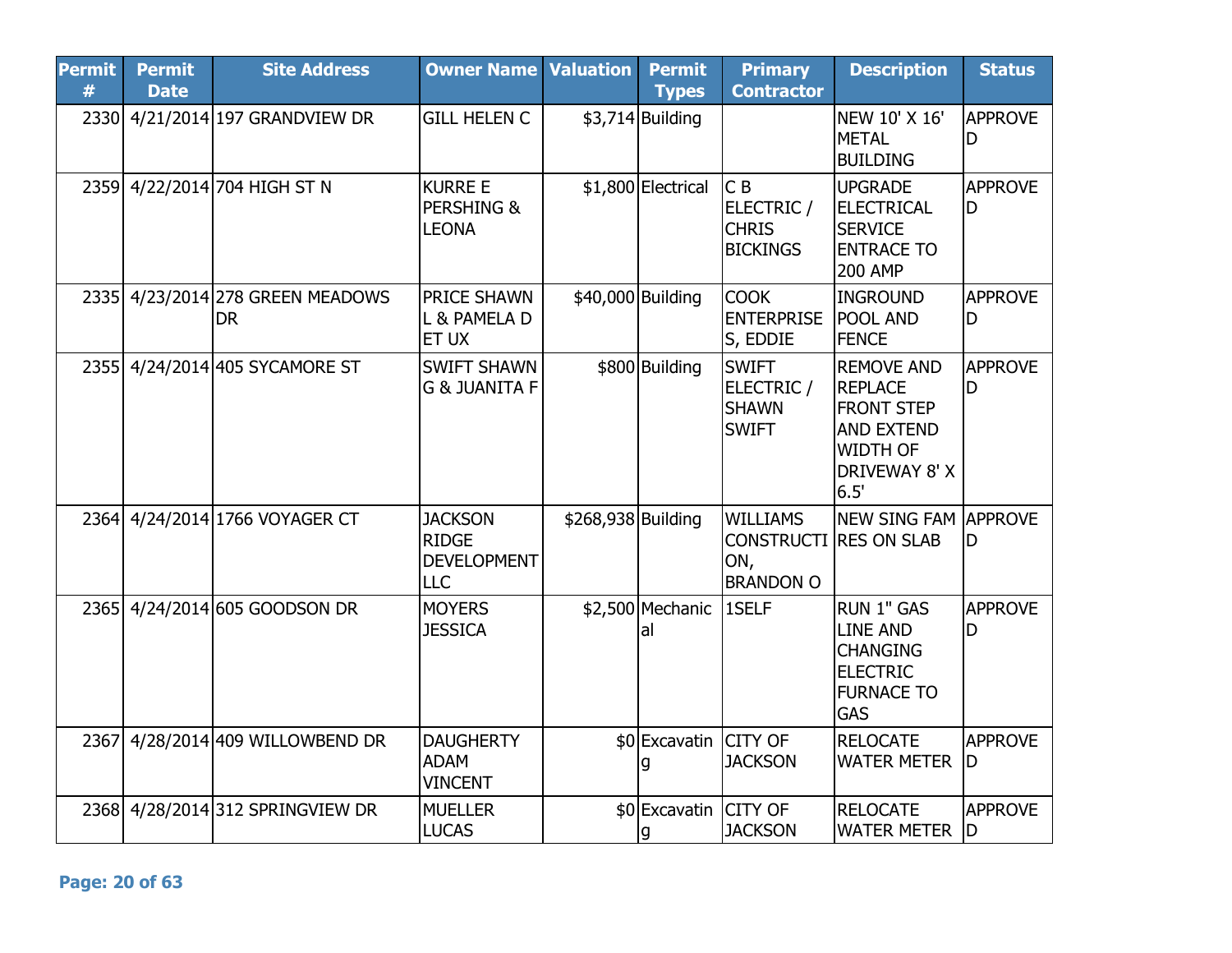| <b>Permit</b><br># | <b>Permit</b><br><b>Date</b> | <b>Site Address</b>              | <b>Owner Name Valuation</b>                                                     |                    | <b>Permit</b><br><b>Types</b> | <b>Primary</b><br><b>Contractor</b>             | <b>Description</b>                                           | <b>Status</b>        |
|--------------------|------------------------------|----------------------------------|---------------------------------------------------------------------------------|--------------------|-------------------------------|-------------------------------------------------|--------------------------------------------------------------|----------------------|
|                    |                              | 2369 4/28/2014 402 SPRINGVIEW DR | <b>DEIMUND</b><br><b>KAYNEIL LEE</b>                                            |                    | \$0 Excavatin                 | <b>CITY OF</b><br><b>JACKSON</b>                | <b>RELOCATE</b><br><b>WATER METER</b>                        | <b>APPROVE</b><br>ID |
|                    |                              | 2370 4/28/2014 735 STRAWBERRY LN | <b>BROTHERS</b><br><b>JASON M</b>                                               |                    | \$0 Excavatin                 | <b>CITY OF</b><br><b>JACKSON</b>                | <b>RELOCATE</b><br><b>WATER METER</b>                        | <b>APPROVE</b><br>ID |
|                    |                              | 2371 4/28/2014 1314 BRIARWOOD    | <b>SCHOLL</b><br><b>TERRY &amp; KARA</b>                                        |                    | \$0 Excavatin CITY OF         | <b>JACKSON</b>                                  | <b>RELOCATER</b><br><b>WATER METER</b>                       | <b>APPROVE</b><br>ID |
|                    |                              | 2372 4/28/2014 1434 TANGLEWOOD   | <b>LITTLE DEAN</b><br>& LAURA<br><b>FIRST</b><br><b>AMENDED</b><br><b>TRUST</b> |                    | \$0 Excavatin CITY OF         | <b>JACKSON</b>                                  | <b>RELOCATE</b><br><b>WATER METER</b>                        | <b>APPROVE</b><br>ID |
| 2373               |                              | 4/28/2014 1331 TANGLEWOOD        | <b>BULLARD</b><br><b>CHRISTOPHER</b><br><b>&amp; CHRISTINE</b><br>R UX ETA      |                    | \$0 Excavatin                 | <b>CITY OF</b><br><b>JACKSON</b>                | <b>RELOCATE</b><br><b>WATER METER D</b>                      | <b>APPROVE</b>       |
|                    |                              | 2374 4/28/2014 1332 ROSEBUD DR   | <b>BARNUM</b><br><b>CRAIG R &amp;</b><br><b>JULIE A ET UX</b>                   |                    | \$0 Excavatin CITY OF         | <b>JACKSON</b>                                  | <b>RELOCTE</b><br><b>WATER METER</b>                         | <b>APPROVE</b><br>ID |
|                    |                              | 2375 4/28/2014 735 HICKORY ST    | DANIEL &<br><b>CYNTHIS</b><br><b>FARRAR</b>                                     |                    | \$0 Excavatin CITY OF         | <b>JACKSON</b>                                  | <b>RELOCATE</b><br><b>WATER METER</b>                        | <b>APPROVE</b><br>ID |
|                    |                              | 2376 4/28/2014 1445 OAK ST       | <b>RUBACH</b><br>DOUGLAS W &<br><b>DONNA S</b>                                  |                    | \$0 Excavatin CITY OF         | <b>JACKSON</b>                                  | <b>RELOCATE</b><br><b>WATER METER</b>                        | <b>APPROVE</b><br>ID |
| 2377               |                              | 4/28/2014 814 GLEN CT            | <b>KIMBEL</b><br><b>TOMMY &amp;</b><br><b>JOELLEN</b>                           |                    | \$0 Excavatin CITY OF         | <b>JACKSON</b>                                  | <b>RELOCATE</b><br><b>WATER METER</b>                        | <b>APPROVE</b><br>ID |
|                    |                              | 2378 4/28/2014 204 WEST VALE DR  | <b>KIRN MILFORD</b><br>P TRUST ETAL                                             |                    | \$4,500 Demolitio             | KUCERA,<br><b>RONALD JR</b>                     | <b>DEMO BURNED</b><br><b>HOUSE</b>                           | <b>APPROVE</b><br>D  |
|                    |                              | 2294 4/28/2014 2320 OAK ST       | <b>STERLING</b><br><b>CONSTRUCTIO</b><br>N                                      | \$184,304 Building |                               | <b>STERLING</b><br><b>CONSTRUCTI</b><br>ON, LLC | NEW SING FAM APPROVE<br><b>RES HOUSE ON D</b><br><b>SLAB</b> |                      |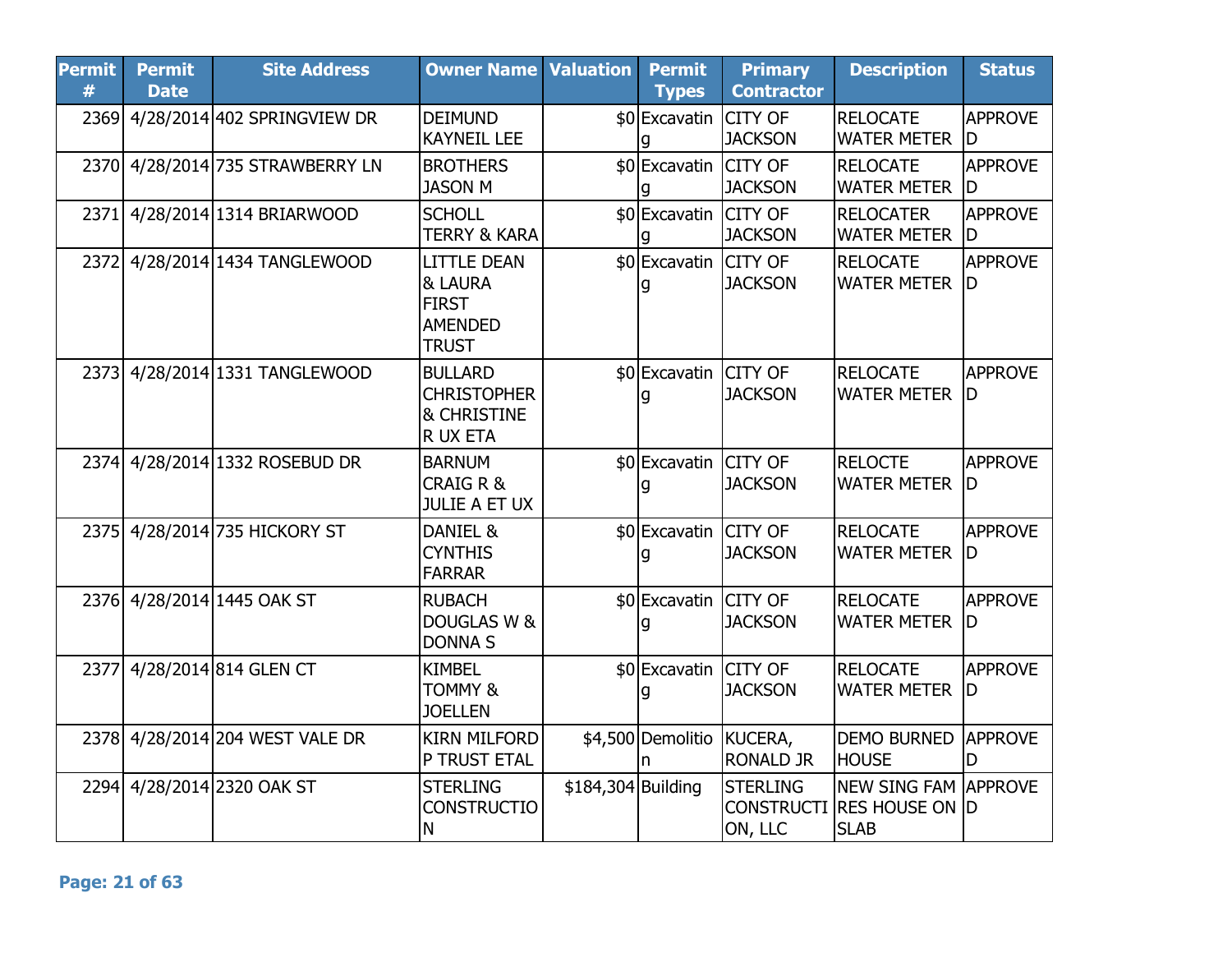| <b>Permit</b><br># | <b>Permit</b><br><b>Date</b> | <b>Site Address</b>               | <b>Owner Name</b>                                                        | <b>Valuation</b> | <b>Permit</b><br><b>Types</b> | <b>Primary</b><br><b>Contractor</b>                     | <b>Description</b>                                                                              | <b>Status</b>         |
|--------------------|------------------------------|-----------------------------------|--------------------------------------------------------------------------|------------------|-------------------------------|---------------------------------------------------------|-------------------------------------------------------------------------------------------------|-----------------------|
|                    |                              | 2379 4/29/2014 957 JACKSON BLVD W | <b>TESSON</b><br><b>WILMAR</b><br><b>TRUST</b>                           |                  | \$200 Plumbing                | 1SELF                                                   | <b>REPLACE</b><br><b>WATER</b><br><b>SERVICE LINE</b>                                           | <b>APPROVE</b><br>D   |
|                    |                              | 2384 4/30/2014 2267 OAK ST        | <b>ULEN BRIAN</b>                                                        |                  | $$2,995$ Building             | <b>BOOTHEEL</b><br><b>FENCE CO</b>                      | NEW 6' WOOD<br><b>PRIVACY</b><br><b>FENCE</b>                                                   | <b>APPROVE</b><br>D   |
| 2363               |                              | 5/1/2014 111 E. MADISON ST.       | PETTIT JOAN<br><b>NENNINGER</b>                                          |                  | \$40,000 Building             | KT<br><b>CONSTRUCTI</b><br>ON                           | <b>REPAIR FIRE</b><br><b>DAMAGE TO</b><br><b>PREVIOUS</b><br><b>CONDITION</b>                   | <b>APPROVE</b><br>D   |
| 2388               |                              | 5/1/2014 1134 HANNAH ST           | <b>MCCLARD</b><br><b>DONNA</b>                                           |                  | \$300 Mechanic<br>al          | <b>DYECO</b><br><b>SERVICE</b>                          | <b>AIR TEST FOR</b><br><b>GAS AFTER</b><br><b>VACANCY</b>                                       | <b>APPROVE</b><br>D   |
| 2391               |                              | 5/2/2014 2050 WALTON DR           | <b>COLDWATER</b><br><b>PORTFOLIO</b><br><b>PARTNERS II</b><br><b>LLC</b> |                  | \$3,500 Building              | M & M SIGN,<br>LLC/<br><b>WALTER</b><br><b>MARGRABE</b> | 2 PERM<br><b>ATTCHED</b><br>SIGNS W/<br><b>ELECTRIC</b>                                         | <b>APPROVE</b><br>ID  |
| 2383               |                              | 5/2/2014 2118 JACKSON BLVD E      | <b>DURANGO</b><br><b>DEVELOPMENT</b><br>, LLC                            |                  | $$1,000$ Building             | <b>CANEDY</b><br>SIGN&<br><b>GRAPHICS</b>               | <b>NEW 10' X 4'</b><br><b>ATTACHED</b><br><b>SIGN</b>                                           | <b>APPROVE</b><br>D   |
| 2385               |                              | 5/2/2014 421 GREENSFERRY RD       | <b>TIPTON</b><br>DARRIN D &<br>AMANDA B UX                               |                  | \$500 Building                | 1SELF                                                   | <b>REPLACING 6'</b><br><b>PRIVACY</b><br><b>FENCE ALONG</b><br><b>SOUTH SIDE</b><br>OF PROPERTY | <b>APPROVE</b><br>D   |
| 2394               |                              | 5/5/2014 623 BROWN ST             | ADAM <sub>&amp;</sub><br><b>LUCRESCIA</b><br><b>ADAMS</b>                |                  | $$1,000$ Building             | <b>ADAMS</b><br><b>EXTERIOR</b><br><b>REMODELING</b>    | 6' PRIVACY<br><b>FENCE</b>                                                                      | <b>APPROVE</b><br>D   |
| 2395               |                              | 5/6/2014 2118 JACKSON BLVD E      | <b>DURANGO</b><br><b>DEVELOPMENT</b><br>, LLC                            |                  | \$200 Building                | 1SELF                                                   | <b>TEMP LIGHTED</b><br>SIGN 10' X 6'                                                            | <b>APPROVE</b><br>D   |
| 2396               |                              | 5/6/2014 420 FLORENCE ST          | <b>JACKSON CITY</b><br>OF                                                |                  | \$0 Excavatin CITY OF<br>g    | <b>JACKSON</b>                                          | <b>VALVE</b><br><b>REPLACEMENT</b>                                                              | <b>APPROVE</b><br>ID. |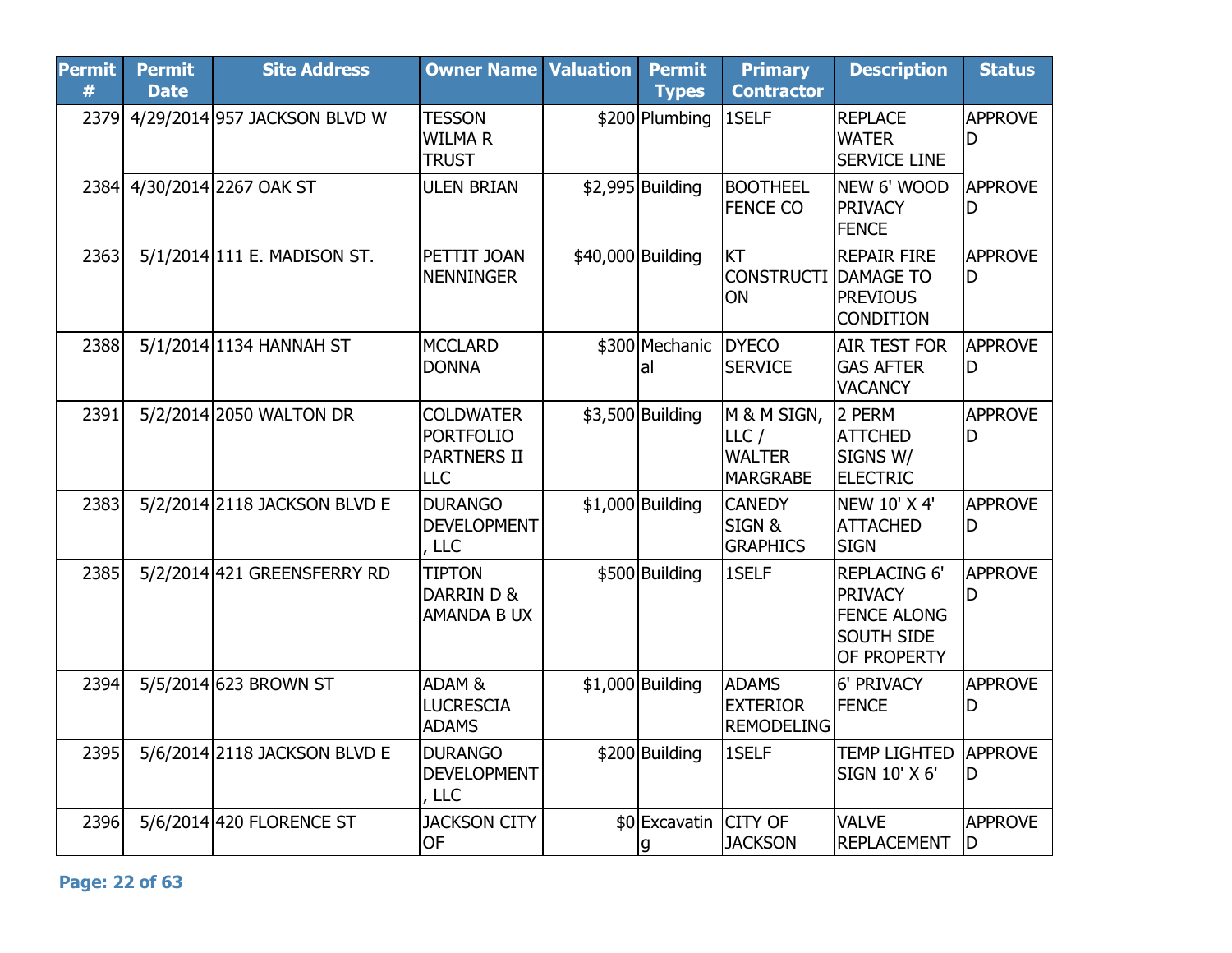| <b>Permit</b><br># | <b>Permit</b><br><b>Date</b> | <b>Site Address</b>          | <b>Owner Name</b>                                                                      | <b>Valuation</b>   | <b>Permit</b><br><b>Types</b> | <b>Primary</b><br><b>Contractor</b>                                    | <b>Description</b>                                                                             | <b>Status</b>        |
|--------------------|------------------------------|------------------------------|----------------------------------------------------------------------------------------|--------------------|-------------------------------|------------------------------------------------------------------------|------------------------------------------------------------------------------------------------|----------------------|
| 2362               |                              | 5/6/2014 1141 REBECCA ST     | CASSY &<br><b>JAMES</b><br><b>COLEMAN</b>                                              |                    | $$1,500$ Building             | 1SELF                                                                  | <b>REMOVE AND</b><br><b>REPLACE</b><br><b>EXISTING</b><br><b>FENCE ON</b><br><b>CORNER LOT</b> | <b>APPROVE</b><br>D  |
| 2334               |                              | 5/6/2014 677 HILLCREST DR    | <b>HAZELWOOD</b><br><b>PROPERTIES</b>                                                  | \$154,665 Building |                               | <b>PROPERTIES, RES</b><br>LLC                                          | HAZELWOOD NEW SING FAM APPROVE                                                                 | D                    |
| 2351               |                              | 5/7/2014 1656 JACKSON RIDGE  | <b>BATES CHERYL</b><br>A                                                               |                    | \$500 Building                | 1SELF                                                                  | <b>ADD WALL,</b><br><b>PLUGS AND</b><br><b>SWITCHES TO</b><br><b>BASEMENT</b>                  | <b>APPROVE</b><br>ID |
| 2382               |                              | 5/7/2014 4536 JACKSON BLVD E | <b>SAPPINGTON</b><br><b>GARY H TRUST</b>                                               |                    | \$7,500 Building              | 1SELF                                                                  | MOVING FENCE APPROVE<br>OVER 24' AND<br><b>POURING</b><br><b>CONCRETE</b>                      | ID                   |
| 2398               |                              | 5/7/2014 814 FARMINGTON RD   | <b>JONES</b><br><b>GERALD W</b><br><b>ETAL</b>                                         |                    | \$500 Plumbing                | <b>KRAMER</b><br>PLUMBING,<br>SEPTIC, &<br><b>SEWER INC</b>            | <b>CUT IN CLEAN</b><br><b>OUTS</b>                                                             | <b>APPROVE</b><br>D  |
| 2400               |                              | 5/8/2014 716 STRAWBERRY LN   | <b>BOLLMANN</b><br><b>BRIAN D</b>                                                      |                    | \$2,000 Plumbing              | <b>HACKER</b><br><b>PLUMBING</b><br><b>HEATING &amp;</b><br>A/C, BRUCE | <b>REPLACE</b><br><b>SEWER</b><br><b>SERVICE 60FT</b>                                          | <b>APPROVE</b><br>ID |
| 2401               |                              | 5/8/2014 303 GEORGIA ST S    | <b>IMMACULATE</b><br><b>CONCEPTION</b>                                                 |                    | n                             | \$5,000 Demolitio BEUSSINK<br><b>EXCAVATING</b><br>INC, TOM            | <b>DEMO OF A</b><br><b>HOUSE</b>                                                               | <b>APPROVE</b><br>ID |
| 2403               |                              | 5/9/2014 205 WEST PARK ST.   | <b>HUFF</b><br><b>TIMOTHY</b><br><b>AARON &amp;</b><br><b>MARISSA JOY</b><br><b>UX</b> |                    | \$0 Electrical                | SOUTHEAST<br><b>ELECTRIC</b><br><b>LLC</b>                             | <b>NEW 200A</b><br><b>UNDERGROUN</b><br><b>D SERVICE</b>                                       | <b>APPROVE</b><br>ID |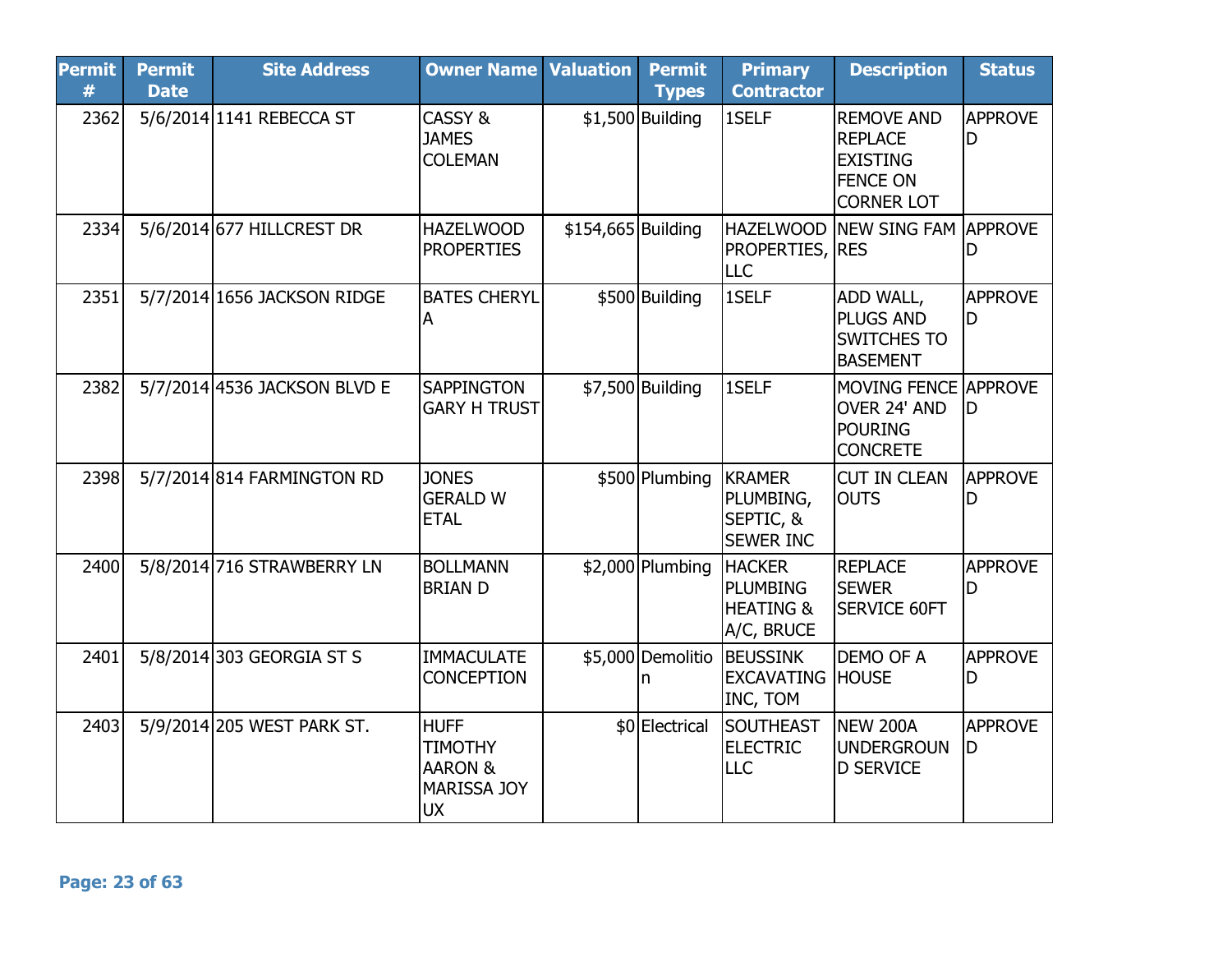| <b>Permit</b><br># | <b>Permit</b><br><b>Date</b> | <b>Site Address</b>                             | <b>Owner Name Valuation</b>                           |                    | <b>Permit</b><br><b>Types</b> | <b>Primary</b><br><b>Contractor</b>                             | <b>Description</b>                                                     | <b>Status</b>        |
|--------------------|------------------------------|-------------------------------------------------|-------------------------------------------------------|--------------------|-------------------------------|-----------------------------------------------------------------|------------------------------------------------------------------------|----------------------|
| 2358               |                              | 5/9/2014 2255 BENT CRECK DR                     | <b>MILLER MARY</b><br><b>F TRUST</b>                  |                    | \$5,000 Building              | <b>KEVIN ZUCK</b>                                               | <b>REMOVE</b><br><b>EXISTING DECK D</b><br><b>AND REPLACE</b>          | <b>APPROVE</b>       |
|                    |                              | 2356 5/12/2014 106 OHIO ST                      | AT&T                                                  |                    | \$91,939 Building             | <b>TARLTON</b><br>CORPORATIO REMODEL OF<br>ΙN                   | <b>INTERIOR</b><br><b>OFFICE SPACES</b>                                | APPROVE<br>ID.       |
|                    |                              | 2389 5/12/2014 1217 CHAMBERLAIN DR              | <b>ERIC OHARE</b>                                     | \$342,208 Building |                               | <b>DOHOGNE</b><br>ON, BLAKE                                     | <b>NEW SING FAM APPROVE</b><br> CONSTRUCTI  RES W UNFIN<br><b>BASE</b> | ID                   |
|                    |                              | 2404 5/13/2014 831 DORTHY                       | <b>KIRN MILFORD</b><br>P TRUST ETAL                   |                    | \$4,000 Plumbing              | <b>HACKER</b><br>PLUMBING<br><b>HEATING &amp;</b><br>A/C, BRUCE | REPLACE<br><b>SEWER</b><br><b>SERVICE W/</b><br><b>STREET CUT</b>      | <b>APPROVE</b><br>lD |
|                    |                              | 2410 5/14/2014 2300 JACKSON BLVD E              | <b>ED ROSS</b>                                        |                    | \$0 Excavatin CITY OF         | <b>JACKSON</b>                                                  | <b>DISCONNECT</b><br><b>OF WATER</b>                                   | <b>APPROVE</b><br>ID |
|                    |                              | 2412 5/14/2014 1325 BRANDOM ST                  | <b>SCHNURBUSC</b><br><b>H LAURA</b>                   |                    | \$0 Excavatin CITY OF         | <b>JACKSON</b>                                                  | <b>RELOCATE</b><br><b>WATER METER</b>                                  | APPROVE<br>ID.       |
|                    |                              | 2413 5/14/2014 1419 TANGLEWOOD                  | <b>WINDEKNECH</b><br><b>T RANDOLPH</b><br>8. MARTHA L |                    | \$0 Excavatin CITY OF         | <b>JACKSON</b>                                                  | <b>RELOCATE</b><br><b>WATER METER</b>                                  | <b>APPROVE</b><br>ID |
|                    |                              | 2408 5/14/2014 2300 JACKSON BLVD<br><b>EAST</b> | <b>ED ROSS</b>                                        |                    | \$0 Demolitio   1SELF         |                                                                 | <b>DEMO METAL</b><br><b>BUILDING</b><br><b>PIECE BY PIECE</b>          | <b>APPROVE</b><br>D  |
|                    |                              | 2415 5/15/2014 1110 JACKSON BLVD E              | <b>WESTVALE LLC</b>                                   |                    | $$2,500$ Plumbing             | JUST FIX IT,<br><b>ILLC</b>                                     | <b>REPLACE</b><br><b>SEWER</b><br><b>LATERAL LINE</b>                  | <b>APPROVE</b><br>ID |
|                    |                              | 2416 5/15/2014 1401 HIGHLAND DR                 | <b>HARTLE</b><br><b>FAMILY TRUST</b>                  |                    | $$3,500$ Plumbing             | JUST FIX IT,<br>LLC                                             | <b>REPLACE</b><br><b>SEWER</b><br><b>LATERAL LINE</b>                  | <b>APPROVE</b><br>ID |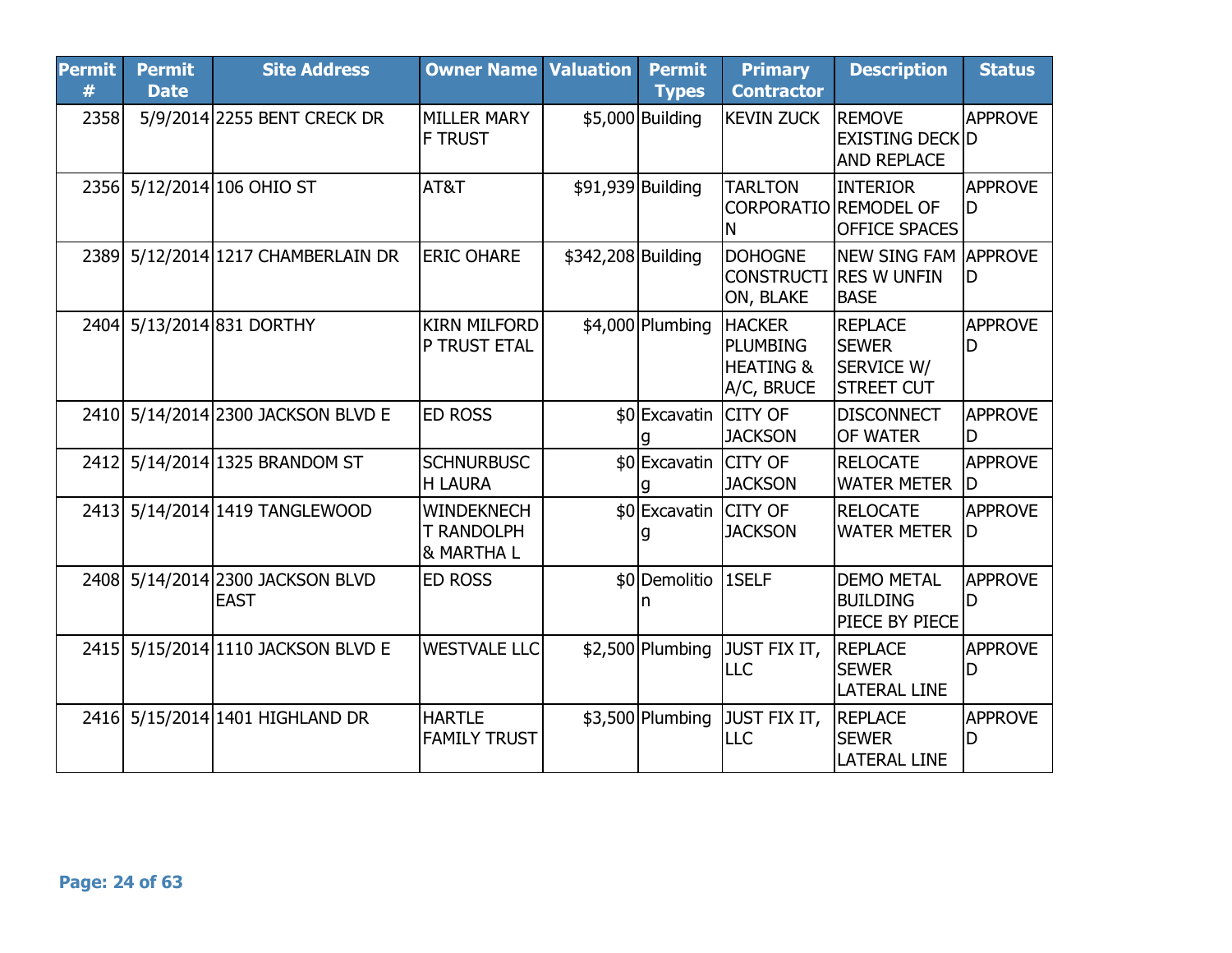| <b>Permit</b><br># | <b>Permit</b><br><b>Date</b> | <b>Site Address</b>               | <b>Owner Name Valuation</b>                                 | <b>Permit</b><br><b>Types</b> | <b>Primary</b><br><b>Contractor</b>                                      | <b>Description</b>                                                                                      | <b>Status</b>         |
|--------------------|------------------------------|-----------------------------------|-------------------------------------------------------------|-------------------------------|--------------------------------------------------------------------------|---------------------------------------------------------------------------------------------------------|-----------------------|
| 2417               |                              | 5/15/2014 906 ASPEN DR            | <b>HOWELL</b><br><b>TERRY &amp;</b><br><b>MARTHA UX</b>     | \$13,800 Electrical           | TRI-STATE<br><b>WATER AND</b><br><b>AIR</b>                              | <b>INSTALLING</b><br><b>200 AMP</b><br><b>TRANSFER</b><br>SWITCH 20 KW<br><b>GE</b><br><b>GENERATOR</b> | <b>APPROVE</b><br>D   |
|                    |                              | 2405 5/16/2014 1136 JACKSON TRAIL | <b>KESER</b><br><b>RICHARD G &amp;</b><br><b>KIMBERLY A</b> | \$8,800 Building              | <b>MACE</b><br><b>CONSTRUCTI REAR</b><br>ON, INC /<br><b>BILL DORRIS</b> | <b>NEW DECK AT</b>                                                                                      | <b>APPROVE</b><br>D   |
|                    |                              | 2406 5/16/2014 1100 MASTERSON DR  | <b>GRIGGS</b><br>LONNIE D &<br><b>GRETCHEN UX</b>           | $$2,000$ Building             | <b>FRONABARG</b><br><b>ER</b><br><b>CONCRETERS PAD TO</b><br>INC         | ADD 11' X 40'<br><b>CONCTRETE</b><br><b>EXISTING</b><br><b>POOL DECK</b>                                | APPROVE<br>ID         |
|                    |                              | 2393 5/16/2014 885 GREENSFERRY    | <b>MCDOWELL</b><br><b>UVALDE T</b>                          | $$2,784$ Building             | <b>BOOTHEEL</b><br><b>FENCE CO</b>                                       | 343' OF NEW 4'<br><b>CHAIN LINK</b><br><b>FENCE</b>                                                     | <b>APPROVE</b><br>ID  |
|                    |                              | 2418 5/19/2014 803 CECILE DR      | <b>KIRN MILFORD</b><br>P TRUST ETAL                         | \$750 Mechanic HACKER<br>lal  | <b>PLUMBING</b><br><b>HEATING &amp;</b><br>A/C, BRUCE                    | <b>REPLACING</b><br>GAS LINE 1",<br>TO 3/4" TO<br>1/2"                                                  | <b>APPROVE</b><br>ID  |
| 2407               |                              | 5/20/2014 541 CONNIE DR           | <b>DAMBACH</b><br><b>MARK S &amp; LISA</b><br><b>UX</b>     | \$700 Building                | 1SELF                                                                    | <b>REPLACE</b><br><b>SIDEWALK</b><br><b>PAVING</b><br><b>STONES</b>                                     | <b>APPROVE</b><br>ID  |
|                    |                              | 2402 5/21/2014 528 FRANCIS        | <b>LEDBETTER</b><br><b>STEVEN &amp;</b><br><b>AMELIA UX</b> | $$3,700$ Building             | <b>ROOMMATES</b>                                                         | NEW 52" DEEP<br>ABOVE-<br><b>GROUND POOL</b>                                                            | <b>APPROVE</b><br>D   |
| 2421               |                              | 5/21/2014 421 DONALD ST           | <b>GABLE JOHN R</b><br>& ROSEMARY J                         | \$18,000 Electrical           | 1SELF                                                                    | <b>RE WIRE</b><br><b>HOUSE FROM</b><br><b>FIRE</b>                                                      | <b>APPROVE</b><br>ID. |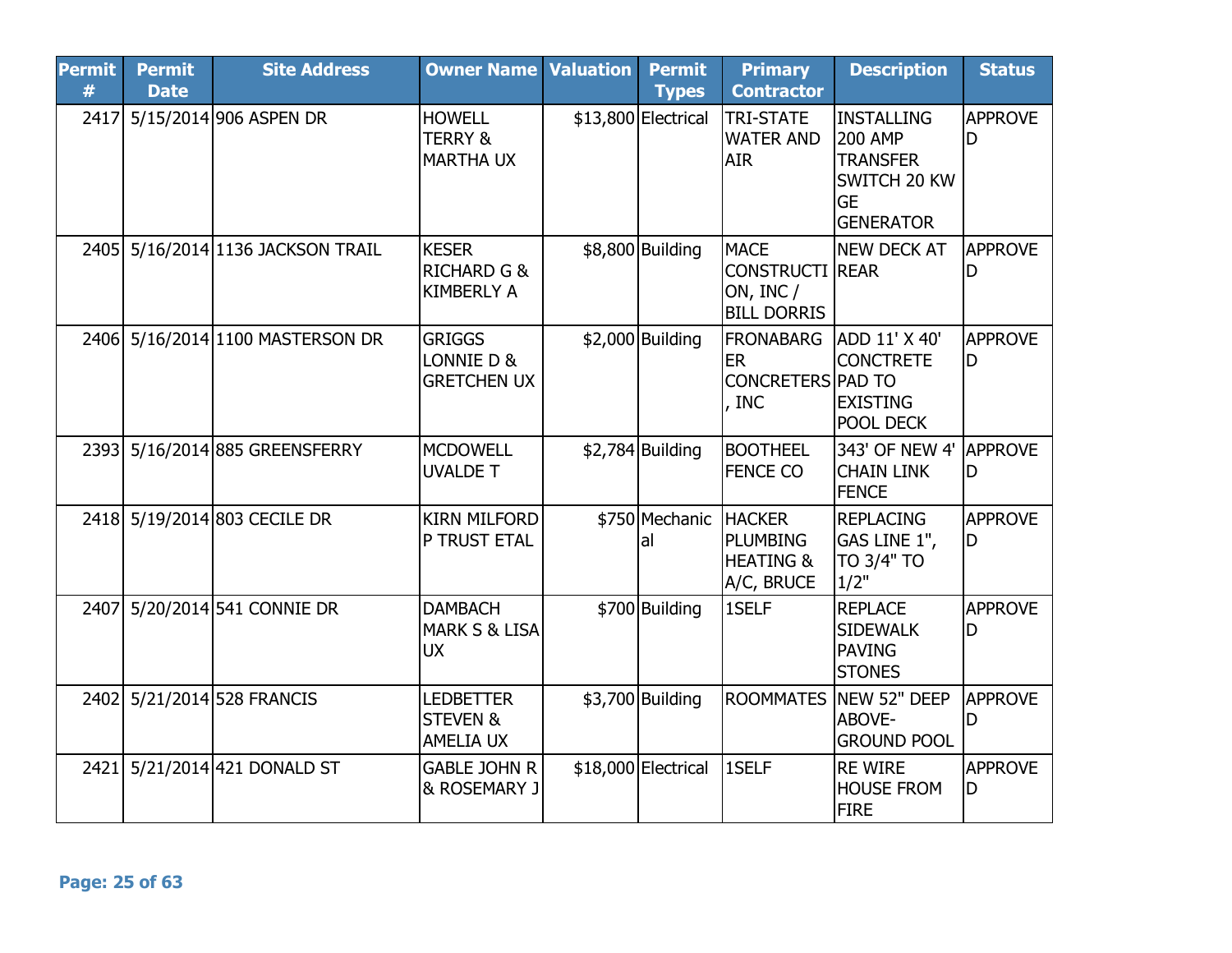| <b>Permit</b><br># | <b>Permit</b><br><b>Date</b> | <b>Site Address</b>               | <b>Owner Name Valuation</b>                                                       | <b>Permit</b><br><b>Types</b> | <b>Primary</b><br><b>Contractor</b>                                              | <b>Description</b>                                                                                                                | <b>Status</b>        |
|--------------------|------------------------------|-----------------------------------|-----------------------------------------------------------------------------------|-------------------------------|----------------------------------------------------------------------------------|-----------------------------------------------------------------------------------------------------------------------------------|----------------------|
| 2423               |                              | 5/21/2014 925 CORRINE ST          | <b>ANDERSON</b><br><b>SHANE WEST</b>                                              | \$100 Building                | 1SELF                                                                            | <b>REPLACE</b><br><b>ENTRANCE TO</b><br><b>DRIVEWAY</b>                                                                           | <b>APPROVE</b><br>D  |
|                    | 2425 5/22/2014 LITZ PARK     |                                   | CITY OF<br><b>JACKSON</b>                                                         | $$1,000$ Building             | 1SELF                                                                            | <b>CONSTRUCTIO</b><br>N OF TRAIL<br>AND STAIRS AT<br><b>LITZ PARK</b><br><b>FROM UPPER</b><br><b>DECK TO</b><br><b>LOWER PARK</b> | <b>APPROVE</b><br>D  |
|                    |                              | 2426 5/23/2014 834 ODUS DR        | <b>THOMAS</b><br><b>TILLES</b>                                                    | \$4,000 Building              | $A-1$<br><b>PORTABLE</b><br><b>BUILDINGS</b>                                     | 8' X 12' SHED<br>AND 12' X 21'<br><b>CARPORT</b>                                                                                  | <b>APPROVE</b><br>D  |
|                    |                              | 2409 5/28/2014 2438 OLD CAPE RD.  | <b>KOLLIAS</b><br><b>NICHOLAS &amp;</b><br><b>KAPENTANOP</b><br><b>OULOS OLGA</b> | $$1,500$ Building             | 1SELF                                                                            | <b>EXTENSION OF</b><br><b>EXISTING</b><br><b>PATIO</b>                                                                            | <b>APPROVE</b><br>lD |
|                    |                              | 2422 5/29/2014 1416 BRIARWOOD     | DONALD &<br><b>DENNIS CHIEN</b>                                                   | $$3,500$ Building             | <b>FLANAGAN</b><br><b>CONSTRUCTI</b><br>ON, LEE W                                | <b>INSTALL NEW</b><br>4' BLCK CHN<br><b>LINK FENCE</b>                                                                            | <b>APPROVE</b><br>ID |
|                    |                              | 2361 5/29/2014 313 SPRING VIEW    | <b>LOENNEKE</b><br><b>DEBORAH S &amp;</b><br><b>RONALD</b>                        | \$4,500 Building              | <b>THIELE</b><br><b>CONCRETE</b><br><b>FINISHING</b><br><b>INC</b>               | <b>REMOVE &amp;</b><br>REPLACE 15' X<br>11' SECTION<br>OF DRIVEWAY                                                                | <b>APPROVE</b><br>ID |
|                    |                              | 2432 5/29/2014 824 INDEPENCE ST E | <b>WILLIAMSON</b><br><b>CLINE &amp;</b><br><b>BETTY</b>                           | \$0 Excavatin CITY OF         | <b>JACKSON</b>                                                                   | <b>FIX SERVICE</b><br><b>LINE LEAK</b>                                                                                            | <b>APPROVE</b><br>D  |
|                    |                              | 2434 5/30/2014 212 W. MAIN ST.    | <b>SEMO</b><br><b>IMPRINTS</b>                                                    | $$3,554$ Building             | <b>R&amp;R</b><br><b>AWNING</b><br>COMPANY /<br><b>HERBERT</b><br><b>SANDERS</b> | 2 AWNINGS AT<br><b>FRONT</b>                                                                                                      | <b>APPROVE</b><br>D  |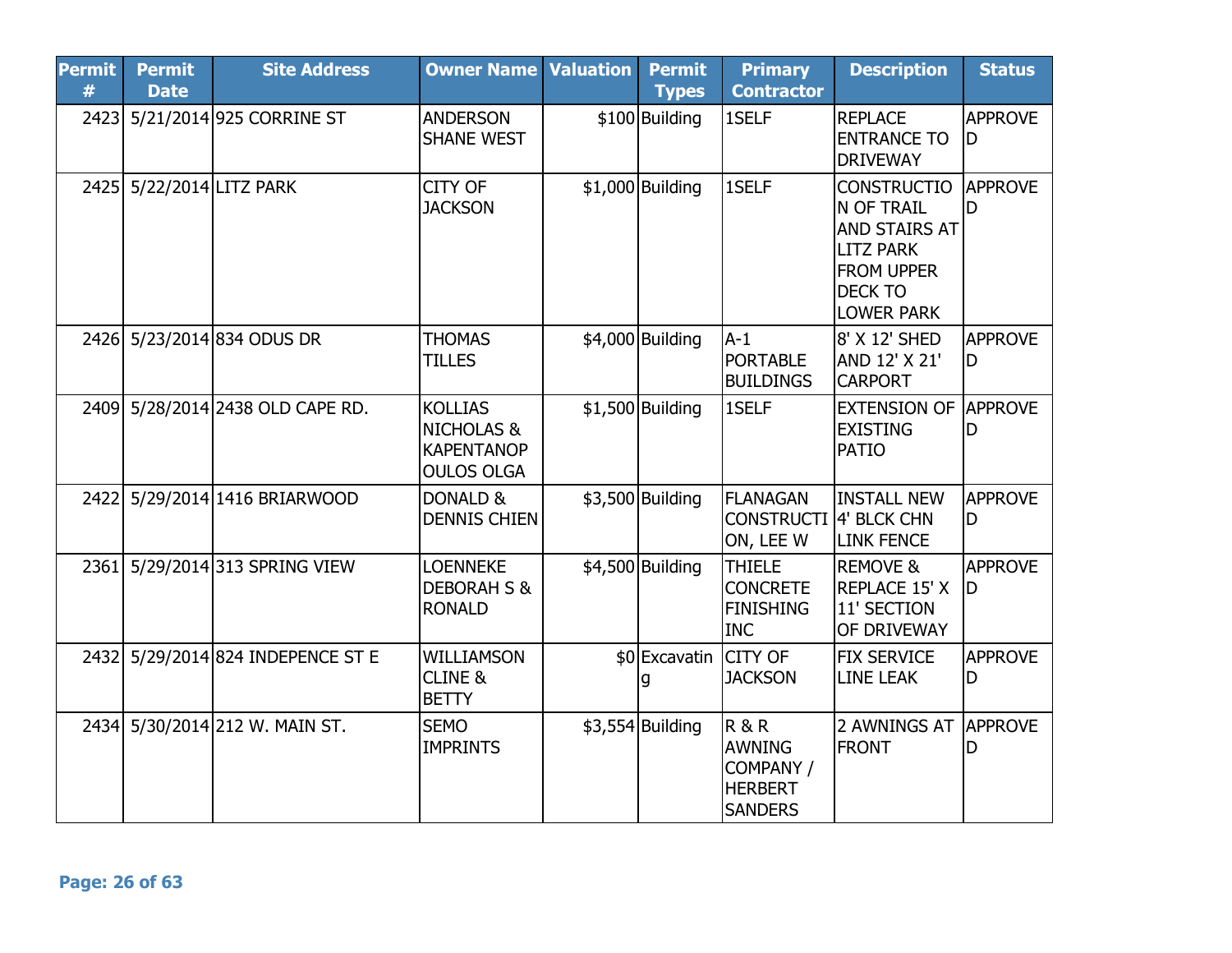| <b>Permit</b><br># | <b>Permit</b><br><b>Date</b> | <b>Site Address</b>                  | <b>Owner Name Valuation</b>                                |                    | <b>Permit</b><br><b>Types</b> | <b>Primary</b><br><b>Contractor</b>                    | <b>Description</b>                                                                             | <b>Status</b>         |
|--------------------|------------------------------|--------------------------------------|------------------------------------------------------------|--------------------|-------------------------------|--------------------------------------------------------|------------------------------------------------------------------------------------------------|-----------------------|
| 2437               |                              | 5/30/2014 820 DORTHY DR              | <b>ANDREW</b><br><b>JAMES</b><br><b>BERGHOFF</b>           |                    | \$500 Plumbing                | 1SELF                                                  | <b>NEW WATER</b><br><b>LINE TO</b><br>HOUSE 20'                                                | <b>APPROVE</b><br>D   |
| 2414               |                              | 5/30/2014 1016 UNION STATION RD ALAN | <b>MORELAND</b>                                            |                    | $$1,025$ Building             | <b>BOOTHEEL</b><br><b>FENCE CO</b>                     | <b>NEW 4' FENCE</b>                                                                            | APPROVE               |
|                    |                              | 2399 5/30/2014 2829 CLEAR SPRING PL  | A & T<br><b>DEVELOPMENT</b><br><b>COMPANY LLC</b>          | \$298,962 Building |                               | A&T                                                    | <b>SING FAM RES</b><br>DEVELOPMEN W/ FIN BSMNT                                                 | <b>APPROVE</b><br>ID  |
|                    |                              | 2397 5/30/2014 3019 CLEAR SPRING PL  | $A$ &T<br><b>DEVELOPMENT</b><br><b>COMPANY LLC</b>         | \$307,733 Building |                               | A&T<br>DEVELOPMEN RES W /<br>T                         | <b>NEW SING FAM LAPPROVE</b><br><b>FINISHED</b><br><b>BASEMENT</b>                             | D                     |
| 2387               |                              | 6/2/2014 2310 JACKSON BLVD E         | <b>THOMPSON</b><br><b>INVESTMENTS</b><br><b>INC</b>        | \$234,760 Building |                               | <b>MCCLANAHA</b><br>N CO, THE<br><b>COLLIN</b>         | 50' X 100 X 12'<br><b>STEEL METAL</b><br><b>BUILDING W/</b><br><b>CONCRETE</b><br><b>FLOOR</b> | <b>APPROVE</b><br>ID. |
| 2419               |                              | 6/4/2014 204 HARMONY LN.             | <b>GUILLIAMS</b><br>RICK&<br><b>CHRISTI UX</b>             |                    | \$10,800 Building             | <b>ADAMS</b><br><b>COMPANY</b>                         | <b>BACK COVERED APPROVE</b><br><b>PORCH</b>                                                    | D                     |
| 2443               |                              | 6/4/2014 2751 HIGH ST N              | <b>LIBERTY</b><br><b>UTILITES</b>                          |                    | \$4,000 Plumbing              |                                                        | <b>NEW LAWN</b><br><b>SPRINKLER</b>                                                            | <b>APPROVE</b><br>D   |
| 2444               |                              | 6/4/2014 101 MAIN ST W               | <b>REGIONS</b><br><b>BANK</b>                              |                    | \$4,000 Building              | <b>MUELLER</b><br><b>BROTHERS</b><br><b>IRRIGATION</b> | <b>ADA RAMP AT</b><br><b>BANK</b>                                                              | <b>APPROVE</b><br>D   |
| 2452               |                              | 6/9/2014 3705 SHALOM ST              | <b>RHODES</b><br><b>WILLIAM S &amp;</b><br><b>LAUREL C</b> |                    | \$100 Electrical              | <b>BOWLING</b><br>ELECTRIC,<br><b>JAMES</b>            | <b>ELECTRICAL</b><br><b>SERVICE</b><br><b>ENTRANCE</b><br><b>REPAIR</b>                        | <b>APPROVE</b><br>D   |
|                    |                              | 2449 6/10/2014 810 EMMA ST           | <b>JACKSON CITY</b><br><b>OF</b>                           |                    | \$8,500 Building              | <b>CITY OF</b><br><b>JACKSON</b>                       | 45' X 30' SALT<br><b>STORAGE</b><br><b>BUILDING</b>                                            | <b>APPROVE</b><br>ID  |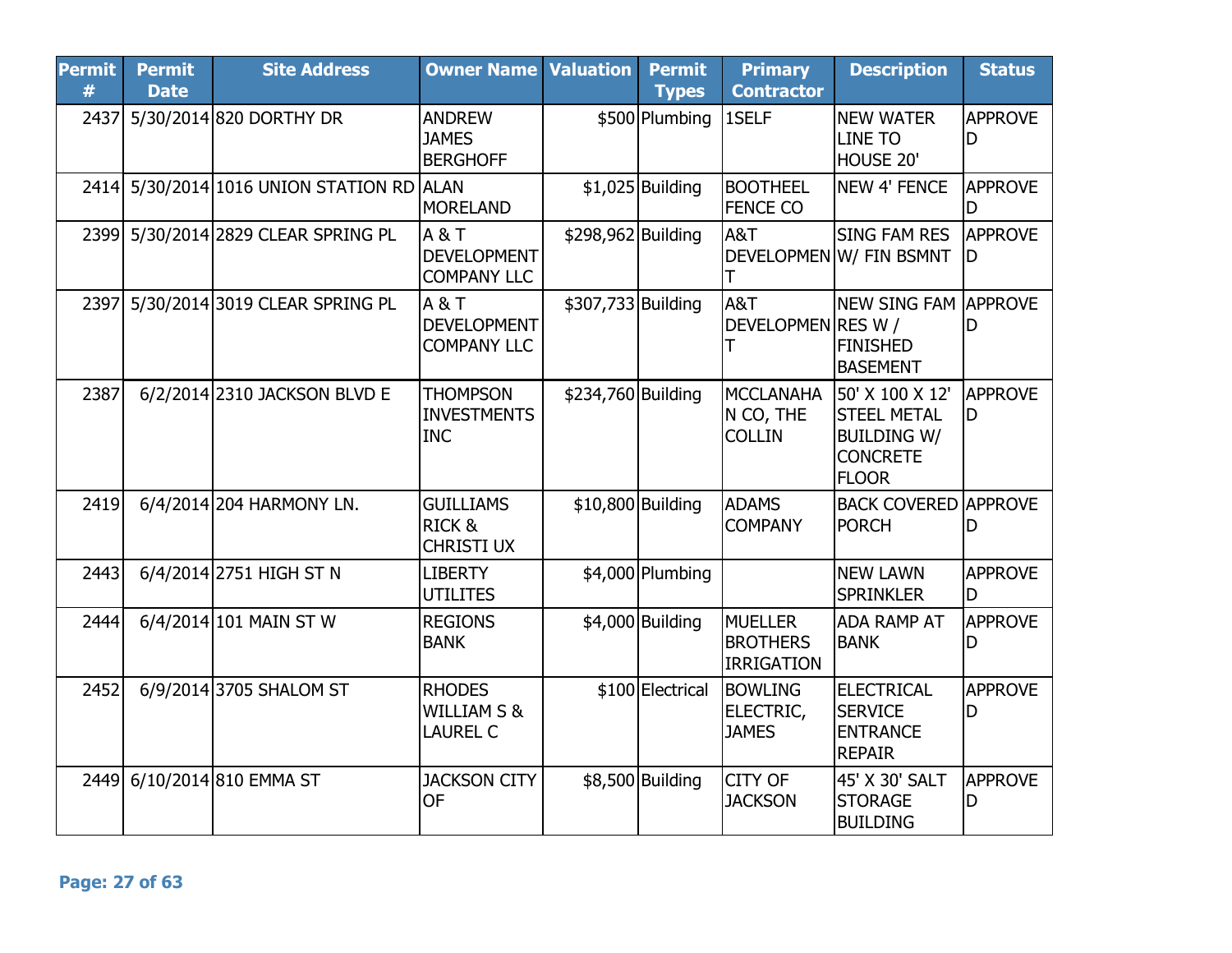| <b>Permit</b><br># | <b>Permit</b><br><b>Date</b> | <b>Site Address</b>                             | <b>Owner Name</b>                                              | <b>Valuation</b> | <b>Permit</b><br><b>Types</b> | <b>Primary</b><br><b>Contractor</b>                                | <b>Description</b>                                                                                  | <b>Status</b>        |
|--------------------|------------------------------|-------------------------------------------------|----------------------------------------------------------------|------------------|-------------------------------|--------------------------------------------------------------------|-----------------------------------------------------------------------------------------------------|----------------------|
|                    |                              | 2456 6/10/2014 2314 ST ANDREW CT                | <b>SHEPARD</b><br><b>MARY E TRUST</b>                          |                  | \$13,800 Electrical           | <b>TRI-STATE</b><br><b>WATER AND</b><br><b>AIR</b>                 | <b>INSTALL 20KW</b><br><b>GENERATOR &amp;</b><br>200A<br><b>TRANSFER</b><br><b>SWITCH</b>           | <b>APPROVE</b><br>ID |
| 2430               |                              | 6/10/2014 1635 CHEROKEE ST                      | <b>WENTE JAMES</b><br><b>W TRUST ETAL</b>                      |                  | \$3,000 Building              | <b>THIELE</b><br><b>CONCRETE</b><br><b>FINISHING</b><br><b>INC</b> | <b>REMOVE &amp;</b><br><b>REPLACE 58' X</b><br>17' CONCRETE<br><b>DRIVE GARAGE</b><br><b>TO ROW</b> | <b>APPROVE</b><br>ID |
| 2431               |                              | 6/10/2014 1629 JENNIFER DR                      | <b>CRITES</b><br><b>FRANKLIN D &amp;</b><br><b>JEANNE E UX</b> |                  | $$2,500$ Building             | <b>THIELE</b><br><b>CONCRETE</b><br><b>FINISHING</b><br><b>INC</b> | <b>REMOVE &amp;</b><br><b>REPLACE 22' X</b><br>17' DRIVE<br><b>SECTION BY</b><br><b>GARAGE</b>      | <b>APPROVE</b><br>ID |
| 2439               |                              | 6/10/2014 723 JACKSON BLVD W                    | <b>CATHY</b><br><b>SCHEMEL</b>                                 |                  | $$2,400$ Building             | <b>MIKE</b><br><b>SCHEMEL</b><br><b>CONSTRUCTI</b><br>ON           | <b>NEW LIGHT UP</b><br>PERM SIGN                                                                    | APPROVE<br>ID        |
| 2447               |                              | 6/11/2014 234 / 236 HIDDEN<br><b>MEADOWS DR</b> | <b>SUMMER LANE</b><br><b>PROPERTIES</b>                        |                  | $$1,200$ Building             | 1SELF                                                              | <b>REPAIR</b><br>EXISTING REAR D<br><b>DECKS</b>                                                    | <b>APPROVE</b>       |
| 2457               |                              | 6/11/2014 958 DONNA DR                          | <b>BROWN RICKY</b><br>L & PAMELA J                             |                  | $$2,000$ Plumbing             | <b>KRAMER</b><br>PLUMBING,<br>SEPTIC, &<br><b>SEWER INC</b>        | <b>REPLACE 100FT APPROVE</b><br><b>OF SEWER</b><br>LINE                                             | D                    |
|                    |                              | 2458 6/12/2014 536 HOPE ST N                    | CITY OF<br><b>JACKSON</b>                                      |                  | \$10,000 Demolitio            |                                                                    | DEMO OF SING APPROVE<br><b>FAM RES</b>                                                              | D                    |
|                    |                              | 2440 6/12/2014 709 MAIN ST W                    | <b>DORIS HURST</b>                                             |                  | \$9,000 Building              | <b>LAPPE</b><br><b>CEMENT</b><br><b>FINISHING</b><br><b>INC</b>    | REMOVE &<br><b>REPLACE</b><br><b>RETAINING</b><br><b>WALL, 2' W/</b><br>STEPS.                      | <b>APPROVE</b><br>ID |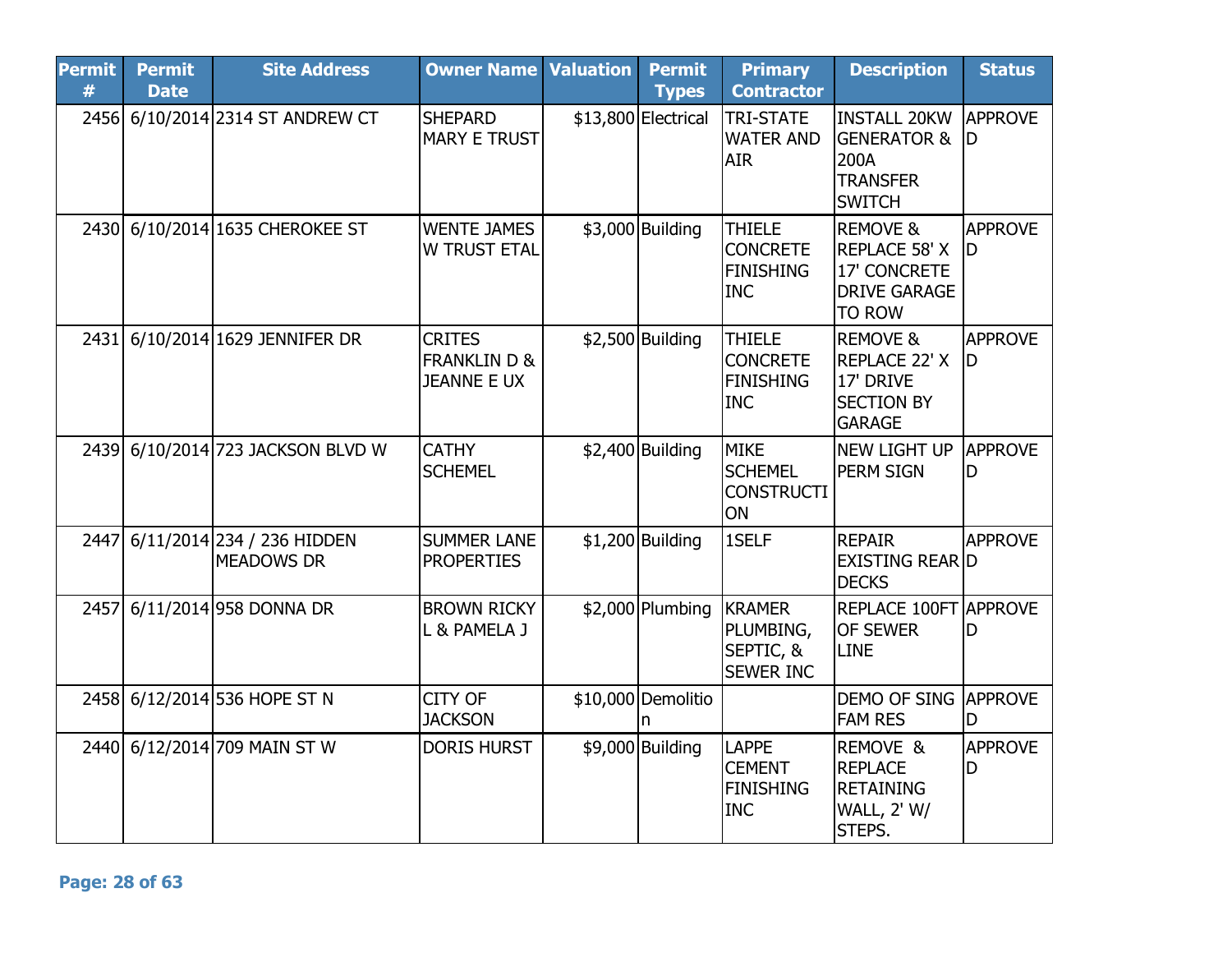| <b>Permit</b><br># | <b>Permit</b><br><b>Date</b> | <b>Site Address</b>                              | <b>Owner Name Valuation</b>                                                     |                    | <b>Permit</b><br><b>Types</b> | <b>Primary</b><br><b>Contractor</b>                          | <b>Description</b>                                                                             | <b>Status</b>        |
|--------------------|------------------------------|--------------------------------------------------|---------------------------------------------------------------------------------|--------------------|-------------------------------|--------------------------------------------------------------|------------------------------------------------------------------------------------------------|----------------------|
|                    |                              | 2424 6/12/2014 871 / 873 BROADRIDGE<br><b>DR</b> | <b>DOUG</b><br><b>DOUGLAS</b>                                                   | \$335,968 Building |                               | <b>DOUGLAS</b><br><b>SIDING LLC</b>                          | <b>NEW DUPLEX</b>                                                                              | <b>APPROVE</b><br>D  |
|                    |                              | 2438 6/16/2014 2651 PRAIRIE VIEW TRL             | <b>DONKERS INC</b>                                                              | \$371,699 Building |                               | <b>GERALD</b><br><b>STOVERINK</b><br><b>CONSTRUCTI</b><br>ON | <b>NEW SING RES</b><br><b>HOUSE</b><br><b>PARTIAL</b><br><b>FINISH</b><br><b>BSMENT</b>        | <b>APPROVE</b>       |
| 2461               |                              | 6/16/2014 714 MARYLAND                           | <b>JAMES KING</b>                                                               |                    | \$800 Electrical              | J PARK LLC                                                   | <b>CHANGE OUT</b><br><b>SERVICE FROM</b><br><b>FUSE TO</b><br><b>BREAKER 200</b><br><b>AMP</b> | <b>APPROVE</b><br>ID |
|                    |                              | 2420 6/17/2014 812 W. MAIN, #3                   | <b>ROY</b><br><b>BOLLINGER</b>                                                  |                    | \$26,800 Building             | <b>ADAMS</b><br><b>COMPANY</b>                               | <b>NEW</b><br><b>CONCRETE</b><br><b>TRAILER PAD</b><br>W/ NEW<br>MOBILE HOME                   | <b>APPROVE</b><br>D  |
| 2433               |                              | 6/18/2014 315 MISSOURI ST S                      | <b>JACKSON R 2</b><br><b>SCHOOL</b><br><b>DISTRICT</b>                          |                    | \$49,000 Building             | <b>JACKSON R-2</b><br><b>SCHOOL</b><br><b>DISTRICT</b>       | <b>ADD PARKING</b><br>LOT TO<br><b>EXISTING</b><br><b>PARKING LOT</b>                          | <b>APPROVE</b><br>ID |
|                    |                              | 2441 6/19/2014 452 SUMMIT CT                     | SCOTT &<br><b>TRACY</b><br><b>FETTERHOFF</b>                                    | \$489,428 Building |                               | <b>DAMERON</b><br>ON CO., TIM                                | <b>NEW SING FAM APPROVE</b><br>CONSTRUCTI RES FIN BSMNT D                                      |                      |
|                    |                              | 2450 6/19/2014 336 GREENSFERRY RD                | <b>BOLLINGER</b><br><b>CARL SCOTT &amp;</b><br><b>JESSICA L ET</b><br><b>UX</b> |                    | $$2,500$ Building             | <b>WELKER</b><br><b>FENCE</b><br><b>COMPANY</b>              | 6' NEW<br><b>PRIVACY</b><br>FENCE 173'                                                         | <b>APPROVE</b><br>D  |
|                    |                              | 2463 6/19/2014 2751 HIGH ST N                    | <b>LIBERTY</b><br><b>UTILITES</b>                                               |                    | \$8,000 Plumbing              | <b>MUELLER</b><br><b>BROTHERS</b><br><b>IRRIGATION</b>       | <b>NEW LAWN</b><br><b>SPRINKLER</b>                                                            | <b>APPROVE</b><br>D  |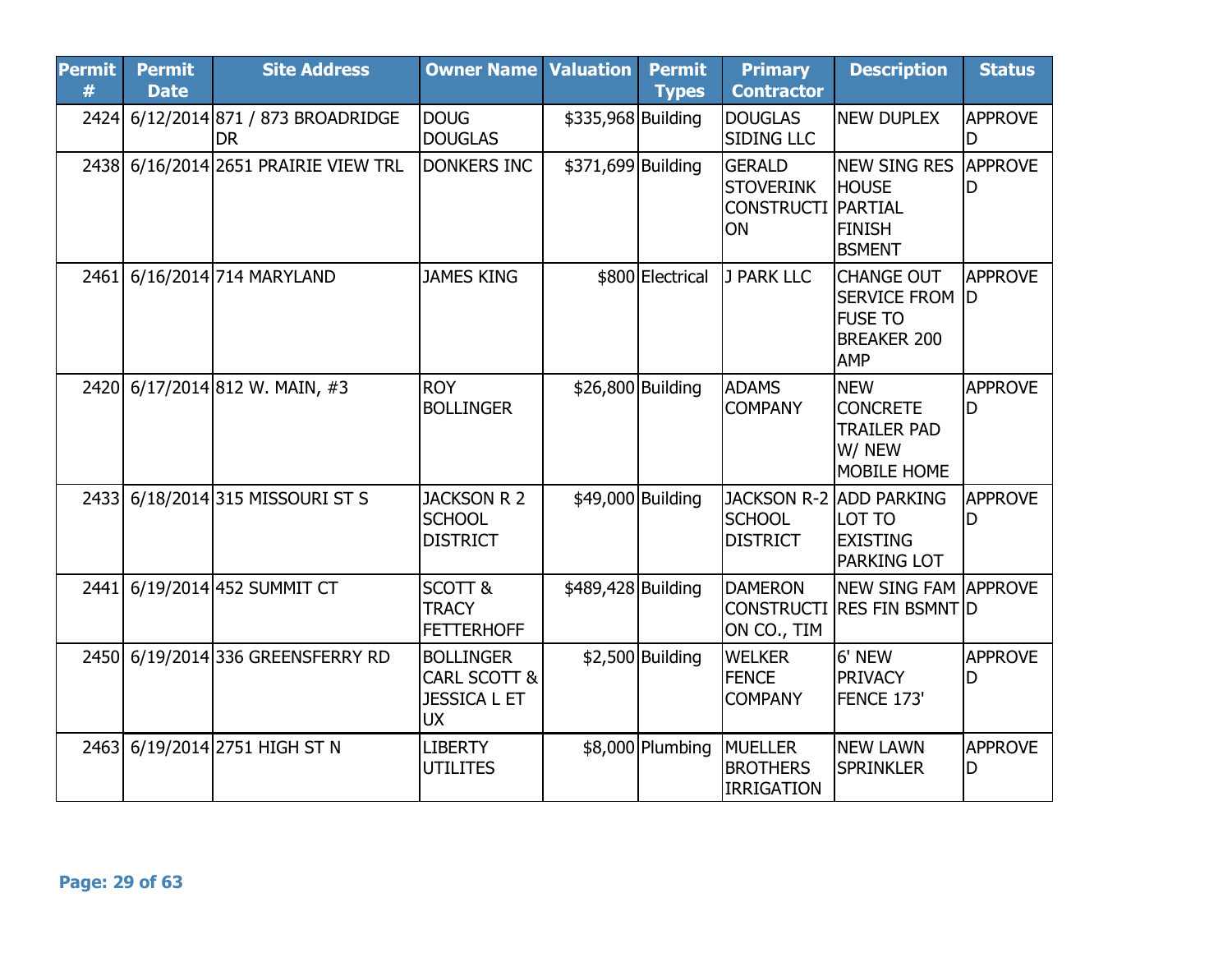| <b>Permit</b><br># | <b>Permit</b><br><b>Date</b> | <b>Site Address</b>                                    | <b>Owner Name</b>                                                         | <b>Valuation</b> | <b>Permit</b><br><b>Types</b>     | <b>Primary</b><br><b>Contractor</b>               | <b>Description</b>                                                                   | <b>Status</b>        |
|--------------------|------------------------------|--------------------------------------------------------|---------------------------------------------------------------------------|------------------|-----------------------------------|---------------------------------------------------|--------------------------------------------------------------------------------------|----------------------|
| 2454               |                              | 6/20/2014 748 ASPEN DR                                 | <b>HILL AARON &amp;</b><br><b>KARISSA ET</b><br><b>UX</b>                 |                  | $$1,598$ Building                 | <b>BOOTHEEL</b><br><b>FENCE CO</b>                | <b>INEW CHAIN</b><br>LNK FENCE W/<br><b>TENSION WIRE</b><br>ON CORNER<br>LOT         | <b>APPROVE</b><br>ID |
|                    |                              | 2468 6/20/2014 3312 - 3316 MAIN ST E                   | <b>GILL FAMILY</b><br><b>PROPERTIES</b>                                   |                  | \$800 Building                    | <b>COLBERT</b><br><b>CUSTOM</b><br><b>FRAMING</b> | <b>TEMP 8' X 6'</b><br><b>SIGN</b>                                                   | <b>APPROVE</b><br>D  |
| 2442               |                              | 6/20/2014 1424 NORMANDY LN                             | <b>CAGLE GREG A</b><br>& BARB L ET<br><b>UX</b>                           |                  | \$4,000 Building                  | 1SELF                                             | <b>ADDING</b><br><b>IKITCHEN TO</b><br><b>GARAGE</b>                                 | <b>APPROVE</b><br>ID |
| 2445               |                              | 6/20/2014 1097 HILLCREST DR                            | <b>JACKSON</b><br><b>RIDGE</b><br><b>DEVELOPMENT</b><br><b>LLC</b>        |                  | $$2,800$ Building                 | 1SELF                                             | NEW 10' X 16'<br><b>SHED ON</b><br><b>CONCRETE</b><br><b>SLAB</b>                    | <b>APPROVE</b><br>D  |
| 2469               |                              | 6/23/2014 123 S. HOPE ST.                              | <b>NANNEY</b><br>TRAVIS J &<br><b>KRISTEN M</b><br><b>TRUST</b>           |                  | $$1,750$ Building                 | <b>WELKER</b><br><b>FENCE</b><br><b>COMPANY</b>   | <b>PUT CHN LNK</b><br><b>FNCE AROUND</b><br><b>NORTH SIDE</b><br><b>OF BUILDING</b>  | <b>APPROVE</b><br>ID |
| 2429               |                              | 6/23/2014 421 GEORGIA ST N                             | <b>SEABAUGH C</b><br><b>MICHAEL</b>                                       |                  | \$7,200 Building                  | 1SELF                                             | 30' X 24'<br><b>ADDITON TO</b><br><b>EXISTING</b><br><b>STORAGE</b><br><b>BLDING</b> | <b>APPROVE</b><br>D  |
| <b>2470</b>        |                              | 6/24/2014 1319 WOODLAND DR                             | <b>KRANAWETTE</b><br><b>R BROTHERS</b><br><b>PROPERTIES</b><br><b>LLC</b> |                  | \$0 Excavatin CITY OF<br>a        | <b>JACKSON</b>                                    | <b>REMOVE &amp;</b><br><b>REPLACE 34'</b><br><b>STORM SEWER</b>                      | <b>APPROVE</b><br>ID |
| 2471               |                              | 6/24/2014 OLD ORCHARD RD S AT<br><b>WILLIAMS CREEK</b> |                                                                           |                  | \$0 Floodplain<br>Developm<br>ent |                                                   | <b>BRIDGE</b><br>REPLACEMENT                                                         | <b>APPROVE</b><br>ID |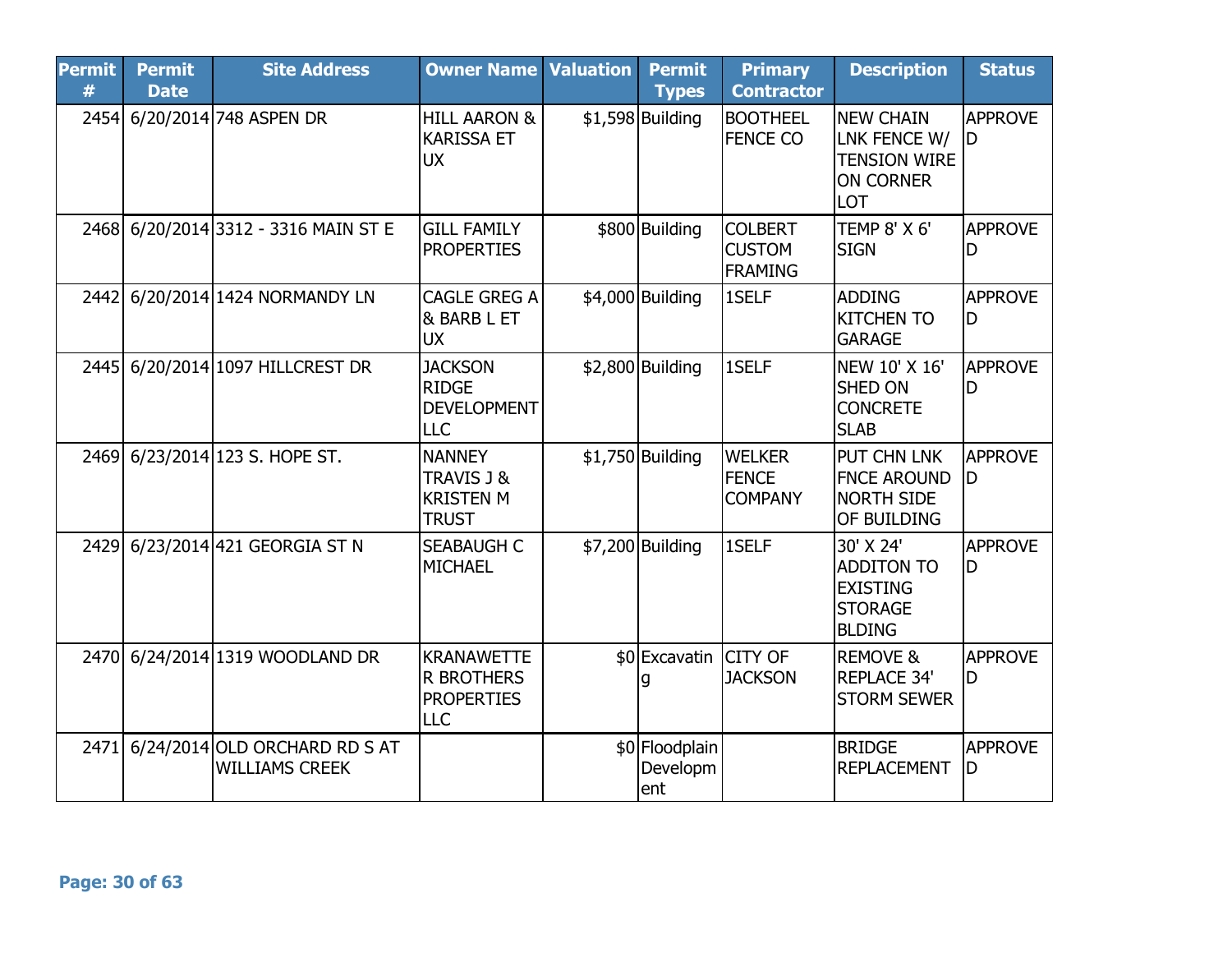| <b>Permit</b><br># | <b>Permit</b><br><b>Date</b> | <b>Site Address</b>                           | <b>Owner Name Valuation</b>                                 |                   | <b>Permit</b><br><b>Types</b>  | <b>Primary</b><br><b>Contractor</b>                                                                                           | <b>Description</b>                                                                          | <b>Status</b>         |
|--------------------|------------------------------|-----------------------------------------------|-------------------------------------------------------------|-------------------|--------------------------------|-------------------------------------------------------------------------------------------------------------------------------|---------------------------------------------------------------------------------------------|-----------------------|
| 2475               |                              | 6/24/2014 975 SHADY LN                        | <b>SEYER GARY A</b><br><b>&amp; NANCY A</b><br><b>TRUST</b> |                   | \$1,200 Electrical             |                                                                                                                               | <b>REPLACE FUSE</b><br><b>TO BREAKER</b><br>PANEL 200AMP                                    | <b>APPROVE</b><br>D   |
|                    |                              | 2476 6/25/2014 703 MORGAN ST                  | <b>PENSEL CARL</b><br><b>&amp; DOROTHY</b>                  |                   | $$3,500$ Plumbing              | <b>BONNEY</b><br><b>SEPTIC TANK LINE</b><br><b>PUMPING &amp;</b><br><b>CHIMNEY</b><br><b>SWEEP</b><br>SERVICE,<br><b>BILL</b> | <b>REPAIR SEWER APPROVE</b>                                                                 | D                     |
| 2477               |                              | 6/26/2014 2130 JACKSON BLVD E                 | <b>ST FRANCIS</b><br><b>MEDICAL</b>                         | \$28,000 Building |                                | <b>CANEDY</b><br>SIGN&<br><b>GRAPHICS</b>                                                                                     | NEW SIGN,<br><b>SAME</b><br>POLE/FOOTING                                                    | <b>APPROVE</b><br>ID  |
|                    |                              | 2481 6/26/2014 1298 UNION STATION RD LONNIE & | <b>LINDSAY</b><br><b>CHAPMAN</b>                            |                   | \$5,000 Excavatin CITY OF<br>g | <b>JACKSON</b>                                                                                                                | <b>REPLACE 50'</b><br>OF RIP RAP<br><b>DITCH</b>                                            | <b>APPROVE</b><br>ID. |
| 2462               |                              | 6/26/2014 1416 BRIARWOOD                      | DONALD &<br><b>DENNIS CHIEN</b>                             |                   | \$33,313 Building              | LINCOLN &<br><b>MCBRIDE</b><br>PAINT &<br><b>ALUMINUM</b>                                                                     | <b>REAR PATIO</b><br><b>ROOM</b>                                                            | <b>APPROVE</b><br>D   |
| 2467               |                              | 6/30/2014 1139 TRAILRIDGE DR                  | <b>HILLIS SCOTT</b><br>E & EVA L UX                         |                   | \$32,304 Building              | <b>LEROY</b><br><b>KENNON</b><br><b>CONSTRUCTI</b><br>ON                                                                      | <b>ROOM</b><br><b>ADDITION 16'</b><br>X 20', PATIO<br><b>ADDITION W/</b><br><b>ELECTRIC</b> | <b>APPROVE</b><br>ID  |
| 2489               |                              | 6/30/2014 2201 WHITNEY JEAN DR                | <b>FADLER</b><br>WILLIAM H &<br><b>NORMA J</b>              |                   | \$0 Excavatin CITY OF          | <b>JACKSON</b>                                                                                                                | <b>RELOCATE</b><br><b>WATER METER</b>                                                       | <b>APPROVE</b><br>ID  |
| 2480               |                              | 7/2/2014 3533 SHALOM ST                       | <b>DOHOGNE</b><br><b>JAMES &amp; MARY</b>                   |                   | \$200 Building                 | 1SELF                                                                                                                         | <b>EXTEND</b><br>DRIVEWAY BY<br>12' X 7'                                                    | <b>APPROVE</b><br>ID  |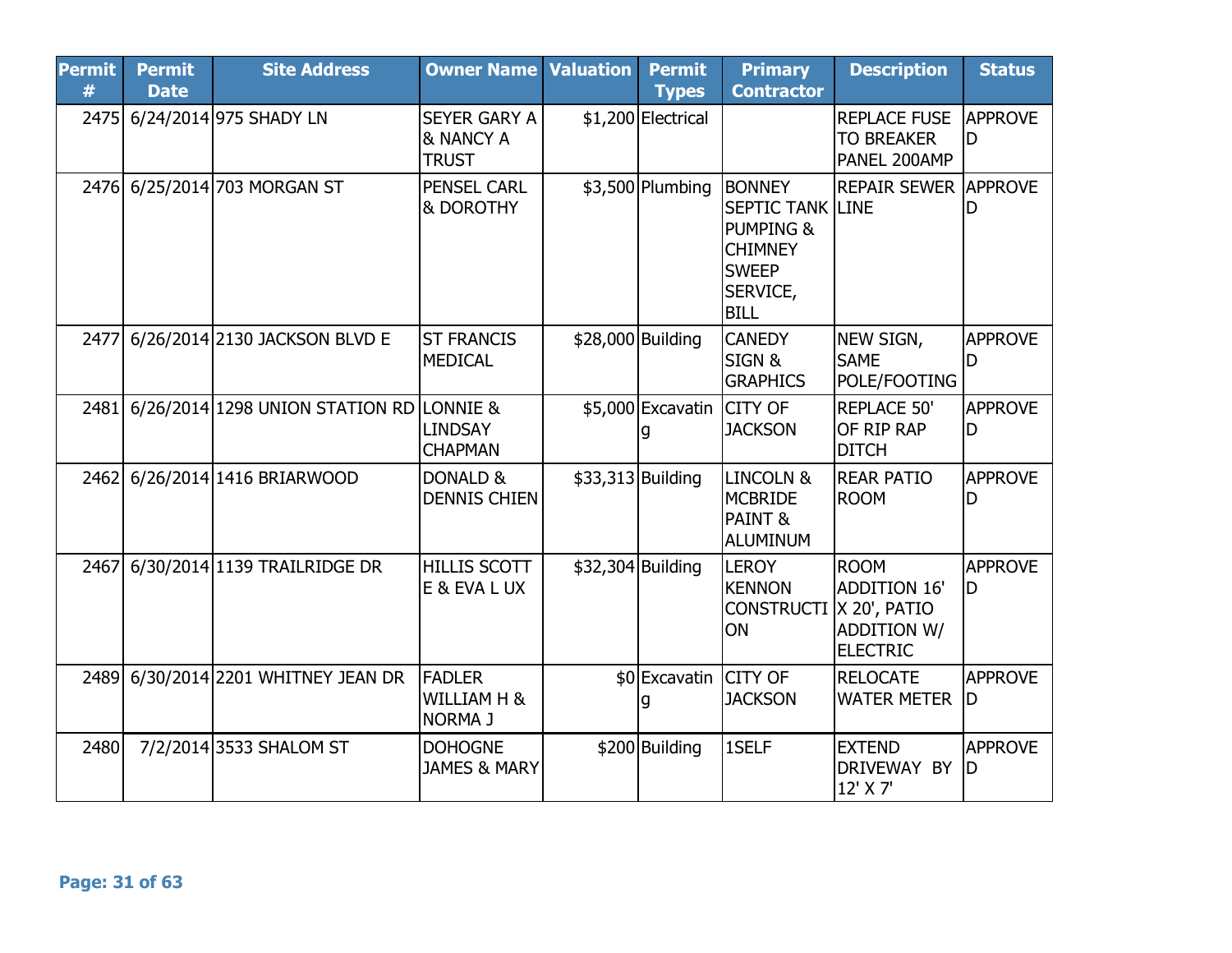| <b>Permit</b><br># | <b>Permit</b><br><b>Date</b> | <b>Site Address</b>                 | <b>Owner Name Valuation</b>                                              |                    | <b>Permit</b><br><b>Types</b>                      | <b>Primary</b><br><b>Contractor</b>                  | <b>Description</b>                                                        | <b>Status</b>        |
|--------------------|------------------------------|-------------------------------------|--------------------------------------------------------------------------|--------------------|----------------------------------------------------|------------------------------------------------------|---------------------------------------------------------------------------|----------------------|
| 2493               |                              | 7/2/2014 323 GEORGIA N APT A /<br>в |                                                                          |                    | \$3,000 Electrical                                 | <b>TAYLOR</b><br>REFRIGERATI ELECTRICAL<br><b>ON</b> | <b>REPLACE</b><br><b>SERVICE</b>                                          | <b>APPROVE</b><br>D  |
| 2455               |                              | 7/2/2014 1015 MORGAN ST             | <b>SAUERBRUNN</b><br>DARRINK&<br><b>GLORIA</b>                           |                    | \$18,000 Building                                  | Z-CREW<br><b>ENTERPRISE</b><br>S, LLC                | <b>FINISH</b><br><b>BASMNT-</b><br><b>BATHRM &amp;</b><br><b>LIVINGRM</b> | <b>APPROVE</b><br>D  |
| 2459               |                              | 7/7/2014 3536 RIDGE RD              | <b>KUHLENBERG</b><br><b>JAMES</b>                                        |                    | $$2,600$ Building                                  | 1SELF                                                | <b>REPLACE</b><br><b>EXISTING DECKID</b>                                  | <b>APPROVE</b>       |
| 2494               |                              | 7/7/2014 00 W MAIN ST               |                                                                          |                    | \$0 Floodplain CITY OF<br>Developm JACKSON<br>lent |                                                      | <b>UPGRADE</b><br><b>FROM 2" TO 8"</b><br><b>WATER MAIN</b>               | <b>APPROVE</b><br>ID |
| 2495               |                              | 7/7/2014 1846 JACKSON BLVD E        | <b>FIRST</b><br><b>MISSOURI</b><br><b>STATE BANK</b>                     |                    | \$0 Excavatin CITY OF                              | <b>JACKSON</b>                                       | <b>FIX WATER</b><br><b>SERVICE LINE</b>                                   | <b>APPROVE</b><br>ID |
| 2490               |                              | 7/7/2014 112 MORGAN                 | <b>SPOOLER</b><br><b>KENNETH &amp;</b><br>MICHELLE UX                    |                    | \$150 Building                                     | 1SELF                                                | <b>FENCE</b><br><b>AROUND POOL</b>                                        | <b>APPROVE</b><br>ID |
| 2482               |                              | 7/7/2014 420 WHETSTONE WAY          | <b>STACY</b><br><b>ELFRINK</b>                                           | \$226,722 Building |                                                    | <b>CRIDDLE</b><br>ON LLC,<br><b>JAMIE</b>            | <b>NEW SING FAM APPROVE</b><br><b>CONSTRUCTI RES W/BSMNT</b>              | ID                   |
| 2498               |                              | 7/8/2014 501 RUSSELL ST N           | <b>KOHM</b><br><b>THOMAS L &amp;</b><br><b>SUSANNE T</b><br><b>TRUST</b> |                    | $$1,500$ Plumbing                                  | <b>DUTCH</b><br><b>ENTERPRISE</b><br>S, INC          | <b>REPLACING</b><br><b>WATER LINE</b><br><b>FROM METER</b><br>TO HOME     | <b>APPROVE</b><br>D  |
| 2499               |                              | 7/8/2014 2145 OTTO DR               | <b>DOYEN BRYAN</b><br>P & SARA B ET<br><b>UX</b>                         |                    | \$0 Excavatin CITY OF                              | <b>JACKSON</b>                                       | <b>FIX WATER</b><br><b>SERVICE LINE</b><br><b>LEAK</b>                    | <b>APPROVE</b><br>ID |
| 2500               |                              | 7/8/2014 1149 INDEPENDENCE ST<br>lW | <b>CITY OF</b><br><b>JACKSON</b>                                         |                    | \$1,000 Excavatin CITY OF<br>g                     | <b>JACKSON</b>                                       | <b>HOOK WELL 6</b><br><b>ONTO SEWER</b>                                   | <b>APPROVE</b><br>D  |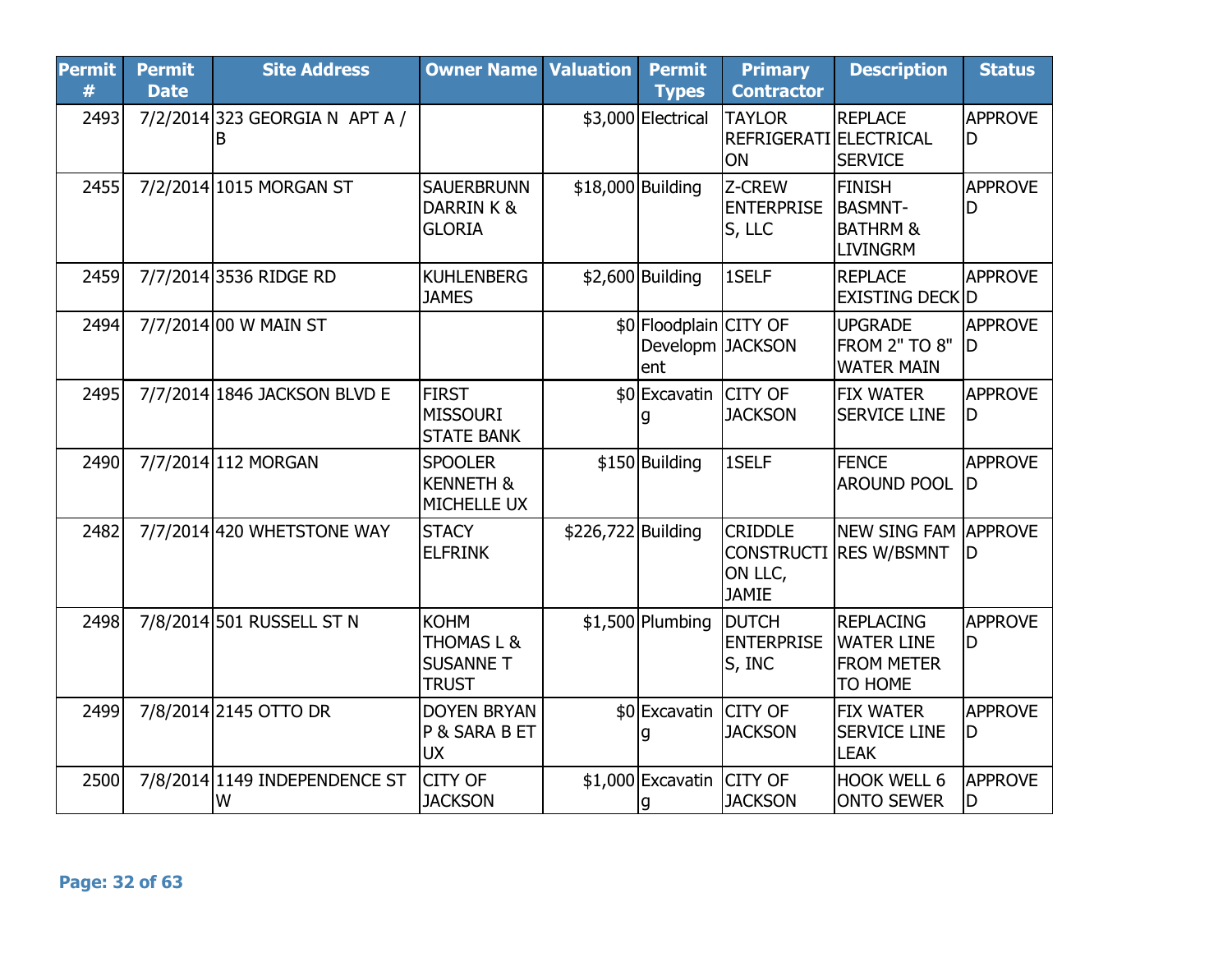| <b>Permit</b><br># | <b>Permit</b><br><b>Date</b> | <b>Site Address</b>                               | <b>Owner Name Valuation</b>                                  |                    | <b>Permit</b><br><b>Types</b> | <b>Primary</b><br><b>Contractor</b>                                | <b>Description</b>                                                            | <b>Status</b>         |
|--------------------|------------------------------|---------------------------------------------------|--------------------------------------------------------------|--------------------|-------------------------------|--------------------------------------------------------------------|-------------------------------------------------------------------------------|-----------------------|
|                    |                              | 2502 7/14/2014 208 BAST ST S                      | <b>KASTEN</b><br><b>MILTON C &amp;</b><br><b>JOANN TRUST</b> |                    | \$0 Excavatin                 | <b>CITY OF</b><br><b>JACKSON</b>                                   | <b>FIX WATER</b><br><b>MAIN</b>                                               | <b>APPROVE</b><br>D   |
|                    |                              | 2503 7/14/2014 217 BAST ST S                      | <b>BERNHARDT</b><br><b>JULIE</b>                             |                    | \$0 Excavatin CITY OF         | <b>JACKSON</b>                                                     | <b>FIX WATER</b><br><b>MAIN LEAK</b>                                          | <b>APPROVE</b><br>ID  |
|                    |                              | 2497 7/14/2014 849 AUGUST ST                      | <b>JEFF PROCTER</b>                                          |                    | \$4,000 Building              | <b>ROOMMATES</b>                                                   | <b>NEW ABOVE</b><br><b>GROUND POOL D</b>                                      | <b>APPROVE</b>        |
|                    |                              | 2472 7/14/2014 701 HILLCREST DR                   | <b>CHUCK</b><br><b>TAYLOR</b>                                | \$189,156 Building |                               | <b>CHAD</b><br><b>TAYLOR</b><br><b>CONSTRUCTI</b><br><b>ON LLC</b> | NEW SING FAM APPROVE<br><b>RES W/ BSMNT D</b>                                 |                       |
|                    |                              | 2473 7/14/2014 755 HILLCREST DR                   | <b>CHAD TAYLOR</b><br><b>CONSTRUCTIO</b><br>Ν                | \$186,625 Building |                               | <b>CHAD</b><br><b>TAYLOR</b><br>CONSTRUCTI BSMNT<br><b>ON LLC</b>  | <b>NEW SING FAM APPROVE</b><br><b>RES W/ UNFISH D</b>                         |                       |
|                    |                              | 2474 7/14/2014 793 HILLCREST DR                   | <b>CHAD TAYLOR</b><br><b>CONSTRUCTIO</b><br>Ν                | \$199,586 Building |                               | <b>CHAD</b><br><b>TAYLOR</b><br><b>CONSTRUCTI</b><br><b>ON LLC</b> | NEW SING FAM APPROVE<br><b>RES UNFISH</b><br><b>BSMNT</b>                     | ID                    |
|                    |                              | 2527 7/15/2014 CASCADE DR                         | CITY OF<br><b>JACKSON</b>                                    |                    | \$0 Excavatin CITY OF         | <b>JACKSON</b>                                                     | <b>REPLACE 16FT</b><br><b>OF STORM</b><br><b>SEWER</b>                        | <b>APPROVE</b><br>ID  |
|                    |                              | 2505 7/16/2014 3612 KIDRON ST                     | <b>FLOYD JACK E</b><br><b>&amp; LEISA A</b>                  |                    | \$0 Excavatin CITY OF         | <b>JACKSON</b>                                                     | <b>FIX WATER</b><br><b>MAIN LEAK</b>                                          | APPROVE<br>ID         |
|                    |                              | 2506 7/16/2014 3622 KIDRON ST                     | <b>TAYLOR</b><br><b>RODNEY R &amp;</b><br><b>TRACY E</b>     |                    | \$0 Excavatin CITY OF         | <b>JACKSON</b>                                                     | <b>FIX WATER</b><br><b>MAIN LEAK</b>                                          | <b>APPROVE</b><br>ID  |
|                    |                              | 2508 7/17/2014 BENT CREEK DR & RIDGE<br><b>RD</b> | <b>CITY OF</b><br><b>JACKSON</b>                             |                    | \$0 Excavatin CITY OF         | <b>JACKSON</b>                                                     | <b>FIX WATER</b><br><b>MAIN BREAK</b><br><b>ALONG BENT</b><br><b>CREEK DR</b> | <b>APPROVE</b><br>ID. |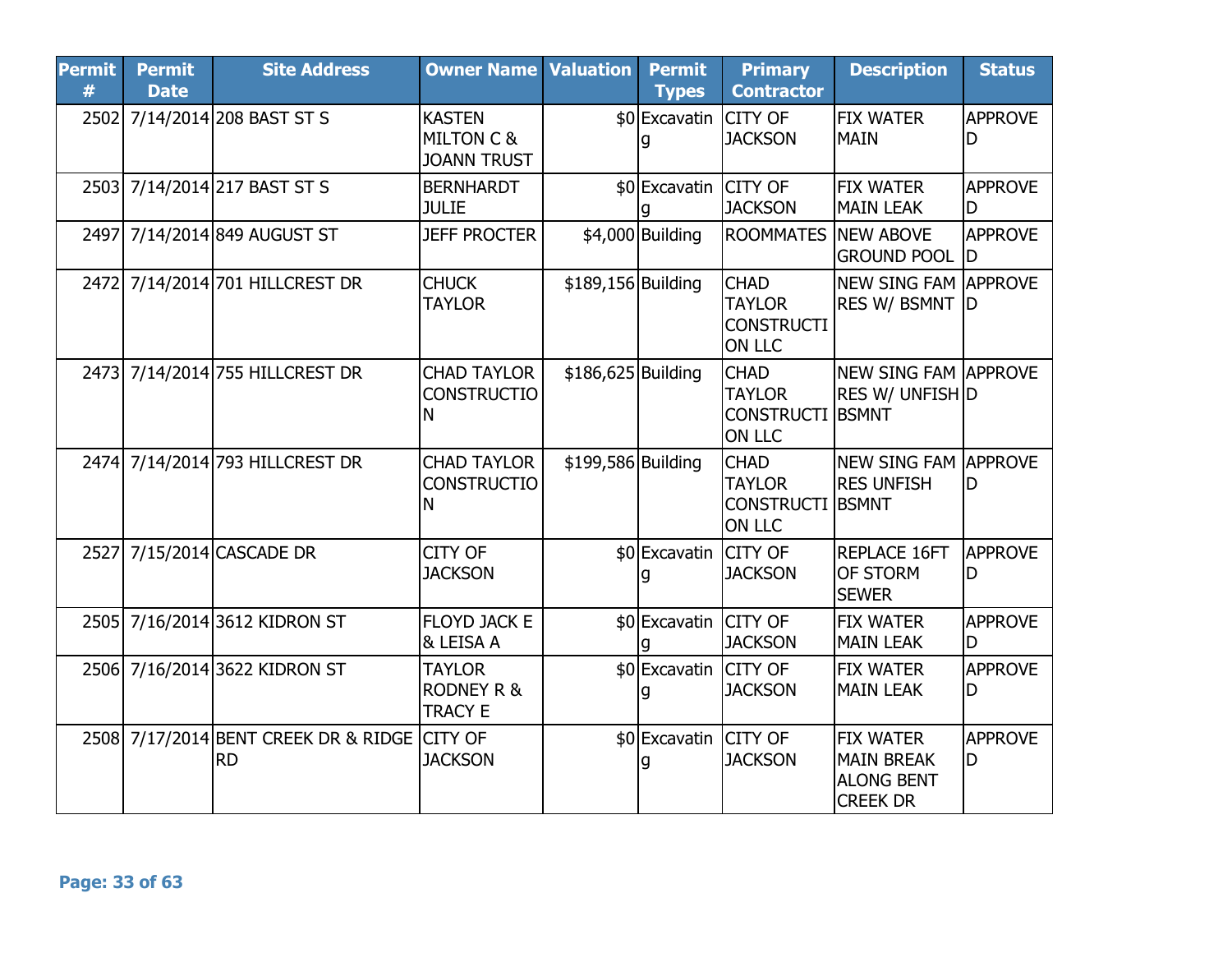| <b>Permit</b><br># | <b>Permit</b><br><b>Date</b> | <b>Site Address</b>                | <b>Owner Name Valuation</b>                                              |                    | <b>Permit</b><br><b>Types</b> | <b>Primary</b><br><b>Contractor</b>                         | <b>Description</b>                                                              | <b>Status</b>         |
|--------------------|------------------------------|------------------------------------|--------------------------------------------------------------------------|--------------------|-------------------------------|-------------------------------------------------------------|---------------------------------------------------------------------------------|-----------------------|
|                    |                              | 2350 7/18/2014 3051 JACKSON BLVD E | <b>WAL-MART</b><br><b>REAL ESTATE</b><br><b>BUSINESS</b><br><b>TRUST</b> |                    | \$290 Building                | <b>ZIGLIN</b><br>SIGNS, INC                                 | IINSTALL I NEW  APPROVE<br>SIGN / REMOVE D<br>3 SIGNS                           |                       |
|                    |                              | 2511 7/21/2014 3510 EASTWOOD DR    | <b>ANDERSON</b><br>DONNA J &<br><b>JEFFREY A</b>                         |                    | \$0 Excavatin CITY OF         | <b>JACKSON</b>                                              | <b>FIX WATER</b><br><b>SERVICE LINE</b><br><b>LEAK</b>                          | <b>APPROVE</b><br>ID. |
|                    |                              | 2512 7/21/2014 1404 OLD CAPE RD    | <b>RADIOLOGY</b><br><b>INVESTMENTS</b><br><b>GROUP LC</b>                |                    | \$0 Excavatin CITY OF         | <b>JACKSON</b>                                              | <b>FIX SERVICE</b><br><b>LINE LEAK</b>                                          | <b>APPROVE</b><br>ID  |
|                    |                              | 2507 7/22/2014 5661 OLD CAPE RD E  |                                                                          |                    | \$3,500 Building              | <b>BIRK</b><br><b>TRUCKING</b><br><b>INC</b>                | <b>NEW</b><br><b>DRIVEWAY</b>                                                   | <b>APPROVE</b><br>D   |
|                    |                              | 2513 7/23/2014 955 W. ADAMS ST     | <b>DRAGANA</b><br><b>DONNA</b><br><b>HENSHAW</b>                         | \$14,000 Building  |                               | <b>BUILDERS</b><br><b>PLUS</b>                              | <b>REMODEL</b><br><b>KITCHEN FROM D</b><br>FIRE,<br>DEMO/PLUMBI<br>NG/ELECTRICA | APPROVE               |
|                    |                              | 2349 7/23/2014 3051 JACKSON BLVD E | <b>WAL-MART</b><br><b>REAL ESTATE</b><br><b>BUSINESS</b><br><b>TRUST</b> | \$400,000 Building |                               | <b>TROLINGER</b><br><b>CONSTRUCTI</b><br><b>ON LLC</b>      | <b>INTERIOR</b><br><b>REMODEL OF</b><br><b>WALMART</b>                          | <b>APPROVE</b><br>D   |
| 2517               |                              | 7/24/2014 857 GREENSFERRY RD       | <b>GERALD</b><br><b>KUEHN</b>                                            |                    | \$849 Plumbing                | <b>KRAMER</b><br>PLUMBING,<br>SEPTIC, &<br><b>SEWER INC</b> | <b>SEWER LINE</b><br><b>CLEAN OUTS</b>                                          | <b>APPROVE</b><br>ID  |
|                    |                              | 2518 7/24/2014 124 LILLY ST        | <b>SIDES</b><br><b>RICHARD &amp;</b><br><b>LADORA</b>                    |                    | \$500 Electrical              | 1SELF                                                       | <b>UPGRADE</b><br><b>ELECTRIC</b><br>PANEL TO 200<br><b>AMP</b>                 | <b>APPROVE</b><br>ID  |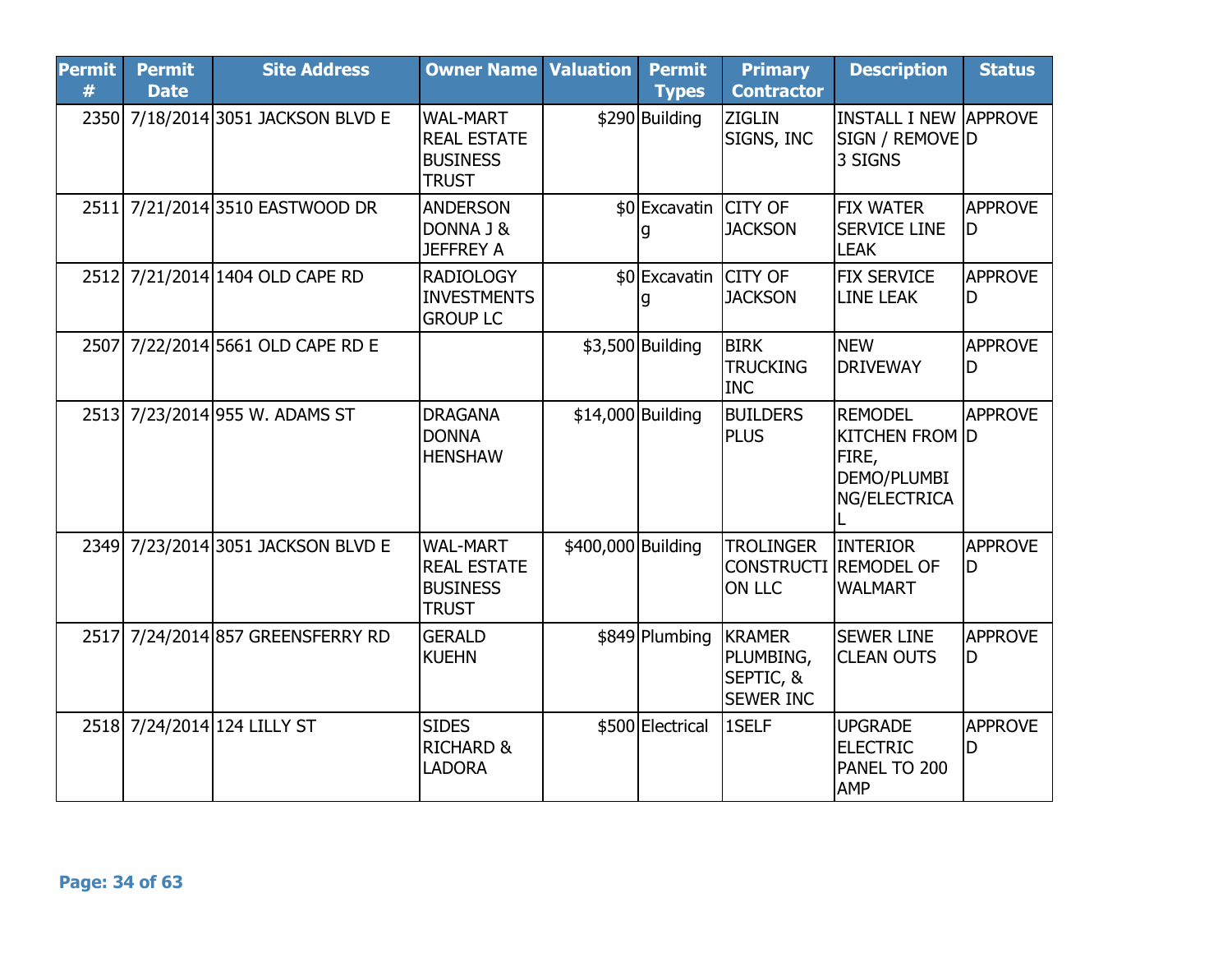| <b>Permit</b><br># | <b>Permit</b><br><b>Date</b> | <b>Site Address</b>             | <b>Owner Name Valuation</b>                                                   |                    | <b>Permit</b><br><b>Types</b> | <b>Primary</b><br><b>Contractor</b>                                 | <b>Description</b>                                                                                                                                                                      | <b>Status</b>        |
|--------------------|------------------------------|---------------------------------|-------------------------------------------------------------------------------|--------------------|-------------------------------|---------------------------------------------------------------------|-----------------------------------------------------------------------------------------------------------------------------------------------------------------------------------------|----------------------|
|                    |                              | 2520 7/28/2014 131 TRACY ST     | PEREZ JOSE R<br><b>TRUST ETAL</b>                                             |                    | \$1,300 Electrical            | <b>MILLS</b><br>ON, KEVIN                                           | <b>UPGRADE</b><br><b>CONSTRUCTI BREAKER BOX</b><br>200 AMP AND<br><b>NEW SERVICE</b>                                                                                                    | <b>APPROVE</b><br>ID |
| 2521               |                              | 7/28/2014 2015 JACKSON BLVD W   | <b>STRAIGHTWAY</b><br><b>FARM SERVICE</b><br><b>INC</b>                       |                    | \$0 Excavatin CITY OF         | <b>JACKSON</b>                                                      | <b>FIX WATER</b><br><b>LEAK MAIN</b>                                                                                                                                                    | <b>APPROVE</b><br>ID |
| 2522               |                              | 7/28/2014 1307 BRANDOM ST       | <b>MCWILLIAMS</b><br><b>MICHAEL G</b>                                         |                    | \$0 Excavatin CITY OF         | <b>JACKSON</b>                                                      | <b>FIX WATER</b><br><b>SERVICE LINE</b><br><b>LEAK</b>                                                                                                                                  | <b>APPROVE</b><br>ID |
|                    |                              | 2510 7/28/2014 415 BERCHMAN     | <b>WALLHAUSEN</b><br><b>MATTHEW E &amp;</b><br><b>LAURA E UX</b>              | \$135,022 Building |                               | <b>SOUTHERN</b><br>DEVELOPMEN DAMAGED<br><b>TCO</b>                 | <b>REPLACE TREE- APPROVE</b><br><b>SINGLE FAMILY</b><br><b>RESIDENCE ON</b><br><b>EXISTING SLAB</b><br>- TOTAL RE-<br><b>BUILD, NO</b><br><b>ADDITIONAL</b><br><b>FOOTAGE</b><br>ADDED. | ID.                  |
|                    |                              | 2446 7/29/2014 1206 OLD CAPE RD | <b>BOLLINGER</b><br><b>JOHN ERIC &amp;</b><br><b>VALERIE KAY</b><br><b>UX</b> |                    | $$5,000$ Building             | 1SELF                                                               | <b>NEW FENCE</b><br>AND 8' X 10'<br><b>SHED FOR</b><br><b>DAYCARE</b>                                                                                                                   | <b>APPROVE</b><br>ID |
| 2301               |                              | 7/29/2014 1597 VOYAGER CT       | <b>JACKSON</b><br><b>RIDGE</b><br><b>DEVELOPMENT</b><br>LLC                   | \$230,284 Building |                               | <b>WILLIAMS</b><br><b>CONSTRUCTI RES</b><br>ON,<br><b>BRANDON O</b> | <b>NEW SING FAM APPROVE</b>                                                                                                                                                             |                      |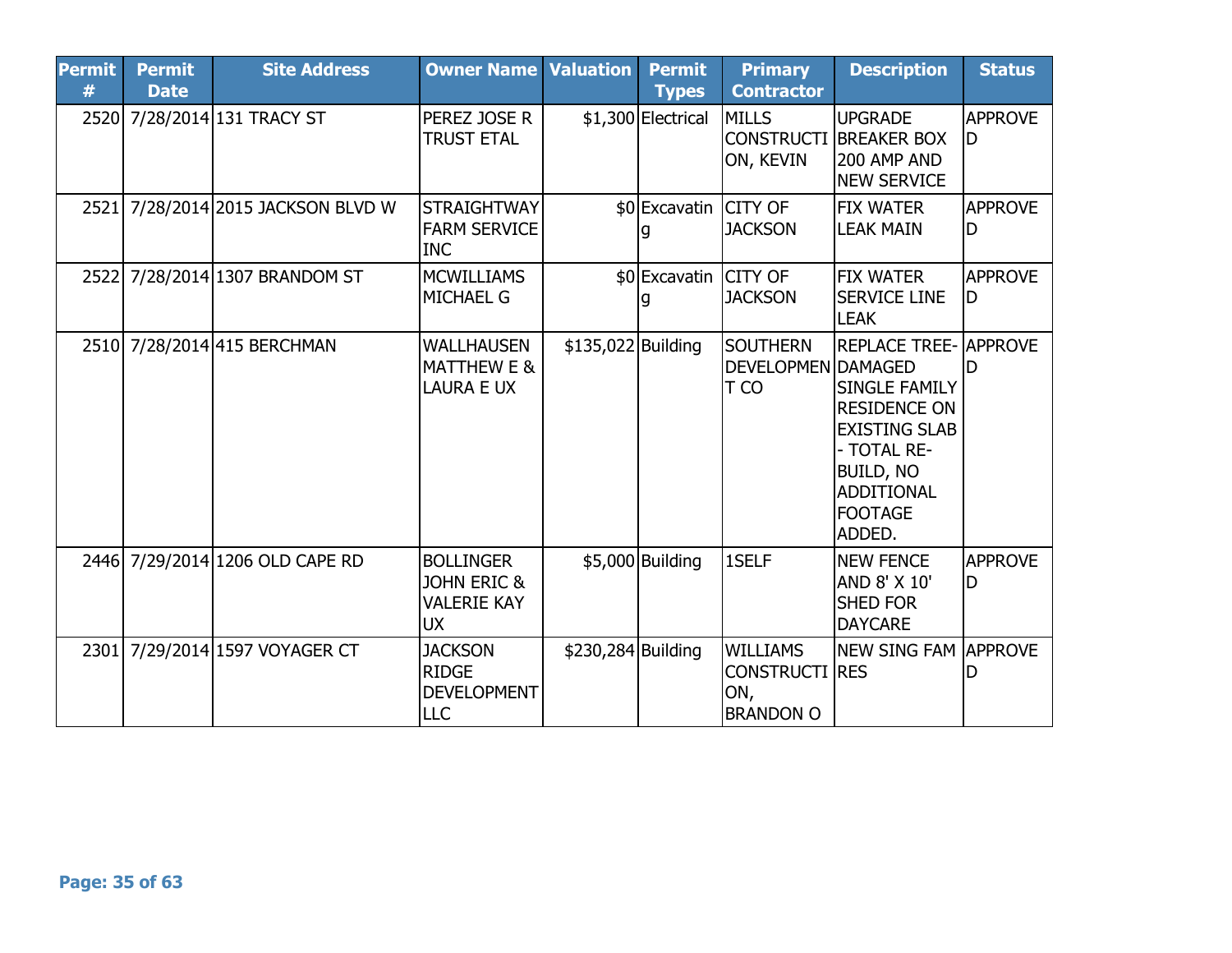| <b>Permit</b><br># | <b>Permit</b><br><b>Date</b> | <b>Site Address</b>             | <b>Owner Name Valuation</b>                                        |                    | <b>Permit</b><br><b>Types</b> | <b>Primary</b><br><b>Contractor</b>                                  | <b>Description</b>                                                                                                                    | <b>Status</b>        |
|--------------------|------------------------------|---------------------------------|--------------------------------------------------------------------|--------------------|-------------------------------|----------------------------------------------------------------------|---------------------------------------------------------------------------------------------------------------------------------------|----------------------|
|                    |                              | 2523 7/29/2014 1202 GREENWAY    | <b>PFEFFERKORN</b><br><b>JOHN R TRUST</b><br><b>ETAL</b>           |                    | $$2,500$ Building             | <b>COAST TO</b><br><b>COAST</b><br>SIGNS, LLC                        | <b>REMOVE SIGN</b><br><b>CABINETS &amp;</b><br>INSTALLING<br><b>NEW CABINETS</b><br><b>FROM</b><br><b>PREVIOUS</b><br><b>LOCATION</b> | <b>APPROVE</b><br>ID |
|                    |                              | 2524 7/29/2014 2512 WATSON DR   | <b>ROBERT</b><br><b>BERRY</b>                                      |                    | \$1,500 Excavatin MASTEC,     | <b>NORTH</b><br>AMERICA,<br><b>INC</b>                               | <b>BORING</b><br><b>UNDER</b><br><b>WATSON RD &amp;</b><br><b>WEST OAK</b><br><b>HILL RD FOR</b><br><b>CABLE</b>                      | <b>APPROVE</b><br>ID |
|                    |                              | 2509 7/30/2014 699 HILLCREST DR | <b>JACKSON</b><br><b>RIDGE</b><br><b>DEVELOPMENT</b><br><b>LLC</b> | \$157,965 Building |                               | <b>JACKSON</b><br><b>DRYWALL</b><br>CO, LLC                          | NEW SING FAM LAPPROVE<br><b>RES ON SLAB</b>                                                                                           | ID                   |
|                    |                              | 2496 7/30/2014 1460 KIMBEL LN   | <b>SCHLITT</b><br><b>ROBBIE W &amp;</b><br><b>KANDI M ET</b><br>UX | \$352,764 Building |                               | <b>AHERN</b><br><b>CONSTRUCTI RES W/</b><br><b>ON LLC</b>            | NEW SING FAM APPROVE<br><b>BASMNT</b>                                                                                                 | ID                   |
|                    |                              | 2504 7/31/2014 2050 WALTON BLVD | <b>MAKA</b><br><b>JACKSON LLC</b>                                  |                    | \$40,000 Building             | <b>BRAD</b><br><b>MARQUARDT</b><br><b>CONTRACTIN</b><br><b>G LLC</b> | <b>REMODEL FOR</b><br>AT&T                                                                                                            | <b>APPROVE</b><br>ID |
| 2501               |                              | 8/1/2014 618 PARKVIEW ST        | <b>ALEX</b><br><b>CROWELL</b>                                      |                    | $$5,314$ Building             | <b>OUTDOOR</b><br><b>SOLUTIONS</b>                                   | NEW <sub>6'</sub><br><b>WOODEN</b><br><b>PRIVACY</b><br><b>FENCE</b>                                                                  | <b>APPROVE</b><br>D  |
| 2529               |                              | 8/1/2014 417 ELM ST             | <b>PFEIFFER</b><br>DARRYL L &<br>TONYA R UX                        |                    | \$20 Plumbing                 | 1SELF                                                                | <b>FIX WATER</b><br><b>LINE LEAK</b>                                                                                                  | <b>APPROVE</b><br>ID |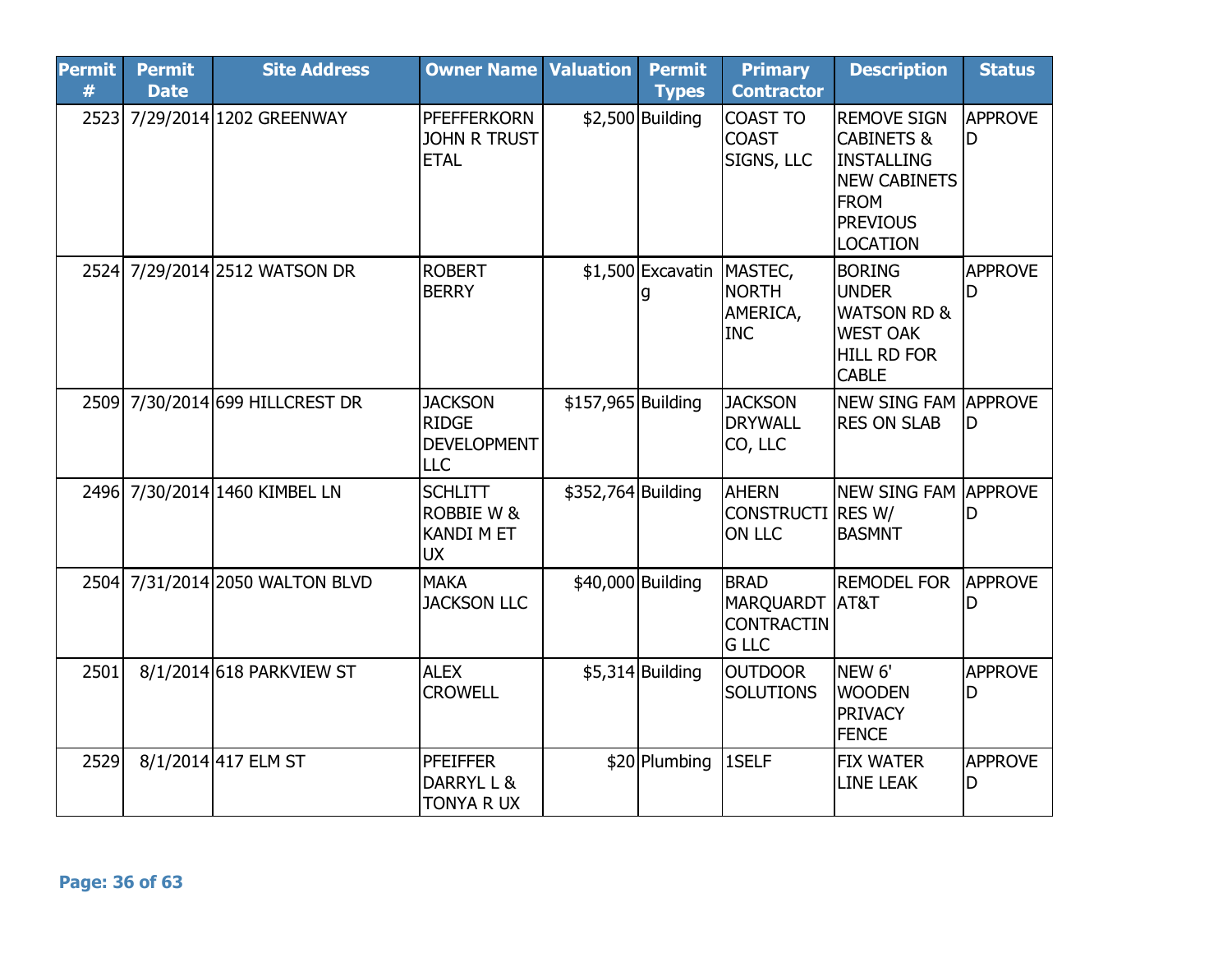| <b>Permit</b><br># | <b>Permit</b><br><b>Date</b> | <b>Site Address</b>                                      | <b>Owner Name Valuation</b>                 |                    | <b>Permit</b><br><b>Types</b> | <b>Primary</b><br><b>Contractor</b>                                       | <b>Description</b>                                                      | <b>Status</b>         |
|--------------------|------------------------------|----------------------------------------------------------|---------------------------------------------|--------------------|-------------------------------|---------------------------------------------------------------------------|-------------------------------------------------------------------------|-----------------------|
| 2531               |                              | 8/4/2014 1776 CHIMNEY SPRING<br><b>CT</b>                | <b>STEVEN</b><br><b>ELEFSON</b>             |                    | \$4,500 Plumbing              | <b>MUELLER</b><br><b>BROTHERS</b><br><b>IRRIGATION</b>                    | <b>NEW LAWN</b><br><b>SPRINKLER</b>                                     | <b>APPROVE</b><br>D   |
| 2492               |                              | 8/4/2014 2640 / 2642 WATSON DR HOWARD                    | <b>MARK&amp;</b><br><b>SUSAN ET UX</b>      | \$455,318 Building |                               | <b>HOWARD</b><br><b>FARMS</b>                                             | <b>NEW DUPLEX</b>                                                       | <b>APPROVE</b><br>D   |
| 2453               |                              | 8/4/2014 2628 WATSON DR / 3816 LR SMITH<br>OAK HILL RD N | <b>HOME</b><br><b>BUILDERS, LLC</b>         | \$274,159 Building |                               | <b>L R SMITH</b><br><b>HOME</b><br><b>BUILDERS,</b><br><b>LLC</b>         | <b>NEW DUPLEX</b><br><b>ON SLAB</b>                                     | <b>APPROVE</b><br>D   |
| 2534               |                              | 8/5/2014 705 EMMA ST                                     | <b>ALLGIER</b><br><b>AMBER</b>              |                    | \$850 Excavatin               | MASTEC,<br><b>NORTH</b><br>AMERICA,<br><b>INC</b>                         | NEW PEDASTAL APPROVE<br>AND GOING 90' D<br><b>EAST</b>                  |                       |
| 2535               |                              | 8/5/2014 611 BROADRIDGE DR                               | <b>PHEGLEY</b><br><b>FARMS INC</b>          |                    | \$1,200 Excavatin MASTEC,     | <b>NORTH</b><br>AMERICA,<br><b>INC</b>                                    | <b>REPLACING UG APPROVE</b><br>FOR SERVICE,<br>175' SOUTH &<br>50' EAST | ID                    |
| 2538               |                              | 8/5/2014 NORTH ST                                        | <b>HOYT</b><br>EDWARD L* &<br><b>VANNAL</b> |                    | \$0 Excavatin CITY OF         | <b>JACKSON</b>                                                            | <b>FIX WATER</b><br><b>MAIN LEAK</b>                                    | <b>APPROVE</b><br>ID. |
| 2539               |                              | 8/6/2014 520 MAPLE DR                                    | <b>HAGER MEGAN</b><br><b>ETAL</b>           |                    | \$3,500 Plumbing              | <b>MONROE</b><br>PLUMBING &<br><b>HEATING CO, DO STREET</b><br><b>INC</b> | <b>REPLACE</b><br><b>SEWER AND</b><br><b>CUT</b>                        | <b>APPROVE</b><br>D   |
| 2540               |                              | 8/6/2014 234 ELMWOOD BLVD                                | <b>BRUCE</b><br><b>MOUSER</b>               |                    | \$1,000 Electrical            | LANCE<br><b>COTNER</b><br>ELECTRIC,<br><b>LLC</b>                         | <b>ELECTRICAL</b><br><b>SERVICE</b><br><b>UPGRADE 200</b><br><b>AMP</b> | <b>APPROVE</b><br>D   |
| 2542               |                              | 8/7/2014 2130 JACKSON BLVD E                             | <b>ST FRANCIS</b><br><b>MEDICAL</b>         |                    | \$1,000 Electrical            | <b>KT POWER</b><br><b>SYSTEMS</b>                                         | <b>CHANGE SMALL APPROVE</b><br>PANEL &<br><b>CONNECT SIGN</b>           | ID                    |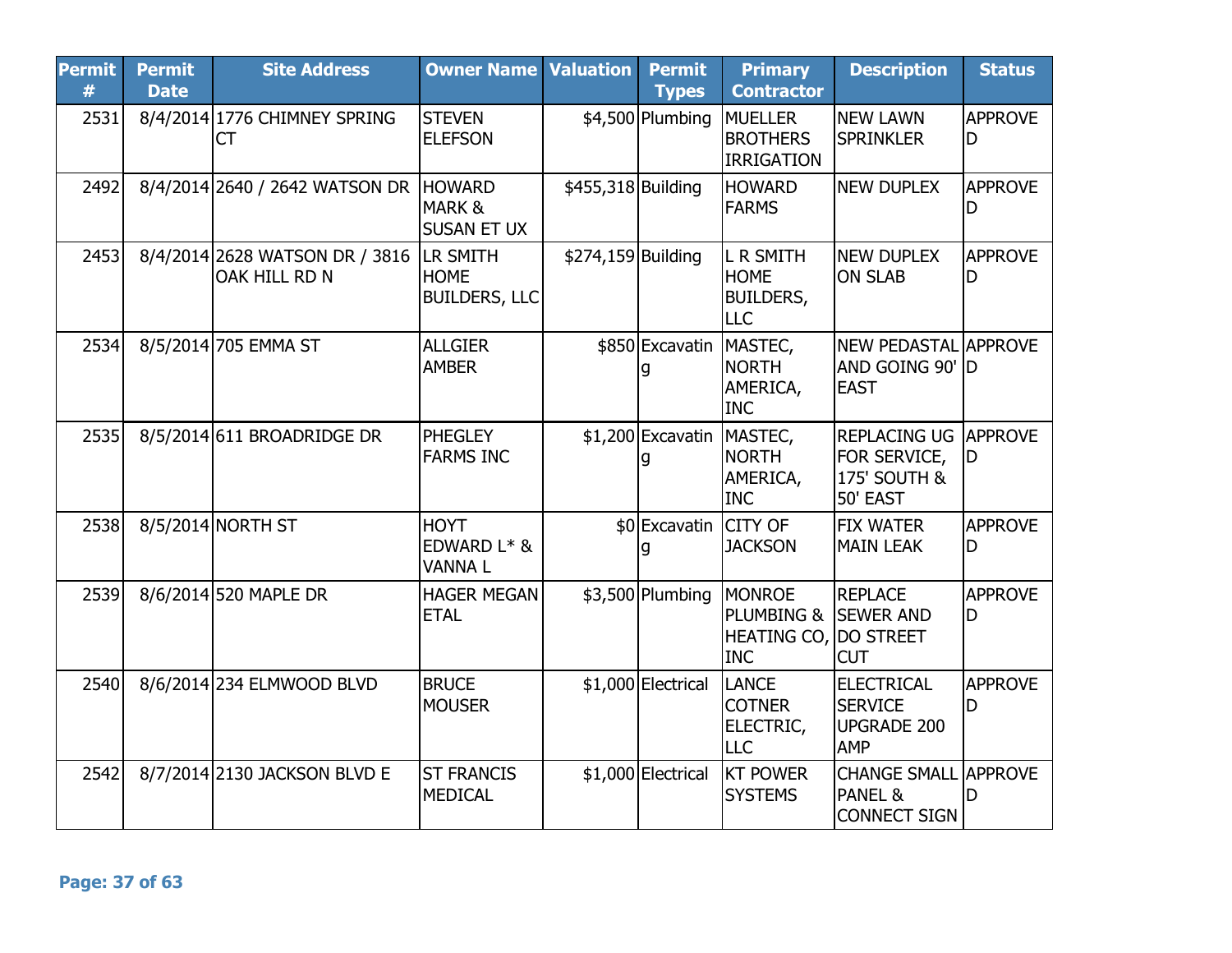| <b>Permit</b><br># | <b>Permit</b><br><b>Date</b> | <b>Site Address</b>                         | <b>Owner Name Valuation</b>                                                |                    | <b>Permit</b><br><b>Types</b> | <b>Primary</b><br><b>Contractor</b>                                  | <b>Description</b>                                                                   | <b>Status</b>        |
|--------------------|------------------------------|---------------------------------------------|----------------------------------------------------------------------------|--------------------|-------------------------------|----------------------------------------------------------------------|--------------------------------------------------------------------------------------|----------------------|
| 2525               |                              | 8/11/2014 1648 WATSON DR                    | <b>MILLER</b><br><b>BERNARD S JR</b><br>& DONNA E UX                       |                    | \$40,000 Building             | <b>FARMER'S</b><br>POOL & SPA,<br>LLC                                | NEW 20' X 40'<br>INGROUND<br>POOL W/<br><b>CONCRETE</b><br><b>PATIO</b>              | <b>APPROVE</b><br>D  |
| 2537               |                              | 8/11/2014 1231 KIMBELAND DR                 | <b>KOEPPEL</b><br><b>GEORGE L &amp;</b><br><b>VIRGIE M</b><br><b>TRUST</b> |                    | \$6,350 Building              | PERRYVILLE<br><b>OVERHEAD</b><br><b>DOOR</b>                         | NEW 15' V 17'<br><b>PERGOLA</b>                                                      | APPROVE<br>D         |
|                    |                              | 2536 8/12/2014 2848 S HOPE ST               | <b>PROKOPF</b><br>PAUL E &<br><b>VICKI A UX</b>                            |                    | \$46,392 Building             | 1SELF                                                                | NEW 40' X 30'<br>POLE-BARN                                                           | <b>APPROVE</b><br>D  |
| 2546               |                              | 8/12/2014 1204 E JACKSON BLVD               | <b>TEETS J</b><br><b>BRADLEY &amp;</b><br><b>SUSAN L</b>                   |                    | $$2,000$ Plumbing             | <b>STITZ</b><br>PLUMBING<br><b>INC / DANNY</b><br><b>STITZ</b>       | <b>WATER</b><br><b>SERVICE</b>                                                       | <b>APPROVE</b><br>ID |
|                    |                              | 2548 8/12/2014 321 GOODSON DR               | <b>RAMSEY BILLY</b><br>W & BARBARA<br>Е                                    |                    | $$2,400$ Plumbing             | <b>DUTCH</b><br><b>ENTERPRISE</b><br>S, INC                          | <b>SEWER</b><br>REPLACEMENT<br>70'                                                   | <b>APPROVE</b><br>D  |
|                    |                              | 2550 8/12/2014 902 GREENSFERRY RD           | <b>MILLER DAVID</b><br>A & PAULINE E<br>ET UX                              |                    | $$1,400$ Building             | <b>OUTDOOR</b><br><b>SOLUTIONS</b>                                   | <b>CHAIN LINK</b><br><b>FENCE</b>                                                    | <b>APPROVE</b><br>ID |
| 2491               |                              | 8/13/2014 524 - 534 BROADRIDGE<br><b>DR</b> | <b>KENNETT</b><br><b>ASHER</b>                                             | \$748,852 Building |                               | C S DESIGNS<br><b>BOEHME &amp;</b><br><b>CHARLES</b><br><b>SMITH</b> | <b>NEW</b><br><b>INC / WAYNE TOWNHOUSES</b><br>UNITS -C                              | <b>APPROVE</b><br>ID |
|                    |                              | 2514 8/13/2014 120 RUSSELL ST S             | ST. PAUL<br><b>EVANGELICAL</b><br><b>LUTHERAN</b><br><b>CHURCH</b>         |                    | $$1,000$ Building             | <b>BIRK</b><br><b>TRUCKING</b><br><b>INC</b>                         | NEW 10' X 8'<br><b>RETAINING</b><br>WALL & 4'<br><b>HIGH PLASTIC</b><br><b>FENCE</b> | <b>APPROVE</b><br>lD |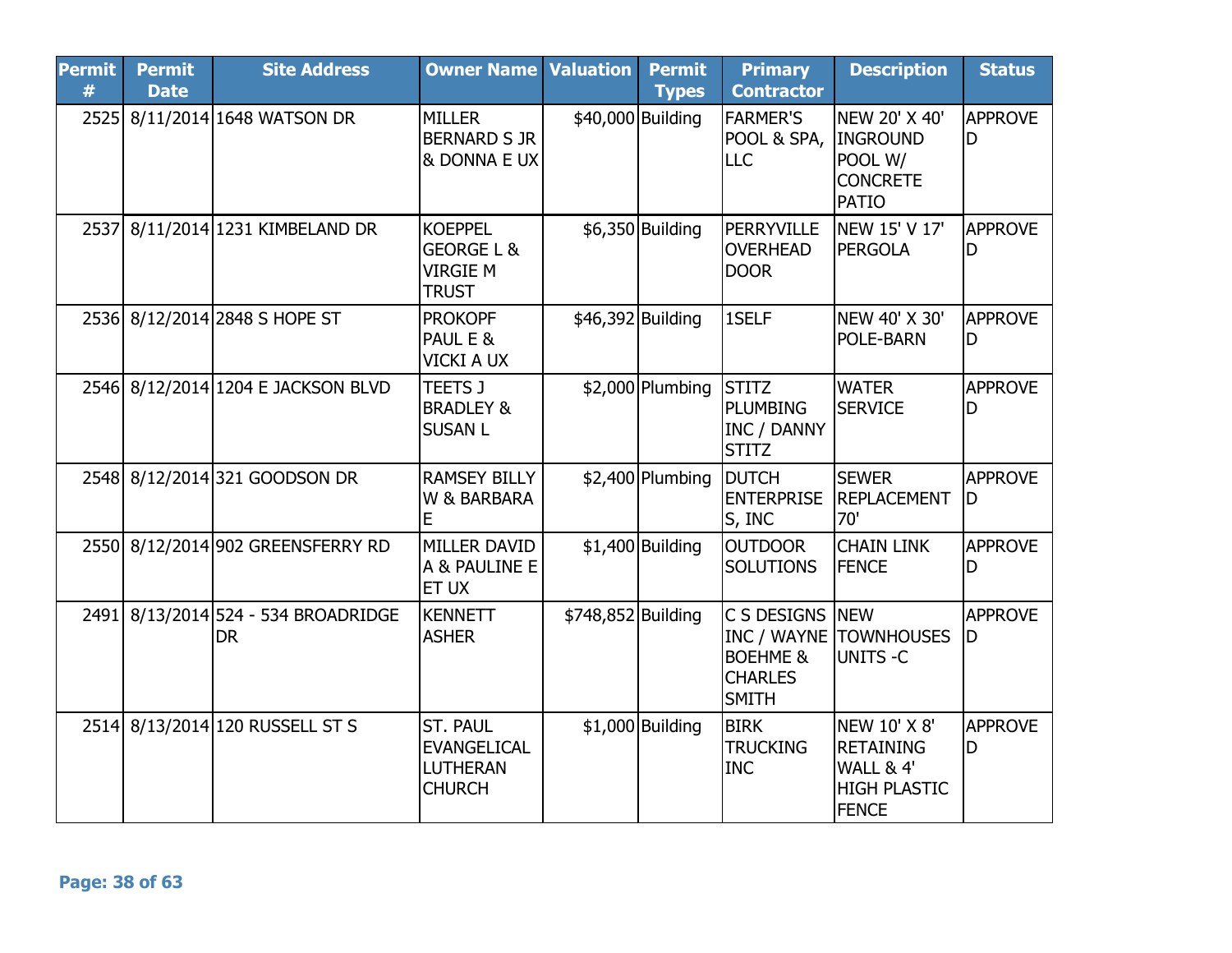| <b>Permit</b><br># | <b>Permit</b><br><b>Date</b> | <b>Site Address</b>               | <b>Owner Name Valuation</b>                                          | <b>Permit</b><br><b>Types</b> | <b>Primary</b><br><b>Contractor</b> | <b>Description</b>                                 | <b>Status</b>         |
|--------------------|------------------------------|-----------------------------------|----------------------------------------------------------------------|-------------------------------|-------------------------------------|----------------------------------------------------|-----------------------|
| 2557               |                              | 8/14/2014 258 EDGEWOOD RD         | <b>MARKS SHEILA</b>                                                  | \$0 Excavatin                 | <b>CITY OF</b><br><b>JACKSON</b>    | <b>RELOCATE</b><br><b>WATER METER</b>              | <b>APPROVE</b><br>ID  |
|                    |                              | 2558 8/14/2014 210 DAISY AVE      | <b>BLANKET</b><br><b>PROPERTIES</b><br>LLC                           | \$0 Excavatin CITY OF         | <b>JACKSON</b>                      | <b>RELOCATE</b><br><b>WATER METER</b>              | <b>APPROVE</b><br>ID. |
|                    |                              | 2559 8/14/2014 1363 GREENLEAF AVE | <b>HOFFMEISTER</b><br><b>HAROLD L</b><br><b>TRUST</b>                | \$0 Excavatin CITY OF<br>g    | <b>JACKSON</b>                      | <b>RELOCATE</b><br><b>WATER METER</b>              | <b>APPROVE</b><br>ID  |
|                    |                              | 2560 8/14/2014 1803 / 1805 OAK ST | <b>LICHTENEGGE</b><br>R JAMES N<br><b>TRUST</b>                      | \$0 Excavatin CITY OF         | <b>JACKSON</b>                      | <b>RELOCATE</b><br><b>ELECTRIC</b><br><b>METER</b> | <b>APPROVE</b><br>ID  |
|                    |                              | 2561 8/14/2014 2799 HOPE ST S     | <b>STEWART</b><br><b>KEITH &amp; SHU-</b><br>O ET UX                 | \$0 Excavatin CITY OF         | <b>JACKSON</b>                      | <b>RELOCATE</b><br><b>WATER METER</b>              | APPROVE<br>ID         |
|                    |                              | 2562 8/14/2014 535 GOODSON DR     | <b>JERRY &amp;</b><br><b>PATRICK</b><br><b>BUNDY</b>                 | \$0 Excavatin CITY OF         | <b>JACKSON</b>                      | <b>RELOCATE</b><br><b>WATER METER</b>              | <b>APPROVE</b><br>ID  |
|                    |                              | 2563 8/14/2014 635 GOODSON DR     | <b>JENNY ODDEN</b>                                                   | \$0 Excavatin CITY OF         | <b>JACKSON</b>                      | <b>RELOCATE</b><br><b>WATER METER</b>              | <b>APPROVE</b><br>ID. |
|                    |                              | 2564 8/14/2014 2687 BAINBRIDGE RD | LANGFORD<br><b>ROBERT B &amp;</b><br>WAYNA J ET<br><b>UX</b>         | \$0 Excavatin CITY OF         | <b>JACKSON</b>                      | <b>RELOCATE</b><br><b>WATER METER</b>              | <b>APPROVE</b><br>ID  |
|                    |                              | 2565 8/14/2014 605 BAINBRIDGE RD  | <b>FRIEDRICH</b><br><b>SHANNON O</b>                                 | \$0 Excavatin CITY OF<br>q    | <b>JACKSON</b>                      | <b>RELOCATE</b><br><b>WATER METER</b>              | <b>APPROVE</b><br>ID  |
|                    |                              | 2566 8/14/2014 336 GREENSFERRY RD | <b>BOLLINGER</b><br>CARL SCOTT &<br><b>JESSICA L ET</b><br><b>UX</b> | \$0 Excavatin                 | <b>CITY OF</b><br><b>JACKSON</b>    | <b>RELOCATE</b><br><b>WATER METER</b>              | <b>APPROVE</b><br>ID  |
| 2567               |                              | 8/14/2014 857 GREENSFERRY RD      | <b>GERYL KUEHN</b>                                                   | \$0 Excavatin CITY OF<br>g    | <b>JACKSON</b>                      | <b>RELOCATE</b><br><b>WATER METER</b>              | <b>APPROVE</b><br>ID. |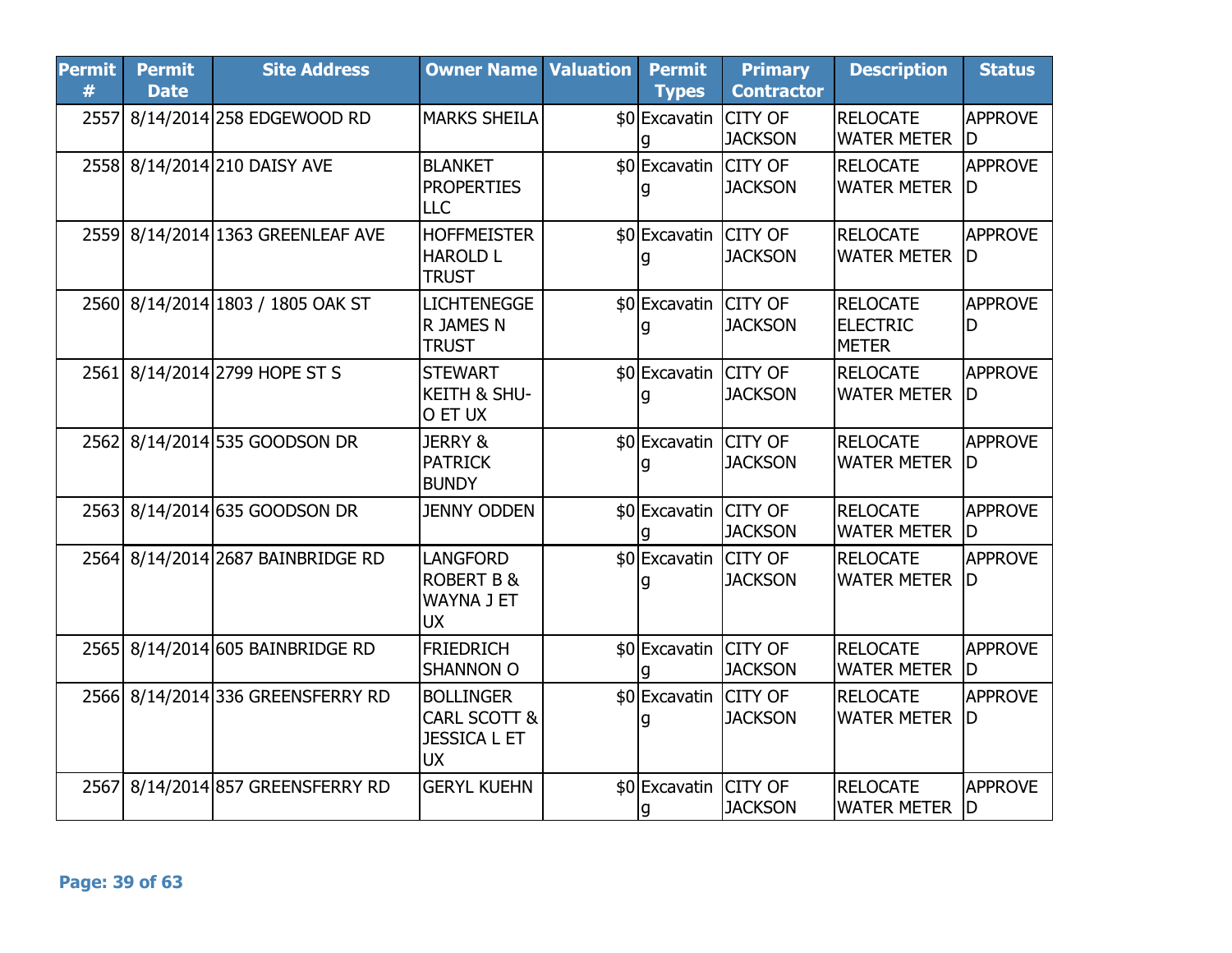| <b>Permit</b><br># | <b>Permit</b><br><b>Date</b> | <b>Site Address</b>                | <b>Owner Name Valuation</b>                                  |                    | <b>Permit</b><br><b>Types</b> | <b>Primary</b><br><b>Contractor</b>                                                   | <b>Description</b>                                                                    | <b>Status</b>        |
|--------------------|------------------------------|------------------------------------|--------------------------------------------------------------|--------------------|-------------------------------|---------------------------------------------------------------------------------------|---------------------------------------------------------------------------------------|----------------------|
|                    |                              | 2568 8/14/2014 1013 GREENSFERRY RD | <b>PHILLIP</b><br><b>ORDONIA</b>                             |                    | \$0 Excavatin                 | <b>CITY OF</b><br><b>JACKSON</b>                                                      | <b>RELOCATE</b><br><b>WATER METER</b>                                                 | <b>APPROVE</b><br>lD |
|                    |                              | 2569 8/15/2014 2391 PROVIDENCE DR  | <b>NATHAN</b><br><b>HOFFMAN</b>                              |                    | $$1,000$ Building             | 1SELF                                                                                 | <b>WALKOUT</b><br><b>DRIVEWAY</b>                                                     | APPROVE<br>D         |
|                    |                              | 2530 8/18/2014 125 COURT ST        | <b>JONES DRUG</b><br><b>STORE INC</b>                        |                    | \$15,605 Building             | <b>WESBECHER</b><br><b>CONSTRUCTI AUTOMATIC</b><br>ON<br><b>COMPANY</b><br><b>INC</b> | <b>INSTALL 2 NEW APPROVE</b><br><b>GENERATORS /</b><br>8' X 10<br><b>CONCRETE PAD</b> | ID                   |
|                    |                              | 2573 8/18/2014 102 HIGH ST S       | <b>MCQUADE</b><br><b>ENTERPRISES</b><br><b>LLC</b>           |                    | \$3,000 Demolitio DANIEL<br>n | <b>MCQUADE</b>                                                                        | <b>DEMO OF</b><br><b>FRONT OF</b><br><b>BUILDING AND</b><br><b>INSIDE</b>             | <b>APPROVE</b><br>ID |
|                    |                              | 2532 8/19/2014 683 CANYON TRL      | <b>RAY SHAW</b>                                              | \$312,171 Building |                               | <b>RMS HOME</b><br><b>BUILDERS,</b><br><b>LLC RAY</b><br><b>SHAW</b>                  | <b>NEW SING FAM LAPPROVE</b><br><b>W FIN BSMNT</b>                                    | D                    |
|                    |                              | 2574 8/20/2014 221 WASHINGTON ST E | <b>GRAY LARRY B</b><br><b>&amp; SHEILA L ET</b><br><b>UX</b> |                    | \$600 Electrical              | <b>MISSIONAIR</b><br>POWER &<br>LIGHT / JEFF<br><b>SMITH</b>                          | <b>REINSTALL</b><br><b>SERVICE</b><br>KNOCKED<br><b>DOWN BY TREE</b>                  | <b>APPROVE</b><br>ID |
|                    |                              | 2555 8/20/2014 2438 SMITH TRAIL RD | <b>DONALD A</b><br><b>WILKINSON JR</b>                       |                    | \$7,000 Building              | 1SELF                                                                                 | <b>FINISH REST</b><br><b>OF BASEMENT</b>                                              | <b>APPROVE</b><br>ID |
|                    |                              | 2543 8/21/2014 620 SARA ST         | <b>BRANDON</b><br><b>WILLIAMS</b>                            | \$203,076 Building |                               | <b>WILLIAMS</b><br>ON,<br><b>BRANDON O</b>                                            | <b>NEW SING FAM APPROVE</b><br>CONSTRUCTI RES W/ UNFIN<br><b>BSMNT</b>                | ID                   |
|                    |                              | 2544 8/21/2014 621 SARA ST         | <b>BRANDON</b><br><b>WILLIAMS</b>                            | \$203,076 Building |                               | <b>WILLIAMS</b><br>ON,<br><b>BRANDON O</b>                                            | <b>NEW SING FAM APPROVE</b><br>CONSTRUCTI RES W/ UNFIN<br><b>BSMNT</b>                | ID                   |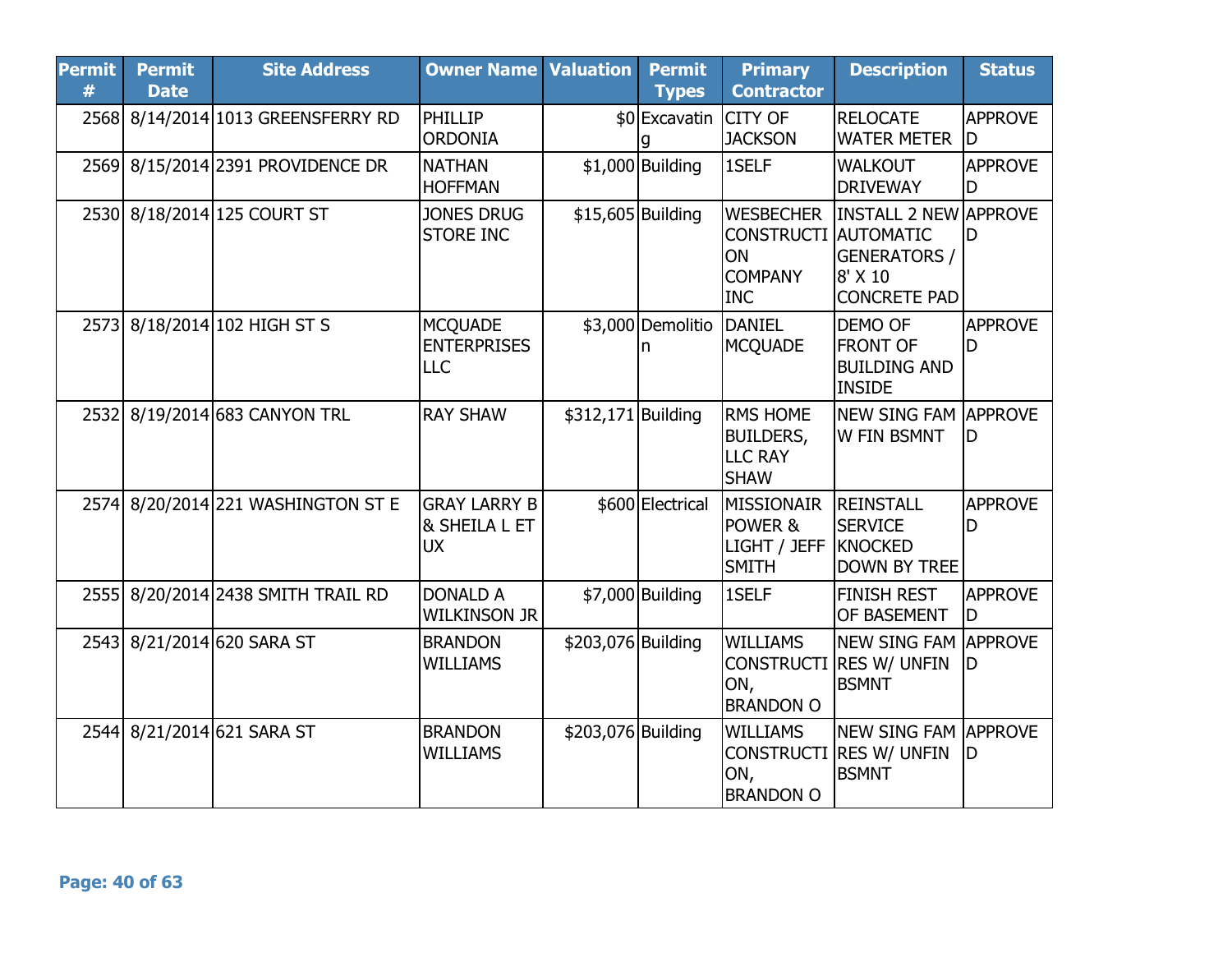| <b>Permit</b><br># | <b>Permit</b><br><b>Date</b> | <b>Site Address</b>                  | <b>Owner Name Valuation</b>                                             |                    | <b>Permit</b><br><b>Types</b> | <b>Primary</b><br><b>Contractor</b>                                               | <b>Description</b>                                                                                   | <b>Status</b>       |
|--------------------|------------------------------|--------------------------------------|-------------------------------------------------------------------------|--------------------|-------------------------------|-----------------------------------------------------------------------------------|------------------------------------------------------------------------------------------------------|---------------------|
| 2571               |                              | 8/22/2014 2438 TERRACE PARK PL       | <b>STEVE JANSEN</b>                                                     | \$305,034 Building |                               | <b>JANSEN &amp;</b><br><b>ASSOCIATES</b><br><b>CONSTRUCTI BSEMNT</b><br>ON CO INC | <b>NEW SING FAM APPROVE</b><br><b>IRES UNFNSH</b>                                                    | ID                  |
|                    |                              | 2576 8/22/2014 302 GREENSFERRY RD    | <b>KLOB</b><br>LINNVILLE &<br><b>BETTY</b>                              |                    | $$1,200$ Plumbing             | <b>DUTCH</b><br><b>ENTERPRISE</b><br>S, INC                                       | <b>REPLACING</b><br><b>WATER</b><br><b>SERVICE</b>                                                   | <b>APPROVE</b><br>D |
|                    |                              | 2556 8/25/2014 709 MAIN ST E         | <b>DORIS HURST</b>                                                      |                    | $$2,000$ Building             | <b>LIBERTY</b><br><b>UTILITIES</b>                                                | <b>REPR GAS LINE APPROVE</b><br>/ REMVE REPR<br><b>SIDEWALK</b>                                      | ID                  |
|                    |                              | 2572 8/25/2014 2305 JACKSON BLVD W   | <b>GOODPASTUR</b><br>E JONATHAN C<br>& NINA K ET<br><b>UX</b>           |                    | \$500 Building                | 1SELF                                                                             | <b>NEW 20' X 8'</b><br><b>SHED</b>                                                                   | <b>APPROVE</b><br>D |
|                    |                              | 2541 8/25/2014 1506 FARMINGTON RD S  | <b>CONNECTION</b><br><b>POINTE</b><br><b>CHURCH</b>                     |                    | \$9,000 Electrical            | <b>CANEDY</b><br>SIGN&<br><b>GRAPHICS</b>                                         | <b>REMVE &amp;</b><br><b>REPLCE 2</b><br><b>PARKING LOT</b><br><b>LIGHT POLES</b>                    | <b>APPROVE</b><br>D |
| 2551               |                              | 8/28/2014 1608 ENTERPRISE CT         | <b>SOUTHEAST</b><br><b>ELECTRIC LLC</b>                                 | \$191,764 Building |                               | <b>SOUTHEAST</b><br><b>ELECTRIC</b><br><b>LLC</b>                                 | NEW SING FAM APPROVE<br><b>RES BSMNT</b>                                                             | D                   |
|                    |                              | 2552 8/28/2014 1622 ENTERPRISE CT    | <b>SOUTHEAST</b><br><b>ELECTRIC LLC</b>                                 | \$187,463 Building |                               | SOUTHEAST<br><b>ELECTRIC</b><br><b>LLC</b>                                        | <b>NEW SING FAM APPROVE</b><br><b>RES</b>                                                            |                     |
|                    |                              | 2584 8/28/2014 1739 JACKSON RIDGE RD | WUNDERLICH<br><b>GABRIEL B &amp;</b><br><b>AMANDA N ET</b><br><b>UX</b> |                    | \$1,450 Excavatin             | MASTEC,<br><b>NORTH</b><br>AMERICA,<br><b>INC</b>                                 | <b>INSTALL COAX</b><br>80FT WEST,<br><b>60FT SOUTH</b><br>80FT WEST                                  | <b>APPROVE</b><br>D |
| 2578               |                              | 9/3/2014 2486 BRISTOL DR             | <b>RODNEY</b><br><b>ENDERLE</b>                                         |                    | \$4,500 Building              | <b>MORTON</b><br><b>CONSTRUCTI</b><br>ON                                          | <b>18' EXPANSION APPROVE</b><br>ON DRIVEWAY<br><b>&amp; NEW 4'</b><br><b>PRIVACY</b><br><b>FENCE</b> | ID                  |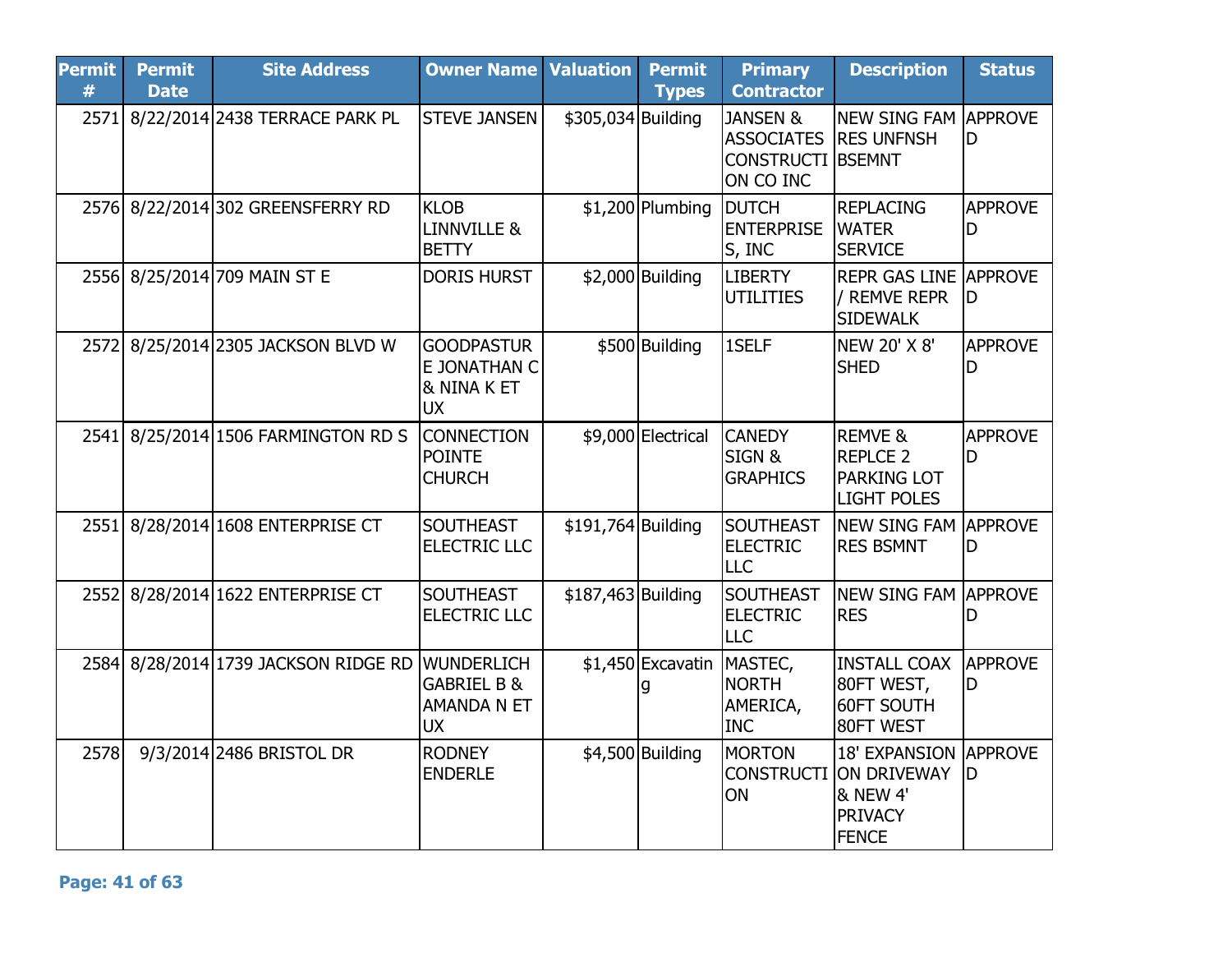| <b>Permit</b><br># | <b>Permit</b><br><b>Date</b> | <b>Site Address</b>          | <b>Owner Name Valuation</b>                                       |                    | <b>Permit</b><br><b>Types</b> | <b>Primary</b><br><b>Contractor</b>               | <b>Description</b>                                                           | <b>Status</b>        |
|--------------------|------------------------------|------------------------------|-------------------------------------------------------------------|--------------------|-------------------------------|---------------------------------------------------|------------------------------------------------------------------------------|----------------------|
| 2516               |                              | 9/3/2014 430 FARMINGTON RD S | <b>MCCLANAHAN</b><br>DOYLE D &<br><b>RHONDA F ET</b><br><b>UX</b> | \$135,819 Building |                               | VANGENNIP<br>HOMES, LLC                           | <b>ADDITION TO</b><br><b>EXISTING</b><br><b>HOUSE</b>                        | <b>APPROVE</b><br>D  |
| 2392               |                              | 9/3/2014 502 WHETSTONE WAY   | <b>CHRISTOPHER</b><br><b>PIKE</b>                                 | \$352,209 Building |                               | <b>PIKE</b><br>G SERVICES,<br><b>CHRIS</b>        | <b>NEW SING FAM APPROVE</b><br><b>CONTRACTIN RES W/ FNSH</b><br><b>BSMNT</b> | D                    |
| 2588               |                              | 9/4/2014 4854 COVENTRY DR    | <b>RESSEL JAMES</b><br><b>J TRUST</b>                             |                    | \$1,785 Excavatin             | MASTEC,<br><b>NORTH</b><br>AMERICA,<br><b>INC</b> | <b>COAX CABLE</b><br>PED IN REAR<br>225 FT SOUTH                             | <b>APPROVE</b><br>D  |
| 2589               |                              | 9/4/2014 601 ODUS ST         | <b>HECHT</b><br><b>EUGENE &amp;</b><br><b>VERA</b>                |                    | \$1,900 Excavatin MASTEC,     | <b>NORTH</b><br>AMERICA,<br><b>INC</b>            | <b>REPLACE</b><br>FEEDER 275FT<br><b>SOUTH</b>                               | <b>APPROVE</b><br>D  |
| 2590               |                              | 9/4/2014 943 SHADY LN        | <b>PFEIFFER</b><br><b>JERRY W ETAL</b>                            |                    | \$2,050 Excavatin MASTEC,     | <b>NORTH</b><br>AMERICA,<br><b>INC</b>            | <b>REPLACE BAD</b><br><b>CABLE ON</b><br><b>POLE</b>                         | <b>APPROVE</b><br>ID |
| 2591               |                              | 9/4/2014 2212 WINESAP DR     | W & C RENTAL<br><b>PROPERTIES</b><br><b>LLC</b>                   |                    | \$700 Excavatin               | MASTEC,<br><b>NORTH</b><br>AMERICA,<br><b>INC</b> | <b>REPLACE</b><br><b>FEEDER</b>                                              | <b>APPROVE</b><br>D  |
| 2594               |                              | 9/4/2014 215 FLORENCE ST     | <b>BULLARD</b><br><b>JOSEPH</b>                                   |                    | \$0 Excavatin CITY OF         | <b>JACKSON</b>                                    | <b>RELOCATE</b><br><b>WATER METER</b>                                        | <b>APPROVE</b><br>ID |
| 2595               |                              | 9/4/2014 1116 LENCO AVE      | LANGFORD<br><b>BOYD R ETAL</b>                                    |                    | \$0 Excavatin                 |                                                   | <b>RELOCATE</b><br><b>WATER METER</b>                                        | <b>APPROVE</b><br>ID |
| 2596               |                              | 9/4/2014 112 DONALD ST       | <b>BROWN</b><br><b>CHARLES D &amp;</b><br>LISA A UX               |                    | \$0 Excavatin CITY OF         | <b>JACKSON</b>                                    | <b>RELOCATE</b><br><b>WATER METER</b>                                        | <b>APPROVE</b><br>ID |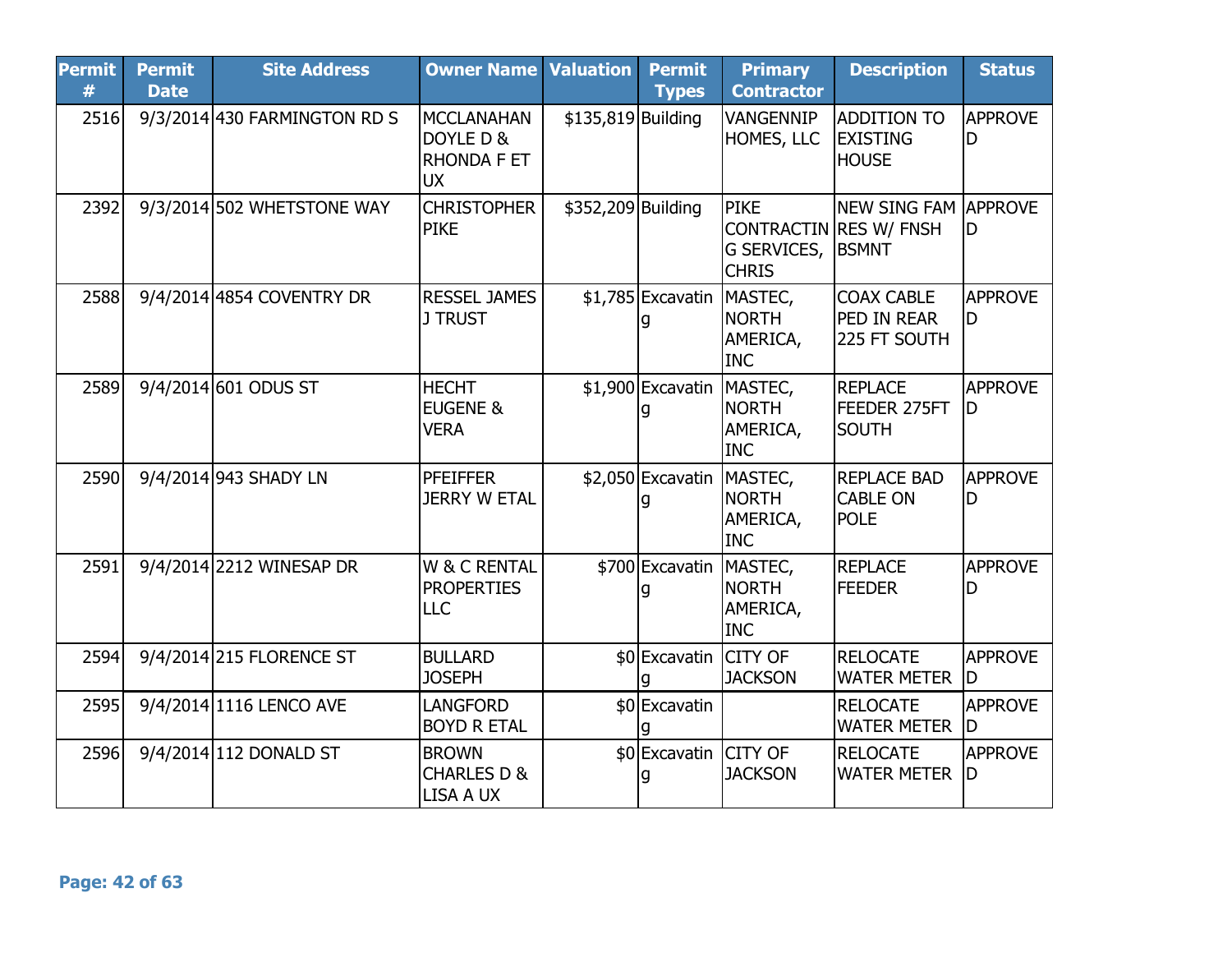| <b>Permit</b><br># | <b>Permit</b><br><b>Date</b> | <b>Site Address</b>         | <b>Owner Name Valuation</b>                                      |                    | <b>Permit</b><br><b>Types</b> | <b>Primary</b><br><b>Contractor</b>                             | <b>Description</b>                                              | <b>Status</b>         |
|--------------------|------------------------------|-----------------------------|------------------------------------------------------------------|--------------------|-------------------------------|-----------------------------------------------------------------|-----------------------------------------------------------------|-----------------------|
| 2597               |                              | 9/4/2014 311 PLAINVIEW AVE  | <b>SHRUM</b><br><b>STEPHANIE V</b><br><b>&amp; JAYCEN G</b>      |                    | \$0 Excavatin<br>q            | <b>CITY OF</b><br><b>JACKSON</b>                                | <b>RELOCATE</b><br><b>WATER METER</b>                           | <b>APPROVE</b><br>ID. |
| 2598               |                              | 9/4/2014 427 MARYLAND ST N  | <b>DUPERIER</b><br><b>ADAM B ETAL</b>                            |                    | \$0 Excavatin<br>q            | <b>CITY OF</b><br><b>JACKSON</b>                                | <b>RELOCATE</b><br><b>WATER METER</b>                           | APPROVE<br>ID         |
| 2599               |                              | 9/4/2014 581 BROADRIDGE DR  | <b>CALVARY</b><br><b>UNITED</b><br>PENTECOSTAL<br><b>CHURCH</b>  |                    | \$0 Excavatin CITY OF<br>g    | <b>JACKSON</b>                                                  | <b>RELOCATE</b><br>WATER METER  D                               | <b>APPROVE</b>        |
| 2600               |                              | 9/4/2014 1138 WOODLAND DR   | <b>WYBERT ALICE</b>                                              |                    | \$0 Excavatin CITY OF         | <b>JACKSON</b>                                                  | <b>RELOCATE</b><br><b>WATER METER</b>                           | <b>APPROVE</b><br>ID  |
| 2601               |                              | 9/4/2014 2506 OLD CAPE RD   | <b>BRANDON &amp;</b><br>KARA<br><b>GENDRON</b>                   |                    | \$0 Excavatin<br>g            | <b>CITY OF</b><br><b>JACKSON</b>                                | <b>RELOCATE</b><br><b>WATER METER</b>                           | <b>APPROVE</b><br>ID  |
| 2602               |                              | 9/4/2014 516 SHAWNEE BLVD N | <b>LOMEDICO</b><br>MICHAEL A JR<br><b>&amp; SHERRI</b>           |                    | \$0 Excavatin CITY OF<br>g    | <b>JACKSON</b>                                                  | <b>RELOCATE</b><br><b>WATER METER</b>                           | <b>APPROVE</b><br>ID  |
| 2603               |                              | 9/4/2014 404 GREENSFERRY RD | <b>WILSON</b><br><b>BOBBY</b>                                    |                    | \$0 Excavatin<br>q            | <b>CITY OF</b><br><b>JACKSON</b>                                | <b>RELOCATE</b><br><b>WATER METER</b>                           | <b>APPROVE</b><br>lD  |
| 2604               |                              | 9/4/2014 726 PECAN LN       | <b>HENCKELL</b><br><b>MICHAEL &amp;</b><br>MARY MUX              |                    | \$0 Excavatin                 | <b>CITY OF</b><br><b>JACKSON</b>                                | <b>RELOCATE</b><br><b>WATER METER</b>                           | <b>APPROVE</b><br>ID  |
| 2582               |                              | 9/5/2014 1649 ENTERPRISE CT | <b>BRANDON O</b><br><b>WILLIAMS</b><br><b>CONSTRUCTIO</b><br>IN. | \$161,476 Building |                               | <b>WILLIAMS</b><br><b>CONSTRUCTI</b><br>ON,<br><b>BRANDON O</b> | NEW SING FAM APPROVE<br><b>RES ON SLAB</b>                      | ID.                   |
| 2583               |                              | 9/5/2014 1559 ENTERPRISE CT | <b>BRANDON O</b><br><b>WILLIAMS</b><br><b>CONSTRUCTIO</b><br>ΙN  | \$171,596 Building |                               | <b>WILLIAMS</b><br>ON,<br><b>BRANDON O</b>                      | NEW SING FAM APPROVE<br>CONSTRUCTI RES W/UNFIN<br><b>BSEMNT</b> | ID.                   |
| 2610               |                              | 9/8/2014 610 W. MAIN ST.    | <b>WILLS GENE E</b><br><b>TRUST</b>                              |                    | \$50 Electrical               | <b>ISELF</b>                                                    | <b>REPLACE</b><br>WIRING/COND<br><b>UIT TO SIGN</b>             | <b>APPROVE</b><br>ID  |

Page: 43 of 63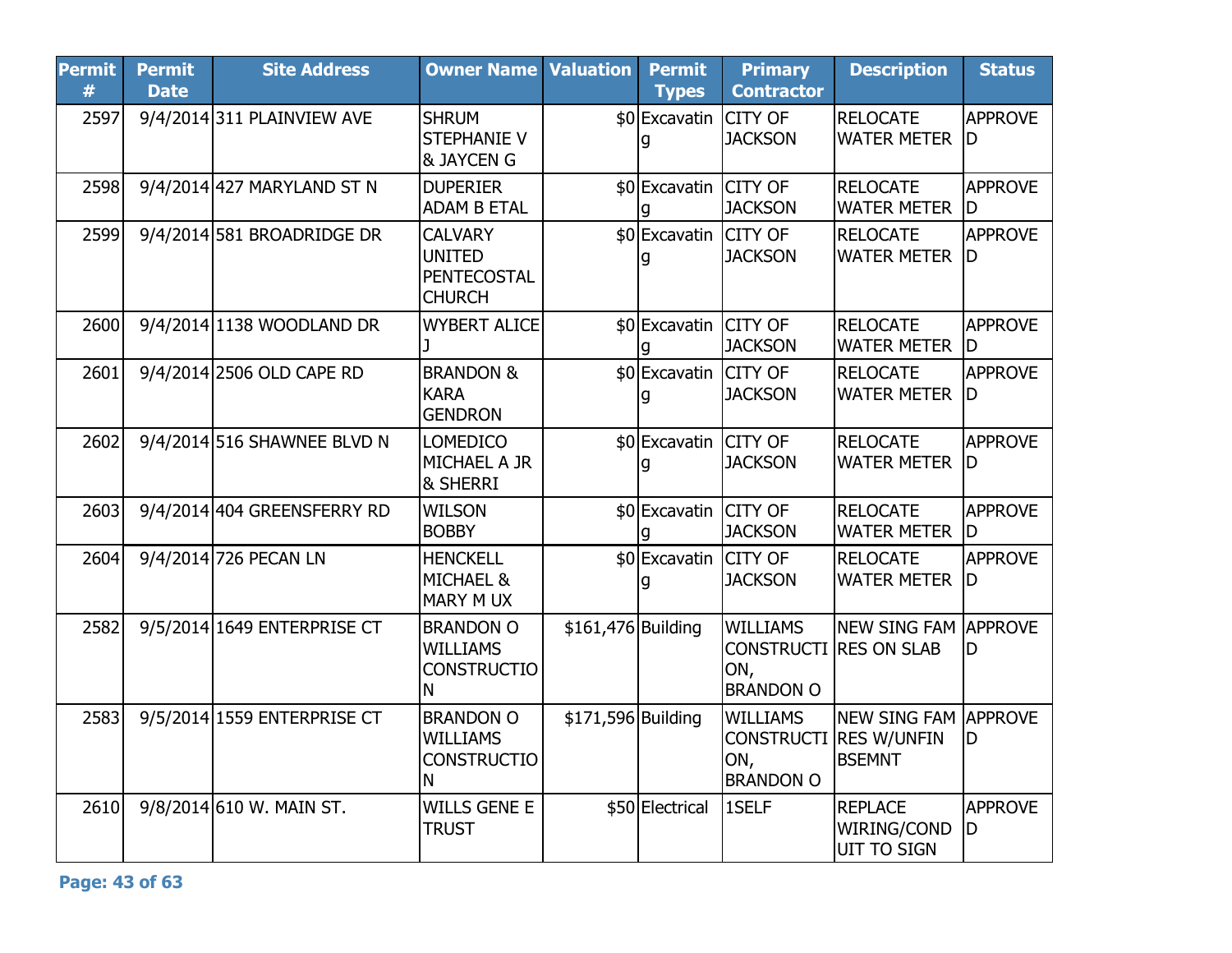| <b>Permit</b><br># | <b>Permit</b><br><b>Date</b> | <b>Site Address</b>                | <b>Owner Name Valuation</b>                                                           |                    | <b>Permit</b><br><b>Types</b> | <b>Primary</b><br><b>Contractor</b>                                | <b>Description</b>                                                           | <b>Status</b>         |
|--------------------|------------------------------|------------------------------------|---------------------------------------------------------------------------------------|--------------------|-------------------------------|--------------------------------------------------------------------|------------------------------------------------------------------------------|-----------------------|
| 2528               |                              | 9/8/2014 1025 SIOUX                | <b>STAHLMAN</b><br>LARRY A &<br>CONNIE J                                              |                    | \$8,000 Building              | <b>THIELE</b><br><b>CONCRETE</b><br><b>FINISHING</b><br><b>INC</b> | REMOVE /<br>REPLACE 64' X<br>20' EXISTING<br><b>CONCRETE</b><br><b>DRIVE</b> | <b>APPROVE</b><br>ID  |
| 2575               |                              | 9/10/2014 222 FARMINGTON RD S      | <b>RIVERA JOHN</b><br>lJ &<br>PHONNAPHAT<br><b>ET UX</b>                              |                    | $$2,500$ Building             | 1SELF                                                              | DECK W/<br>SLIDING DOOR D                                                    | <b>APPROVE</b>        |
| 2611               |                              | 9/11/2014 304 OHIO ST N            | <b>SANDER</b><br><b>SHAUN A &amp;</b><br><b>SANDERS</b><br><b>CASSIE E</b>            |                    | \$1,000 Plumbing   1SELF      |                                                                    | <b>FIX WATER</b><br><b>LEAK</b>                                              | <b>APPROVE</b><br>ID  |
|                    |                              | 2612 9/11/2014 509 GREENSFERRY RD  | <b>WAGNER</b><br><b>JERRY B &amp;</b><br><b>DARLENE L</b>                             |                    | \$2,380 Electrical            | <b>DUTCH</b><br><b>ENTERPRISE</b><br>S, INC                        | <b>ELECTRIC</b><br><b>UPGRADE</b><br><b>200AMP</b>                           | <b>APPROVE</b><br>D   |
|                    |                              | 2613 9/11/2014 424 FARMINGTON RD N | <b>DAVIS</b><br><b>WALTER C &amp;</b><br><b>CYNTHIA A UX</b>                          |                    | \$0 Excavatin CITY OF         | <b>JACKSON</b>                                                     | <b>RELOCATE</b><br><b>WATER METER</b>                                        | APPROVE<br>ID         |
|                    |                              | 2614 9/11/2014 312 PLAINVIEW AVE   | PHELPS LYNN<br><b>T &amp; MILDRED</b>                                                 |                    | \$0 Excavatin CITY OF         | <b>JACKSON</b>                                                     | <b>RELOCATE</b><br><b>WATER METER</b>                                        | APPROVE<br>ID         |
| 2615               |                              | 9/11/2014 1119 JACKSON BLVD W      | <b>HITE BRIAN</b>                                                                     |                    | \$0 Excavatin CITY OF         | <b>JACKSON</b>                                                     | <b>RELOCATE</b><br><b>WATER METER</b>                                        | <b>APPROVE</b><br>ID. |
|                    |                              | 2616 9/11/2014 1305 NORTH ST       | <b>KREROWICZ</b><br><b>KATHLEEN</b>                                                   |                    | \$0 Excavatin CITY OF         | <b>JACKSON</b>                                                     | <b>RELOCATE</b><br><b>WATER METER</b>                                        | APPROVE<br>ID         |
| 2587               |                              | 9/11/2014 2662 / 2664 WATSON DR    | <b>PTLC</b><br><b>ENTERPRISES</b>                                                     | \$545,457 Building |                               | DENALI<br><b>CONSTRUCTI</b><br><b>ON</b>                           | <b>NEW DUPLEX</b><br>W / UNFIN<br><b>BSMNT</b>                               | <b>APPROVE</b><br>lD  |
| 2581               |                              | 9/12/2014 2690 TRAVELERS WAY       | <b>JACKSON</b><br><b>SENIOR</b><br><b>CITIZENS</b><br><b>FOUNDATION</b><br><b>INC</b> |                    | \$0 Building                  | <b>BUSCH LANE</b><br><b>ENTERPRISE</b><br>S, LLC                   | <b>NEW</b><br><b>DRIVEWAY</b><br><b>AND PARKING</b><br>LOT                   | <b>APPROVE</b><br>D   |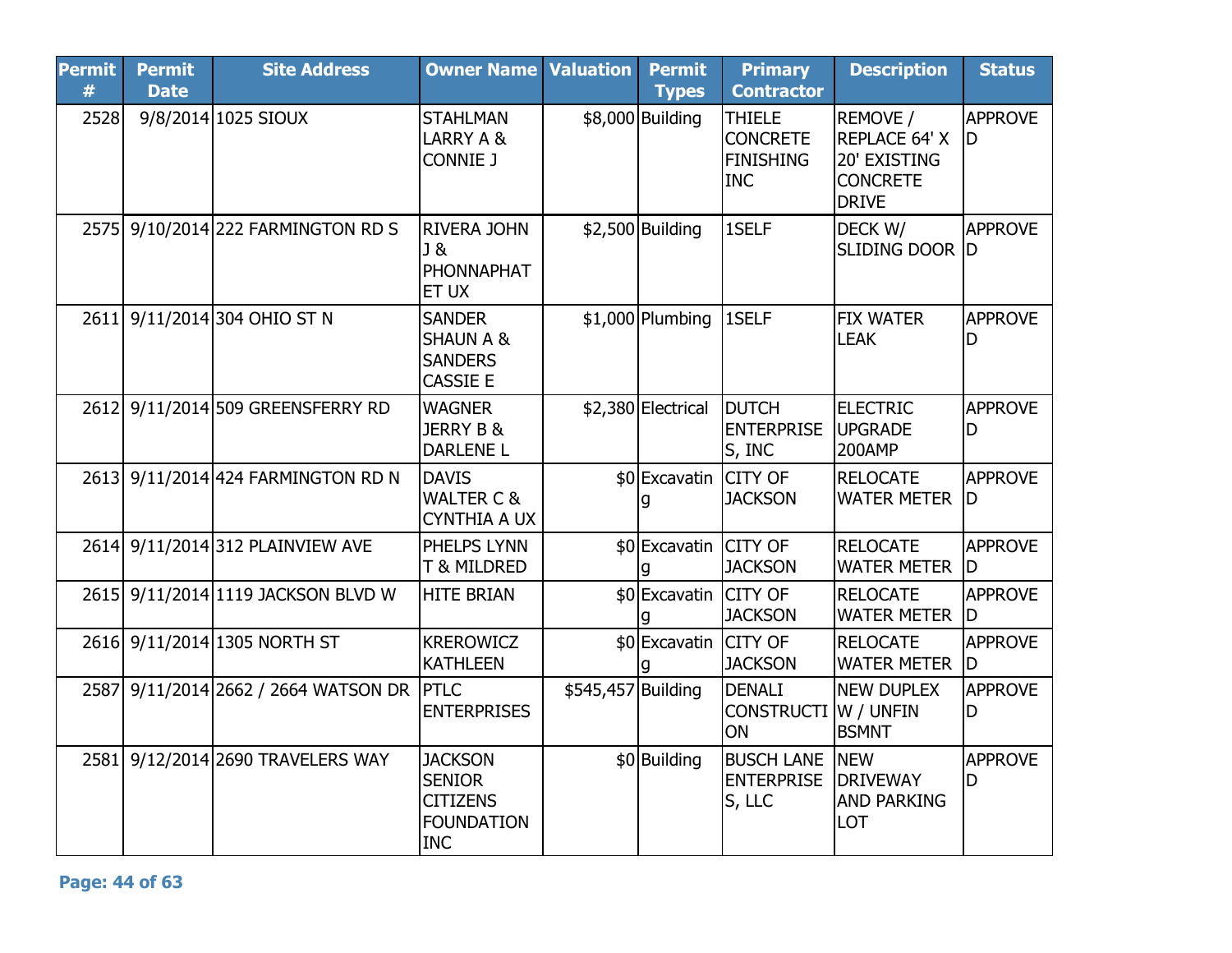| <b>Permit</b><br># | <b>Permit</b><br><b>Date</b> | <b>Site Address</b>               | <b>Owner Name</b>                                                         | <b>Valuation</b>   | <b>Permit</b><br><b>Types</b> | <b>Primary</b><br><b>Contractor</b>                                       | <b>Description</b>                                                      | <b>Status</b>        |
|--------------------|------------------------------|-----------------------------------|---------------------------------------------------------------------------|--------------------|-------------------------------|---------------------------------------------------------------------------|-------------------------------------------------------------------------|----------------------|
| 2585               |                              | 9/12/2014 1596 ENTERPRISE CT      | <b>JACKSON</b><br><b>DRYWALL LLC</b>                                      | \$170,246 Building |                               | <b>JACKSON</b><br><b>DRYWALL</b><br>CO, LLC                               | NEW SING FAM APPROVE<br>RES W/<br><b>UNFNSH</b><br><b>BSMNT</b>         | D                    |
| 2586               |                              | 9/12/2014 1636 ENTERPRISE CT      | <b>JACKSON</b><br><b>DRYWALL LLC</b>                                      | \$198,772 Building |                               | <b>JACKSON</b><br><b>DRYWALL</b><br>CO, LLC                               | <b>NEW SING FAM APPROVE</b><br>RES W/<br><b>IUNFNSH</b><br><b>BSMNT</b> | ID                   |
|                    |                              | 2606 9/15/2014 243 OAKHILL RD N   | <b>KHALED</b><br><b>BAWAHEH &amp;</b><br><b>REEM</b><br><b>ELABDULLAH</b> |                    | \$5,000 Building              | 1SELF                                                                     | NEW 6FT<br><b>PRIVACY</b><br><b>WOODEN</b><br><b>FENCE</b>              | <b>APPROVE</b><br>ID |
|                    |                              | 2619 9/15/2014 4909 OLD CAPE RD E | <b>LINLEY</b><br><b>WILLIAM D &amp;</b><br>SHIRLEY J                      |                    | \$0 Excavatin CITY OF         | <b>JACKSON</b>                                                            | <b>FIX WATER</b><br><b>SERVICE LINE</b><br><b>LEAK</b>                  | <b>APPROVE</b><br>D  |
| 2621               |                              | 9/16/2014 315 HIGH ST N           | <b>CAPE COUNTY</b>                                                        |                    | \$9,000 Demolitio TWIN<br>n   | <b>CEDARS</b><br><b>TREE</b><br><b>SERVICE LLC</b>                        | <b>DEMO OF A</b><br><b>HOUSE</b>                                        | <b>APPROVE</b><br>D  |
| 2592               |                              | 9/16/2014 1553 ENTERPRISE CT      | <b>BRANDON O</b><br><b>WILLIAMS</b><br><b>CONSTRUCTIO</b><br>N            | \$207,799 Building |                               | <b>WILLIAMS</b><br><b>CONSTRUCTI RES UNFIN</b><br>ON,<br><b>BRANDON O</b> | INEW SING FAM IAPPROVE<br><b>BSMNT</b>                                  | D                    |
| 2617               |                              | 9/16/2014 2620 NICOLE LN          | CAGLE JULIE<br><b>ANN</b>                                                 |                    | \$2,150 Excavatin MASTEC,     | <b>NORTH</b><br>AMERICA,<br><b>INC</b>                                    | <b>CABLE</b><br>REPLACEMENT<br>250FT WEST                               | <b>APPROVE</b><br>lD |
|                    |                              | 2624 9/18/2014 811 DOROTHY DR     | <b>DIEDRICH</b><br>LAURA A                                                |                    | $$1,100$ Building             | 1SELF                                                                     | NEW <sub>6'</sub><br><b>PRIVACY</b><br><b>FENCE</b>                     | <b>APPROVE</b><br>D  |
| 2626               |                              | 9/18/2014 131 DEAL CT             | <b>ILLERS</b><br><b>DENNIS &amp;</b><br><b>DONNA</b>                      |                    | \$0 Excavatin CITY OF<br>g    | <b>JACKSON</b>                                                            | <b>FIX WATER</b><br><b>SERVICE LINE</b><br><b>LEAK</b>                  | <b>APPROVE</b><br>D  |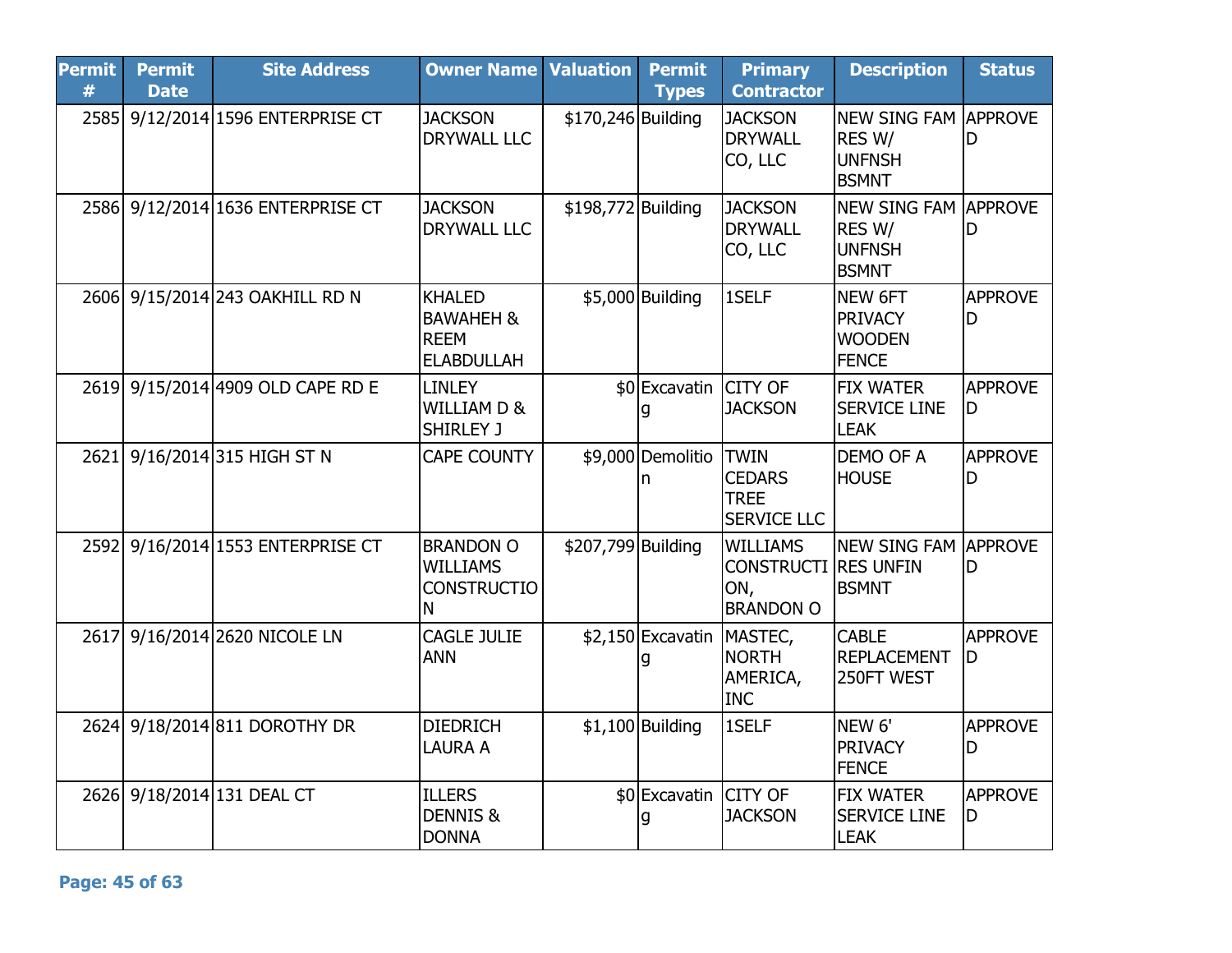| <b>Permit</b><br># | <b>Permit</b><br><b>Date</b> | <b>Site Address</b>                | <b>Owner Name Valuation</b>                                             |                    | <b>Permit</b><br><b>Types</b> | <b>Primary</b><br><b>Contractor</b>                                  | <b>Description</b>                                                                                                                                        | <b>Status</b>        |
|--------------------|------------------------------|------------------------------------|-------------------------------------------------------------------------|--------------------|-------------------------------|----------------------------------------------------------------------|-----------------------------------------------------------------------------------------------------------------------------------------------------------|----------------------|
|                    |                              | 2618 9/19/2014 550 SARA ST         | <b>MOSES</b><br><b>ANGELA</b>                                           |                    | \$500 Building                | 1SELF                                                                | NEW 6'<br><b>PRIVACY</b><br><b>FENCE</b>                                                                                                                  | <b>APPROVE</b><br>D  |
| 2627               |                              | 9/22/2014 902 ROYCE DR             | <b>HEISSERER</b><br>MARK R &<br><b>SHANNON R</b><br><b>UX</b>           |                    | \$0 Excavatin CITY OF         | <b>JACKSON</b>                                                       | <b>FIX WATER</b><br><b>SERVICE LINE</b><br><b>LEAK</b>                                                                                                    | <b>APPROVE</b><br>D  |
|                    |                              | 2485 9/22/2014 4034 JACKSON BLVD E | <b>AMERICAN</b><br>TOWERS INC                                           |                    | \$10,000 Electrical           | <b>MABECK LLC</b>                                                    | ADD <sub>3</sub><br><b>ANTENNAS &amp;</b><br><b>REPLACE 6</b><br><b>RRUS</b>                                                                              | <b>APPROVE</b><br>ID |
|                    |                              | 2630 9/23/2014 204 S UNION         | <b>AIMEE GLASS</b>                                                      |                    | \$15,000 Building             | LARRY<br><b>RUNNELS</b>                                              | <b>INTERIOR</b><br><b>REMODEL</b>                                                                                                                         | <b>APPROVE</b><br>D  |
| 2631               |                              | 9/24/2014 226 S WEST LN            | <b>VAUHN</b><br><b>MARTIN &amp;</b><br><b>CHRISTINE ET</b><br><b>UX</b> |                    | $$1,200$ Plumbing             | <b>DUTCH</b><br><b>ENTERPRISE</b><br>S, INC                          | <b>WATER LINE</b><br><b>REPAIR</b>                                                                                                                        | <b>APPROVE</b><br>D  |
|                    |                              | 2620 9/24/2014 325 JACKSON BLVD W  | <b>WEST HUBBLE</b><br><b>DEVELOPMENT</b><br>325 LP                      | \$246,085 Building |                               | PENZEL<br><b>CONSTRUCTI BUILDING</b><br>ON<br>COMPANY,<br><b>INC</b> | <b>NEW STORAGE</b>                                                                                                                                        | <b>APPROVE</b><br>D  |
|                    |                              | 2608 9/24/2014 4020 BAINBRIDGE     | <b>MIKE MCGILL</b>                                                      |                    | \$4,287 Building              | <b>BOOTHEEL</b><br><b>FENCE CO</b>                                   | <b>4FT BLACK</b><br><b>CHAIN LINK</b><br><b>FENCE ON SIDE</b><br>& 6FT<br><b>DECORATIVE</b><br><b>METAL FENCE</b><br><b>IN BACK OF</b><br><b>PROPERTY</b> | <b>APPROVE</b><br>ID |
|                    |                              | 2609 9/24/2014 402 SYCAMORE ST     | <b>TAYLOR</b><br><b>ANDREW J &amp;</b><br>MINDY A ET<br><b>UX</b>       |                    | \$978 Building                | <b>BOOTHEEL</b><br><b>FENCE CO</b>                                   | <b>4FT CHAIN</b><br><b>LINK FENCE</b>                                                                                                                     | <b>APPROVE</b><br>D  |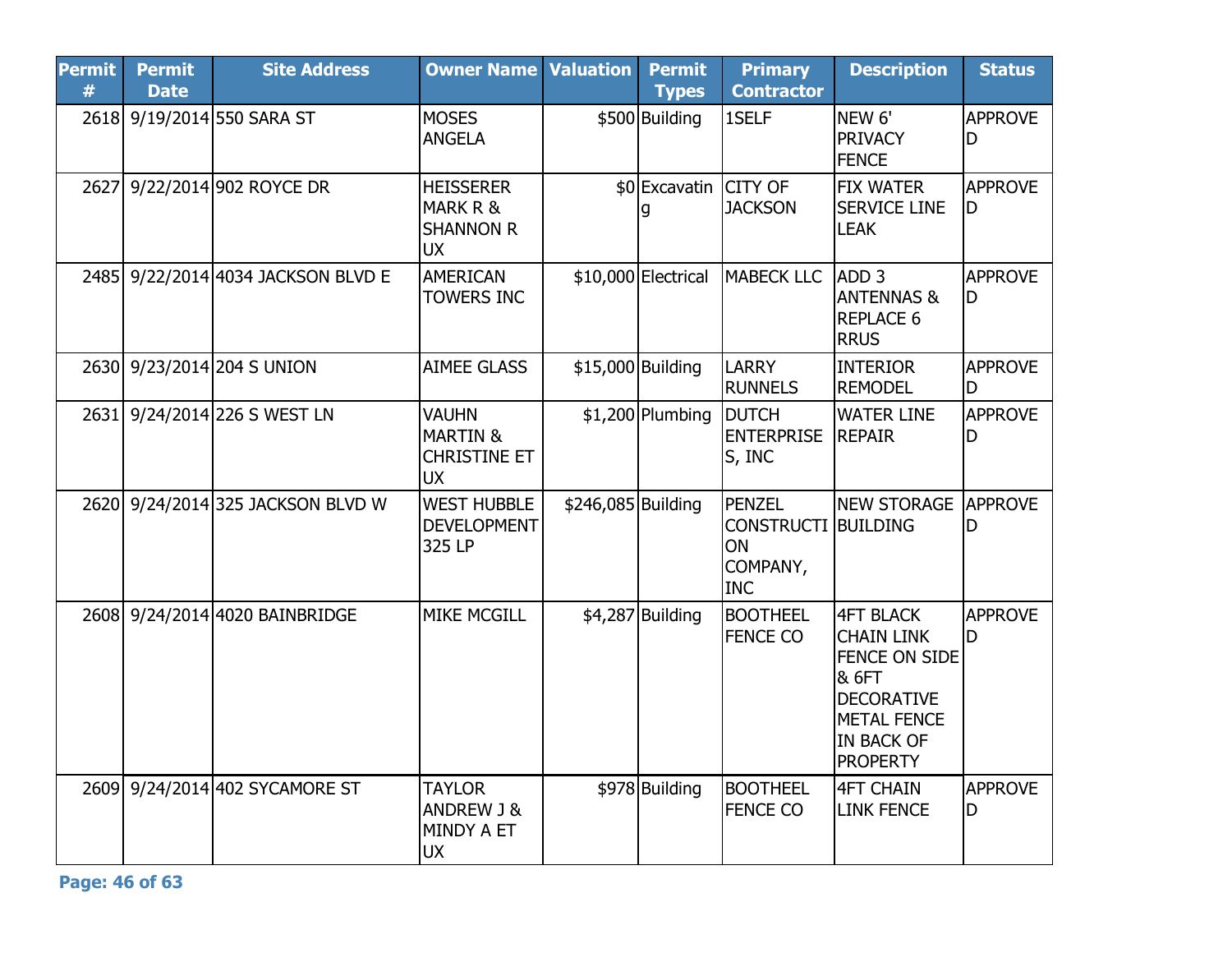| <b>Permit</b><br># | <b>Permit</b><br><b>Date</b> | <b>Site Address</b>                | <b>Owner Name Valuation</b>                             |                    | <b>Permit</b><br><b>Types</b>          | <b>Primary</b><br><b>Contractor</b>               | <b>Description</b>                                                                            | <b>Status</b>        |
|--------------------|------------------------------|------------------------------------|---------------------------------------------------------|--------------------|----------------------------------------|---------------------------------------------------|-----------------------------------------------------------------------------------------------|----------------------|
|                    |                              | 2625 9/25/2014 1830 BOGEY LN       | <b>ROTH JEFFREY</b><br>L & KAREN L                      |                    | $$1,000$ Building                      | 1SELF                                             | NEW <sub>6'</sub><br><b>PRIVACY</b><br><b>FENCE</b>                                           | APPROVE<br>D         |
|                    |                              | 2634 9/25/2014 204 S UNION AVE     |                                                         |                    | \$15,000 Floodplain<br>Developm<br>ent |                                                   | <b>REMODEL FOR</b><br><b>RELOCATED</b><br><b>BEAUTY SHOP</b>                                  | <b>APPROVE</b><br>D  |
|                    |                              | 2635 9/25/2014 4141 E JACKSON BLVD | <b>SCHUMER</b><br><b>BENING LLC</b>                     |                    | \$0 Grading                            |                                                   | <b>ACCEPTING</b><br><b>FILL FOR</b><br><b>FUTURE</b><br><b>PARKING AREA</b>                   | <b>APPROVE</b><br>ID |
|                    |                              | 2636 9/25/2014 815 HOPE ST S       | <b>BRYRON LANG</b><br><b>INC</b>                        |                    | $$1,200$ Plumbing                      | <b>CLARK</b><br>SERVICES,<br><b>INC</b>           | <b>LAYING NEW</b><br><b>WATER WELL SERVICE LINE</b><br><b>FROM UNDER</b><br><b>TO HYDRANT</b> | <b>APPROVE</b><br>ID |
|                    |                              | 2641 9/26/2014 2451 N HIGH ST      | <b>DONKERS INC</b>                                      |                    | \$0 Grading                            |                                                   | <b>GRADING FOR</b><br><b>NEW FITNESS</b><br><b>FACILITY</b>                                   | <b>APPROVE</b><br>ID |
|                    |                              | 2643 9/26/2014 552 ADAMS ST W      | <b>KENNY</b><br><b>SPOOLER</b>                          | \$154,000 Building |                                        | <b>SPOOLER</b><br><b>EXCAVATING</b><br>LLC, KENNY | <b>RV STORAGE</b><br><b>BLDG.</b>                                                             | APPROVE<br>ID        |
|                    |                              | 2607 9/26/2014 625 FRANCIS DR      | <b>TOWELL</b><br><b>JASON &amp;</b><br><b>TRACEY UX</b> |                    | $$1,500$ Building                      | 1SELF                                             | <b>BUILDING A</b><br><b>DECK</b>                                                              | <b>APPROVE</b><br>D  |
|                    |                              | 2644 9/29/2014 131 DEAL CT         | <b>ILLERS</b><br><b>DENNIS &amp;</b><br><b>DONNA</b>    |                    | $$1,200$ Plumbing                      | <b>OBERMANN</b><br>& SON, INC                     | <b>REPAIR /</b><br><b>REPLACE</b><br><b>WATER</b><br><b>SERVICE</b>                           | <b>APPROVE</b><br>D  |
|                    |                              | 2649 9/29/2014 428 MICHAEL ANNA ST | <b>SEXTON</b><br><b>BARBARA J</b>                       |                    | \$0 Excavatin CITY OF                  | <b>JACKSON</b>                                    | <b>FIX WATER</b><br><b>SERVICE LINE</b><br><b>LEAK</b>                                        | <b>APPROVE</b><br>ID |
| 2651               |                              | 9/30/2014 2438 SMITH TRAIL         | <b>DONALD A</b><br><b>WILKINSON JR</b>                  |                    | \$3,500 Plumbing                       | <b>MUELLER</b><br><b>BROTHERS</b><br>IRRIGATION   | <b>NEW LAWN</b><br><b>SPRINKLER</b>                                                           | <b>APPROVE</b><br>lD |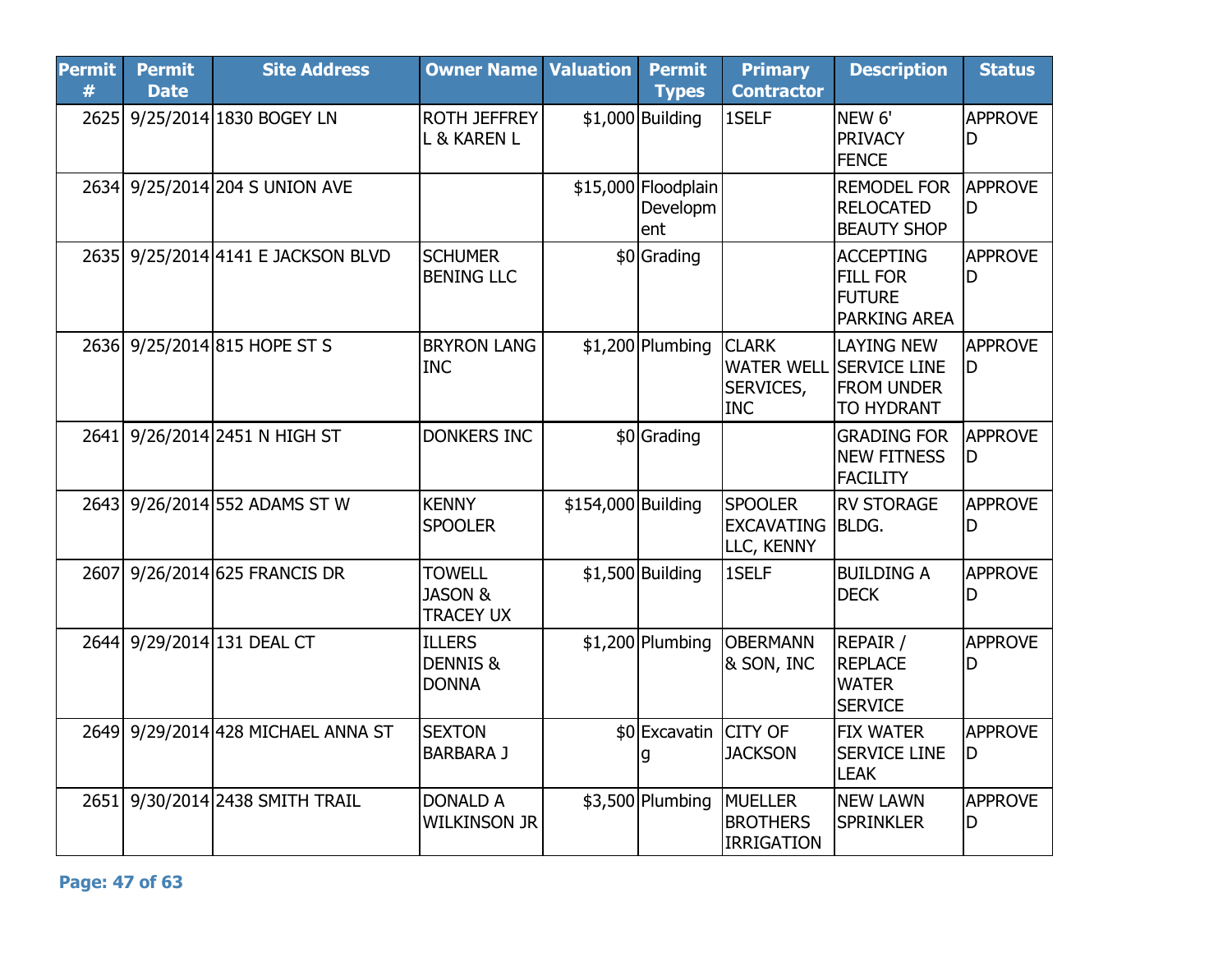| <b>Permit</b><br># | <b>Permit</b><br><b>Date</b> | <b>Site Address</b>                | <b>Owner Name Valuation</b>                                                | <b>Permit</b><br><b>Types</b> | <b>Primary</b><br><b>Contractor</b>                            | <b>Description</b>                                                                             | <b>Status</b>        |
|--------------------|------------------------------|------------------------------------|----------------------------------------------------------------------------|-------------------------------|----------------------------------------------------------------|------------------------------------------------------------------------------------------------|----------------------|
|                    |                              | 2652 10/1/2014 909 MAIN ST W       | <b>MICHAEL R</b><br><b>BRUMBUGH</b>                                        | \$1,000 Electrical            | 1SELF                                                          | <b>UPGRADE</b><br><b>METER BASE</b><br><b>TO 200AMP</b>                                        | <b>APPROVE</b><br>D  |
|                    |                              | 2658 10/2/2014 334 FRANCIS DR      | <b>WADE ROBERT</b><br>E & MARIE B<br><b>UX</b>                             | $$1,200$ Plumbing             | <b>OBERMANN</b><br>& SON, INC                                  | <b>REPLACE</b><br><b>WATER</b><br><b>SERVICE</b>                                               | <b>APPROVE</b><br>D  |
|                    |                              | 2659 10/2/2014 381 E DEERWOOD DR   | <b>SOUTHEAST</b><br><b>MISSOURI</b><br><b>MEDICAL</b><br><b>CENTER INC</b> | \$0 Grading                   | <b>BROCKMILLE</b><br>R<br><b>CONSTRUCTI COMMUNITY</b><br>ON CO | <b>GRADING FOR</b><br><b>FUTURE</b><br><b>CENTER</b>                                           | <b>APPROVE</b><br>ID |
|                    |                              | 2656 10/3/2014 303 FARMINGTON RD S | FINNELL<br><b>FREDRICK H</b>                                               | $$1,000$ Building             | 1SELF                                                          | <b>REPLCE</b><br><b>EXISITNG &amp;</b><br><b>ADD NEW</b><br><b>CONCRETE TO</b><br><b>DRVWY</b> | <b>APPROVE</b><br>D  |
|                    |                              | 2662 10/3/2014 1805 OAK ST         | <b>LICHTENEGGE</b><br>R JAMES N<br><b>TRUST</b>                            | \$1,200 Electrical            | FITZGERALD<br><b>ELECTRICAL</b><br><b>SERVICES</b>             | NEW 200 AMP<br><b>METER AND</b><br><b>PANEL</b>                                                | <b>APPROVE</b><br>D  |
|                    |                              | 2665 10/3/2014 527 LYNDHURST DR    | <b>FRIEDRICH</b><br>ALLEN E &<br><b>CYNTHIA K UX</b>                       | \$0 Excavatin CITY OF         | <b>JACKSON</b>                                                 | <b>RELOCATE</b><br><b>WATER METER</b>                                                          | <b>APPROVE</b><br>ID |
|                    |                              | 2666 10/3/2014 1030 ODUS DR        | <b>WEST</b><br><b>MADONNA A</b>                                            | \$0 Excavatin CITY OF<br>q    | <b>JACKSON</b>                                                 | <b>RELOCATE</b><br><b>WATER METER</b>                                                          | <b>APPROVE</b><br>ID |
| 2667               |                              | 10/3/2014 2233 RIDGE RD            | <b>BROWN</b><br><b>GREGORY &amp;</b><br><b>KATHERINE UX</b>                | \$0 Excavatin                 | <b>CITY OF</b><br><b>JACKSON</b>                               | <b>RELOCATE</b><br><b>WATER METER</b>                                                          | <b>APPROVE</b><br>ID |
|                    |                              | 2668 10/3/2014 4913 PINEDALE       | <b>ELLIS NANCY L</b>                                                       | \$0 Excavatin CITY OF         | <b>JACKSON</b>                                                 | <b>RELOCATE</b><br><b>WATER METER</b>                                                          | <b>APPROVE</b><br>ID |
|                    |                              | 2669 10/3/2014 1047 TRAIL RIDGE DR | <b>KUBIK JOANNA</b><br>K                                                   | \$0 Excavatin CITY OF         | <b>JACKSON</b>                                                 | <b>RELOCATE</b><br><b>WATER METER</b>                                                          | <b>APPROVE</b><br>ID |
|                    |                              | 2670 10/3/2014 2568 LITZ BLVD      | <b>RESSEL</b><br><b>RANDY D</b><br><b>TRUST ETAL</b>                       | \$0 Excavatin CITY OF<br>g    | <b>JACKSON</b>                                                 | <b>RELOCATE</b><br><b>WATER METER</b>                                                          | <b>APPROVE</b><br>ID |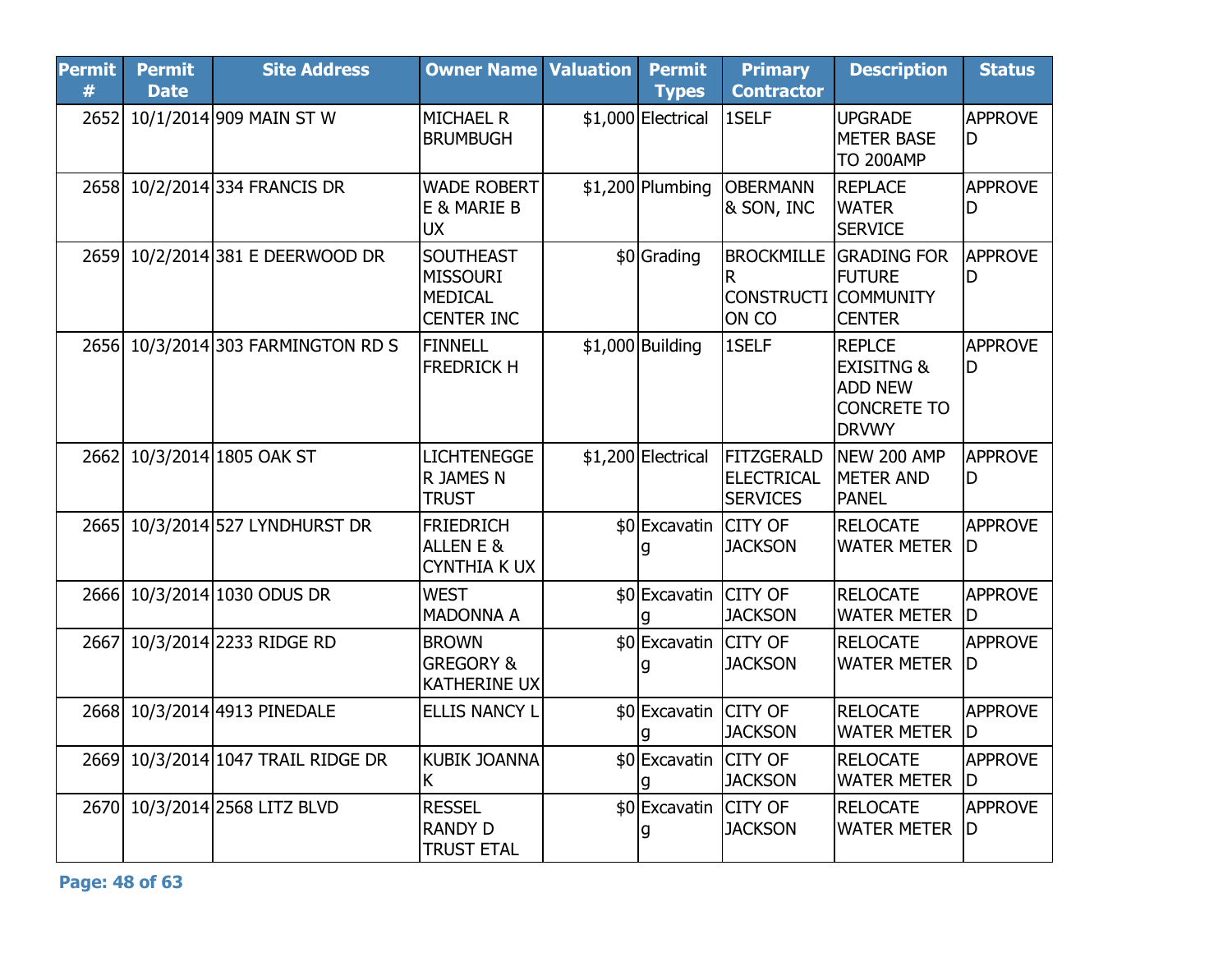| <b>Permit</b><br># | <b>Permit</b><br><b>Date</b> | <b>Site Address</b>                     | <b>Owner Name Valuation</b>                                                       |                    | <b>Permit</b><br><b>Types</b> | <b>Primary</b><br><b>Contractor</b>                                      | <b>Description</b>                                                               | <b>Status</b>        |
|--------------------|------------------------------|-----------------------------------------|-----------------------------------------------------------------------------------|--------------------|-------------------------------|--------------------------------------------------------------------------|----------------------------------------------------------------------------------|----------------------|
| 2671               |                              | 10/3/2014 723 AUGUST ST                 | <b>SANFORD</b><br><b>DONNIE ANN</b><br><b>&amp; KOEHLER</b><br><b>THOMAS ALBE</b> |                    | \$0 Excavatin CITY OF         | <b>JACKSON</b>                                                           | <b>RELOCATE</b><br><b>WATER METER</b>                                            | <b>APPROVE</b><br>ID |
| 2672               |                              | 10/3/2014 1901 BAINBRIDGE               | <b>DAVIS DIANA</b>                                                                |                    | \$0 Excavatin CITY OF         | <b>JACKSON</b>                                                           | <b>RELOCATE</b><br><b>WATER METER</b>                                            | <b>APPROVE</b><br>lD |
|                    |                              | 2673 10/3/2014 507 CHARLOTTE CT         | <b>BIRK</b><br><b>SHANNON</b>                                                     |                    | \$0 Excavatin CITY OF         | <b>JACKSON</b>                                                           | <b>RELOCATE</b><br><b>WATER METER</b>                                            | <b>APPROVE</b><br>ID |
|                    |                              | 2674 10/3/2014 813 OLD CAPE RD          | PERRY JOHN F<br>& DEANNA M<br><b>UX</b>                                           |                    | \$0 Excavatin CITY OF         | <b>JACKSON</b>                                                           | <b>RELOCATE</b><br><b>WATER METER</b>                                            | <b>APPROVE</b><br>ID |
|                    |                              | 2675 10/3/2014 714 WEDGE LN             | <b>LOENNEKE</b><br><b>SUSAN K</b>                                                 |                    | \$0 Excavatin CITY OF         | <b>JACKSON</b>                                                           | <b>FIX WATER</b><br><b>SERVICE LINE</b><br><b>LEAK</b>                           | <b>APPROVE</b><br>ID |
|                    |                              | 2629 10/3/2014 744 GOODSON DR           | <b>RAMSEY AMY L</b><br>& BILL W JR<br><b>ET VIR</b>                               |                    | $$1,500$ Building             | 1SELF                                                                    | <b>FLOATING</b><br><b>GROUND DECK D</b><br><b>LEVEL DECK</b>                     | <b>APPROVE</b>       |
|                    |                              | 2549 10/3/2014 640 INDEPENDENCE ST<br>W | <b>MCCOMBS</b><br><b>FUNERAL INC</b>                                              | \$550,000 Building |                               | M J<br><b>CONSTRUCTI</b><br>ON CO, LLC                                   | <b>NEW ADDITION APPROVE</b><br><b>TO</b><br><b>COMMERCIAL</b><br><b>BUILDING</b> | ID                   |
|                    |                              | 2633 10/6/2014 1336 CLOVER DR           | <b>HOUCHINS</b><br><b>ROBERT I &amp;</b><br><b>BRENDA L ET</b><br><b>UX</b>       |                    | \$21,200 Building             | M & M SIGN,<br>LLC/<br><b>WALTER</b><br><b>MARGRABE</b>                  | <b>CHANGE SIGNS APPROVE</b><br><b>TO LED</b><br><b>LIGHTED</b>                   | D                    |
| 2622               |                              | 10/6/2014 211 RUSSELL ST S              | <b>ST PAUL</b><br><b>LUTHERAN</b><br><b>SCHOOL</b>                                |                    | $$3,300$ Building             | <b>LINCOLN &amp;</b><br><b>MCBRIDE</b><br><b>PAINT &amp;</b><br>ALUMINUM | NEW 30' X 14'<br><b>STEEL</b><br><b>CARPORT</b>                                  | <b>APPROVE</b><br>D  |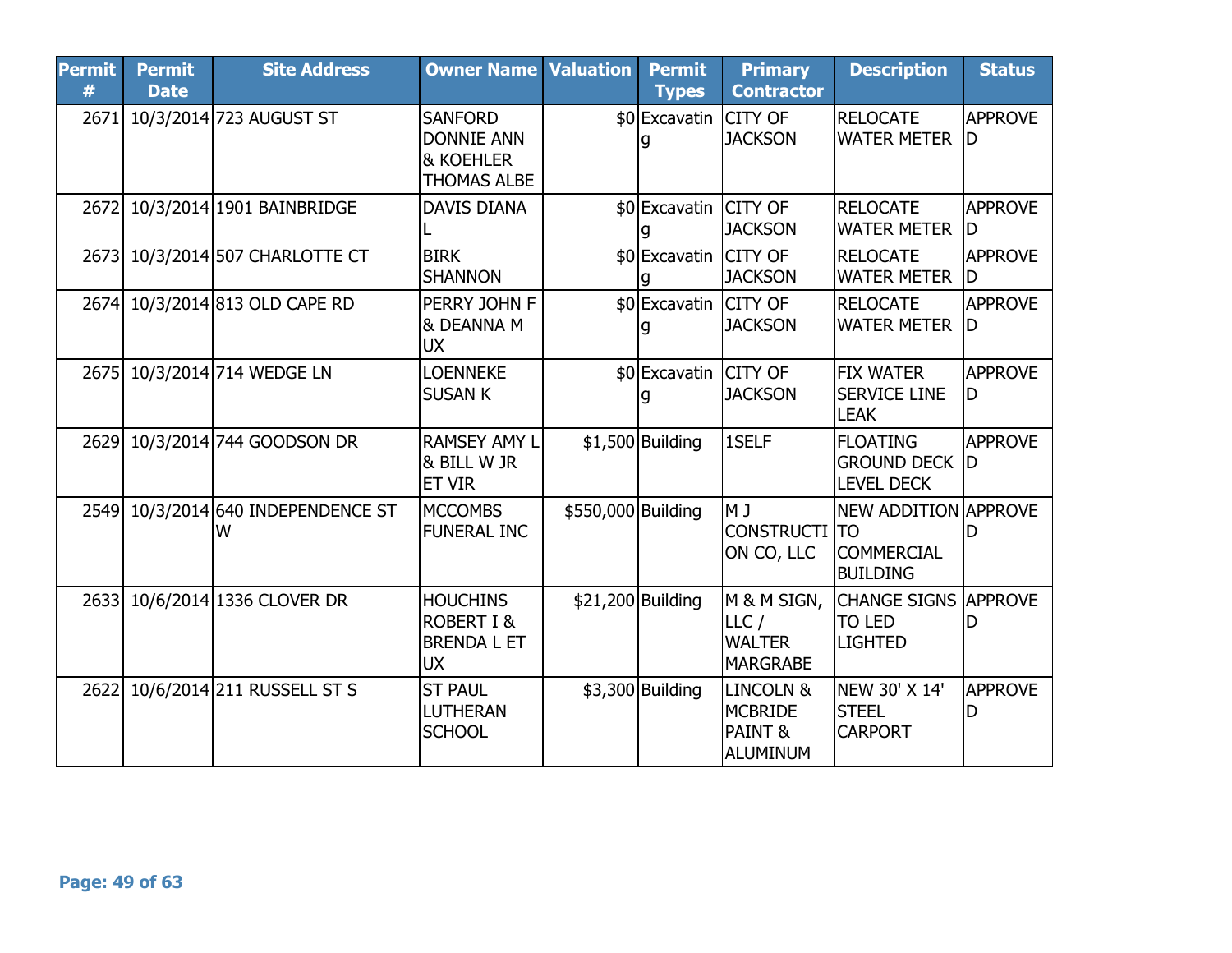| <b>Permit</b><br># | <b>Permit</b><br><b>Date</b> | <b>Site Address</b>                             | <b>Owner Name</b>                                     | <b>Valuation</b>   | <b>Permit</b><br><b>Types</b> | <b>Primary</b><br><b>Contractor</b>                                    | <b>Description</b>                                                      | <b>Status</b>        |
|--------------------|------------------------------|-------------------------------------------------|-------------------------------------------------------|--------------------|-------------------------------|------------------------------------------------------------------------|-------------------------------------------------------------------------|----------------------|
| 2677               |                              | 10/6/2014 233 BAST ST N                         | <b>EAKINS</b><br>ROGER L &<br><b>DONNA M</b>          |                    | \$15,000 Electrical           | <b>DREYER</b><br><b>ELECTRIC CO ELECTRICAL</b><br>LLC / BRIAN          | <b>UPDATE</b><br><b>SERVICE TO</b><br>200AMPS<br><b>BREAKER BOX</b>     | <b>APPROVE</b><br>D  |
| 2678               |                              | 10/6/2014 618 PARKVIEW                          | <b>ALEX</b><br><b>CROWELL</b>                         |                    | \$3,000 Electrical            | <b>TRI-STATE</b><br><b>WATER AND</b><br><b>AIR</b>                     | <b>INSTALL NEW</b><br><b>GENERATOR W D</b><br>/ SWITCH<br>20KW          | <b>APPROVE</b>       |
| 2680               |                              | 10/6/2014 525 HIGHLAND DR                       | <b>SEWING</b><br><b>IRENE V</b><br><b>TRUST</b>       |                    | \$1,500 Electrical            | <b>HEISE</b><br><b>HEATING &amp;</b><br><b>COOLING</b><br>INC, JOHNNY  | 200AMP<br><b>UPGRADE</b>                                                | <b>APPROVE</b><br>D  |
| 2683               |                              | 10/8/2014 808 DORTHY DR                         | <b>ADAMS ROGER</b>                                    |                    | \$700 Plumbing                | <b>HACKER</b><br><b>PLUMBING</b><br><b>HEATING &amp;</b><br>A/C, BRUCE | <b>DIG IN CLEAN</b><br><b>OUT</b>                                       | <b>APPROVE</b><br>D  |
| 2639               |                              | 10/8/2014 2451 HIGH ST N                        | <b>DONKERS INC</b>                                    | \$688,768 Building |                               | <b>KIEFNER</b><br><b>BROTHERS</b><br><b>INC</b>                        | <b>INEW FITNESS</b><br>FACILITY W /<br><b>TENANT</b><br><b>BUILDING</b> | <b>APPROVE</b><br>ID |
| 2661               |                              | 10/9/2014 428 / 430 DEERWOOD DR TIM SADLER<br>W |                                                       | \$519,864 Building |                               | <b>LILEY</b><br><b>CONSTRUCTI</b><br>ON                                | <b>NEW DUPLEX</b>                                                       | <b>APPROVE</b><br>D  |
| 2648               |                              | 10/10/201 1763 OLD HICKORY DR                   | <b>SIMSOUDA</b><br><b>MAHATHATH</b>                   |                    | \$4,000 Building              | <b>R&amp;W</b><br>DIRTWORK,<br>LLC                                     | <b>BUILDING NEW APPROVE</b><br><b>SHED</b>                              |                      |
| 2676               |                              | 10/10/201 3812 JACKSON BLVD E                   | <b>CRITES</b><br><b>KERGIOUS &amp;</b><br><b>MARY</b> |                    | \$5,000 Building              | 1SELF                                                                  | <b>INTERIOR</b><br><b>COMMERCIAL</b><br><b>REMODEL</b>                  | <b>APPROVE</b><br>D  |
| 2664               |                              | 10/10/201 942 CLARK ST                          | <b>TODD DONNA</b><br>Е                                |                    | \$5,000 Building              | <b>ADAMS</b><br><b>EXTERIOR</b><br><b>REMODELING FINISH-OUT</b>        | PARTIAL<br><b>BASEMENT</b>                                              | <b>APPROVE</b><br>D  |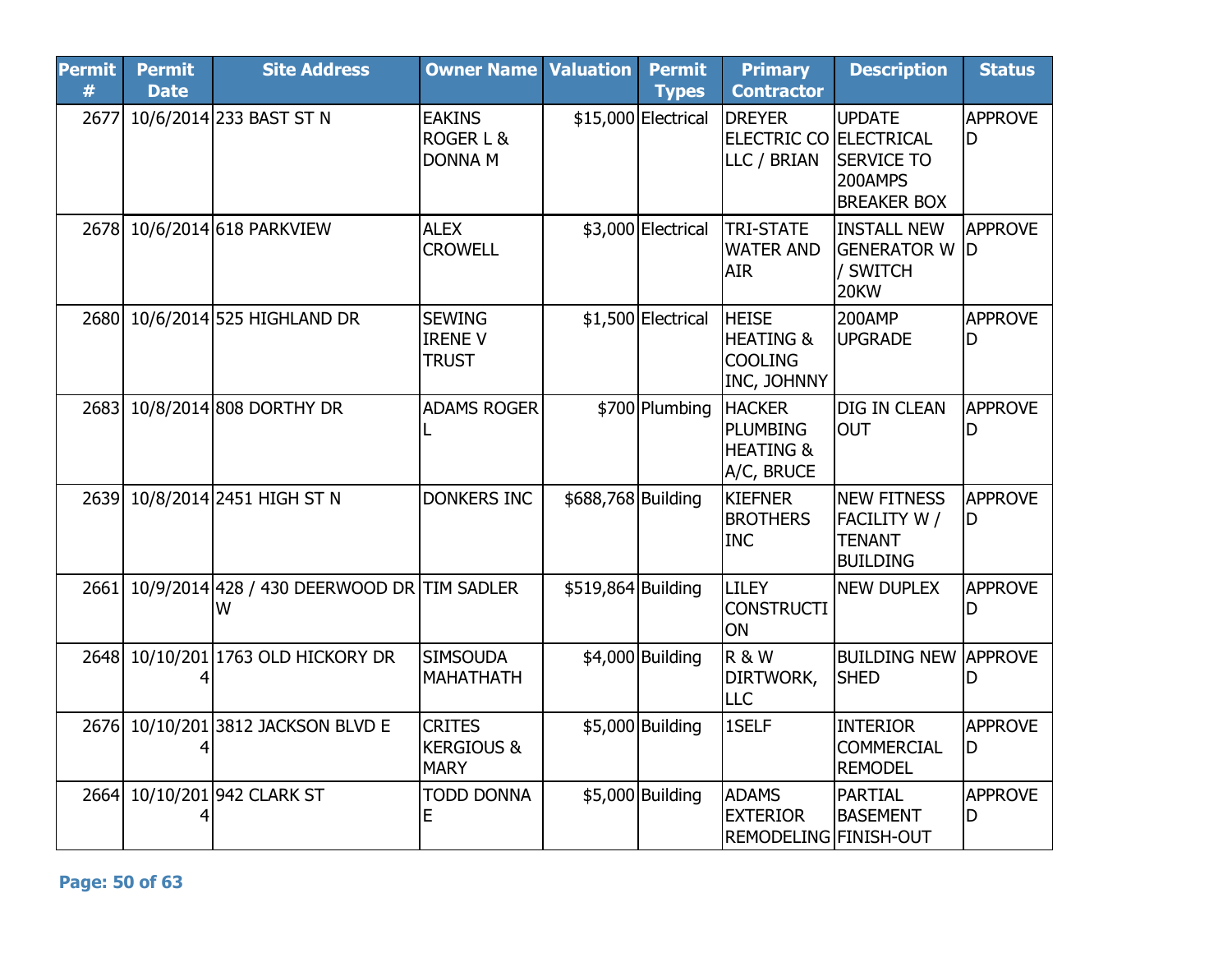| <b>Permit</b><br># | <b>Permit</b><br><b>Date</b> | <b>Site Address</b>                                | <b>Owner Name</b>                                                                 | <b>Valuation</b>   | <b>Permit</b><br><b>Types</b> | <b>Primary</b><br><b>Contractor</b>                                                                                                               | <b>Description</b>                                                                                         | <b>Status</b>         |
|--------------------|------------------------------|----------------------------------------------------|-----------------------------------------------------------------------------------|--------------------|-------------------------------|---------------------------------------------------------------------------------------------------------------------------------------------------|------------------------------------------------------------------------------------------------------------|-----------------------|
| 2688               |                              | 10/13/201 1179 OAK ST                              | <b>MOUSER</b><br>JASON D &<br><b>JULIE R ET UX</b>                                |                    | \$1,000 Excavatin<br>q        | <b>GROUP, INC</b>                                                                                                                                 | <b>WEST SHORE RMVE PART OF</b><br><b>SDWLK TO</b><br><b>RUN COAX</b><br><b>CABLE TO PWR</b><br><b>POLE</b> | <b>APPROVE</b><br>ID  |
| 2657               |                              | 10/13/201 452 WHETSTONE WAY                        | <b>GREENE, RON</b><br><b>&amp; JEANNE</b>                                         | \$209,665 Building |                               | <b>L R SMITH</b><br><b>HOME</b><br><b>BUILDERS,</b><br><b>LLC</b>                                                                                 | <b>NEW SING FAM APPROVE</b><br><b>RES ON SLAB</b>                                                          | ID                    |
| 2640               |                              | 10/13/201 2267 PROVIDENCE DR                       | MIKE &<br><b>LINDSEY</b><br><b>GROSS</b>                                          | \$368,964 Building |                               | <b>JASON</b><br><b>WEBER</b><br><b>CONSTRUCTI</b><br>ON, LLC                                                                                      | <b>NEW SING FAM APPROVE</b><br><b>RES W/ FNSH</b><br><b>BSMNT</b>                                          | ID                    |
| 2605               |                              | 10/13/201 1679 KIMBEL LN                           | <b>JOHN KING III</b>                                                              | \$235,863 Building |                               | <b>ATLAS</b><br><b>CONSTRUCTI RES ON SLAB</b><br><b>ON GROUP</b><br><b>DBA</b><br><b>GOEHMAN</b><br><b>CONSTRUCTI</b><br>ON LLC,<br><b>JERAMY</b> | <b>NEW SING FAM APPROVE</b>                                                                                | ID                    |
| 2593               |                              | 10/16/201 2060 WALTON DR                           | <b>MAKA</b><br><b>JACKSON LLC</b>                                                 | \$12,000 Building  |                               | <b>BRAD</b><br>MARQUARDT<br><b>CONTRACTIN</b><br><b>G LLC</b>                                                                                     | <b>COMMERCIAL</b><br><b>REMODEL</b>                                                                        | <b>APPROVE</b><br>ID  |
| 2689               |                              | 10/16/201 2129 RIDGE RD                            | <b>GRAHAM</b><br>RANDALL L &<br>LAURA R UX                                        |                    | \$2,200 Plumbing              | <b>OBERMANN</b><br>& SON, INC                                                                                                                     | <b>RPLCE WATER</b><br><b>SERVICE TO</b><br><b>HOUSE</b>                                                    | <b>APPROVE</b><br>D   |
| 2690               |                              | 10/16/201 402 ADAMS ST E                           | <b>HODGE</b><br><b>ELIZABETH I &amp;</b><br><b>TURBEVILLE</b><br><b>ELIZABETH</b> |                    | \$0 Excavatin CITY OF<br>q    | <b>JACKSON</b>                                                                                                                                    | <b>FIX SERVICE</b><br>LINE LEAK                                                                            | <b>APPROVE</b><br>D   |
| 2691               |                              | 10/16/201 200 YARDS NORTHWEST<br>4 OF SHELTER $#2$ | <b>CITY OF</b><br><b>JACKSON</b>                                                  |                    | \$0 Excavatin CITY OF<br>g    | <b>JACKSON</b>                                                                                                                                    | <b>EXCAVATION</b><br><b>IN THE PARK</b>                                                                    | <b>APPROVE</b><br>ID. |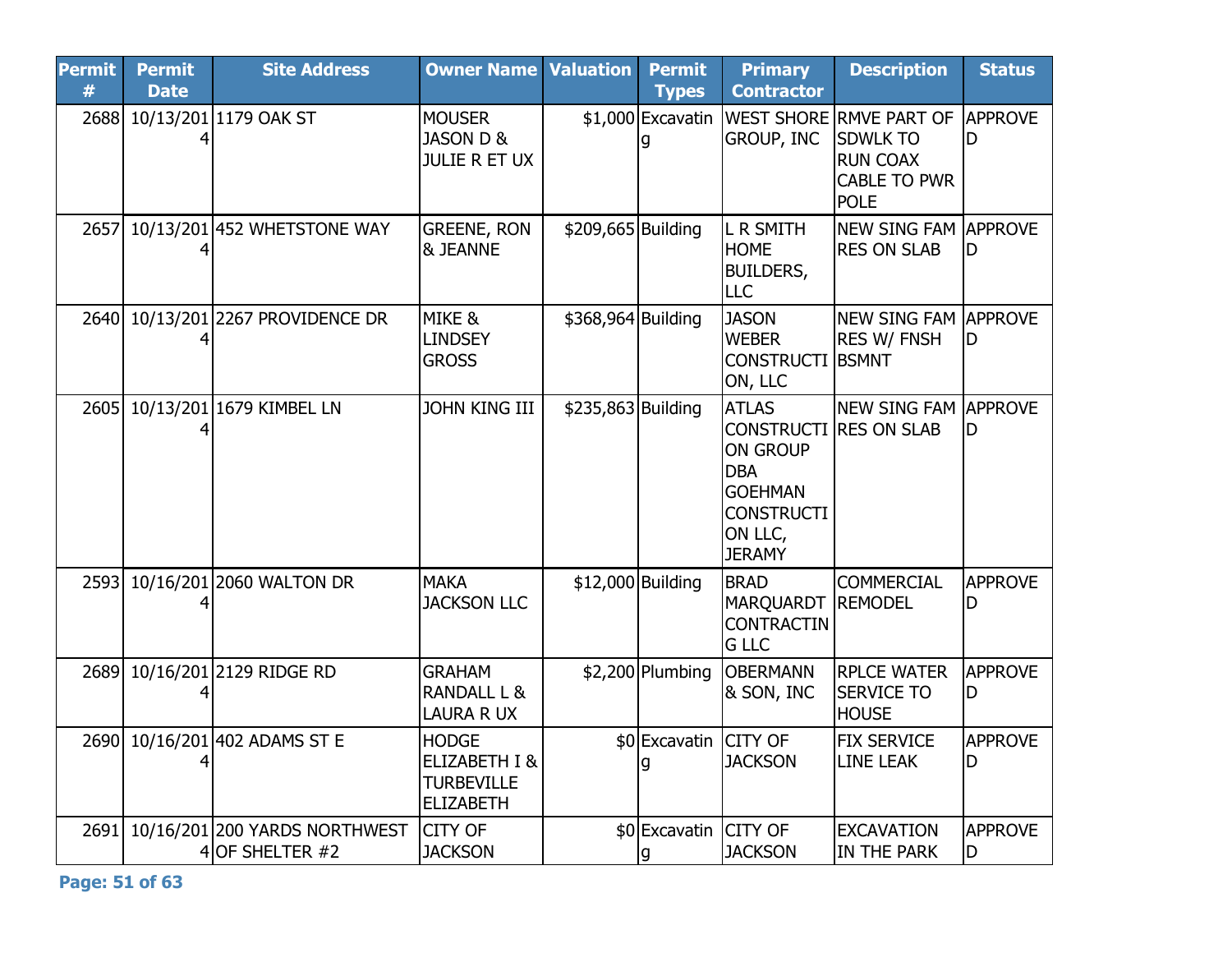| <b>Permit</b><br># | <b>Permit</b><br><b>Date</b> | <b>Site Address</b>                          | <b>Owner Name</b>                                         | <b>Valuation</b>   | <b>Permit</b><br><b>Types</b> | <b>Primary</b><br><b>Contractor</b>                                                                                                 | <b>Description</b>                                                                              | <b>Status</b>        |
|--------------------|------------------------------|----------------------------------------------|-----------------------------------------------------------|--------------------|-------------------------------|-------------------------------------------------------------------------------------------------------------------------------------|-------------------------------------------------------------------------------------------------|----------------------|
| 2692               |                              | 10/16/201 252 JACKSON BLVD E                 | <b>SOUTHEAST</b><br><b>MO STEAM</b><br><b>RAILROAD IN</b> |                    | \$1,500 Mechanic<br>al        | <b>R&amp;B</b><br><b>MECHANICAL FRYERS IN</b>                                                                                       | <b>GAS LINE TO</b><br><b>KITCHEN</b>                                                            | <b>APPROVE</b><br>lD |
| 2682               |                              | 10/16/201 1297 UNION STATION RD RICHARD PIKE | <b>JR</b>                                                 | \$229,452 Building |                               | <b>PIKE</b><br><b>CONTRACTIN RES UNFNSH</b><br>G SERVICES,<br><b>CHRIS</b>                                                          | NEW SING FAM APPROVE<br><b>BSMNT</b>                                                            | lD                   |
| 2679               |                              | 10/16/201 2248 YORK ST                       | <b>HOMAN</b><br>DANNY L &<br>LETHIA LUX                   |                    | \$10,700 Building             | <b>MACE</b><br><b>CONSTRUCTI STRUCTURE</b><br>ON, INC /<br><b>BILL DORRIS</b>                                                       | <b>ROOF</b><br><b>OVER REAR</b><br><b>PATIO W/</b><br><b>ELECTRIC</b>                           | <b>APPROVE</b><br>ID |
|                    |                              | 2660 10/17/201 509 JACKSON BLVD E            | <b>NAB CO</b>                                             |                    | \$18,000 Building             | <b>MAC CON</b><br><b>COMPANY</b>                                                                                                    | <b>COMMERCIAL</b><br><b>INTERIOR</b><br><b>REMODEL</b>                                          | <b>APPROVE</b><br>ID |
| 2663               |                              | 10/20/201 415 ELWANDA DR                     | YOUNG LARRY<br>L & SAUNDRA<br>K UX                        |                    | \$6,000 Building              | <b>THIELE</b><br><b>CONCRETE</b><br><b>FINISHING</b><br><b>INC</b>                                                                  | REMVE /<br><b>REPLCE</b><br><b>CONCRETE</b><br><b>DRVWY</b>                                     | <b>APPROVE</b>       |
| 2694               |                              | 10/20/201421 MORGAN ST                       | <b>WHITMORE</b><br><b>KYLE W V</b>                        |                    | \$0 Zoning<br>Variance        |                                                                                                                                     | <b>VARIANCE FOR</b><br><b>DRIVEWAY</b><br><b>ADDITION IN</b><br><b>FRONT OF</b><br><b>HOUSE</b> | APPROVE<br>ID        |
| 2695               |                              | 10/20/201 104 NORTH STREET                   | PEEL C<br><b>RICHARD &amp;</b><br><b>VONNAL</b>           |                    | $$1,500$ Plumbing             | <b>BONNEY</b><br><b>SEPTIC TANK WATER LINE</b><br><b>PUMPING &amp;</b><br><b>CHIMNEY</b><br><b>SWEEP</b><br>SERVICE,<br><b>BILL</b> | <b>REPLACING</b><br>TO HOUSE                                                                    | <b>APPROVE</b><br>ID |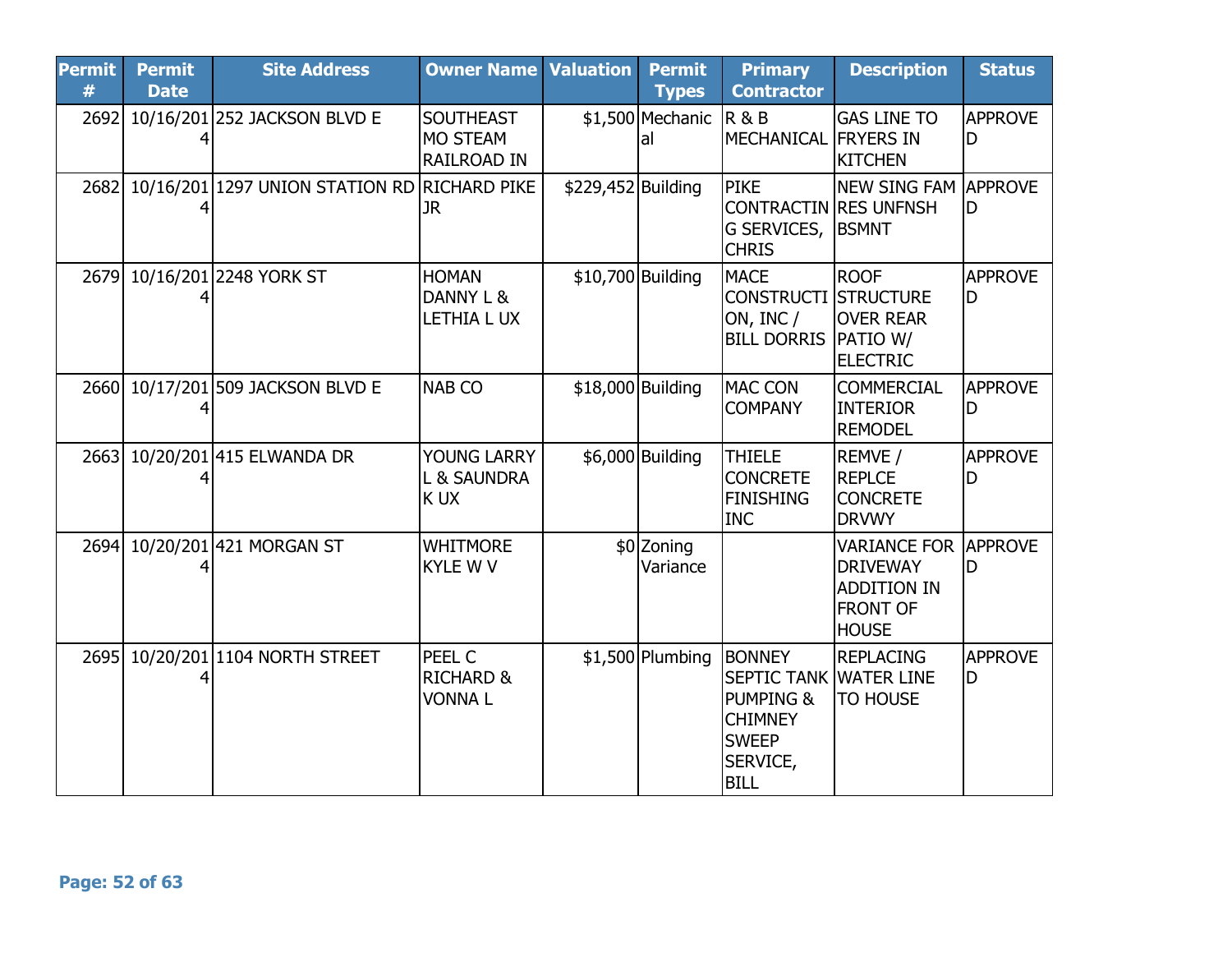| <b>Permit</b><br># | <b>Permit</b><br><b>Date</b> | <b>Site Address</b>          | <b>Owner Name Valuation</b>                                    |                    | <b>Permit</b><br><b>Types</b> | <b>Primary</b><br><b>Contractor</b>                                         | <b>Description</b>                                                    | <b>Status</b>        |
|--------------------|------------------------------|------------------------------|----------------------------------------------------------------|--------------------|-------------------------------|-----------------------------------------------------------------------------|-----------------------------------------------------------------------|----------------------|
| 2654               |                              | 10/20/201 1551 ENTERPRISE CT | <b>BRANDON O</b><br><b>WILLIAMS</b><br><b>CONSTRUCTIO</b><br>N | \$178,114 Building |                               | <b>WILLIAMS</b><br>CONSTRUCTI FAMILY,<br>ON,<br><b>BRANDON O</b>            | <b>SINGLE</b><br>UNFINISHED<br><b>BASEMENT</b>                        | <b>APPROVE</b><br>D  |
| 2655               |                              | 10/20/201 1549 ENTERPRISE CT | <b>BRANDON O</b><br><b>WILLIAMS</b><br><b>CONSTRUCTIO</b><br>Ν | \$158,329 Building |                               | <b>WILLIAMS</b><br><b>CONSTRUCTI ON SLAB</b><br>ON,<br><b>BRANDON O</b>     | ISINGLE FAMILY lAPPROVE                                               |                      |
| 2637               |                              | 10/20/201 630 SARA ST        | <b>BRANDON O</b><br><b>WILLIAMS</b><br><b>CONSTRUCTIO</b><br>N | \$232,098 Building |                               | <b>WILLIAMS</b><br><b>CONSTRUCTI RES UNFNSH</b><br>ON,<br><b>BRANDON O</b>  | NEW SING FAM APPROVE<br><b>BSMNT</b>                                  | ID                   |
|                    |                              | 2638 10/20/201 631 SARA ST   | <b>BRANDON O</b><br><b>WILLIAMS</b><br><b>CONSTRUCTIO</b><br>N | \$171,351 Building |                               | <b>WILLIAMS</b><br><b>CONSTRUCTI RES ON SLAB</b><br>ON,<br><b>BRANDON O</b> | NEW SING FAM APPROVE                                                  | lD                   |
| 2697               |                              | 10/21/201 1766 VOYAGER CT    | <b>JARED</b><br><b>HOLLOWAY</b>                                |                    | \$0 Excavatin CITY OF         | <b>JACKSON</b>                                                              | RELOCATE<br><b>FIRE HYDRANT</b>                                       | <b>APPROVE</b><br>ID |
| 2687               |                              | 10/21/201 1720 MULBERRY ST   | <b>HINTON</b><br><b>FAMILY TRUST</b>                           |                    | \$4,500 Building              | <b>ELITE</b><br><b>CONCRETE</b><br>LLC                                      | <b>NEW</b><br><b>CONCRETE</b><br>PATIO /<br><b>SIDEWALK</b>           | <b>APPROVE</b><br>ID |
| 2699               |                              | 10/22/201 717 DALLAS ST      | <b>COX CHARLES</b><br><b>B &amp; SMITH</b><br><b>GINA C</b>    |                    | \$1,200 Electrical            | <b>MSI</b><br><b>ELECTRIC</b><br><b>INC</b>                                 | <b>REATTACH</b><br><b>SERVICE</b><br><b>ENTRANCE</b>                  | <b>APPROVE</b><br>ID |
| 2700               |                              | 10/22/201 3618 SHALOM ST     | <b>IRELAND</b><br><b>CHARLES &amp;</b><br><b>ALICE</b>         |                    | \$1,000 Electrical            | MISSIONAIR<br>POWER &<br>LIGHT / JEFF<br><b>SMITH</b>                       | <b>RUN 220</b><br><b>POWER TO</b><br><b>DETACHED</b><br><b>GARAGE</b> | <b>APPROVE</b><br>D  |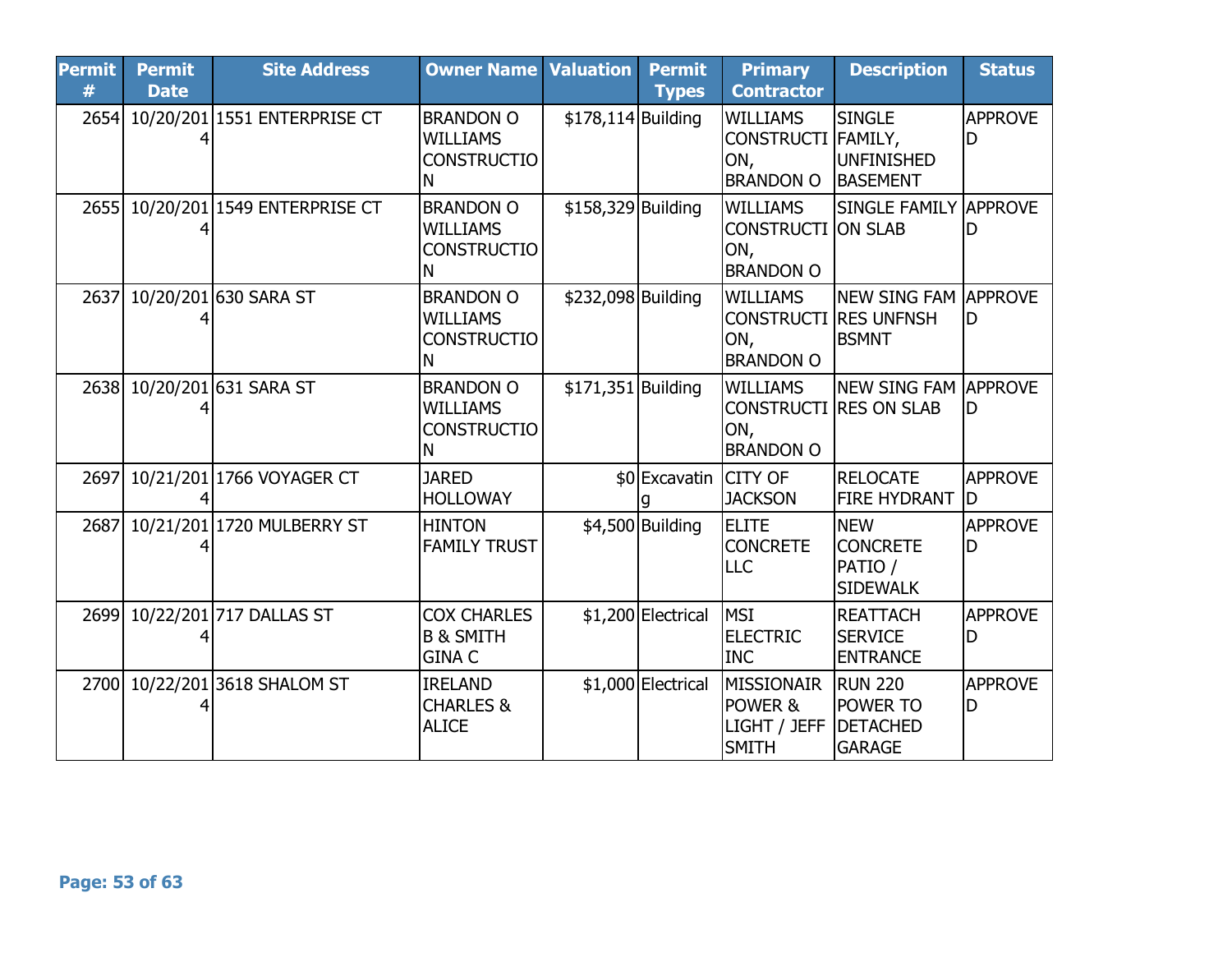| <b>Permit</b><br># | <b>Permit</b><br><b>Date</b> | <b>Site Address</b>                 | <b>Owner Name</b>                                                  | <b>Valuation</b>  | <b>Permit</b><br><b>Types</b> | <b>Primary</b><br><b>Contractor</b>                                                | <b>Description</b>                                                                                 | <b>Status</b>        |
|--------------------|------------------------------|-------------------------------------|--------------------------------------------------------------------|-------------------|-------------------------------|------------------------------------------------------------------------------------|----------------------------------------------------------------------------------------------------|----------------------|
| 2696               |                              | 10/22/201 983 MORGAN ST             | <b>LANDEWEE</b><br><b>GERALD W &amp;</b><br>KIM L UX               | \$10,000 Building |                               | <b>BLOOMFIELD DRIVEWAY</b><br><b>ROAD LAWN</b><br>&<br><b>LANDSCAPIN</b><br>G, INC | ADDITION                                                                                           | <b>APPROVE</b><br>D  |
| 2681               |                              | 10/22/201 416 KATE ST               | <b>SANDERS</b><br><b>JANET LEA</b>                                 |                   | \$500 Building                | 1SELF                                                                              | <b>ADDING</b><br><b>RAILING AND</b><br><b>STEPS TO</b><br><b>FRONT PORCH</b>                       | <b>APPROVE</b><br>ID |
| 2653               |                              | 10/23/201 100-104 HIGH ST S         | <b>DANIEL</b><br><b>MCQUADE</b><br><b>ENTERPRISE</b>               | \$75,000 Building |                               | <b>DANIEL</b><br><b>MCQUADE</b>                                                    | <b>COMMERCIAL</b><br><b>REMODEL</b><br><b>INSIDE &amp;</b><br><b>OUTSIDE OF</b><br><b>BUILDING</b> | <b>APPROVE</b><br>ID |
| 2702               |                              | 10/23/201 313 ADAMS ST W            | <b>ST PAUL</b><br>LUTHERAN<br><b>CHURCH</b>                        |                   | \$1,500 Demolitio BIRK<br>n   | <b>TRUCKING</b><br><b>INC</b>                                                      | <b>DEMO OF A</b><br><b>HOUSE</b>                                                                   | <b>APPROVE</b><br>ID |
| 2704               |                              | 10/27/201 3702 BAINBIRDGE RD        | <b>WELKER</b><br><b>TIMOTHY S &amp;</b><br>MICHELLE D<br><b>UX</b> |                   | \$0 Excavatin<br>q            | <b>CITY OF</b><br><b>JACKSON</b>                                                   | <b>FIX WATER</b><br><b>MAIN LEAK</b>                                                               | <b>APPROVE</b><br>ID |
| 2698               |                              | 10/27/201 308 / 310 KATE ST         | <b>BILL DAVID L</b><br>& CAROL A UX                                |                   | \$600 Building                | 1SELF                                                                              | NEW <sub>6'</sub><br>PRIVACY<br><b>FENCE ON SIDE</b><br><b>OF BUILDING</b>                         | <b>APPROVE</b>       |
| 2693               |                              | 10/29/201 1737 DONNA LYNN DR        | <b>WOLFE DEO E</b><br>& JANET E UX                                 |                   | \$6,000 Building              | <b>THIELE</b><br><b>CONCRETE</b><br><b>FINISHING</b><br><b>INC</b>                 | <b>REMVE &amp;</b><br><b>RPLCE</b><br><b>CONCRETE</b><br><b>DRVWAY</b>                             | <b>APPROVE</b><br>D  |
| 2709               |                              | 10/30/201 810 GREEN MEADOWS<br>4 DR | <b>ETHERTON</b><br><b>ROBERT C</b><br><b>TRUST ETAL</b>            |                   | \$12,000 Electrical           | <b>TRI-STATE</b><br><b>WATER AND</b><br><b>AIR</b>                                 | INSTALLATION<br>20KW<br><b>GENERATOR &amp;</b><br><b>AMP SWITCH</b>                                | <b>APPROVE</b><br>D  |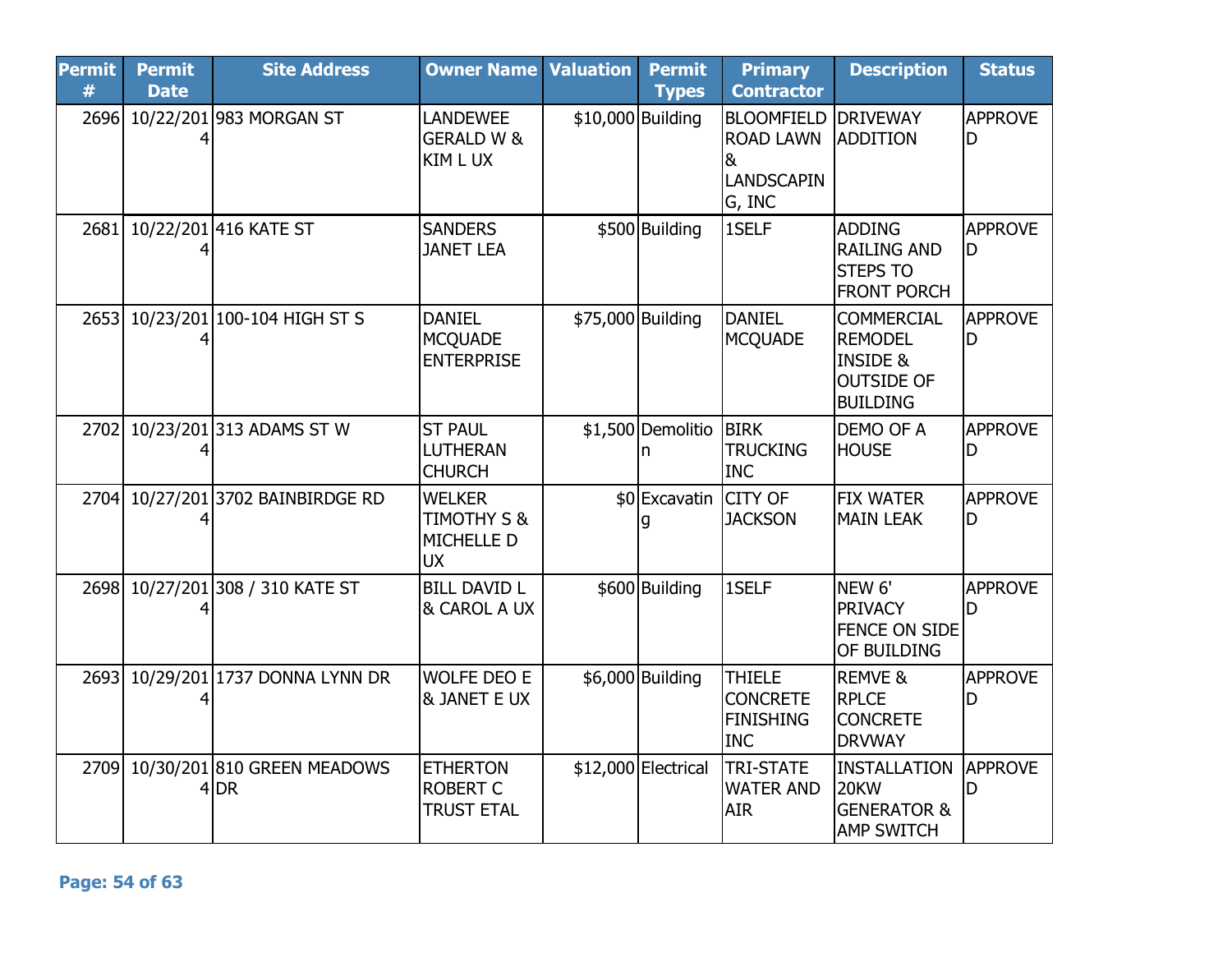| <b>Permit</b><br># | <b>Permit</b><br><b>Date</b> | <b>Site Address</b>                                       | <b>Owner Name Valuation</b>                                    |                    | <b>Permit</b><br><b>Types</b> | <b>Primary</b><br><b>Contractor</b>                                                                 | <b>Description</b>                                                   | <b>Status</b>        |
|--------------------|------------------------------|-----------------------------------------------------------|----------------------------------------------------------------|--------------------|-------------------------------|-----------------------------------------------------------------------------------------------------|----------------------------------------------------------------------|----------------------|
| 2711               |                              | 10/30/201 1225 HIGHLAND DR                                | <b>RHODES</b><br><b>LOWELL P</b>                               |                    | \$800 Mechanic<br>lal         | <b>HACKER</b><br><b>PLUMBING</b><br><b>HEATING &amp;</b><br>A/C, BRUCE                              | <b>GAS LINE FOR</b><br><b>GAS LOG</b><br><b>FIREPLACE</b>            | APPROVE<br>D         |
| 2717               |                              | 10/31/201 1910 BAINBRIDGE                                 | <b>BRENDA</b><br><b>BOWEN</b>                                  | \$196,619 Building |                               | <b>TOON</b><br><b>CONCRETE</b><br>LLC                                                               | NEW SING FAM APPROVE<br><b>RES ON SLAB</b>                           | ID                   |
|                    |                              | 2718 11/3/2014 110 HIGH ST S                              | <b>HOFFMANN</b><br>PAUL H &<br><b>DEBRA M UX</b>               |                    | \$0 Excavatin CITY OF         | <b>JACKSON</b>                                                                                      | <b>FIX WATER</b><br><b>SERVICE LINE</b><br><b>LEAK</b>               | <b>APPROVE</b><br>ID |
|                    |                              | 2716 11/3/2014 1136 JACKSON TRL                           | <b>KESER</b><br><b>RICHARD G &amp;</b><br><b>KIMBERLY A</b>    |                    | \$850 Electrical              | <b>BUILDERS</b><br>UNLIMITED -<br><b>JOSEPH</b><br><b>BROACH</b>                                    | <b>ELECTRIC</b><br><b>SERVICE BOX</b><br><b>UPGRADE TO</b><br>200AMP | <b>APPROVE</b><br>ID |
| 2703               |                              | 11/3/2014 3711 SHALOM ST                                  | <b>SANDERS</b><br>NORMA J &<br><b>ROGER P ET</b><br><b>VIR</b> |                    | $$2,000$ Building             | <b>ALLEN</b><br><b>PORTABLE</b><br><b>BUILDINGS</b>                                                 | 10' X 16'<br>PORTABLE<br><b>BUILDING</b>                             | <b>APPROVE</b><br>D  |
|                    |                              | 2710 11/4/2014 1529 OLD TOLL RD                           | <b>KING BILLY</b><br><b>GENE &amp; JOYCE</b><br><b>ANN</b>     |                    | g                             | \$800 Excavatin WELKER &<br><b>SONS</b><br><b>TRUCKING &amp;</b><br><b>EXCAVATING</b><br>LLC, OSCAR | 15" X 36"<br><b>CULVERT</b>                                          | <b>APPROVE</b><br>D  |
|                    |                              | 2723 11/5/2014 ADAMS AND S HIGH ST<br><b>INTERSECTION</b> | <b>CITY OF</b><br><b>JACKSON</b>                               |                    | \$0 Excavatin CITY OF         | <b>JACKSON</b>                                                                                      | <b>FIX WATER</b><br><b>SERVICE LINE</b><br><b>LEAK</b>               | <b>APPROVE</b><br>D  |
|                    |                              | 2706 11/6/2014 902 E JACKSON BLVD                         | <b>BILL KING</b><br><b>RENTALS LLC</b>                         |                    | \$25 Building                 | 1SELF                                                                                               | TEMP SIGN ON<br><b>TEMP</b><br><b>BUILDING</b>                       | APPROVE<br>D         |
|                    |                              | 2645 11/6/2014 120 MISSOURI ST S                          | <b>REALITY ONE</b>                                             |                    | $$7,208$ Building             | <b>COAST TO</b><br><b>COAST</b><br>SIGNS, LLC                                                       | <b>NEW PERM</b><br><b>SIGN ON</b><br><b>BUILDING</b>                 | <b>APPROVE</b><br>D  |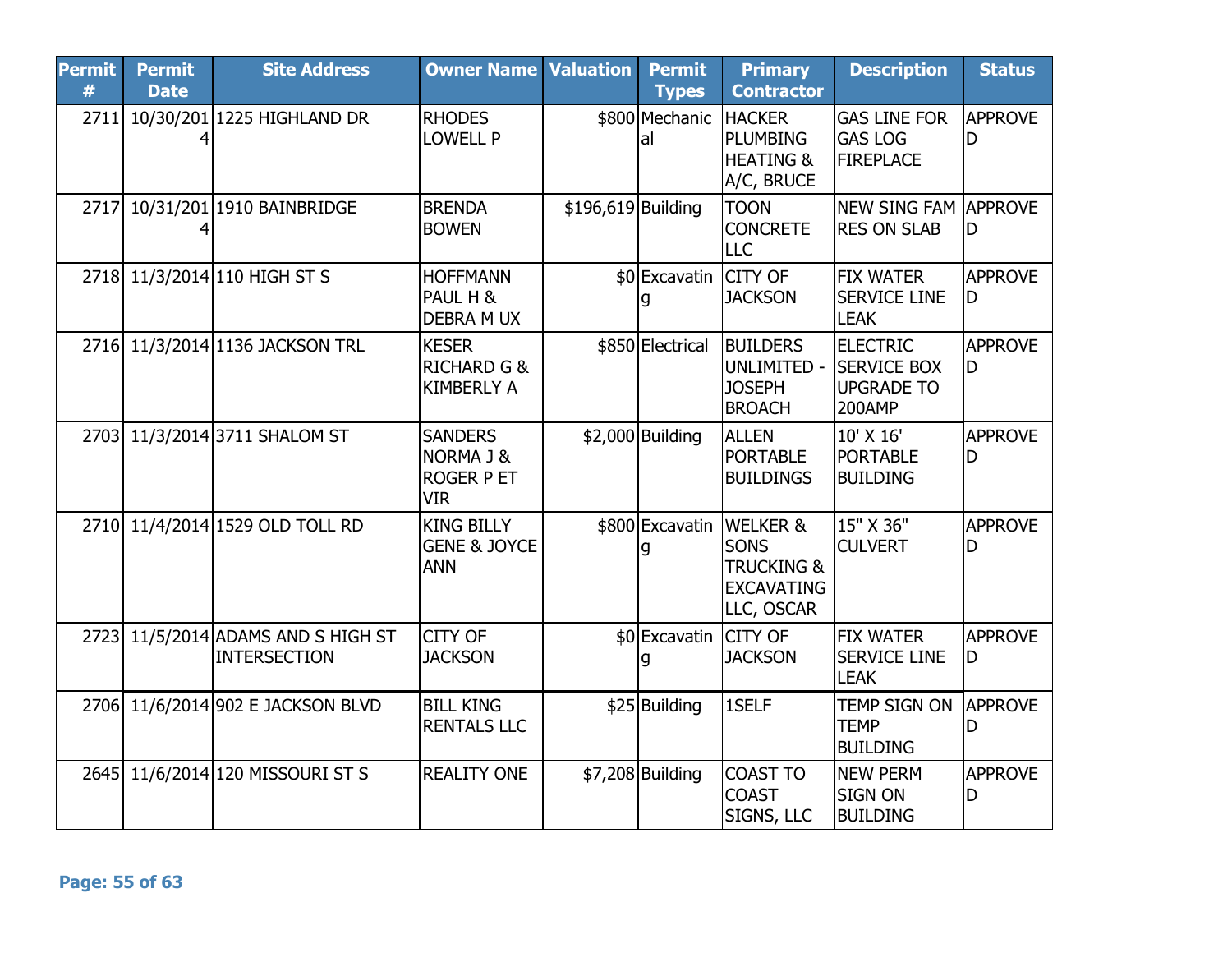| <b>Permit</b><br># | <b>Permit</b><br><b>Date</b> | <b>Site Address</b>               | <b>Owner Name Valuation</b>                                      |                    | <b>Permit</b><br><b>Types</b> | <b>Primary</b><br><b>Contractor</b>                                          | <b>Description</b>                                                                                       | <b>Status</b>        |
|--------------------|------------------------------|-----------------------------------|------------------------------------------------------------------|--------------------|-------------------------------|------------------------------------------------------------------------------|----------------------------------------------------------------------------------------------------------|----------------------|
|                    |                              | 2646 11/6/2014 338 WEST LANE      | R-2 SCHOOL<br><b>DISTRICT</b>                                    | \$16,000 Building  |                               | <b>COAST TO</b><br><b>COAST</b><br>SIGNS, LLC                                | <b>NEW SIGN</b><br><b>WITH DIGITAL</b><br><b>MESSAGE</b><br><b>DISPLAY</b>                               | <b>APPROVE</b><br>ID |
|                    |                              | 2623 11/6/2014 700 JACKSON BLVD E | <b>OCHS AUTO</b><br><b>SALES</b>                                 |                    | \$12,000 Building             | <b>COAST TO</b><br><b>COAST</b><br>SIGNS, LLC                                | <b>INSTALL</b><br><b>MONUMENT</b><br><b>SIGN ON</b><br><b>EXISTING BASE</b><br>& BUILDING<br><b>SIGN</b> | <b>APPROVE</b><br>ID |
|                    |                              | 2707 11/7/2014 204 WEST VALE      | <b>KIRN MILFORD</b><br>P TRUST ETAL                              | \$129,612 Building |                               | TIMBER-LINK REBUILD<br><b>CONSTRUCTI HOUSE</b><br>ON / TIM<br><b>LINCOLN</b> |                                                                                                          | <b>APPROVE</b><br>D  |
|                    |                              | 2705 11/7/2014 1302 ANNETTE LN    | <b>DEREK MENZ</b>                                                |                    | $$2,600$ Building             | 1SELF                                                                        | NEW 6FT<br><b>PRIVACY</b><br><b>FENCE</b>                                                                | <b>APPROVE</b><br>ID |
|                    |                              | 2724 11/7/2014 410 OHIO ST N      | <b>PORTERFIELD</b><br><b>BRENT W &amp;</b><br><b>REBECCA</b>     |                    | \$1,500 Electrical            | <b>CRAFT</b><br>ELECTRIC,<br><b>LLC</b>                                      | <b>UPGRADE</b><br><b>SERVICE</b><br><b>REPLACE</b><br><b>PANEL</b>                                       | <b>APPROVE</b><br>D  |
| 2725               |                              | 11/10/201 1035 NANCY DR           | <b>PREUSSER</b><br>DAVID K &<br><b>BETHANY P ET</b><br><b>UX</b> |                    | \$3,000 Plumbing              | <b>HACKER</b><br><b>PLUMBING</b><br><b>HEATING &amp;</b><br>A/C, BRUCE       | <b>REPLACE 60FT</b><br><b>OF SEWER</b>                                                                   | <b>APPROVE</b><br>ID |
|                    |                              | 2726 11/10/201 808 DORTHY DR      | <b>ADAMS ROGER</b>                                               |                    | \$5,500 Plumbing              | <b>HACKER</b><br><b>PLUMBING</b><br><b>HEATING &amp;</b><br>A/C, BRUCE       | <b>SEWER</b><br><b>REPLACEMENT</b><br><b>20FT W/ ST</b><br><b>CUT</b>                                    | <b>APPROVE</b><br>D  |
| 2728               |                              | 11/10/201 5147 LEXINGTON DR       | <b>LYON STEVEN</b><br>M & MARLENE<br>F UX                        |                    | \$0 Excavatin CITY OF         | <b>JACKSON</b>                                                               | <b>FIX WATER</b><br><b>SERVICE LINE</b>                                                                  | <b>APPROVE</b><br>D  |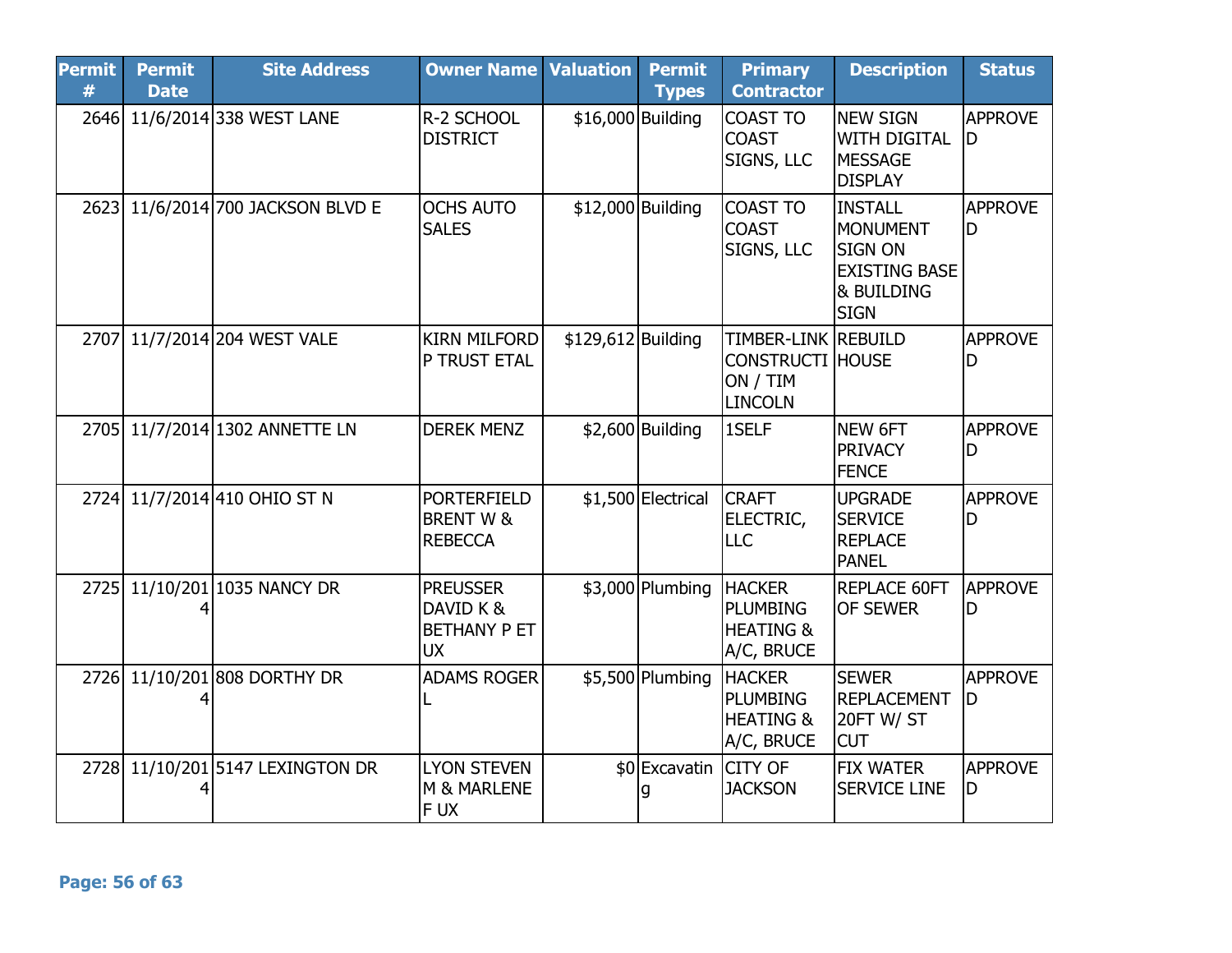| <b>Permit</b><br># | <b>Permit</b><br><b>Date</b> | <b>Site Address</b>               | <b>Owner Name Valuation</b>                                   |                      | <b>Permit</b><br><b>Types</b> | <b>Primary</b><br><b>Contractor</b>                                            | <b>Description</b>                                                                     | <b>Status</b>        |
|--------------------|------------------------------|-----------------------------------|---------------------------------------------------------------|----------------------|-------------------------------|--------------------------------------------------------------------------------|----------------------------------------------------------------------------------------|----------------------|
|                    |                              | 2708 11/10/201 1301 BEL AIR DR    | <b>SCHOLL PAUL</b><br>R & LEOLA A<br><b>TRUST</b>             |                      | $$2,048$ Building             | $A-1$<br><b>PORTABLE</b><br><b>BUILDINGS</b>                                   | <b>NEW SHED</b>                                                                        | <b>APPROVE</b><br>D  |
| 2721               |                              | 11/10/201 881 CLARK ST            | <b>WILFONG</b><br><b>DONNA A</b>                              |                      | $$1,500$ Building             | 1SELF                                                                          | <b>NEW WOOD</b><br><b>BURNING</b><br><b>STOVE WITH</b><br><b>FLUE</b>                  | <b>APPROVE</b><br>ID |
| 2478               |                              | 11/10/201381 DEERWOOD DR E        | CITY OF<br><b>JACKSON</b>                                     | \$5,000,000 Building |                               | <b>BROCKMILLE</b><br><b>CONSTRUCTI</b><br>ON CO                                | <b>NEW</b><br><b>COMMUNITY</b><br><b>CENTER AND</b><br><b>FEMA SAFE</b><br><b>ROOM</b> | <b>APPROVE</b><br>D  |
|                    |                              | 2729 11/12/201 1901 LEE AVE       | <b>LEE ROWAN</b><br><b>COMPANY</b>                            |                      | n                             | \$10,000 Demolitio ROBINSON<br><b>CONSTRUCTI FRONT</b><br>ON<br><b>COMPANY</b> | <b>DEMO OF</b><br><b>BUILDING</b>                                                      | <b>APPROVE</b><br>D  |
| 2731               |                              | 11/12/201 2130 JACKSON BLVD E     | <b>ST FRANCIS</b><br><b>MEDICAL</b>                           |                      | \$0 Excavatin                 | <b>CITY OF</b><br><b>JACKSON</b>                                               | <b>EMERGENCY</b><br><b>WATER</b><br><b>SERVICE LEAK</b>                                | <b>APPROVE</b><br>D  |
|                    |                              | 2733 11/12/201 708 CONNIE DR      | <b>HATTON</b><br><b>JACKIE L</b>                              |                      | \$0 Excavatin CITY OF         | <b>JACKSON</b>                                                                 | <b>RELOCATE</b><br><b>WATER METER</b>                                                  | <b>APPROVE</b><br>ID |
|                    |                              | 2734 11/12/201 1909 BAINBRIDGE RD | <b>GILLIAM RETA</b>                                           |                      | \$0 Excavatin CITY OF         | <b>JACKSON</b>                                                                 | <b>RELOCATE</b><br><b>WATER METER</b>                                                  | <b>APPROVE</b><br>ID |
|                    |                              | 2735 11/12/201 413 KNOX ST        | <b>NIEMANN</b><br>WILLIAM &<br><b>TAVIA</b>                   |                      | \$0 Excavatin                 | <b>CITY OF</b><br><b>JACKSON</b>                                               | <b>RELOCATE</b><br><b>WATER METER</b>                                                  | <b>APPROVE</b><br>ID |
|                    |                              | 2736 11/12/201 1029 LEIGH ANN CT  | <b>SEABAUGH</b><br><b>RANDY G &amp;</b><br><b>DIANA S</b>     |                      | \$0 Excavatin CITY OF         | <b>JACKSON</b>                                                                 | <b>RELOCATE</b><br><b>WATER METER</b>                                                  | <b>APPROVE</b><br>ID |
| 2737               |                              | 11/12/201 800 WEST LN N           | <b>KLINKHARDT</b><br><b>GARY T &amp;</b><br><b>LAURA M UX</b> |                      | \$0 Excavatin CITY OF         | <b>JACKSON</b>                                                                 | <b>RELOCATE</b><br><b>WATER METER</b>                                                  | <b>APPROVE</b><br>ID |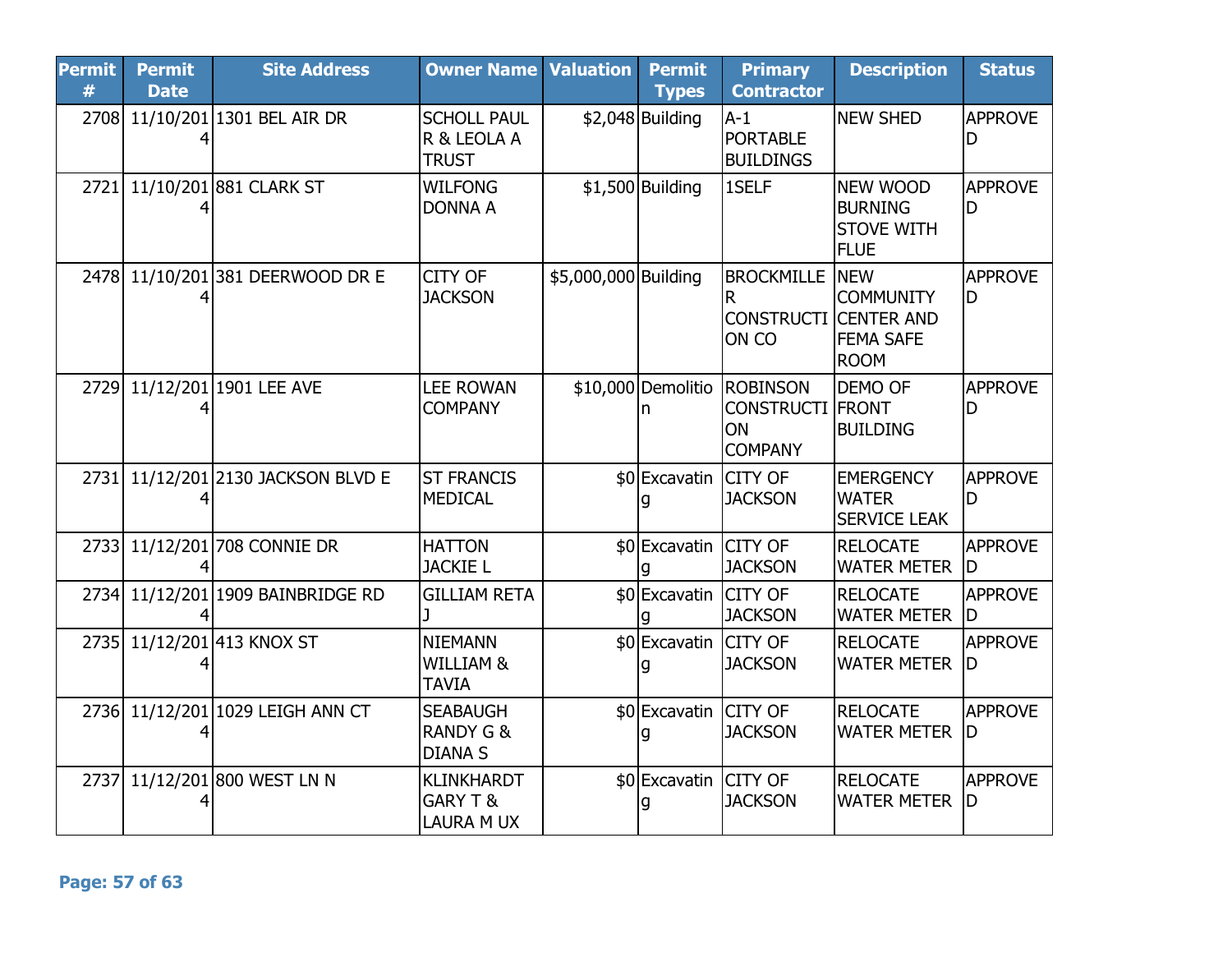| <b>Permit</b><br># | <b>Permit</b><br><b>Date</b> | <b>Site Address</b>               | <b>Owner Name Valuation</b>                                                          | <b>Permit</b><br><b>Types</b>          | <b>Primary</b><br><b>Contractor</b>                                                                | <b>Description</b>                                      | <b>Status</b>        |
|--------------------|------------------------------|-----------------------------------|--------------------------------------------------------------------------------------|----------------------------------------|----------------------------------------------------------------------------------------------------|---------------------------------------------------------|----------------------|
|                    |                              | 2738 11/12/201 683 CANYON TRL     | <b>RAY SHAW</b>                                                                      | \$0 Excavatin                          | <b>CITY OF</b><br><b>JACKSON</b>                                                                   | <b>RELOCATE</b><br><b>HYDRANT</b>                       | <b>APPROVE</b><br>D  |
|                    |                              | 2743 11/14/201 741 DONNA ST       | <b>BURNS</b><br><b>TERESAL&amp;</b><br><b>TODD R</b>                                 | \$300 Electrical                       | <b>MSI</b><br><b>ELECTRIC</b><br><b>INC</b>                                                        | <b>UPGRADE</b><br><b>GROUNDING</b><br>TO CODE           | <b>APPROVE</b><br>ID |
|                    |                              | 2744 11/17/201 1613 JACKSON RIDGE | <b>CARTER</b><br><b>JAMES</b><br><b>BRYANT &amp;</b><br>MICHELE LYNN<br><b>ET UX</b> | \$1,000 Mechanic<br>lal                | <b>IPETERS</b><br><b>SERVICE CO</b>                                                                | <b>INSTALL GAS</b><br><b>TO HOME</b>                    | <b>APPROVE</b><br>ID |
|                    |                              | 2746 11/17/201 2497 STOTLER WAY   | <b>BEAUMONT</b><br>DAVE &<br><b>CHERYL</b><br><b>TRUST</b>                           | \$0 Excavatin CITY OF                  | <b>JACKSON</b>                                                                                     | <b>FIX WATER</b><br><b>MAIN LEAK</b>                    | <b>APPROVE</b><br>ID |
| 2747               |                              | 11/18/201 1029 CATHY DR           | <b>DRUSCH</b><br><b>WALTER S JR</b><br><b>&amp; HARRIET R</b><br><b>UX</b>           | \$2,800 Plumbing                       | <b>BONNEY</b><br><b>PUMPING &amp;</b><br><b>CHIMNEY</b><br><b>SWEEP</b><br>SERVICE,<br><b>BILL</b> | <b>SEWER</b><br><b>SEPTIC TANK REPLACEMENT</b>          | <b>APPROVE</b><br>ID |
| 2749               |                              | 11/18/201 2120 OTTO DR            | <b>WHEATLEY</b><br>DALE &<br><b>TAMMY UX</b>                                         | \$800 Electrical                       | <b>HELDERMAN</b><br><b>TRUCKING,</b><br><b>WAYNE</b>                                               | <b>REPLACE</b><br><b>ELECTRIC</b><br><b>PANEL</b>       | <b>APPROVE</b><br>D  |
|                    |                              | 2745 11/18/201 2060 WALTON DR     | <b>ABC</b><br>SOUTHEST MO                                                            | \$200 Building                         | 1SELF                                                                                              | TEMP SIGN 4"<br>X 8" ON<br><b>WHEELS</b>                | <b>APPROVE</b><br>ID |
| 2751               |                              | 11/19/201 1901 LEE AVE            | <b>DAVIS DIANA</b>                                                                   | \$58,258 Floodplain<br>Developm<br>ent |                                                                                                    | <b>REMODEL</b><br><b>ENTRANCE</b>                       | <b>APPROVE</b><br>ID |
| 2727               |                              | 11/19/201 982 ASPEN DR            | <b>BROWN</b><br><b>CURTIS L</b>                                                      | $$1,200$ Building                      | 1SELF                                                                                              | <b>DRIVEWAY</b><br><b>ADDITION 9FT</b><br><b>X 55FT</b> | <b>APPROVE</b><br>D  |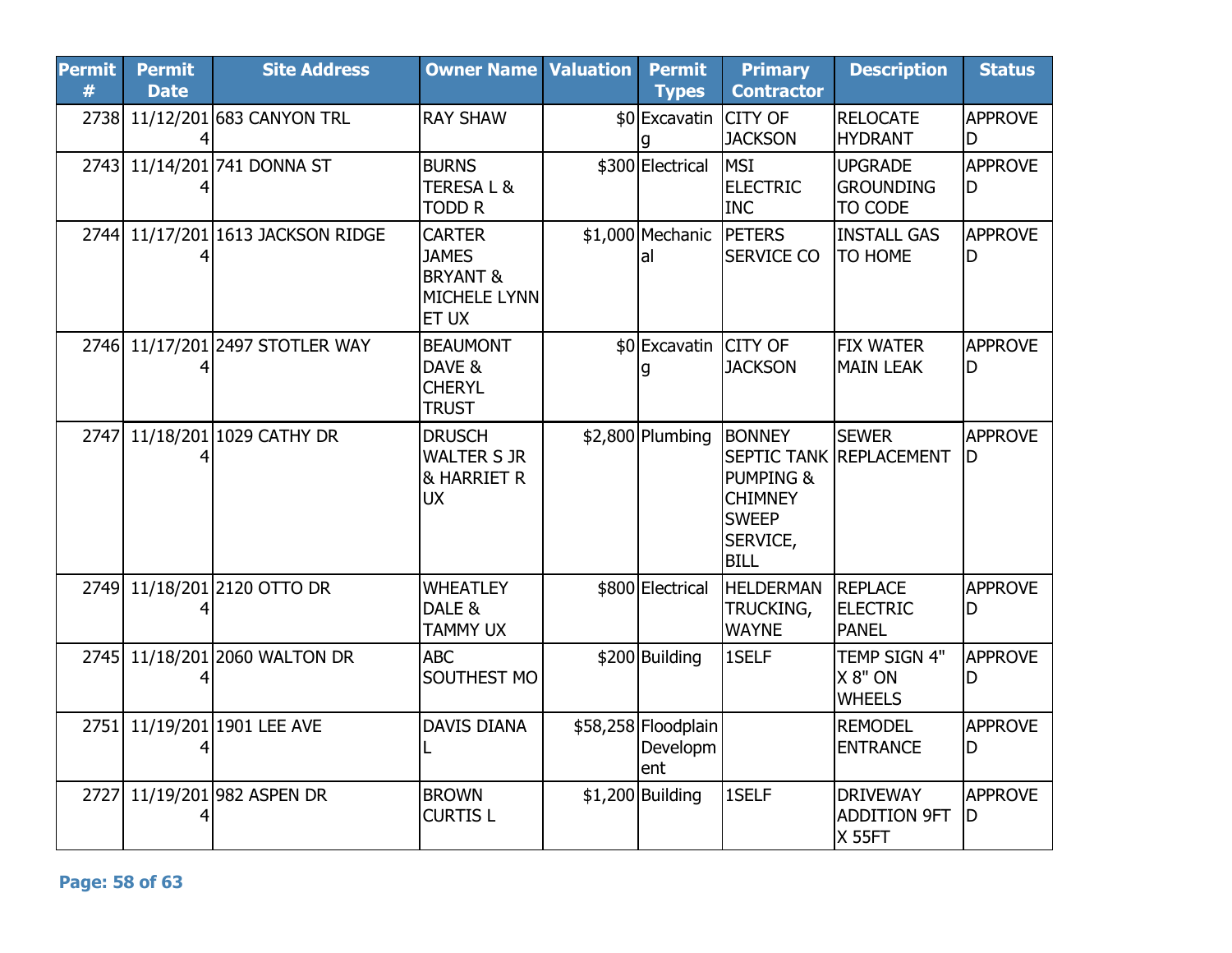| <b>Permit</b><br># | <b>Permit</b><br><b>Date</b> | <b>Site Address</b>                                    | <b>Owner Name</b>                                    | <b>Valuation</b>   | <b>Permit</b><br><b>Types</b> | <b>Primary</b><br><b>Contractor</b>                                    | <b>Description</b>                                                       | <b>Status</b>       |
|--------------------|------------------------------|--------------------------------------------------------|------------------------------------------------------|--------------------|-------------------------------|------------------------------------------------------------------------|--------------------------------------------------------------------------|---------------------|
| 2730               |                              | 11/20/201 1901 LEE AVE                                 | <b>LEE ROWAN</b><br><b>COMPANY</b>                   |                    | \$48,258 Building             | <b>ROBINSON</b><br><b>CONSTRUCTI FRONT</b><br>ON<br><b>COMPANY</b>     | <b>REBUILD</b><br><b>ENTRANCE</b><br><b>ADD ADA</b><br><b>RAMPS</b>      | <b>APPROVE</b>      |
| 2722               |                              | 11/20/201 120 EDGEWOOD DR                              | <b>COLBY</b><br><b>LOHMAN</b>                        |                    | \$27,835 Building             | TRU-BILT<br><b>FARM &amp;</b><br><b>COMMERCIAL</b><br><b>BUILDINGS</b> | NEW 24' X 30'<br><b>GARAGE</b>                                           | <b>APPROVE</b>      |
|                    |                              | 2732 11/24/201 466 / 468 DEERWOOD DR TIM SADLER<br>4lW |                                                      | \$500,584 Building |                               | <b>LILEY</b><br><b>CONSTRUCTI</b><br>ON                                | <b>NEW DUPLEX</b>                                                        | <b>APPROVE</b>      |
| 2739               |                              | 11/24/201 1664 ENTERPRISE CT                           | <b>HAZELWOOD</b><br><b>PROPERTIES</b>                | \$162,068 Building |                               | <b>PROPERTIES, RES ON SLAB</b><br>LLC                                  | HAZELWOOD NEW SING FAM APPROVE                                           | lD                  |
| 2740               |                              | 11/24/201 1650 ENTERPRISE CT                           | <b>HAZELWOOD</b><br><b>PROPERTIES</b>                | \$240,944 Building |                               | <b>HAZELWOOD</b><br><b>PROPERTIES, RES PARTIAL</b><br>LLC              | <b>NEW SING FAM APPROVE</b><br><b>FINSH BSMNT</b>                        | ID                  |
|                    |                              | 2750 11/24/201 5569 LEXINGTON DR                       | <b>CRAWFORD</b><br><b>NOVA C &amp;</b><br>PEGGY A UX |                    | \$12,000 Building             | <b>TLR</b><br><b>BUILDERS,</b><br>LLC                                  | <b>FINISHT OUT</b><br><b>BSMENT</b>                                      | <b>APPROVE</b><br>D |
| 2742               |                              | 11/25/201 2223 PROVIDENCE DR                           | JAMES &<br>MARCIA BATES                              |                    | $$2,500$ Building             | 1SELF                                                                  | NEW 6FT<br><b>WOOD</b><br><b>PRIVACY</b><br><b>FENCE</b>                 | <b>APPROVE</b><br>D |
| 2684               |                              | 11/26/201 421 MORGAN ST                                | <b>WHITMORE</b><br><b>KYLE W V</b>                   |                    | \$500 Building                | <b>COOK</b><br><b>ENTERPRISE</b><br>S, EDDIE                           | <b>DRIVEWAY</b><br><b>ADDITION &amp;</b><br>42" RETAINING<br><b>WALL</b> | <b>APPROVE</b>      |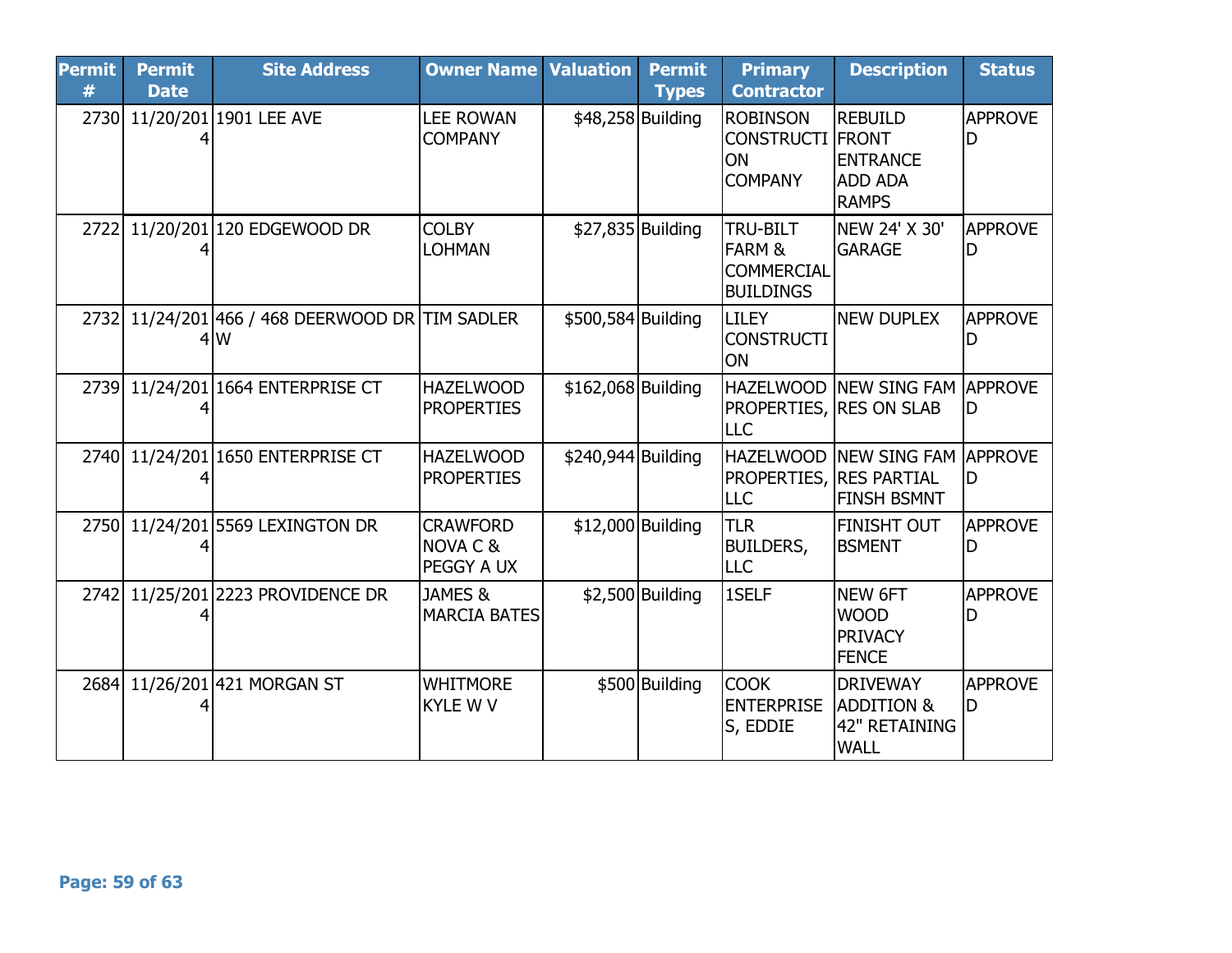| <b>Permit</b><br># | <b>Permit</b><br><b>Date</b> | <b>Site Address</b>           | <b>Owner Name</b>                                                        | <b>Valuation</b>   | <b>Permit</b><br><b>Types</b> | <b>Primary</b><br><b>Contractor</b>                                                        | <b>Description</b>                                                                                            | <b>Status</b>        |
|--------------------|------------------------------|-------------------------------|--------------------------------------------------------------------------|--------------------|-------------------------------|--------------------------------------------------------------------------------------------|---------------------------------------------------------------------------------------------------------------|----------------------|
|                    |                              | 2720 12/1/2014 404 HOPE ST S  | <b>WILLE RALPH</b><br><b>&amp; EVELYN</b>                                | \$338,000 Building |                               | <b>WESBECHER</b><br><b>ON</b><br><b>COMPANY</b><br><b>INC</b>                              | <b>INTERIOR</b><br><b>CONSTRUCTI RENOVATIONS</b><br><b>OF ORTHO</b><br><b>OFFICE</b>                          | <b>APPROVE</b><br>ID |
|                    |                              | 2741 12/4/2014 1439 DOGWOOD   | <b>RON KUCERRA</b><br><b>TENT RS USED</b><br>OIL                         |                    | \$100 Mechanic<br>lal         | <b>IPETERS</b><br><b>HEATING &amp;</b><br><b>AIR</b><br><b>CONDITIONI</b><br><b>NG INC</b> | <b>PRESSURE TES</b><br><b>GAS LINE</b>                                                                        | <b>APPROVE</b><br>ID |
|                    |                              | 2754 12/4/2014 214 RUSSELL ST | <b>ST PAUL</b><br>LUTHERAN<br><b>SCHOOL</b>                              |                    | \$100 Excavatin EASTERN       | <b>MISSOURI</b><br>INDUSTRIES,<br><b>INC</b>                                               | 8900 FT FIBER<br><b>CABLE</b>                                                                                 | <b>APPROVE</b><br>D  |
|                    |                              | 2755 12/4/2014 525 HOPE ST S  | CITY OF<br><b>JACKSON</b>                                                |                    | \$100 Excavatin EASTERN       | <b>MISSOURI</b><br>INDUSTRIES,<br><b>INC</b>                                               | <b>INSTALL PIT</b><br><b>FOR</b><br><b>TELEPHONE</b><br><b>CABLES</b>                                         | <b>APPROVE</b><br>ID |
|                    | 2756 12/4/2014 MAIN ST E     |                               | CITY OF<br><b>JACKSON</b>                                                |                    | \$100 Excavatin EASTERN<br>g  | <b>MISSOURI</b><br>INDUSTRIES,<br><b>INC</b>                                               | <b>INSTALL AT&amp;T</b><br>3500 FT FROM<br>E MAIN ST TO<br><b>CITY LIMITS</b><br><b>TOWARDS</b><br>INTERSTATE | <b>APPROVE</b><br>ID |
| 2762               |                              | 12/9/2014 3051 JACKSON BLVD E | <b>WAL-MART</b><br><b>REAL ESTATE</b><br><b>BUSINESS</b><br><b>TRUST</b> |                    |                               | \$22,395 Excavatin COREVAC<br>LLC                                                          | 3500FT BURIED APPROVE<br>OF FIBER<br><b>OPTIC CABLE</b>                                                       | D                    |
|                    |                              | 2650 12/9/2014 501 OTTO DR    | <b>GARY SMITH</b>                                                        |                    | \$38,000 Building             | <b>ADAMS</b><br><b>COMPANY</b>                                                             | <b>NEW</b><br>SUNROOM W/<br><b>DECK</b>                                                                       | <b>APPROVE</b><br>ID |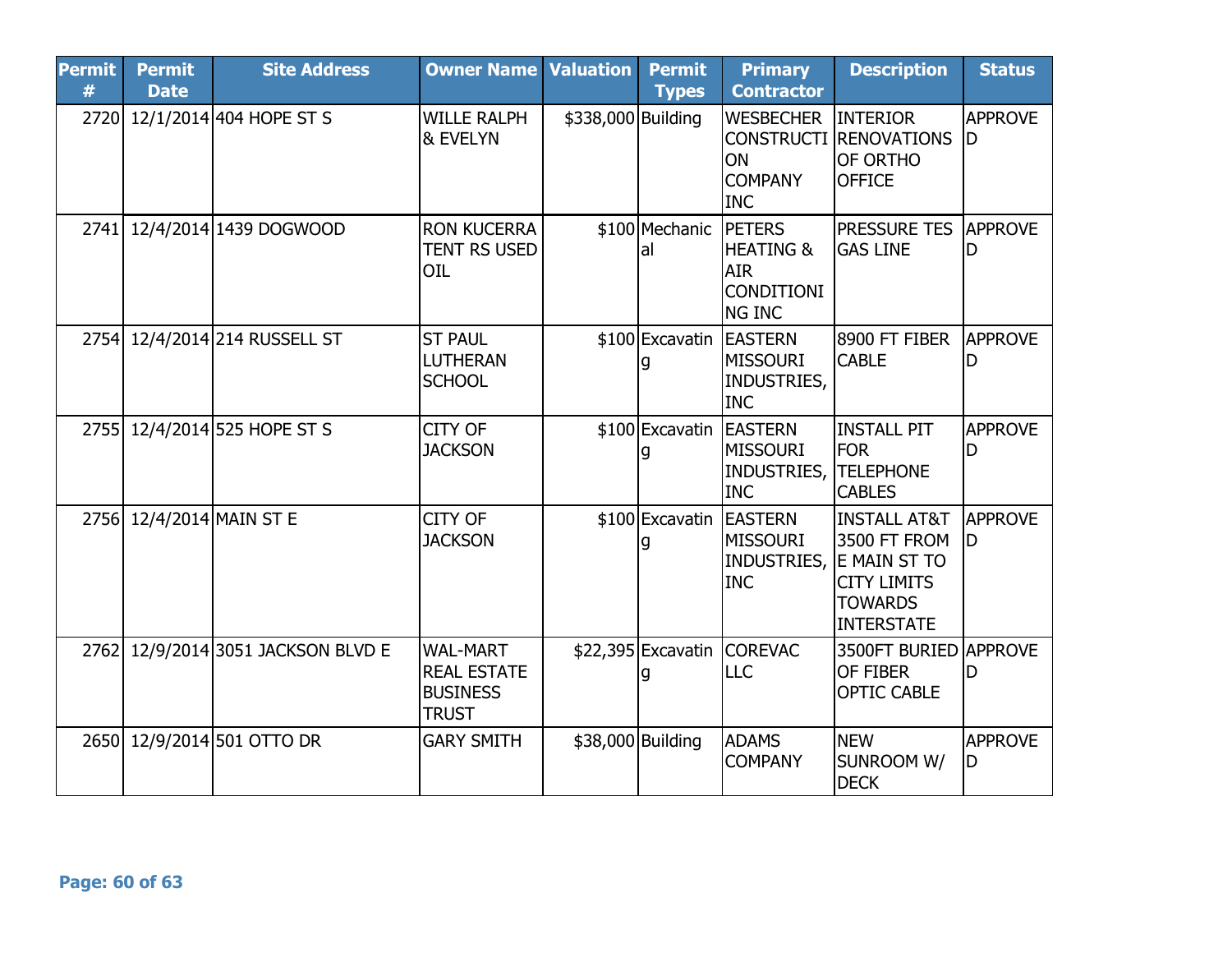| <b>Permit</b><br># | <b>Permit</b><br><b>Date</b> | <b>Site Address</b>                               | <b>Owner Name</b>                                        | <b>Valuation</b> | <b>Permit</b><br><b>Types</b> | <b>Primary</b><br><b>Contractor</b>                                    | <b>Description</b>                                                                              | <b>Status</b>        |
|--------------------|------------------------------|---------------------------------------------------|----------------------------------------------------------|------------------|-------------------------------|------------------------------------------------------------------------|-------------------------------------------------------------------------------------------------|----------------------|
|                    |                              | 2764 12/10/201 2616 JACKSON BLVD E                | <b>TURNER</b><br>JAMES E                                 |                  | \$400 Plumbing                | <b>ZIEGLER</b><br><b>PLUMBING</b><br><b>HEATING &amp;</b><br>A/C, RICK | 3/4 WATER TAP APPROVE<br><b>AND METER</b>                                                       | lD                   |
|                    |                              | 2753 12/10/201 1428 PRIMROSE LN                   | <b>CROSS</b><br><b>EUGENE J</b><br><b>TRUST</b>          |                  | $$3,000$ Building             | <b>ALL ABOUT</b><br><b>TREES</b>                                       | <b>FENCE</b>                                                                                    | <b>APPROVE</b>       |
| 2748               |                              | 12/11/201125 COURT ST.                            | <b>JONES DRUG</b><br><b>STORE INC</b>                    | \$19,950 Sign    |                               | M & M SIGN,<br>LLC/<br><b>WALTER</b><br><b>MARGRABE</b>                | <b>NEW</b><br><b>ATTACHED</b><br><b>SIGN</b>                                                    | <b>APPROVE</b><br>D  |
|                    |                              | 2768 12/15/201 ENTIRE LENGTH OF<br>4 MADISON ST W | R-2 SCHOOL<br><b>DISTRICT</b>                            |                  | \$100 Excavatin EASTERN<br>g  | <b>MISSOURI</b><br>INDUSTRIES,<br><b>INC</b>                           | <b>INSTALL FIBER APPROVE</b><br><b>FOR JACKSON</b><br>$R-2$                                     | ID                   |
| 2769               |                              | 12/15/201 3226 JACKSON BLVD E                     | <b>KAMINSKEY</b><br><b>TRACY L &amp;</b><br>MELISSA G UX |                  | \$200 Mechanic<br>lal         | <b>ZIEGLER</b><br><b>PLUMBING</b><br><b>HEATING &amp;</b><br>A/C, RICK | <b>AIR TEST GAS</b><br>LINE                                                                     | <b>APPROVE</b>       |
| 2763               |                              | 12/16/201315 / 325 EAST LANE                      | <b>GERRY KEENE</b>                                       |                  | $$7,500$ Building             | <b>FOLTZ</b><br><b>BROTHERS</b><br><b>CONSTRUCTI X 16FT</b><br>ON      | REMVE /<br><b>REPLCE 150FT</b><br><b>DRVEWY</b>                                                 | <b>APPROVE</b><br>ID |
| 2774               |                              | 12/17/201300 MARYLAND ST N                        | <b>TRANSLECTRI</b><br>C INC                              |                  | \$500 Electrical              | SOUTHEAST<br><b>ELECTRIC</b><br>LLC                                    | <b>RELOCATION</b><br><b>OF EXSISTING</b><br>20 AMP TO<br><b>NEW CHECK</b><br><b>OUT COUNTER</b> | <b>APPROVE</b><br>ID |
| 2759               |                              | 12/17/201 1096 BIRDIE LN                          | <b>ADAM &amp; ERIN</b><br><b>UNERSTALL</b>               |                  | \$4,900 Building              | <b>BOOTHEEL</b><br><b>FENCE CO</b>                                     | NEW 6FT<br><b>PRIVACY</b><br><b>FENCE</b>                                                       | <b>APPROVE</b><br>D  |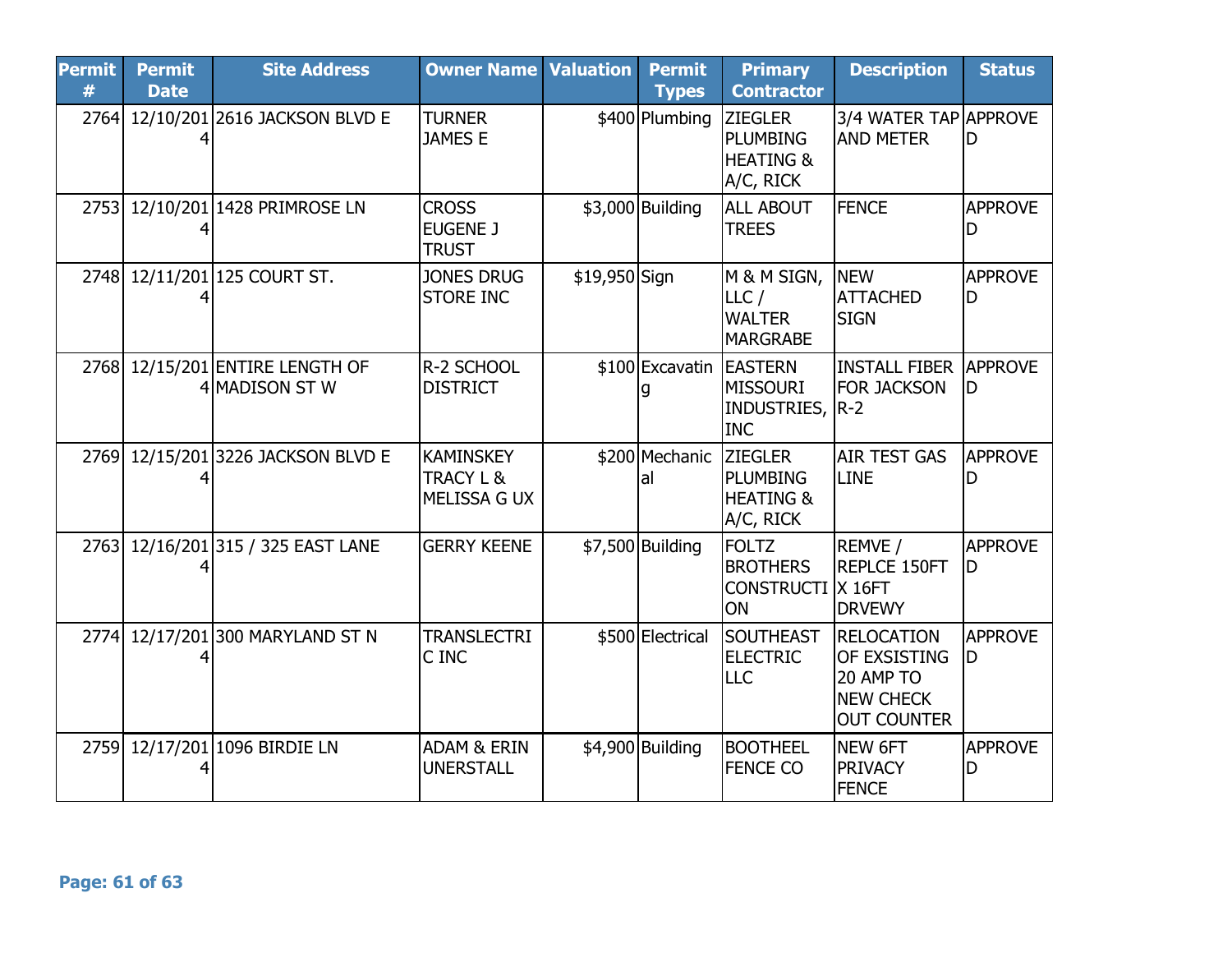| <b>Permit</b><br># | <b>Permit</b><br><b>Date</b> | <b>Site Address</b>                | <b>Owner Name Valuation</b>                                          | <b>Permit</b><br><b>Types</b> | <b>Primary</b><br><b>Contractor</b>               | <b>Description</b>                                                                              | <b>Status</b>        |
|--------------------|------------------------------|------------------------------------|----------------------------------------------------------------------|-------------------------------|---------------------------------------------------|-------------------------------------------------------------------------------------------------|----------------------|
|                    |                              | 2760 12/17/201 1210 ANNA ST        | <b>HUBBARD</b><br><b>WILLARD E &amp;</b><br>LAZANA                   | \$2,235 Building              | <b>BOOTHEEL</b><br><b>FENCE CO</b>                | NEW 6FT<br><b>WHITE</b><br><b>PRIVACY</b><br><b>FENCE</b>                                       | <b>APPROVE</b>       |
| 2757               |                              | 12/17/201 3003 PRAIRIE VIEW TRL    | <b>LUCAS</b><br><b>HILGENBRICK</b>                                   | \$4,900 Building              | <b>BOOTHEEL</b><br><b>FENCE CO</b>                | NEW 4' ASCOT<br><b>FENCE</b>                                                                    | <b>APPROVE</b>       |
|                    |                              | 2758 12/18/201 404 N FARMINGTON RD | <b>PARKS</b><br>DARRYL W &<br><b>ANGELA G UX</b>                     | \$1,900 Building              | 1SELF                                             | <b>BUILDING</b><br><b>PORCH</b>                                                                 | <b>APPROVE</b><br>D  |
| 2775               |                              | 12/19/201 102 HIGH ST S            | <b>MCQUADE</b><br><b>ENTERPRISES</b><br>LLC                          | \$8,000 Plumbing              | <b>DUTCH</b><br><b>ENTERPRISE</b><br>S, INC       | <b>REPAIR SEWER APPROVE</b><br><b>LINE AND TAP</b>                                              | ID                   |
|                    |                              | 2776 12/19/201 1929 RIDGE RD       | <b>TIM HALL</b>                                                      | \$5,400 Mechanic<br>lal       | <b>IMEYER</b><br><b>HEATING &amp;</b><br>AIR, LLC | lgas piping<br><b>FOR NEW</b><br><b>FURNACE</b>                                                 | <b>APPROVE</b><br>D  |
| 2777               |                              | 12/19/201 523 LYNDHURST DR         | <b>MINKIN ERIK</b><br>& LYUDMILA<br><b>UX</b>                        | \$100 Plumbing                | 1SELF                                             | PLUMBING                                                                                        | <b>APPROVE</b>       |
| 2780               |                              | 12/23/201 1213 BEL-AIR DR          | <b>BEAIRD JAMES</b>                                                  | \$1,000 Electrical            | 1SELF                                             | <b>UPGRADE</b><br><b>EXISTING</b><br><b>IELECTRICAL</b><br><b>ISERVICE TO</b><br><b>200 AMP</b> | <b>APPROVE</b><br>D  |
| 2771               |                              | 12/23/201 117 MAIN ST E            | <b>THOMPSON</b><br><b>FAMILY</b><br><b>ENTERPRISES</b><br><b>INC</b> | \$3,800 Building              | <b>COAST TO</b><br><b>COAST</b><br>SIGNS, LLC     | <b>NEW</b><br>PERMANENT<br><b>SIGN ON</b><br><b>FRONT OF</b><br><b>BUILDING</b>                 | <b>APPROVE</b><br>ID |